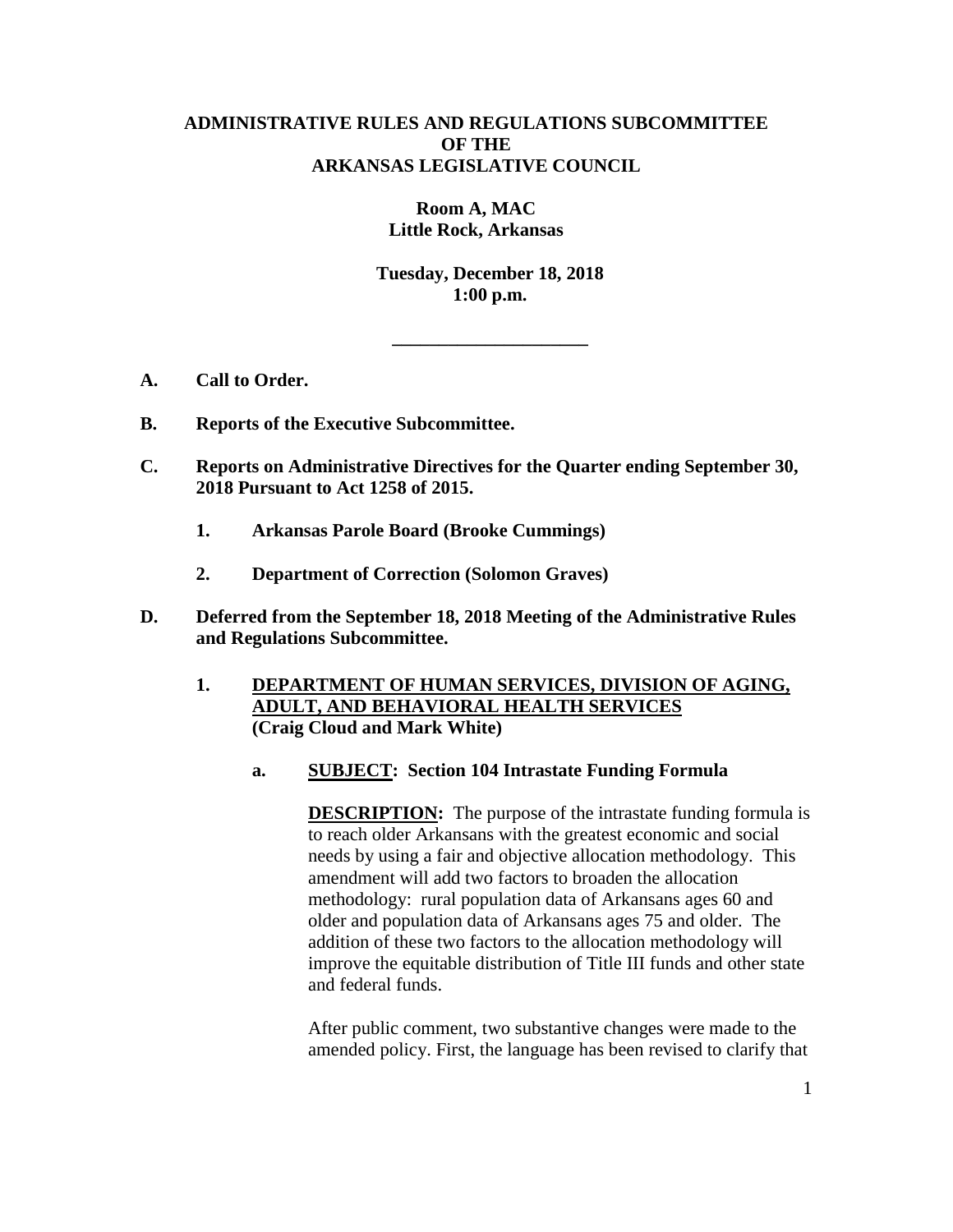the funding formula applies only to funds that are intended to be distributed by formula to Area Agencies on Aging (AAAs). Second, the proposed rule has been revised to specifically identify the percentages used for the formula components and to specifically identify the base percentage allocated to agencies.

**PUBLIC COMMENT:** The Department of Human Services (DHS) did not hold a public hearing. The public comment period expired on July 14, 2018. The Department provided the following summary of public comments and its responses:

# **Luke Mattingly, CEO/President, CareLink, Comment Submitted 7/3/18**

**Comment Summary:** Proposed section 104.200 should stipulate the percentages used for the various components of the formula and if changes are recommended then 104.000 should be brought back to the Legislature for evaluation and approval. The formula proposed in Section 104.200 only identify the factors of the census to be considered without specifics of how each will be weighted. By allowing broad changes on an annual basis by DHS without Legislative oversight, drastic changes in weighting for each factor may occur and cause a reduction for some providers and an increase for others. This instability will make budgeting and planning very difficult. CareLink respectively requests that the FY19 formula that was agreed upon by DHS and the AAAs be stipulated in section 104.200 A and B.

**Agency Response:** Comment accepted. The proposed rule has been revised to specifically identify the percentages used for the formula components and to specifically identify the base percentage allocated to agencies.

# **Jerry L. Mitchell, Executive Director, Area Agency on Aging of Northwest Arkansas, Comment Submitted 7/11/18**

**Comment Summary:** The proposed rule states that DHS "will apply the same methodology to the distribution of other funds," but historically NSIP, SHIP, MIPPA, SFMNP, and Title VII have not been distributed by formula to the AAAs.

**Agency Response:** Comment accepted. The language has been revised to clarify that the funding formula applies only to funds that are intended to be distributed on an equitable statewide basis. **Comment Summary:** The MOU between DHS and the AAAs states that the funding formula "shall be enforceable as soon as practicable upon promulgation." Was the new funding formula for SFY2019 promulgated, and can it be retroactively applied?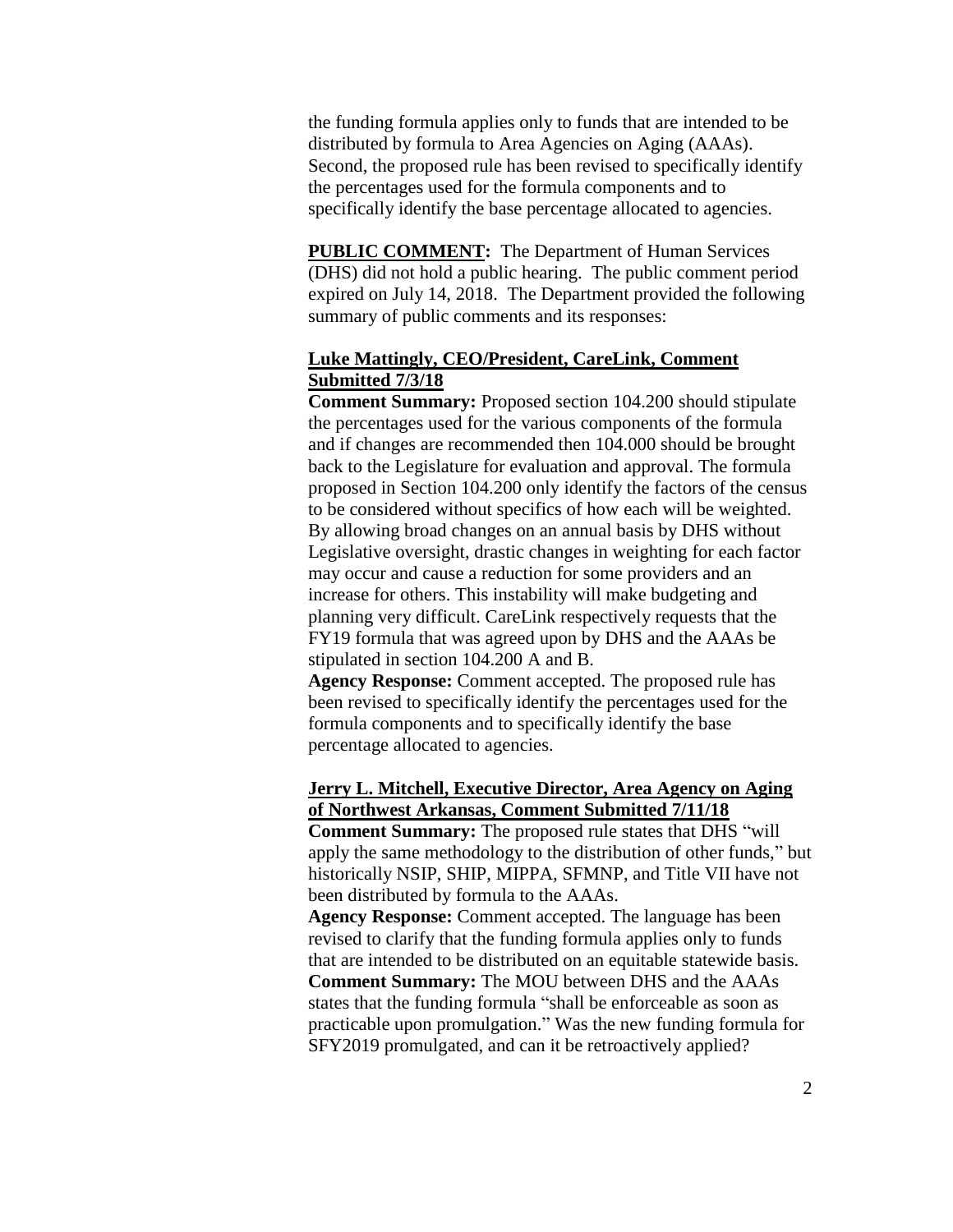**Agency Response:** Comment considered. Funding for AAAs is distributed gradually over the course of the year. If the proposed policy is not promulgated, DHS will adjust funding amounts to ensure that the funding for the fiscal year complies with the promulgated policy in effect as of the close of the fiscal year. **Comment Summary:** The proposed rule states that the Older Americans Act was last amended in 2006, but it was last amended in 2016.

**Agency Response:** Comment accepted. This typo has been corrected.

**Comment Summary:** Proposed section 104.200 A gives DHS the discretion to award a AAA any percentage (or not a percentage) it chooses since it does not say an equal percentage to each of the other AAAs, and it does not say that this percentage is base funds that will be taken off the total allocation prior to allocating the funds in 104.200 B.

**Agency Response:** Comment accepted. Because of the ambiguity of the current language in 104.200 A, proposed 104.200 A has been revised to clarify that each AAA receives an equal percentage, to make explicit that the base percentage is 1% of the total funding, and to remove any ambiguity so that the language is consistent with current practice.

**Comment Summary:** By not including the specific percentages for the formula components, it does not allow for public transparency in that no one other than DHS knows what the formula will be and why the percentages are allocated to each category.

**Agency Response:** Comment accepted. The proposed rule has been revised to specifically identify the percentages used for the formula components and to specifically identify the base percentage allocated to agencies.

**Comment Summary:** Funding for the senior services programs has remained stagnant for a long time and loses buying power each year because of inflation. It is not adequate to address the continuing needs of our  $60+$  population. Arkansas's  $60+$ population will continue to grow and using the population trends for the 60+ population, it is unlikely that any region will have a decreased 60+ population.

**Agency Response:** Comment considered. Overall appropriation and funding levels are determined annually in the legislative fiscal session and biennial regular session. The changes proposed in this rule do not govern and cannot modify the overall appropriation and funding levels.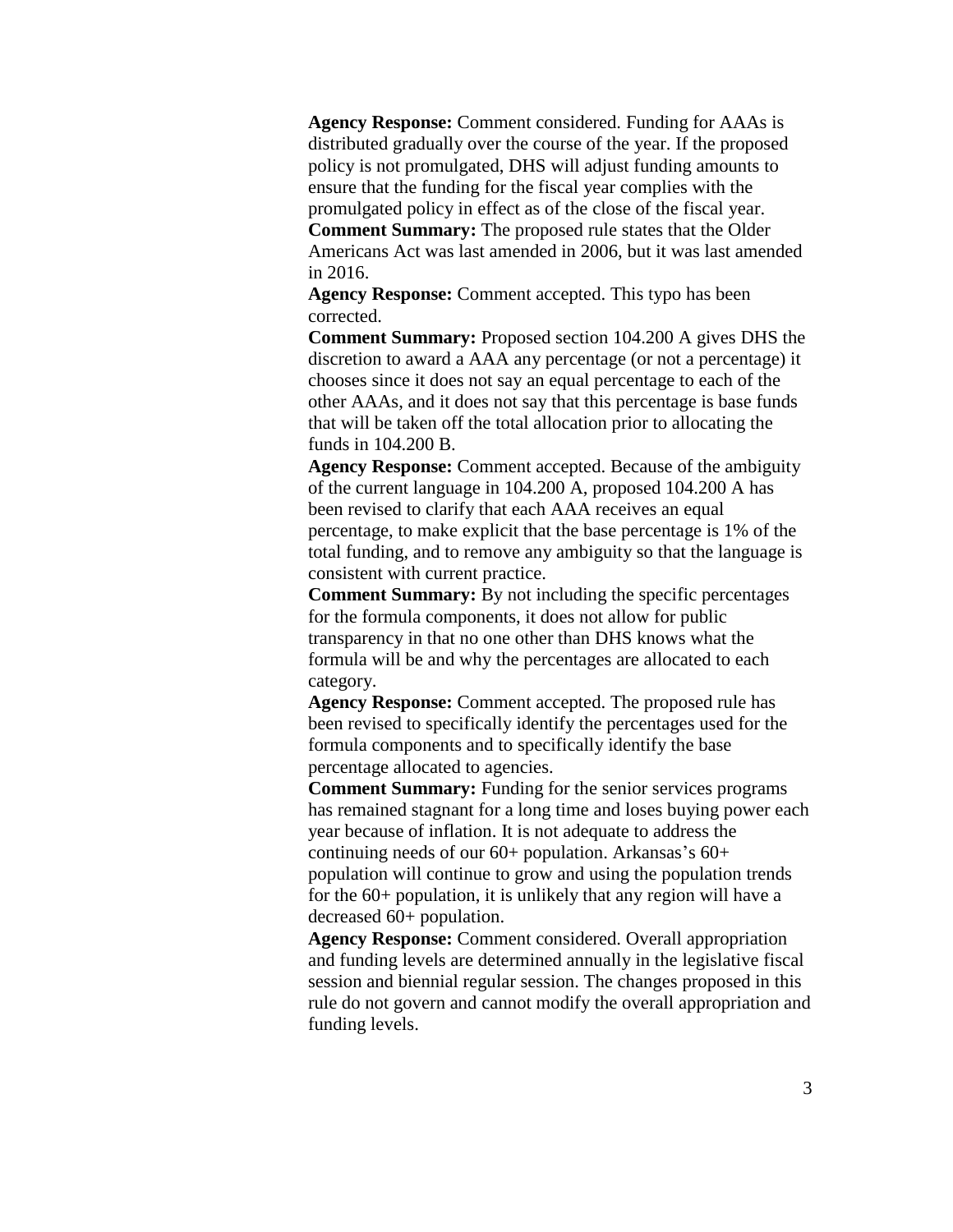# **Robert Wright, Arkansas Association of Area Agencies on Aging, Comment Submitted 7/12/18**

**Comment Summary:** The biggest problem is the lack of increases in funding over the years. When the total funding stays the same and inevitable population shifts occur, there will be movement of funds among regions no matter what formula you use.

**Agency Response:** Comment considered. Overall appropriation and funding levels are determined annually in the legislative fiscal session and biennial regular session. The changes proposed in this rule do not govern and cannot modify the overall appropriation and funding levels.

**Comment Summary:** The allocation should be updated as new relevant demographic information becomes available. While negative impacts on individual AAAs should be minimized, the allocation should reflect to the most reasonable extent possible the actual need around the state as indicated by the presence of the population served by the funds.

**Agency Response:** Comment considered. The proposed rule allows for annual adjustments pursuant to US Census Bureau data to reflect new demographic information as it becomes available. **Comment Summary:** We request that the rule reflect the current allocation formula, including the percentages, with any future changes to be made as part of the established rule promulgation process.

**Agency Response:** Comment accepted. The proposed rule has been revised to specifically identify the percentages used for the formula components and to specifically identify the base percentage allocated to agencies.

# **Jennifer Hallum, President/CEO, Area Agency on Aging of Western Arkansas, Comment Submitted 7/13/18**

**Comment Summary:** Funding has not increased but the cost of goods, services, and staff has increased. In the environment we are in, the amount of funding received will not guarantee sustainability. If changes need to be made I ask that be done with at least a 3 to 5-year consistency, which help our centers in preparing budgets and decision making and will allow less steep cuts.

**Agency Response:** Comment considered. The proposed rule has been revised to specifically identify the percentages used for the formula components and to specifically identify the base percentage allocated to agencies; any change to the formula or to the percentages will require a promulgation process and legislative review. Overall appropriation and funding levels are determined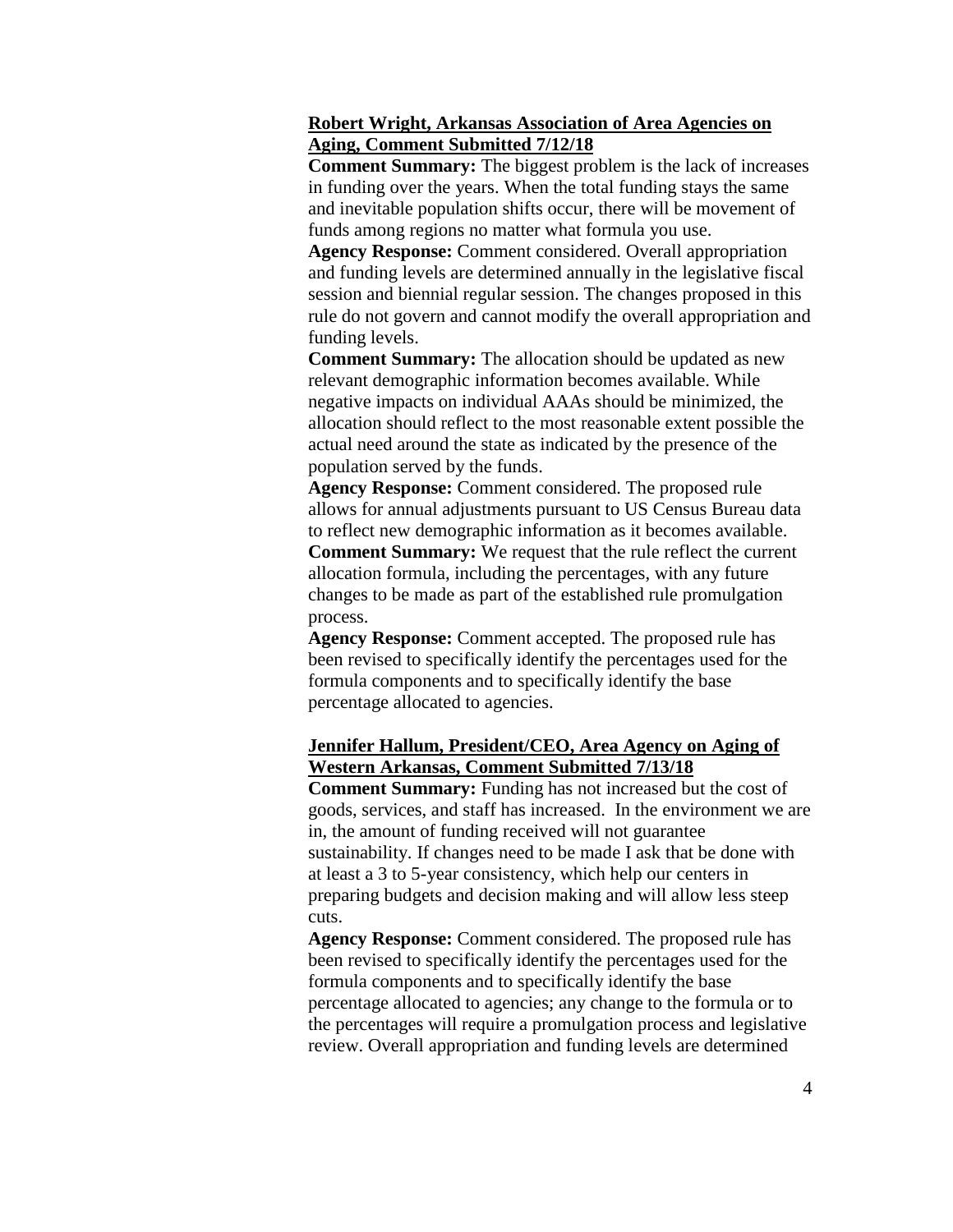annually in the legislative fiscal session and biennial regular session. The changes proposed in this rule do not govern and cannot modify the overall appropriation and funding levels.

Per the agency, CMS approval is not required for these rule changes.

The proposed effective date of the rule is pending legislative review and approval.

**FINANCIAL IMPACT:** There is no financial impact.

**LEGAL AUTHORIZATION:** DHS is authorized to promulgate rules as necessary to conform to federal rules that affect its programs as necessary to receive any federal funds. *See* Ark. Code Ann. § 25-10-129(b).

The Older Americans Act of 1965, as amended, provides services and programs designed to help older Americans live independently in their homes and communities. The Act has a funding system for state and community programs and services established under Title III, under which each state is allotted funds based upon its proportion of the total U.S. population age 60 or older. *See* 42 U.S.C. § 3024(a)(1). A state plan must be approved by the federal Administration on Aging of the Department of Health and Human Services. *See* 42 U.S.C. § 3027(b). DHS distributes the funds to an area agency on aging in each planning and service area within the state which, in turn, awards subgrants and contracts with local providers for services.

DHS is authorized to develop a funding formula, under guidelines issued by the Administration on Aging (AOA), for the distribution of funds taking into account, to the maximum extent feasible, the best available statistics on the geographical distribution of individuals aged 60 and older in the state. *See* 42 U.S.C. § 3025  $(a)(2)(C)$ . Federal regulations require the intrastate funding formula to reflect the proportion among the planning and service areas of persons age 60 and over in greatest economic or social need with particular attention to low-income minority individuals. *See* 45 CFR 1321.37(a). DHS must submit the intrastate formula to the AOA for review and comment. *See* 45 CFR 1321.37(c). DHS submitted the proposed changes to the AOA, which informally advised that the proposed changes were satisfactory.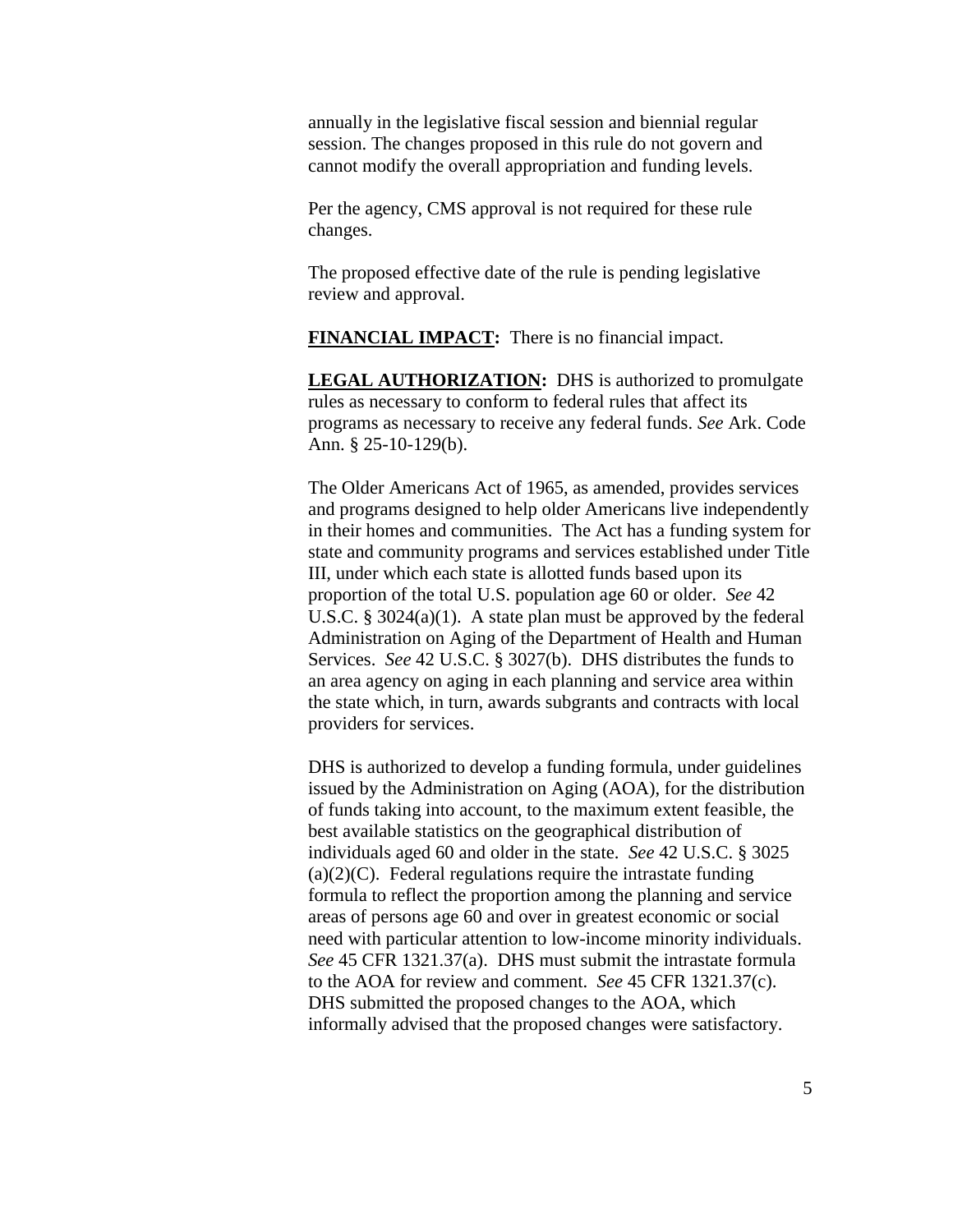#### **E. Rules Filed Pursuant to Ark. Code Ann. § 10-3-309.**

# **1. STATE BOARD OF BARBER EXAMINERS (Michael Wooldridge)**

# **a. SUBJECT: Rules & Regulations for Barbering**

**DESCRIPTION:** This amendment to Rule 023.00.92-001 will effectively bring up to date the standards for the safety and sanitation requirements for barbershops and barber schools, eliminate rules that are now in Barber Law A.C.A. § 17-20-101 and reduce confusion in the antiquated set of regulations.

The changes regarding sanitation were approved by the Director and State Health Officer, Doctor Nathaniel Smith in September. In these rules, the board has established different methods of cleaning necessary to prevent the spread of infection or disease.

Curriculum additions are a result of national findings and recommendations for a more uniform curriculum across the states.

Changes in the licensure regulations are a result of statute changes done last year and licensing information received during the Occupational Licensing Advisory Group meetings.

**PUBLIC COMMENT:** A public hearing was held on November 8, 2018. The public comment period expired on November 7, 2018. No public comments were submitted to the board.

Jessica Sutton, an attorney with the Bureau of Legislative Research, asked the following question: Arkansas Code Annotated § 17-20-206(b) requires the State Board of Barber Examiners to prescribe sanitary requirements for barbershops and barber schools, subject to the approval of the State Board of Health. Did the State Board of Health review these regulations? **RESPONSE**: Yes, they reviewed and submitted a letter stating that they did not find anything that was incorrect or improper from a public health perspective. They noted a misspelling, which was corrected.

The proposed effective date is January 1, 2019.

**FINANCIAL IMPACT:** There is no financial impact.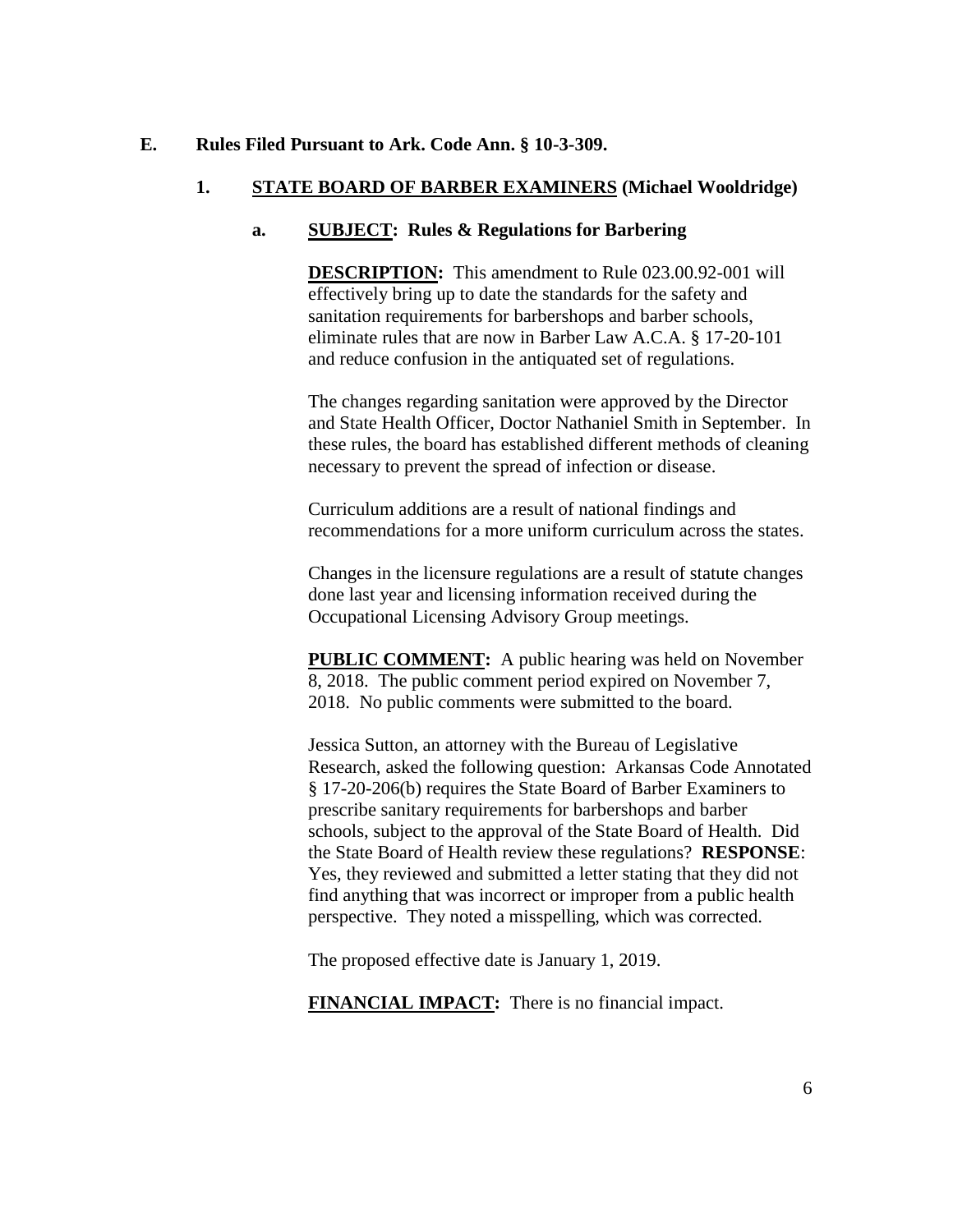**LEGAL AUTHORIZATION:** The State Board of Barber Examiners is authorized to make and promulgate reasonable rules for the administration of the Arkansas Barber Law, Ark. Code Ann. § 17-20-101 et seq. *See* Ark. Code Ann. § 17-20-206(a). Additionally, the board shall prescribe sanitary requirements for barbershops and barber schools, subject to the approval of the State Board of Health. Ark. Code Ann. § 17-20-206(b).

# **2. CAPITOL ZONING DISTRICT COMMISSION (Boyd Maher)**

# **a. SUBJECT: Relax Certain Sign Regulations**

**DESCRIPTION:** This new language:

1. Allows the agency staff to approve larger wall-mounted signs in the Capitol Area when a building is set farther from the street.

2. Clarifies that the commission may approve certain signs that cannot be approved by staff because of their placement.

3. Removes content-specific language regarding signs on residential properties.

4. Removes a general prohibition on roof-mounted signs.

**PUBLIC COMMENT:** A public hearing was held on October 18, 2018. The public comment period expired on October 26, 2018. The Capitol Zoning District Commission received no public comments.

The proposed effective date is January 1, 2019.

**FINANCIAL IMPACT:** There is no financial impact.

**LEGAL AUTHORIZATION:** The Capitol Zoning District Commission ("Commission"), using professional and technical assistance as it deems necessary, shall make, adopt, maintain, and revise, from time to time, an official master comprehensive plan for the Capitol Zoning District for the purpose of bringing about coordinated physical development in accordance with the present and future needs of the district. *See* Ark. Code Ann. § 22-3-305(a). The master plan should include, among other things, regulations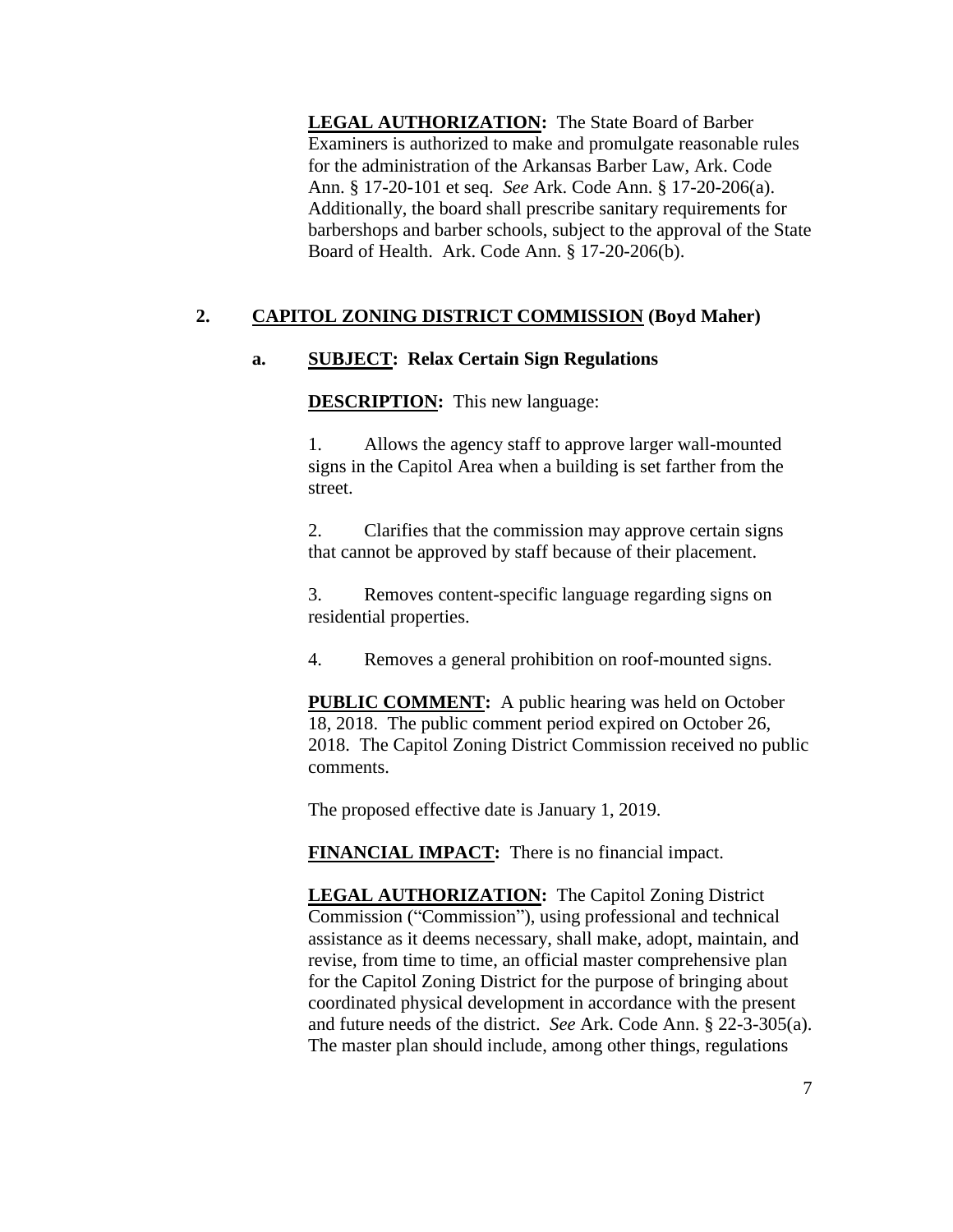relative to the location and character of roads and other transportation routes, utility services, parks, buildings, and other construction within the district. *See* Ark. Code Ann. § 22-3- 305(c). Pursuant to Ark. Code Ann. § 22-3-307(a), the Commission shall have the power and authority to prescribe such rules and regulations concerning procedure before it and concerning the exercise of its functions and duties as it shall deem proper.

# **3. DEPARTMENT OF CAREER EDUCATION, ARKANSAS REHABILITATION SERVICES (Carl Daughtery, Charles Lyford, Alan McClain, and James McCune)**

#### **a. SUBJECT: ARS Field Services Policy and Procedure Manual**

**DESCRIPTION:** Arkansas Rehabilitation Services receives a grant from the Rehabilitation Services Administration, a division of the U.S. Department of Education. This grant enables ARS to provide vocational-rehabilitation services for individuals with disabilities. The proposed revisions to the Field Services Policy and Procedure Manual will inform and guide field counselors as they further the agency's goal of providing competitive, integrated employment for their clients.

**PUBLIC COMMENT:** Public hearings were held at the Arkansas Rehabilitation Services' Central Office and at the Fayetteville District Office on October 25 and October 26, 2018, respectively. The public comment period expired on November 6, 2018. The Department provided the following summary of the comments that it received and its responses thereto:

#### **Commenter's Name: Credonna Miller Commenter's Business/Agency: Saline Audiology**

**Summary of Comment:** Credonna Miller is a doctor of audiology who practices in Benton and Hot Springs Village. She stated that it is unnecessary for a vocational-rehabilitation client to see a medical doctor prior to being approved by Arkansas Rehabilitation Services for a hearing aid. Dr. Miller stated that doctors of audiology can screen clients for medical issues directly, without an initial referral to a physician.

**Agency's Response to Comment:** ARS recognizes the clinical training and diagnostic ability of a doctor of audiology. However, it is in the best interest of the agency's clients to require a medical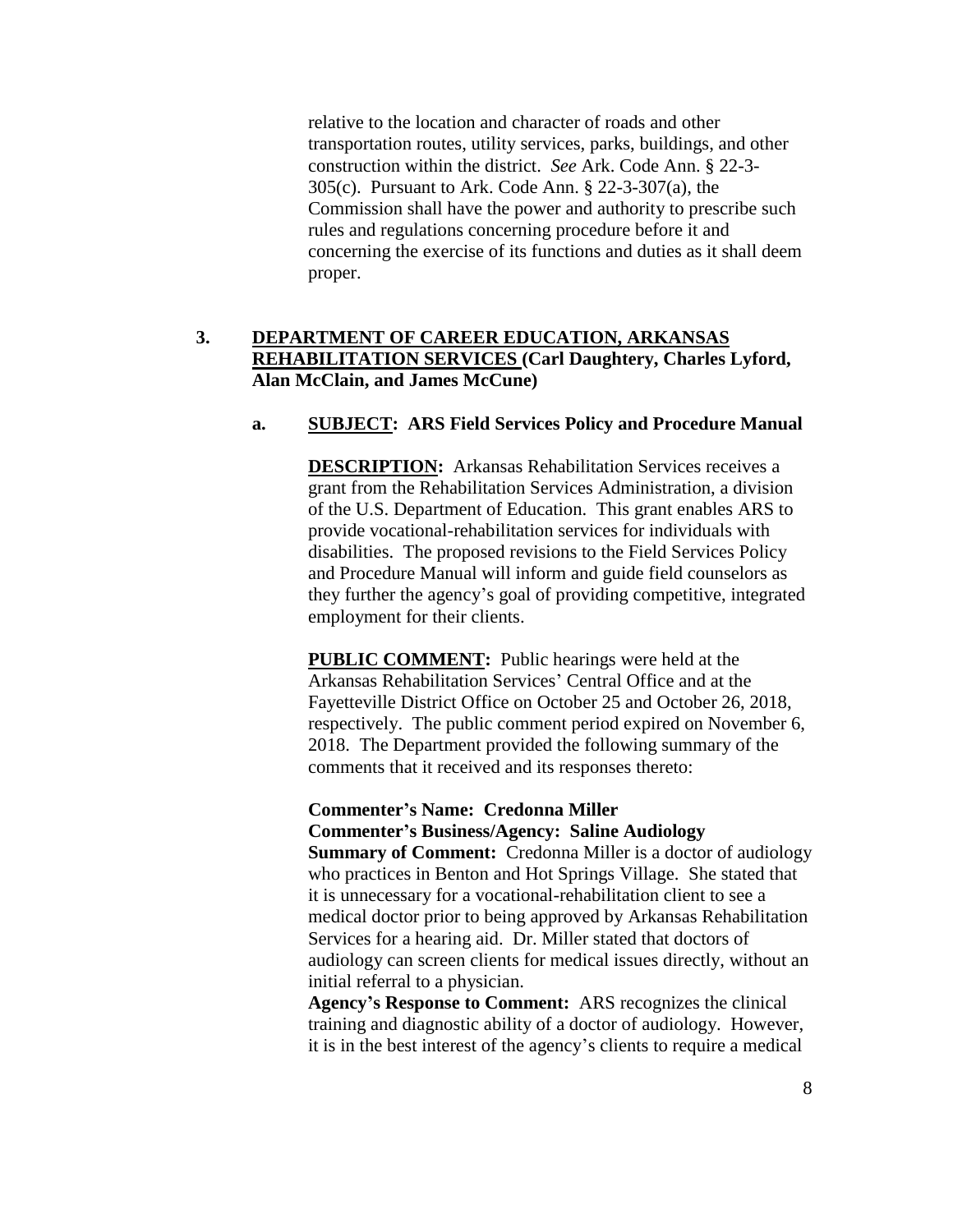assessment before approving the purchase of a hearing aid or similar device. A medical assessment (by an otologist, otolaryngologist, ENT, or primary-care physician) would ensure that issues like ear infections are treated without recourse to a hearing aid; likewise, the assessment would confirm that a hearing aid is recommended in the absence of a medical issue causing the hearing loss.

No changes were made as a result of the comment.

### **Commenter's Name: Tom Masseau, Executive Director of Disability Rights Arkansas**

**Commenter's Business/Agency: Disability Rights Arkansas** is the non-profit organization federally designated as the Client Assistance Program/Protection and Advocacy System for individuals with disabilities in Arkansas.

**Summary of Comment:** 34 C.F.R. § 361.41 allows sixty days for the vocational-rehabilitation agency to determine whether an individual is eligible to receive client services. The 60-day time period is absent from Section II, p. 3 ("Referral, Application, and Assessment") of the revised policy manual.

**Agency's Response to Comment:** The commenter is correct that the 60-day time period for determining an applicant's eligibility was deleted from Section II, p. 3. However, this time period is referenced and discussed in Section III ("Eligibility and Ineligibility Determination").

No changes were made as a result of the comment.

#### **Commenter's Name: Tom Masseau**

**Commenter's Business/Agency: Disability Rights Arkansas Summary of Comment:** 34 C.F.R. § 361.42 requires ARS to "conduct an assessment for determining eligibility and priority for services." The revised manual states that ARS will assess all individuals applying for services, but also states that the agency will "review existing data before determining if an assessment is needed ... and if so, what type." Section II, p. 6. **Agency's Response to Comment:** The commenter is correct that a state's vocational-rehabilitation agency must assess all applicants for services in order to determine eligibility and priority.

Changes made. Section II has been revised as follows: "The counselor will review existing data before determining if an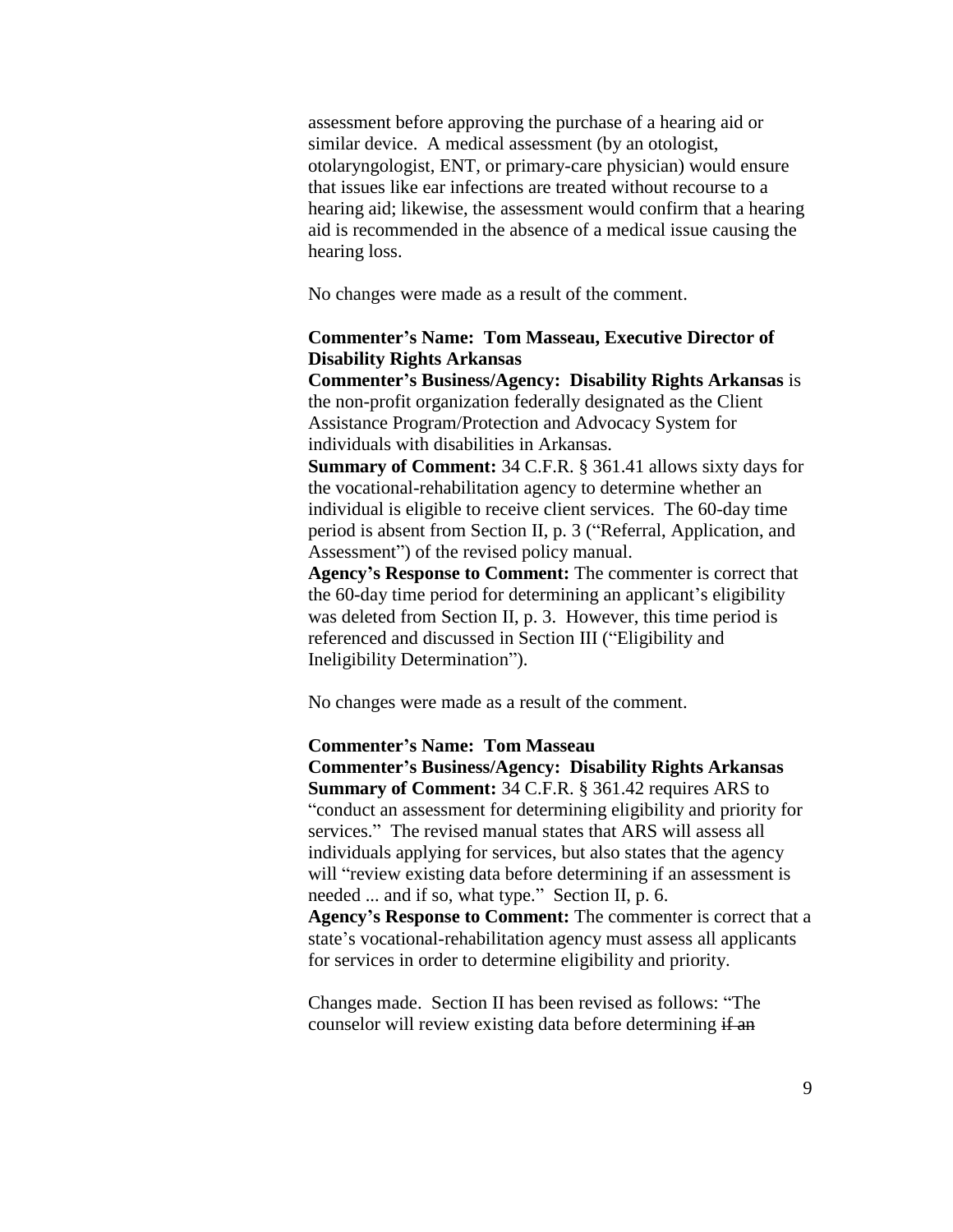assessment is needed to determine eligibility and, if so, what type of assessment is needed."

#### **Commenter's Name: Tom Masseau**

**Commenter's Business/Agency: Disability Rights Arkansas**

**Summary of Comment:** The section on "extended evaluation," a VR status available if achievement of a vocational goal was uncertain for a particular client, has been deleted from the revised manual. The commenter states that clients must be afforded extended evaluation status under federal law, specifically 34 C.F.R. 361.42(f).

**Agency's Response to Comment:** 34 C.F.R. 361.42 ("Assessment for determining eligibility and priority for services") was modified in August of 2016 to remove the extended-evaluation requirement. As a result, the revised manual focuses on "trial work experiences" and no longer requires counselors to consider extended-evaluation periods.

No changes were made as a result of the comment.

#### **Commenter's Name: Tom Masseau**

**Commenter's Business/Agency: Disability Rights Arkansas Summary of Comment:** There is a discrepancy in the manual's definition of individuals with most significant, significant, and non-significant disabilities. The manual states that the agency currently defines "non-significant disability" as a disability that seriously impairs *one* functional capability. And the manual states that if ARS becomes subject to an order of selection (prioritizing services for individuals with the most significant disabilities), then "non-significant disability" will be defined as a disability that seriously impairs *two* functional capabilities.

**Agency's Response to Comment:** The discrepancy noted by the commenter is intentional. ARS is not subject to an order of selection, and it currently serves (as its lowest priority) individuals with impairment in only one functional area. Under an order of selection, individuals with serious impairment in two functional areas will be the agency's lowest priority of service.

No changes were made as a result of the comment.

**Commenter's Name: Tom Masseau Commenter's Business/Agency: Disability Rights Arkansas Summary of Comment:** The revised manual states that the agency will support online courses only if "training cannot be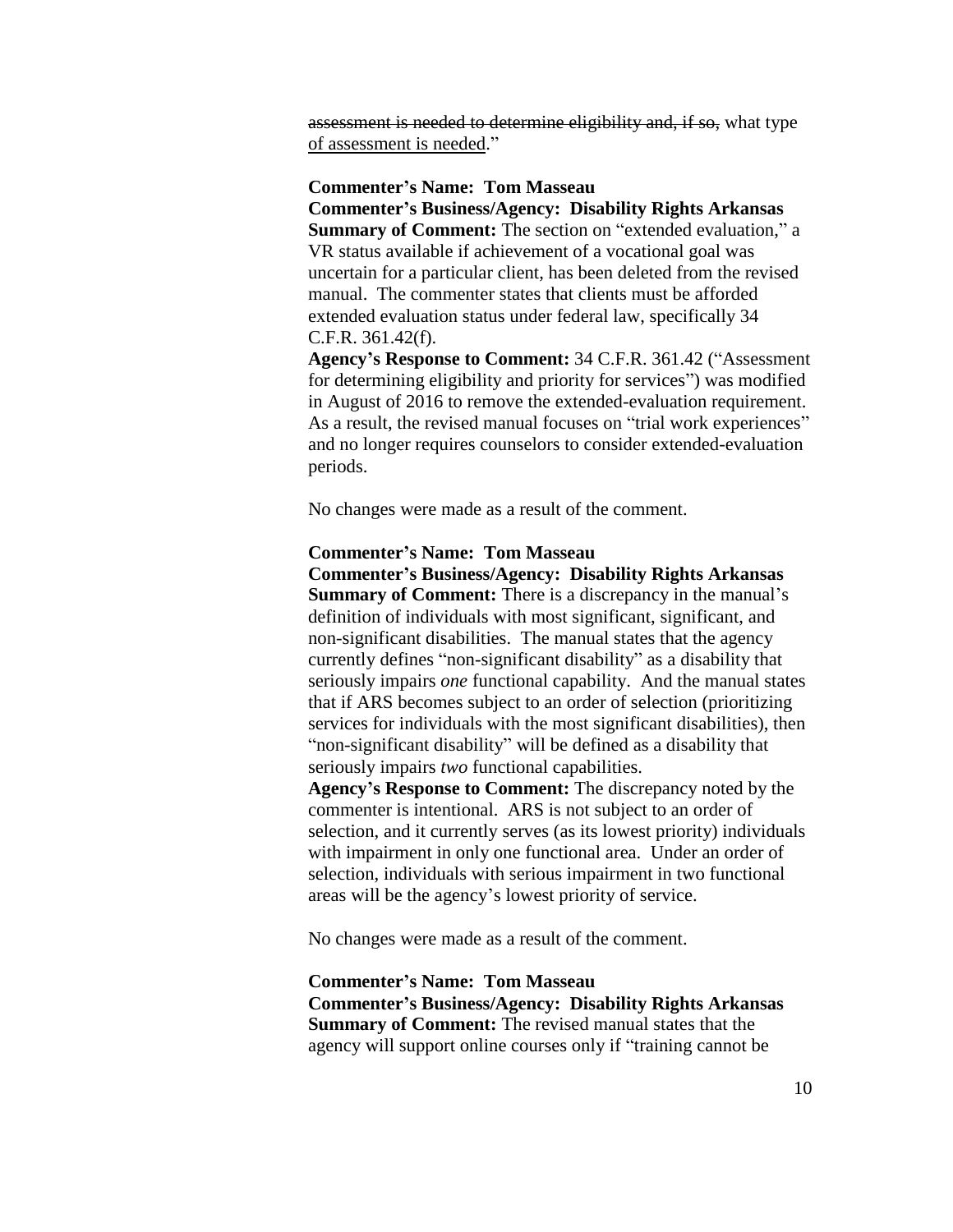arranged [for the client] by any other method." The commenter states that this requirement "discourages online courses." The commenter also states that ARS "require[s] students to pay for a semester of a training program or college prior to receiving ARS financial support."

**Agency's Response to Comment:** In-person training is preferable for a number of reasons, such as student-teacher interaction and hands-on experience. Moreover, the cost of online courses tends to exceed the cost of similar programs from public institutions in Arkansas. Counselors are therefore required to verify that the client's course of study "cannot be arranged by any other method" before authorizing online training.

The agency is unsure which part of the revised manual prompted the comment about clients paying for a semester of training before ARS provides support. ARS is not the primary funding source for training programs, given the potential availability of federal financial aid for student-clients. But there is no requirement that ARS withhold payments until clients have paid for one semester out of pocket.

No changes were made as a result of the comment.

#### **Commenter's Name: Tom Masseau**

**Commenter's Business/Agency: Disability Rights Arkansas Summary of Comment:** 34 C.F.R. § 361.54(b)(3)(ii) states that a VR agency cannot require a client's financial participation "[a]s a condition for furnishing any vocational rehabilitation service if the individual ... has been determined eligible for Social Security benefits ... ."

The commenter requests that the manual "be changed to reflect the federal mandate that individuals eligible for SSI and/or SSDI benefits are exempt from financial participation in vocational rehabilitation services, including maintenance." **Agency's Response to Comment:** The commenter is correct that VR services cannot be conditioned on the contribution of SSI or SSDI benefits toward those services. The VR service at issue here is "maintenance," or certain financial assistance for room and board.

The revised manual states that ARS counselors "must first utilize comparable services/similar benefits such as Social Security, community resources, and consumer resources before any ARS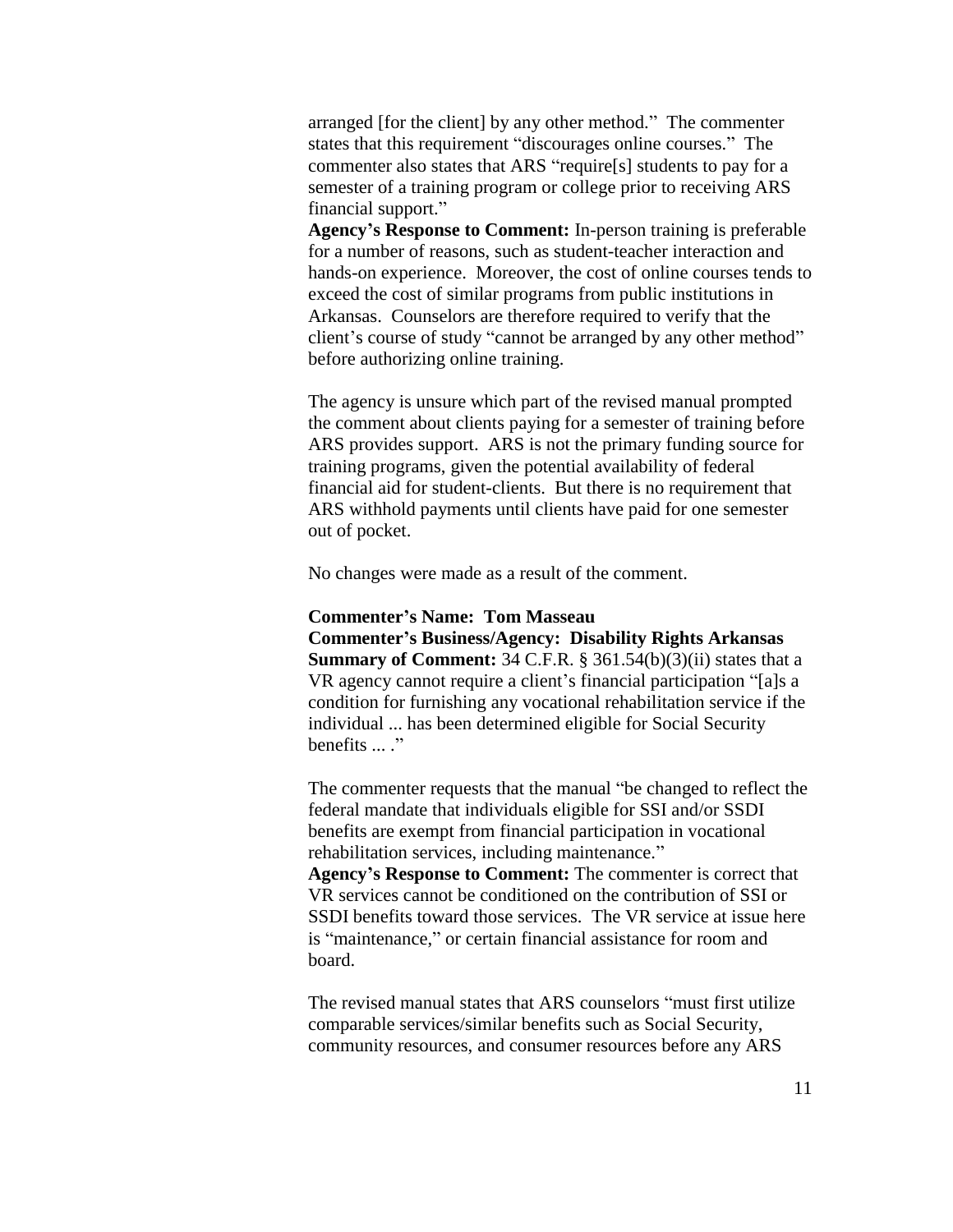funds can be committed for rental assistance payments." The manual should state that if maintenance payments are otherwise authorized, Social Security benefits cannot be counted as a comparable benefit to reduce the agency's share.

Changes made. Section VI ("Maintenance") has been revised as follows:

"The counselor must first exhaust the assistance available through the Social Security Administration, consumer resources and any other comparable services or benefits programs before funding maintenance support. ...

The Counselor must first utilize comparable services/similar benefits such as Social Security, community resources and consumer resources before any ARS funds can be committed for rental assistance payments. Individuals who receive SSI or SSDI cash benefits are expected to use those funds for their normal living expenses, but not for payment of VR services. If an individual receiving SSI or SSDI benefits is authorized by ARS to receive maintenance support, the individual will not be required to contribute the SSI/SSDI benefits toward the maintenance support."

#### **Commenter's Name: Tom Masseau**

**Commenter's Business/Agency: Disability Rights Arkansas Summary of Comment:** The commenter states that 34 C.F.R. § 361.49(g) requires vocational-rehabilitation agencies to provide VR services to family members of clients, "if necessary ... to achieve an employment outcome" for the client. The commenter states that the manual's "new 3 month limit placed on services to family members is too restrictive and in violation of federal regulations."

**Agency's Response to Comment:** The regulation cited by the commenter, 34 C.F.R. § 361.49, does not address services to family members. The relevant regulation appears to be 34 C.F.R. § 361.48(b)(9). ARS does not read this regulation as prohibiting a time limit on such services. However, the policy will be changed to allow for extensions on a case-by-case basis.

Changes made. Section VI ("Services to Family Members") has been revised as follows:

"Services may include childcare (up to three months), training, transportation (up to three months), and relocation of the family to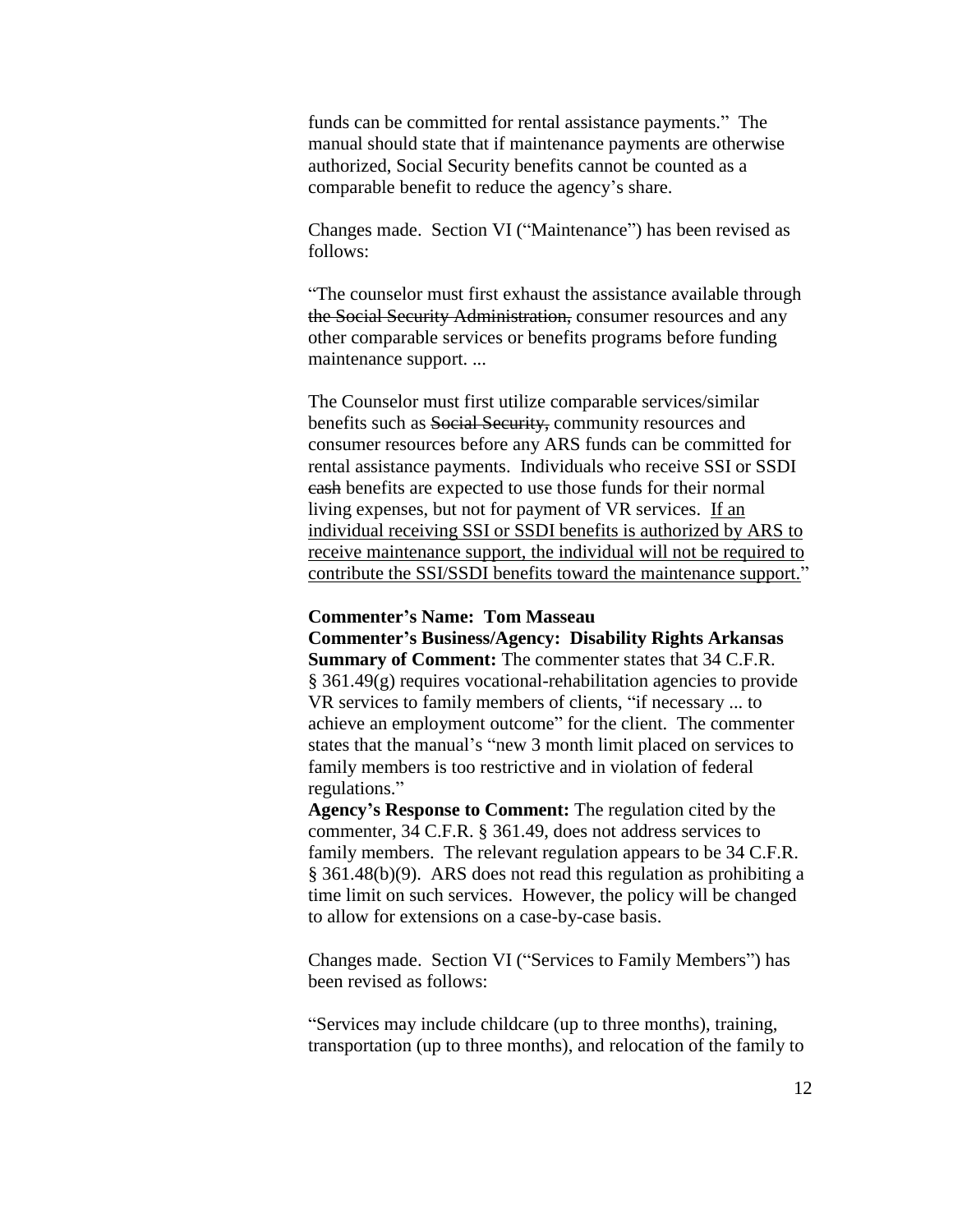an area where work is available for the individual (up to three months). Services may be authorized for greater than three months on a case-by-case basis, as determined by the counselor in consultation with the individual and the individual's family."

#### **Commenter's Name: Tom Masseau**

**Commenter's Business/Agency: Disability Rights Arkansas Summary of Comment:** The small-business appendix states that clients "must complete a small business plan/feasibility statement within 15 business days from RIDAC approval." The commenter requests a "more realistic timeframe" for clients to complete their plans.

**Agency's Response to Comment:** ARS agrees that a hard-andfast deadline of 15 business days may be unrealistic.

Changes made. Appendix A ("Self-Employment/Small Business Program") has been revised as follows:

"If has approved Following RIDAC assessment, client completes Small Business plan/feasibility statement that includes labor market analyses, with target deadline of within 15 business days from RIDAC approval date."

#### **Commenter's Name: Tom Masseau**

**Commenter's Business/Agency: Disability Rights Arkansas Summary of Comment:** Appendix C of the revised manual applies to Community Rehabilitation Programs, which are organizations that directly provide, or facilitate the provision of, VR services to individuals with disabilities. The commenter raises three points with respect to Appendix C.

First, the commenter requests that the revised manual "explicitly state who is responsible for ensuring individuals in subminimum wage employment receive the initial and ongoing counseling" required by federal law.

Second, the commenter requests that the manual "reflect that counselors and individuals [receiving subminimum wage] work jointly to identify needed services."

Third, the commenter notes that the manual allows for "technical assistance ... to determine if a job position meets the Competitive Integrated Employment definition," but does not "explicitly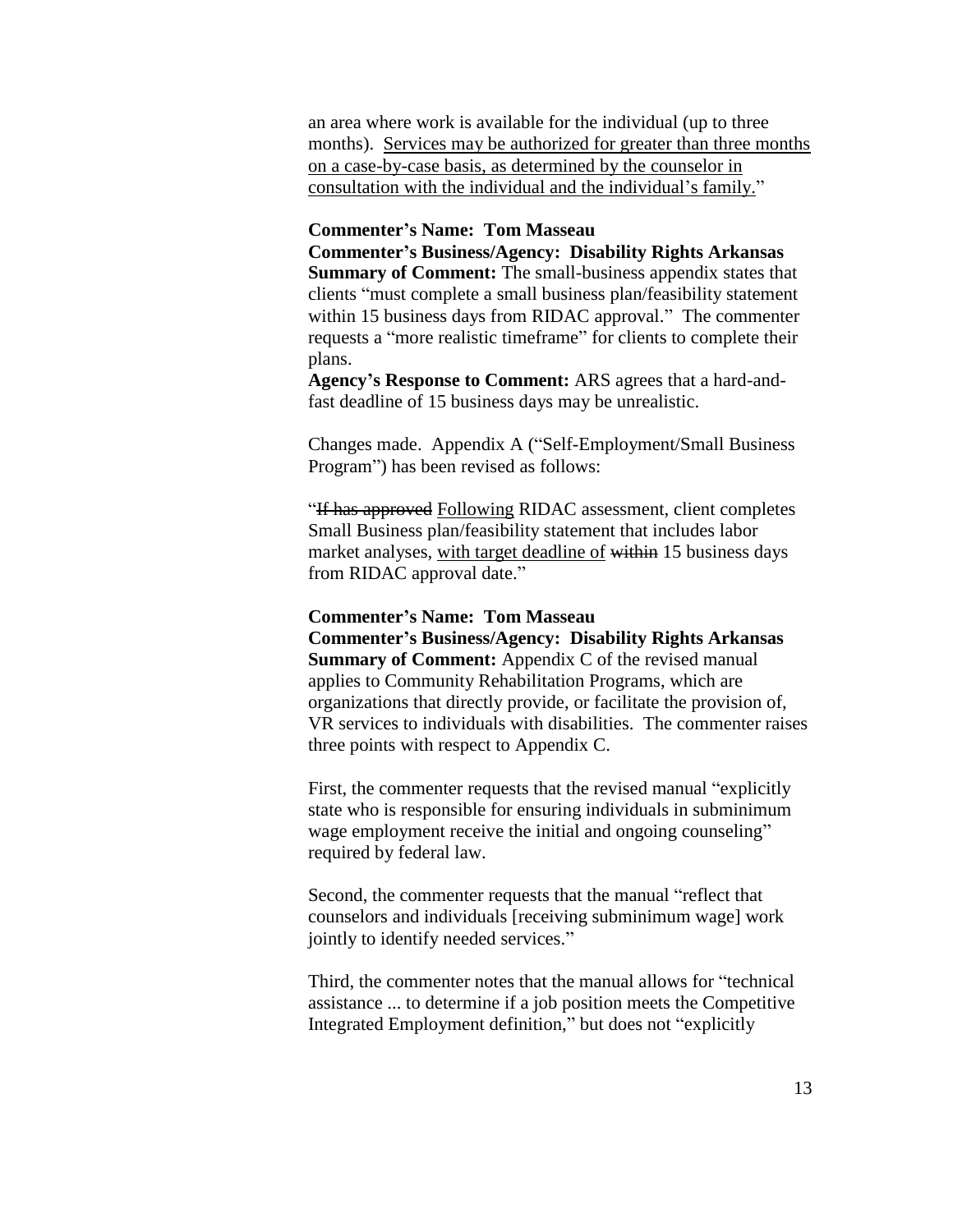describe the process and the standards" involved with this assistance.

**Agency's Response to Comment:** As to the first comment, the manual should state that ARS will be responsible for the initial and ongoing counseling provided to individuals receiving a subminimum wage. As to the second comment, the manual should state that services are determined through counselor-client collaboration. As to the third comment, the manual should incorporate the statutory definition of "competitive and integrated employment." But this determination is extremely fact-sensitive, so it is inappropriate to fix agency "standards" beyond those already provided by federal law.

Changes made. In response to the first comment, Appendix C ("Community Rehabilitation Programs") and parallel parts of Section VI ("Limitations on Subminimum Wage") have been revised as follows:

"In addition, individuals with disabilities regardless of their age who are employed by a 14(c) must be provided career counseling and related information by ARS. These individuals must also be provided, by ARS or the CRP, information about self-advocacy, self-determination, and peer mentoring training opportunities available in the individual's geographic area every six months for the first year they are employed, and annually thereafter. ...

A youth with a disability ... cannot start working for less than minimum wage until he/she has had the opportunity to ... [r]eceive career counseling, including information and referrals to other state and federal entities that provide employment services, from ARS."

In response to the second comment, Appendix C has been revised as follows:

"The counselor and individual will jointly work to determine which services, including external employment services, an the individual may need to be successfully employed."

In response to the third comment, Appendix C has been revised as follows:

"Prior to job placement, an ARS Counselor ... may seek technical assistance from the ARS Community Program Development Section for an evaluation to determine if as to whether a job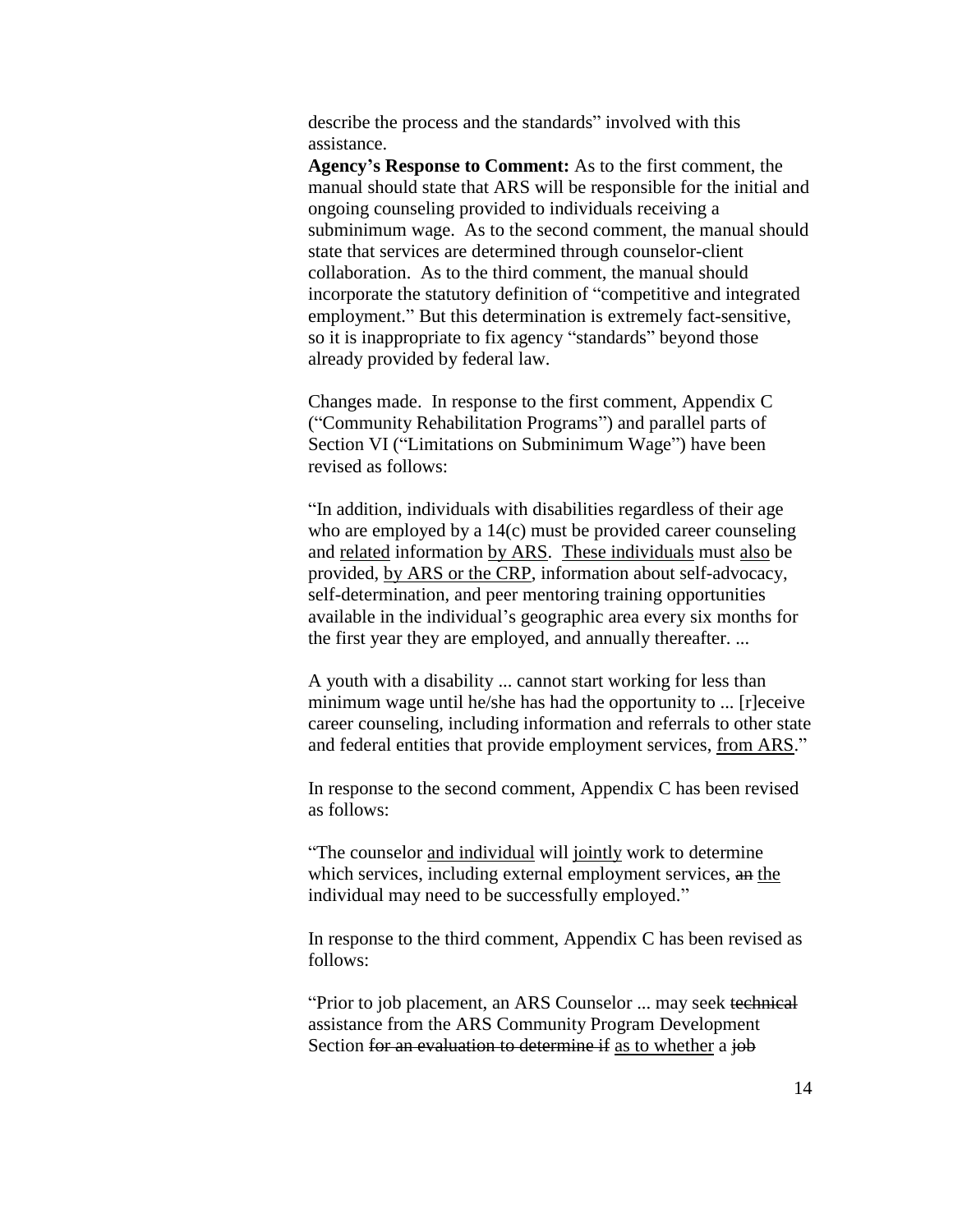position meets the qualifies as Competitive Integrated Employment definition as established in the regulations. As stated in 29 U.S.C. § 705(5), "competitive integrated employment" means full- or part-time work:

for which an individual is compensated at a rate that shall be not less than the higher of the rate specified in section  $6(a)(1)$  of the Fair Labor Standards Act of 1938 ... or the rate specified in the applicable State or local minimum wage law; and ... is not less than the customary rate paid by the employer for the same or similar work performed by other employees who are not individuals with disabilities, and who are similarly situated in similar occupations by the same employer and who have similar training, experience, and skills; or ...

in the case of an individual who is self-employed, yields an income that is comparable to the income received by other individuals who are not individuals with disabilities, and who are self-employed in similar occupations or on similar tasks and who have similar training, experience, and skills; and ... is eligible for the level of benefits provided to other employees; [and]

that is at a location where the employee interacts with other persons who are not individuals with disabilities (not including supervisory personnel or individuals who are providing services to such employee) to the same extent that individuals who are not individuals with disabilities and who are in comparable positions interact with other persons; and ...

that, as appropriate, presents opportunities for advancement that are similar to those for other employees who are not individuals with disabilities and who have similar positions.

## **Commenter's Name: Tom Masseau**

**Commenter's Business/Agency: Disability Rights Arkansas Summary of Comment:** Appendix H applies to pre-employment transition services, which are generally available to youth with disabilities. The commenter notes that in this appendix, "IEP" appears as "Individualized Education Plan" instead of "Individualized Education Program." Second, the commenter notes that Appendix H appears to provide a "bypass" to subminimum wage employment for youth with disabilities. Third, the commenter asks when forms referenced in Appendix H will be finalized.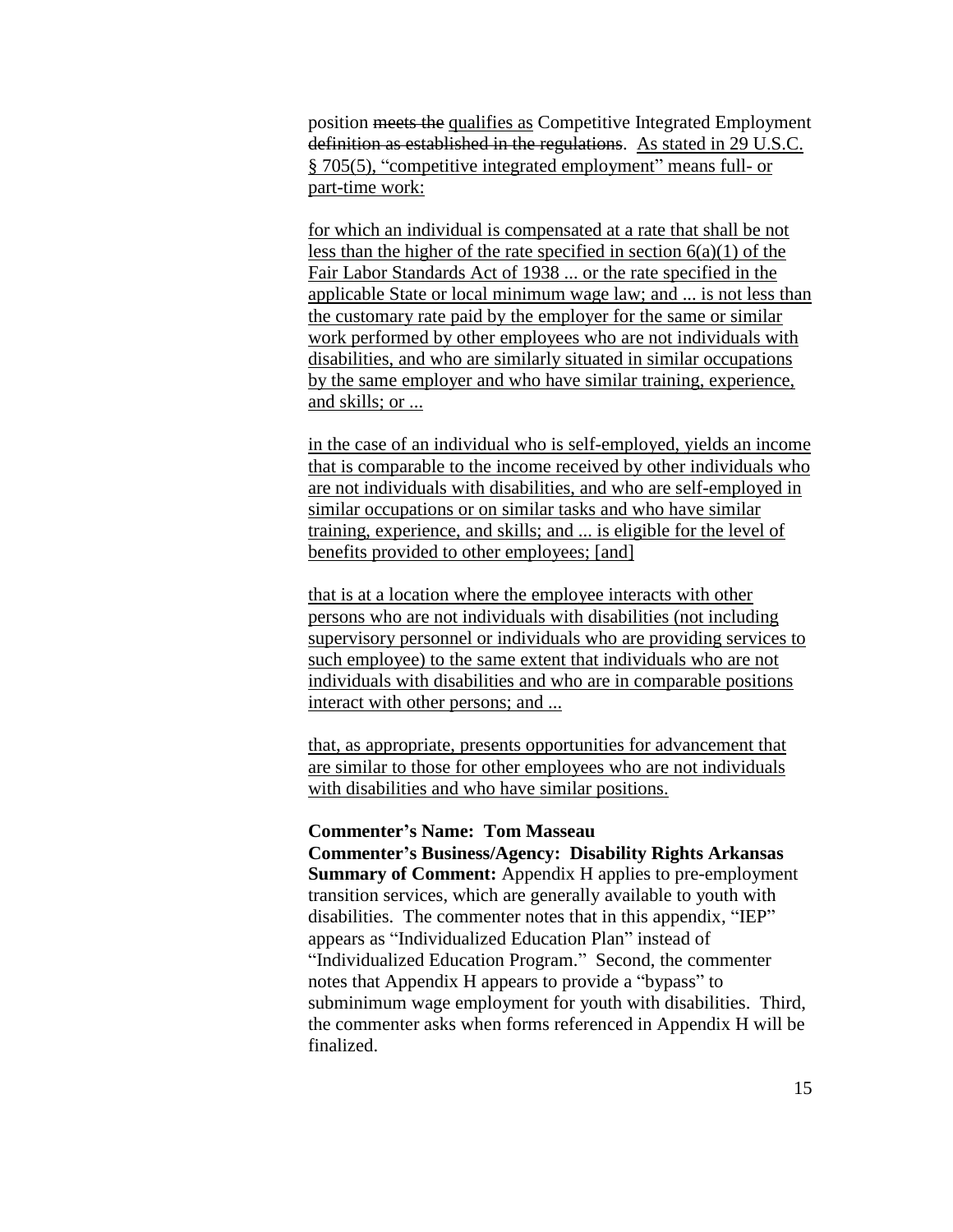**Agency's Response to Comment:** The commenter is correct that IEP in this context stands for "Individualized Education Program." As to the second comment, the "Refusal of Services" section was intended to establish a documentation procedure that applies when youths decline services. ARS did not intend this procedure to somehow authorize youths to seek subminimum-wage employment. As to the final comment, forms consistent with Appendix H are being developed, although the anticipated date of release is not known at this time.

Changes made. References in Appendix H to "Individualized Education Plans" have been changed to "Individualized Education Programs."

In response to the second comment, Appendix H has been revised as follows:

"In the event a student/youth with a disability or, as applicable, the youth's parent or guardian, refuses services through informed choice to participate in services offered by ARS, and the student/youth is known to be seeking subminimum wage employment, the transition counselor will document the refusal of services by ... ."

#### **Commenter's Name: Tom Masseau**

**Commenter's Business/Agency: Disability Rights Arkansas Summary of Comment:** Appendix E includes forms associated with the due-process section of the revised manual. These forms reference "Disability Rights Center" instead of the organization's current name.

**Agency's Response to Comment:** "Disability Rights Center" is outdated.

Changes made. References in the due-process forms to "Disability Rights Center" have been changed to "Disability Rights Arkansas."

The proposed effective date is January 1, 2019.

**FINANCIAL IMPACT:** There is no financial impact.

**LEGAL AUTHORIZATION:** Pursuant to Arkansas Code Annotated § 20-79-204(b)(1), the Arkansas Rehabilitation Services is authorized to promulgate regulations governing personnel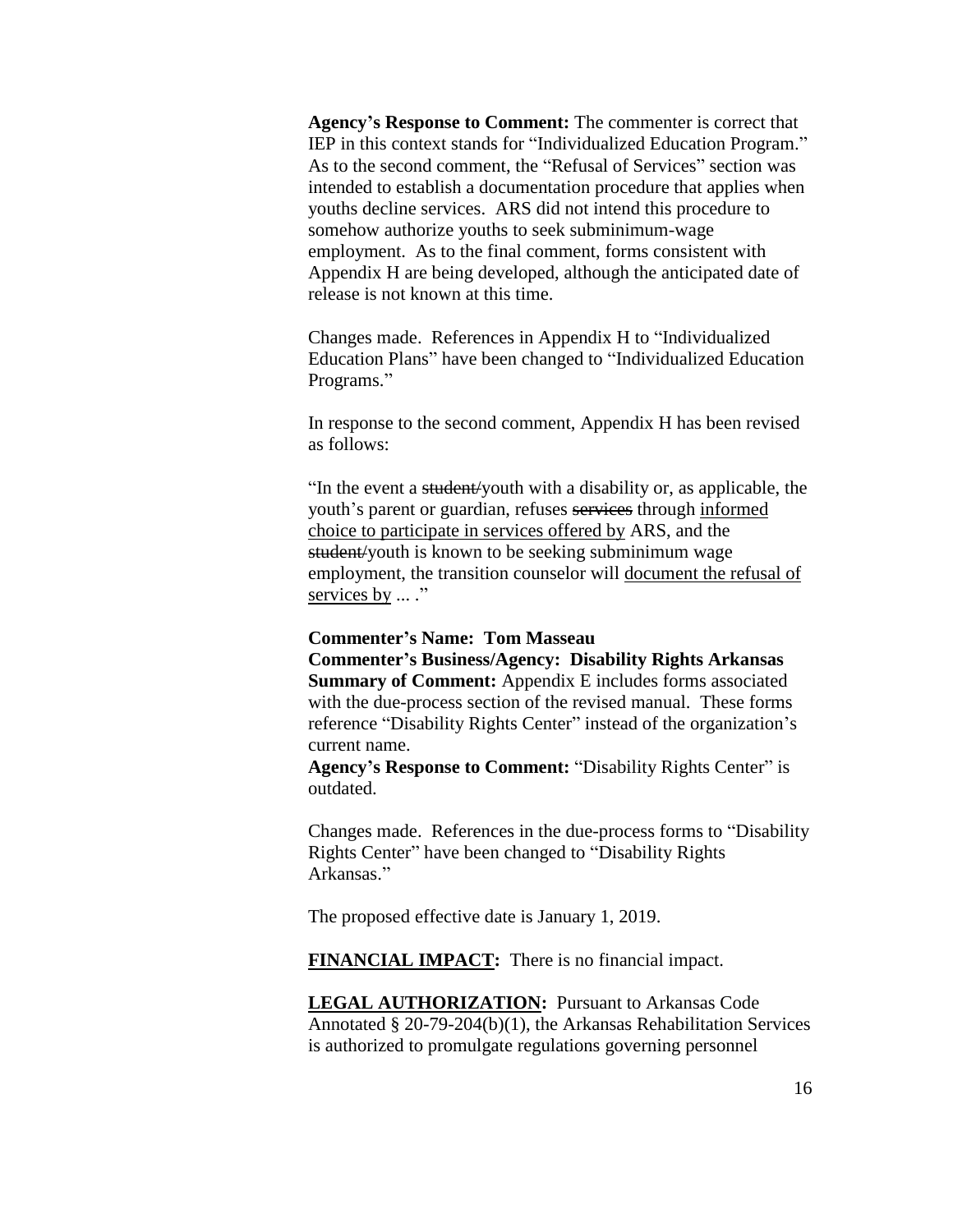standards; the protection of records and confidential information; the manner and form of filing applications; eligibility and investigation and determination thereof for rehabilitation services; procedures for fair hearings; and such other regulations necessary to carry out the purposes of the Rehabilitation Act of Arkansas, codified at Ark. Code Ann. §§ 20-79-201 through 20-79-216, including the order to be followed in selecting those to whom rehabilitation services are to be provided in situations where service cannot be provided to all who are eligible for service. The agency states that these rules are further required to comply with the Federal Rehabilitation Act, 29 U.S.C. §§ 701 *et seq.*

# **4. DEPARTMENT OF EDUCATION (Courtney Salas-Ford, item a; and Mary Claire Hyatt, item b)**

# **a. SUBJECT: Consolidation and Annexation of School Districts**

**DESCRIPTION:** Amendments to these rules are necessary as a result of Acts 745 and 936 of 2017.

 Sections 5.01.1, 5.02.1, 6.02.1, 11.02, are amended to change "the Arkansas Comprehensive Testing, Assessment, and Accountability Program Act" to the "Arkansas Educational Support and Accountability Act," to reflect changes made by Act 936 of 2017.

 Section 14.01 is amended to reflect the code revisions made by Act 1155 of 2013.

 Section 17.00 is removed to reflect the repeal of Ark. Code Ann. § 6-13-1606 by Act 745 of 2017.

**PUBLIC COMMENT:** A public hearing was held on September 26, 2018. The public comment period expired on October 22, 2018. The Department provided the following summary of the comments that it received and its responses thereto:

**Lucas Harder, ASBA Comment:** Correct references to "Arkansas Geographic Information Systems Office" and other grammatical errors. **Agency Response:** Corrections made.

**Jennifer Wells, APSRC**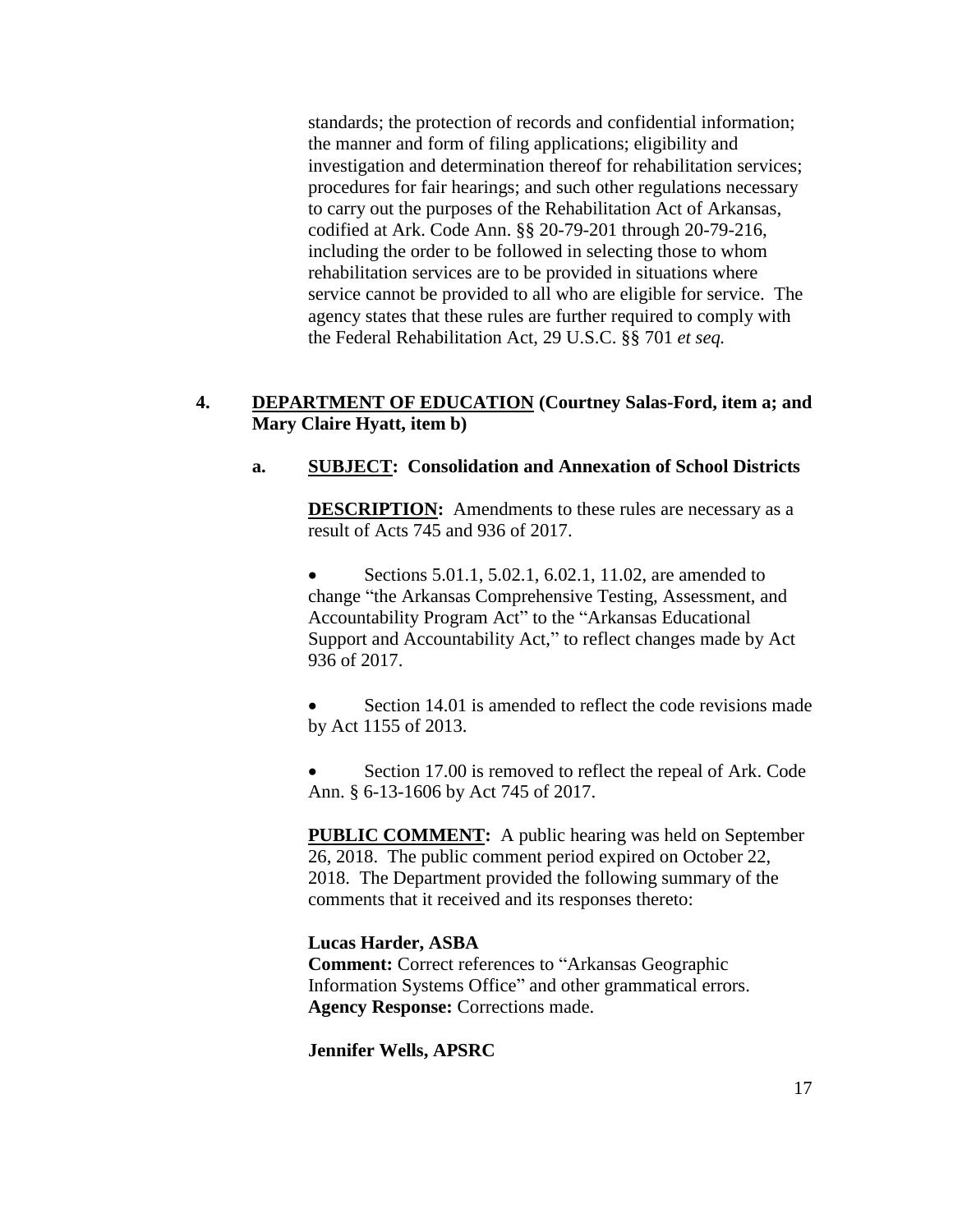**Comment:** Sections 5.01.1, 5.02.2, 6.01.1, 6.02.1 and 11.00, do not track language of Act 936 of 2017. It should read "... standards for accreditation, failure to meet fiscal or facilities distress requirements, or failure to meet the requirements to exit Level 5 - Intensive support pursuant to ... ." **Agency Response:** Corrections made as appropriate.

The proposed effective date is January 1, 2019.

**FINANCIAL IMPACT:** There is no financial impact.

**LEGAL AUTHORIZATION:** Pursuant to Arkansas Code Annotated § 6-13-1409(a)(3), the State Board of Education shall have the duty to enact rules and regulations regarding the consolidation and annexation of school districts under Title 6 of the Arkansas Code. The proposed rules include revisions made in light of Act 745 of 2017, sponsored by Representative Bruce Cozart, which amended various provisions of the Arkansas Code concerning public education, and Act 936 of 2017, sponsored by Senator Jane English, which amended provisions of the Arkansas Code concerning public school education.

#### **b. SUBJECT: Declining Enrollment and Student Growth Funding for Public School Districts**

**DESCRIPTION:** The proposed changes include:

Formatting (indentations, capitalizations, etc.) made throughout to keep consistent formatting with ADE rules.

Renumbering where insertions/deletions have been made.

The rule title has been updated.

Section 1.01 Regulatory authority has been updated to include Act 741 of 2017.

Section 1.02 Updated to reflect corrected rule title.

Section 2.01 Removed reference to calculation method.

Section 3.00 Definitions have been updated, removed, and added as necessary to clarify the terms used in the rule.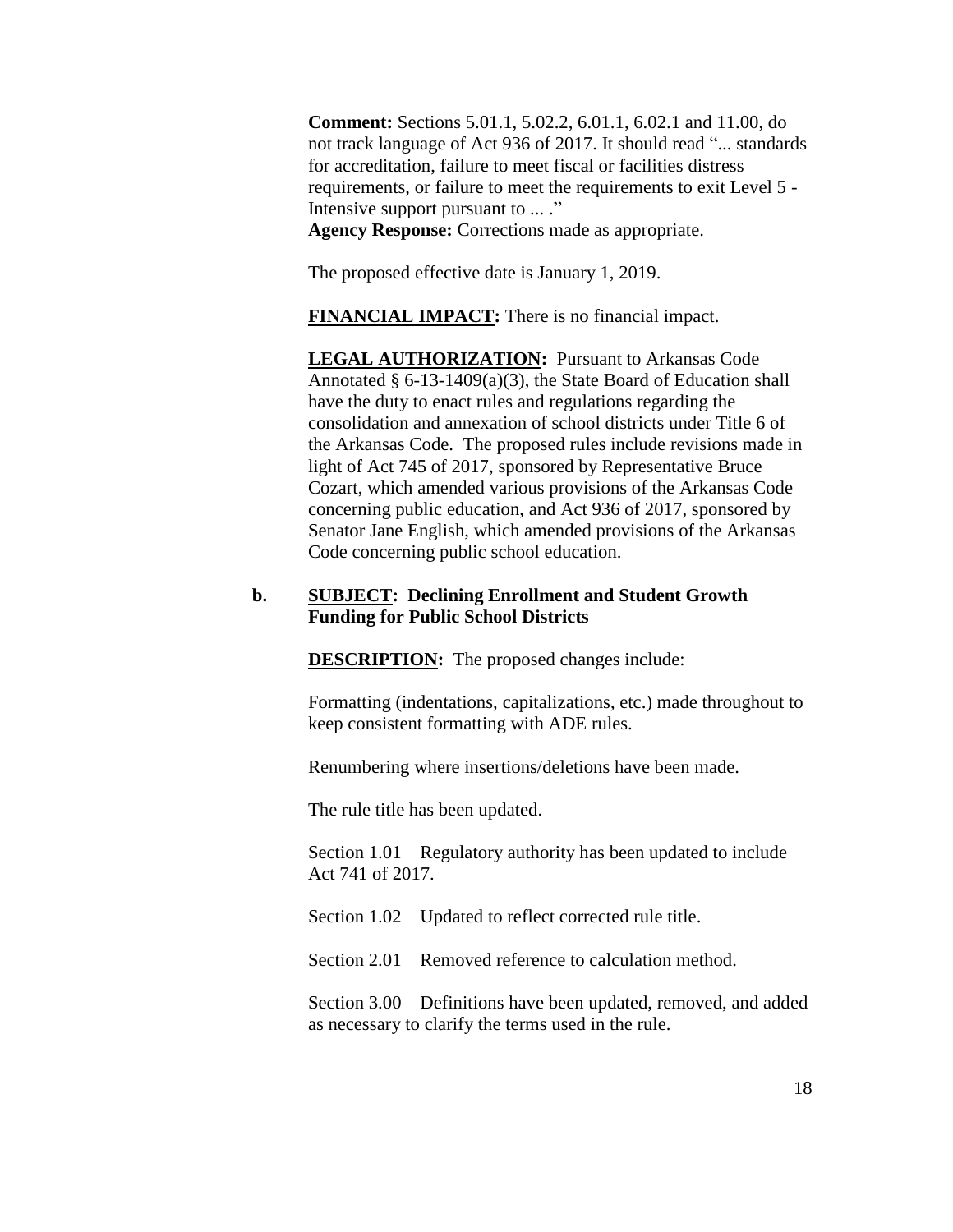Section 4.00 Section has been updated to provide clarity to the process for determining how declining enrollment funding is calculated, its allowable uses, and the requirement for tracking of expenditures from the fund.

Section 5.00 Section has been updated to remove changes made in the law. Additionally, the section has been updated to provide clarity to the process for determining how student growth funding is calculated, its allowable uses, and the requirement for tracking of expenditures from the fund.

**PUBLIC COMMENT:** A public hearing was held on September 26, 2018. The public comment period expired on October 22, 2018. The only comments received by the Department are those set forth below.

Rebecca Miller-Rice, an attorney with the Bureau of Legislative Research, asked the following questions:

(1) Section  $3.032 -$  Is there an extra a before "the decline"? **RESPONSE:** No.

(2) Section 3.097 – What is the reasoning for the additional language in the definition of "student growth funding," which differs from Ark. Code Ann. § 6-20-2303(23) that defines the term? **RESPONSE:** The definition was expanded to include the calculation method, in addition to the definition in Ark. Code Ann. § 6-20-2302(23).

(3) Section  $4.021$  – What is the reasoning for the addition of the "three-quarter" language preceding ADM? **RESPONSE:** In an effort to get declining enrollment and student growth funding to the Districts in the year that they experience the loss or gain of students, the calculation method has been changed. Districts receive either declining enrollment or student growth funding, but not both. The current calculation method can lead to overpayment by ADE to the Districts, resulting in the Districts having to pay back money to the State. In the new calculation method, the calculation is based [on] the 4th quarter of one year and the first three quarters of the next year for student growth funding, compared to the average three-quarter ADM for the prior year and the current year for declining enrollment funding. The result is that Districts get the money one quarter earlier.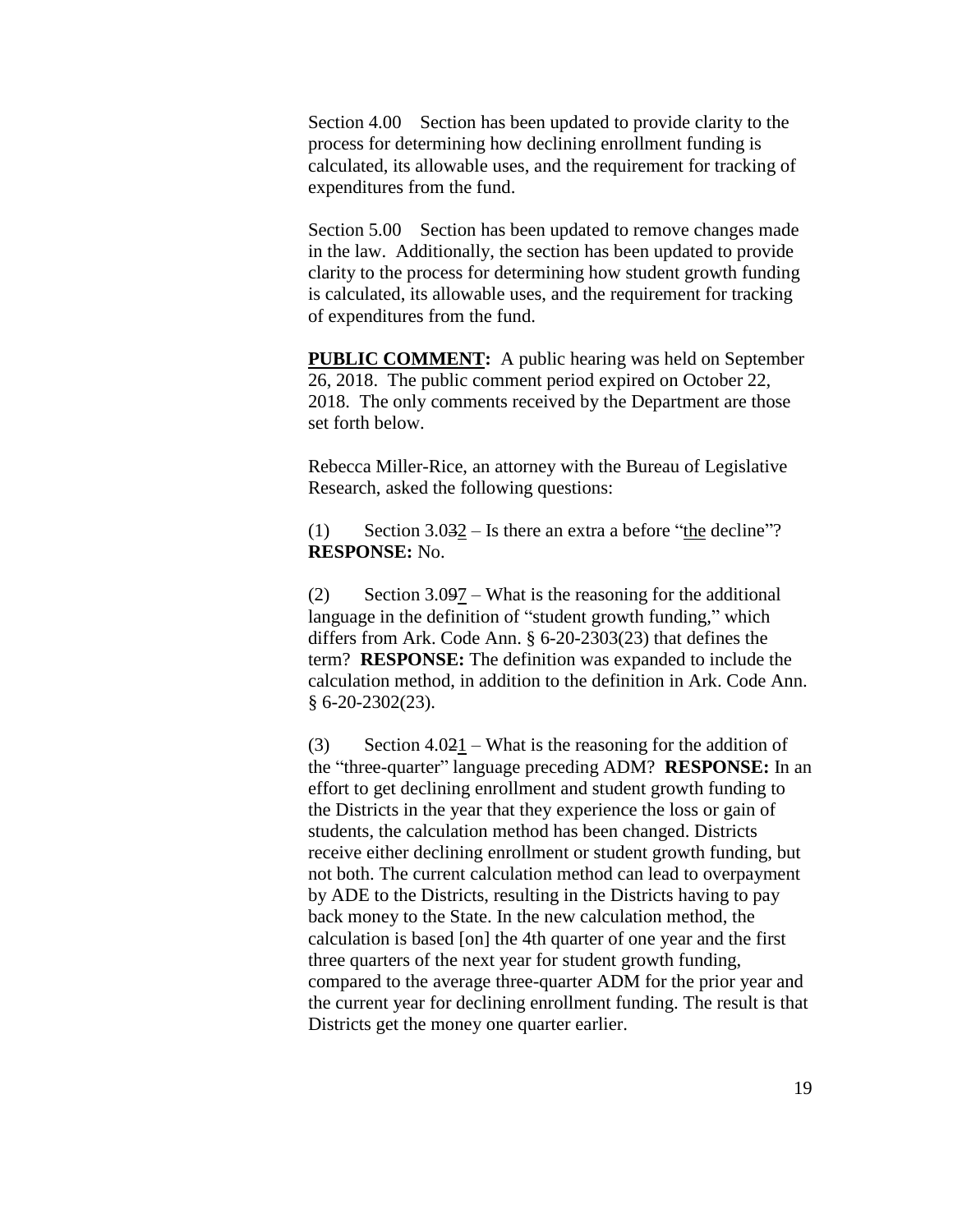(4) Section 5.01.1.23 – Should there be an "and" following the second "ADM," in accord with Ark. Code Ann. § 6-20-  $2305(c)(2)(A)(iii)$ , as amended by Act 741 of 2017, § 7? **RESPONSE:** Yes. The "and" was accidentally omitted.

 $(5)$  Section 5.01.1.45 – Is Section 5.01.1.1 not included in the final comparison? Only Sections 5.01.1.2, 5.01.1.3, and 5.01.1.4? **RESPONSE:** It is included. It was accidentally omitted.

(6) Section 5.02 – What is the reasoning for the deviation from the language used in Act 741, *i.e.*, "repayment of funds" rather than "recoupment"? **RESPONSE:** The language will be changed to use the language as it appears in Act 741.

(7) Section 5.02 – Isn't the recoupment under Ark. Code Ann. § 6-20-2305(a)(4)(B) the difference between (i) net revenues and (ii) the sum of 98% URT multiplied by property assessment? Is the latter (ii), "the sum of 98% URT multiplied by property assessment" the same as "above the ninety-eight (98%) URT" as used in this section? **RESPONSE:** The language in this section is from Ark. Code Ann. § 6-20-2305(c)(2)(C).

The proposed effective date is pending legislative review and approval.

**FINANCIAL IMPACT:** There is no financial impact.

**LEGAL AUTHORIZATION:** The State Board of Education shall have the authority, acting pursuant to its rulemaking powers, to adopt regulations for the implementation of the provisions of the Public School Funding Act of 2003, codified at Arkansas Code Annotated §§ 6-20-2301 through 6-20-2309. *See* Ark. Code Ann. § 6-20-2304(a). The proposed changes include revisions made in light of Act 741 of 2017, sponsored by Representative Bruce Cozart, which amended provisions of the Arkansas Code concerning public school funding and indebtedness.

# **5. STATE BOARD OF FINANCE (Ed Garner)**

**a. SUBJECT: State Treasury Money Management Trust Policy: 2018-2**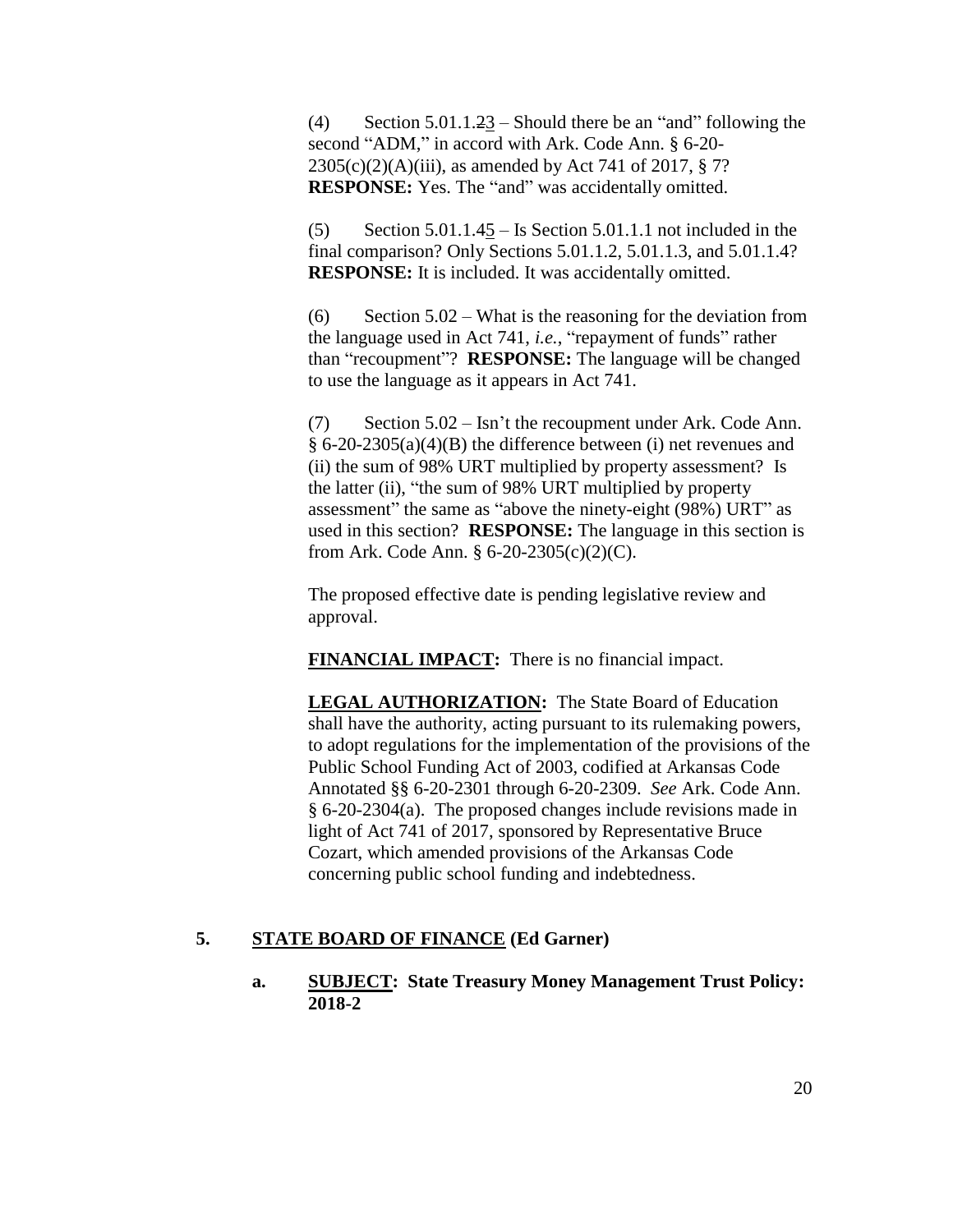**DESCRIPTION:** This revision changes the limit for short-term commercial paper from seven to eight days. This expansion will allow additional investment opportunities for Treasury funds and will help bring those investments more in line with normal weekly cash flows.

**PUBLIC COMMENT:** This rule was reviewed and approved by the Executive Subcommittee at its meeting on September 19, 2018, for emergency promulgation. With respect to permanent promulgation, a public hearing was held on October 29, 2018. The public comment period expired on October 26, 2018. The Board received no public comments.

The proposed effective date is pending legislative review and approval.

**FINANCIAL IMPACT:** The agency states that if the term "financial impact" is for any additional expenditure of state funds, it does not appear that these rule changes would necessitate any additional expenditure of state funds. However, from the Treasury's perspective, the State Board of Finance's proposed rule changes do have a financial impact. Any State Board of Finance rule that alters the amounts/percentages that the Treasury can invest potentially impacts investment returns and thus, has a "financial impact" on the State of Arkansas's bottom line.

In response to the question of what is the total estimated cost by fiscal year to state, county, and municipal government to implement the rule, the agency states that there is no cost unless money is invested in the program; then, the fee is 0.5% of the interest earnings.

**LEGAL AUTHORIZATION:** The State Board of Finance ("Board") shall establish, maintain, and enforce all policies and procedures concerning the management and investment of funds in the State Treasury and the State Treasury Money Management Trust. *See* Ark. Code Ann. § 19-3-704(a). Pursuant to Ark. Code Ann. § 19-3-704(e), the Board may make, amend, adopt, and enforce rules and policies to regulate board procedure and execute board functions.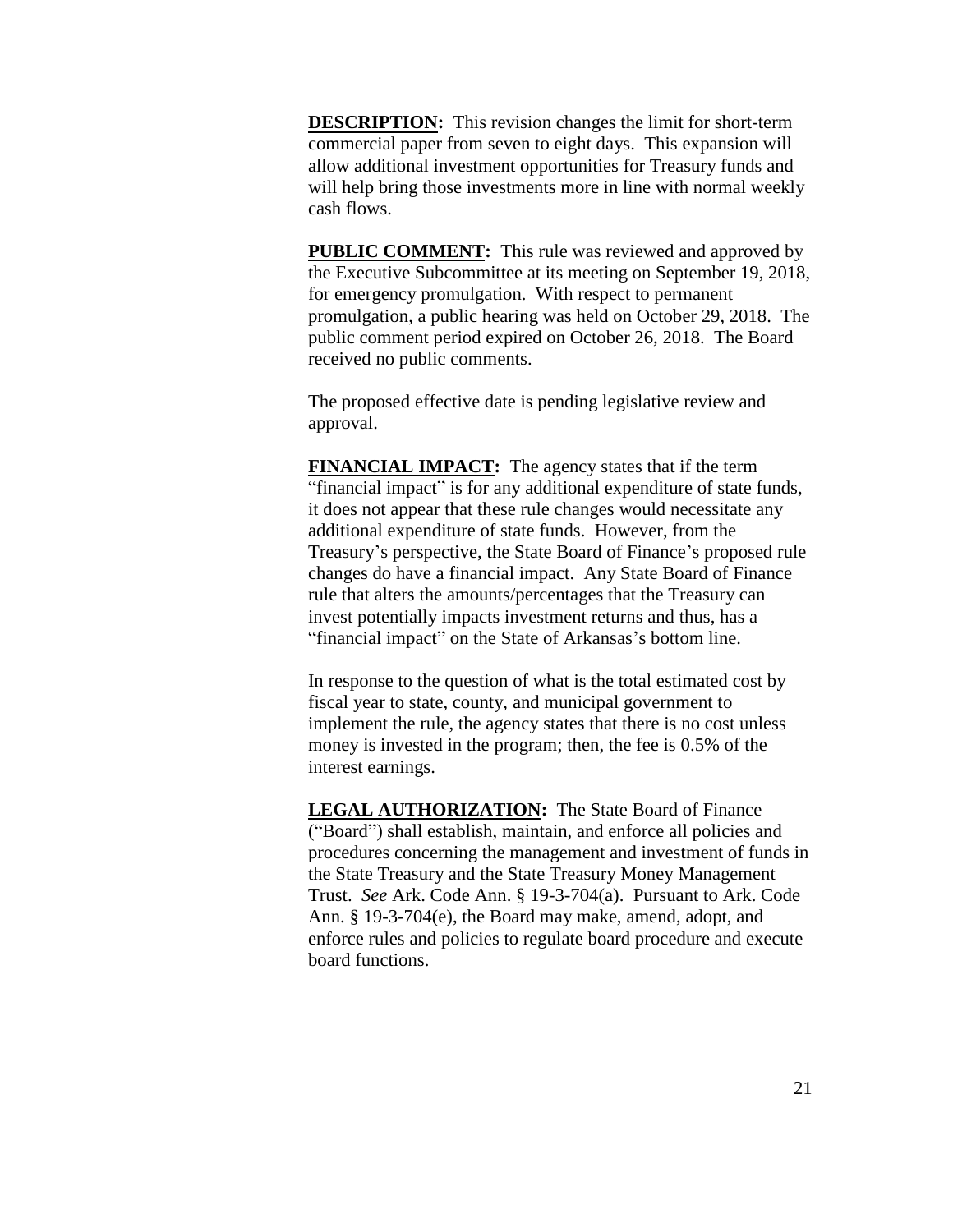#### **b. SUBJECT: Arkansas State Treasury Investment Policy: 2018-1**

**DESCRIPTION:** This revision changes the limit for short-term commercial paper from seven to eight days. It also clarifies that Treasury funds invested in the Money Management Trust program are exempt from the 5% per issuer and 30% for the total portfolio limits on long-term commercial paper held by Treasury General. These expansions will allow additional investment opportunities for Treasury funds.

**PUBLIC COMMENT:** This rule was reviewed and approved by the Executive Subcommittee at its meeting on September 19, 2018, for emergency promulgation. With respect to permanent promulgation, a public hearing was held on October 29, 2018. The public comment period expired on October 26, 2018. The Board received no public comments.

Rebecca Miller-Rice, an attorney with the Bureau of Legislative Research, asked the following questions:

(1) Section III.E. – What was the Board's reasoning behind removing the minimum certificate of deposit rates from the rules? **RESPONSE:** The CD rates set by the SBF need to be flexible relative to then-current market conditions. If the minimum rates remained in the rules, then there was concern that the SBF would have to wait for the APA/promulgation process to move rates (or at least to post those rates as part of the investment policy). This would cause rates to lag behind the market by 3-6 months. Artificial minimums in the rules may result in rates with potentially no market.

(2) Section III.E. – Where will the future rates be located or published once established by the Board? **RESPONSE:** Current rates are already provided by the Treasury to participating financial institutions. The minimum rates will also be made available to the public on the Treasury's website.

The proposed effective date is pending legislative review and approval.

**FINANCIAL IMPACT:** The agency states that if the term "financial impact" is for any additional expenditure of state funds, it does not appear that these rule changes would necessitate any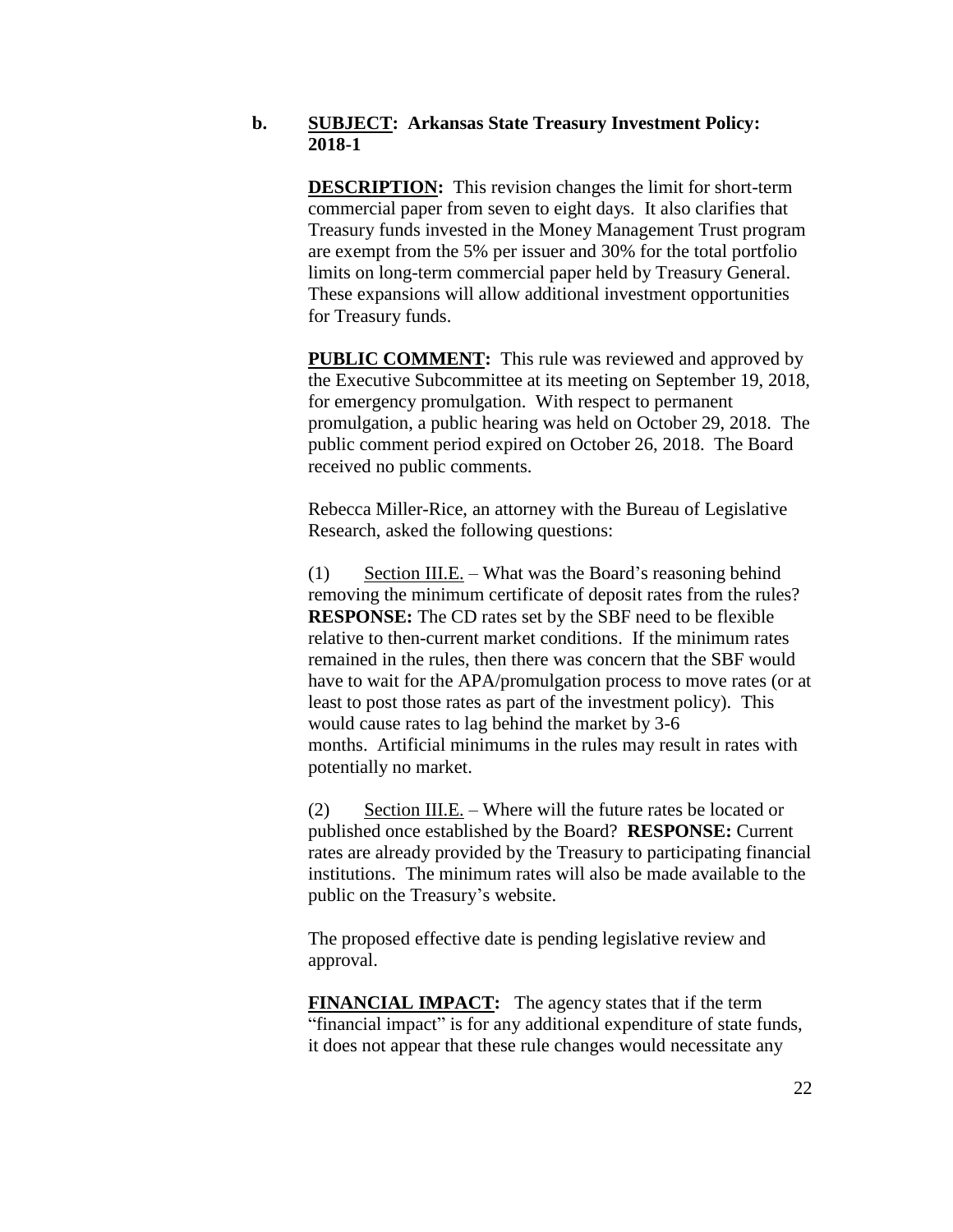additional expenditure of state funds. However, from the Treasury's perspective, the State Board of Finance's proposed rule changes do have a financial impact. Any State Board of Finance rule that alters the amounts/percentages that the Treasury can invest potentially impacts investment returns and thus, has a "financial impact" on the State of Arkansas's bottom line.

**LEGAL AUTHORIZATION:** The State Board of Finance ("Board") shall establish, maintain, and enforce all policies and procedures concerning the management and investment of funds in the State Treasury and the State Treasury Money Management Trust. *See* Ark. Code Ann. § 19-3-704(a). Pursuant to Ark. Code Ann. § 19-3-704(e), the Board may make, amend, adopt, and enforce rules and policies to regulate board procedure and execute board functions.

#### **6. DEPARTMENT OF FINANCE AND ADMINISTRATION, RACING COMMISSION (Byron Freeland and Smokey Campbell)**

#### **a. SUBJECT: Thoroughbred Rule 1211-Requirements for Horse Shoes**

**DESCRIPTION:** This amendment prohibits horses from running without shoes, unless permission is obtained from the stewards.

**PUBLIC COMMENT:** A public hearing was held on November 15, 2018, and the comment period expired on that date. No public comments were submitted. The proposed effective date is January 1, 2019.

**FINANCIAL IMPACT:** There is no financial impact.

**LEGAL AUTHORIZATION:** Pursuant to Arkansas Code Annotated § 23-110-204, the Arkansas Racing Commission has sole jurisdiction over the business and sport of horse racing in the state of Arkansas, and the commission has the full, complete, and sole power and authority to promulgate rules accordingly.

# **b. SUBJECT: Thoroughbred Rule 1216-Administration of Drugs Prior to Post Time**

**DESCRIPTION:** This amendment corrects the Lasix exception rule number from 1217, which is incorrect, to 1232, the correct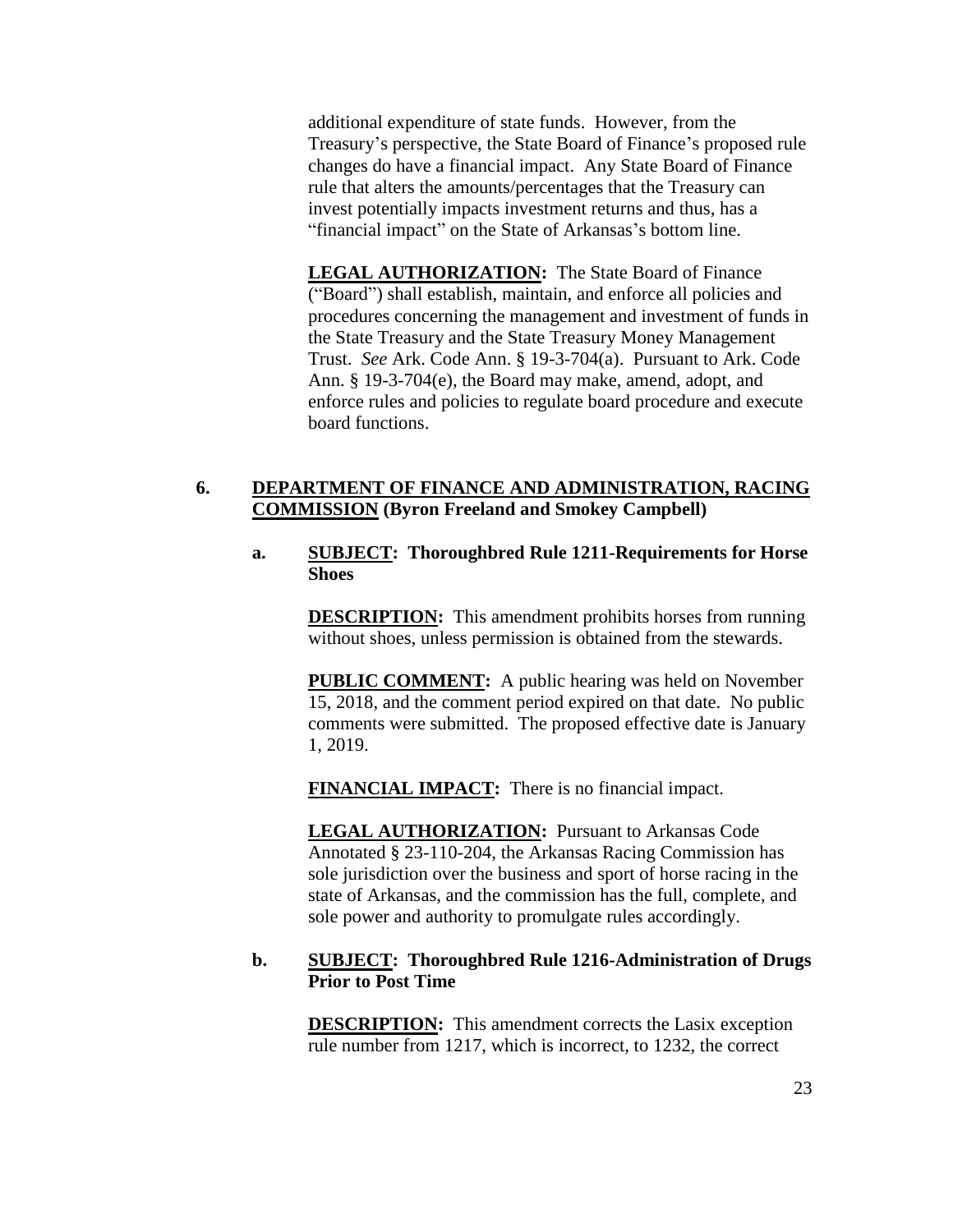rule number, and it adds the new 24-hour ban prior to post time, prohibiting the administration of any drug except Lasix.

**PUBLIC COMMENT:** A public hearing was held on November 15, 2018, and the comment period expired on that date. No public comments were submitted. The proposed effective date is January 1, 2019.

**FINANCIAL IMPACT:** There is no financial impact.

**LEGAL AUTHORIZATION:** Pursuant to Arkansas Code Annotated § 23-110-204, the Arkansas Racing Commission has sole jurisdiction over the business and sport of horse racing in the state of Arkansas, and the commission has the full, complete, and sole power and authority to promulgate rules accordingly.

# **c. SUBJECT: Thoroughbred Rule 1217-Administration of Drugs and Testing Procedures**

**DESCRIPTION:** This rule would update the current ARC Rules by adopting an edited version of the current RCI rule used by other states. This rule prohibits the administration of any drug except Lasix within 24 hours of post time; establishes threshold levels for 26 drugs that are currently used in all states that have adopted the RCI rules; and sets out the procedures for split sample tests.

**PUBLIC COMMENT:** A public hearing was held on November 15, 2018, and the comment period expired on that date.

Skip Ebel, an attorney for Oaklawn Park, pointed out typographical errors in the rule, which were acknowledged by the Commission. It was agreed to correct the errors at the conclusion of the meeting. The errors do not affect the content of the rule. Oaklawn supported the rule.

The proposed effective date is January 1, 2019.

**FINANCIAL IMPACT:** There is no financial impact.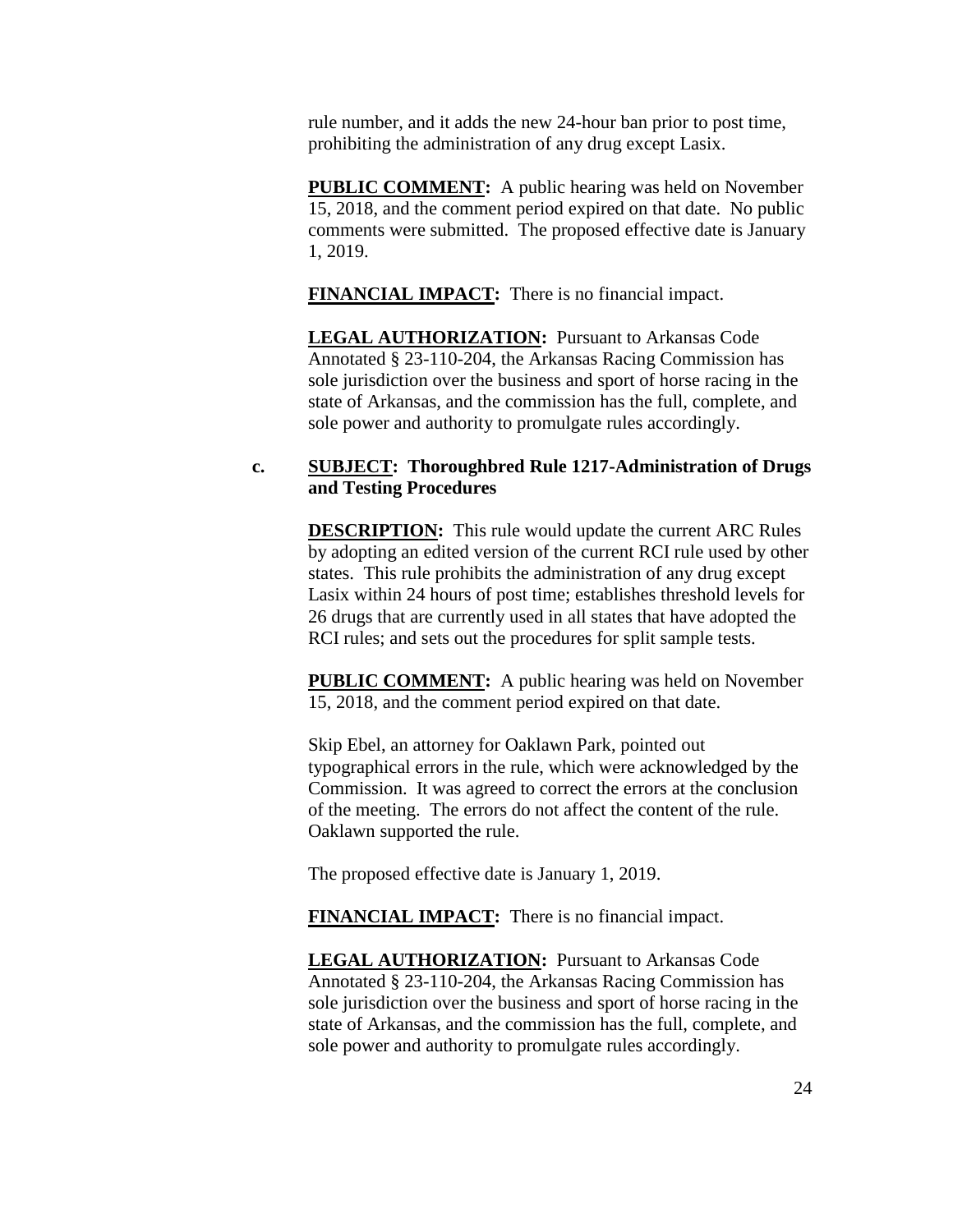# **d. SUBJECT: Thoroughbred Rule 1231-Total Dissolved Carbon Dioxide Testing**

**DESCRIPTION:** This amendment lowers the allowable  $TCO<sub>2</sub>$ level from 39 to 37 millimoles per liter to comply with national standards for graded stakes races. This change was made on an emergency basis for 2017, and it is required for graded stakes races at Oaklawn to be certified as meeting national industry standards.

**PUBLIC COMMENT:** A public hearing was held on November 15, 2018, and the comment period expired on that date. No public comments were submitted. The proposed effective date is January 1, 2019.

**FINANCIAL IMPACT:** There is no financial impact.

**LEGAL AUTHORIZATION:** Pursuant to Arkansas Code Annotated § 23-110-204, the Arkansas Racing Commission has sole jurisdiction over the business and sport of horse racing in the state of Arkansas, and the commission has the full, complete, and sole power and authority to promulgate rules accordingly.

# **e. SUBJECT: Thoroughbred Rule 1233-Trainer Responsibilities**

**DESCRIPTION:** This amendment merely corrects the rule number referenced from 1217 to 1232 to correct an error in the existing book.

**PUBLIC COMMENT:** A public hearing was held on November 15, 2018, and the comment period expired on that date. No public comments were submitted. The proposed effective date is January 1, 2019.

**FINANCIAL IMPACT:** There is no financial impact.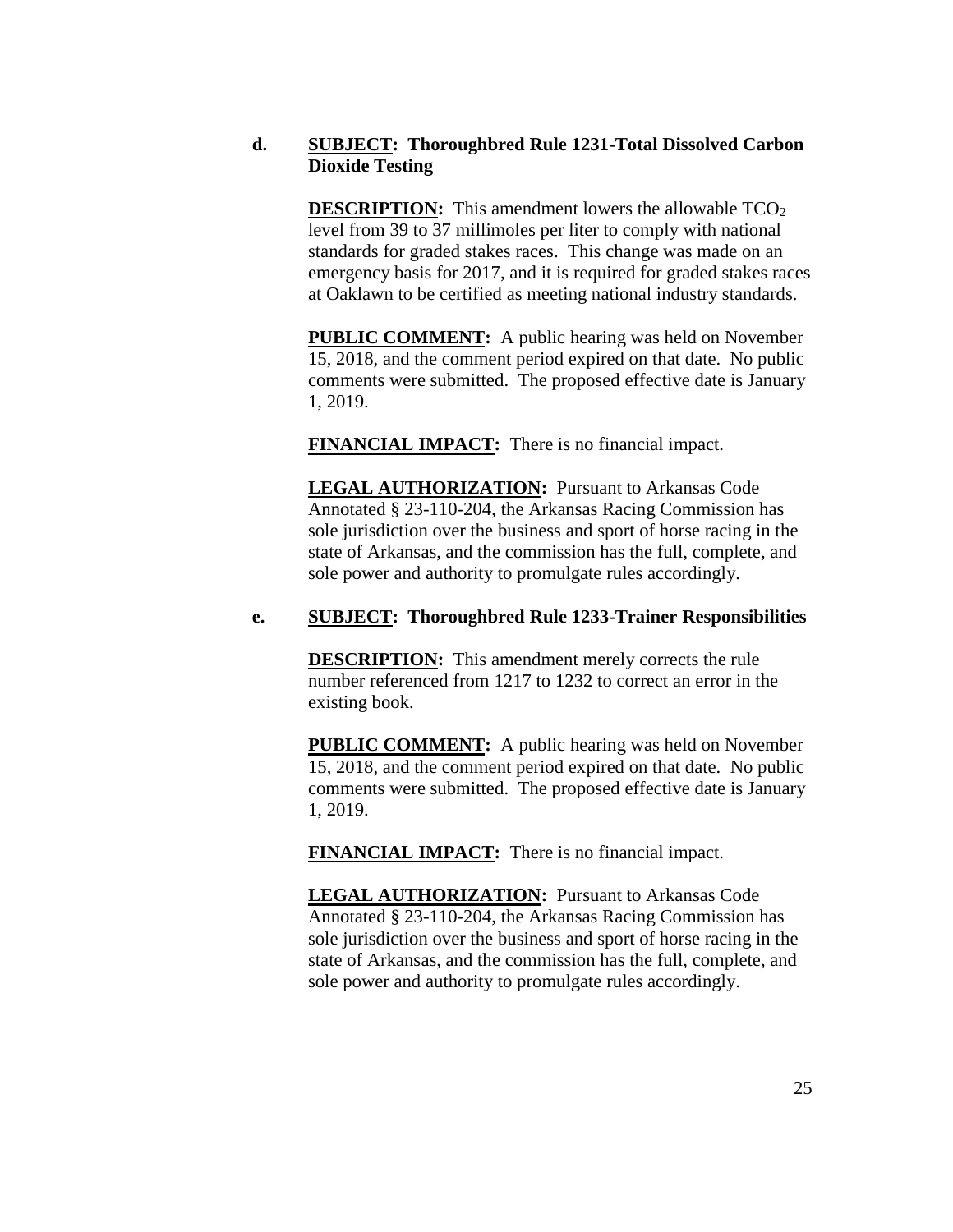# **f. SUBJECT: Thoroughbred Rule 1245-Disqualifiction of Horse for Fraudulent Practice**

**DESCRIPTION:** This amendment allows horses to be disqualified for the remainder of the calendar year rather than through the end of the Oaklawn meet in May of each year. In the past, a horse could violate a rule near the end of the meet and be suspended for only a few days until the end of the meet. Under this amendment, a horse can be suspended until December 31 of each year.

**PUBLIC COMMENT:** A public hearing was held on November 15, 2018, and the comment period expired on that date. No public comments were submitted. The proposed effective date is January 1, 2019.

**FINANCIAL IMPACT:** There is no financial impact.

**LEGAL AUTHORIZATION:** Pursuant to Arkansas Code Annotated § 23-110-204, the Arkansas Racing Commission has sole jurisdiction over the business and sport of horse racing in the state of Arkansas, and the commission has the full, complete, and sole power and authority to promulgate rules accordingly.

# **g. SUBJECT: Thoroughbred Rule 1255 – Imposition of Fines**

**DESCRIPTION:** The amendment is to allow imposition of fines in the amount currently authorized by Arkansas law.

**PUBLIC COMMENT:** A public hearing was held on November 15, 2018, and the comment period expired on that date. No public comments were submitted. The proposed effective date is January 1, 2019.

**FINANCIAL IMPACT:** There is no financial impact.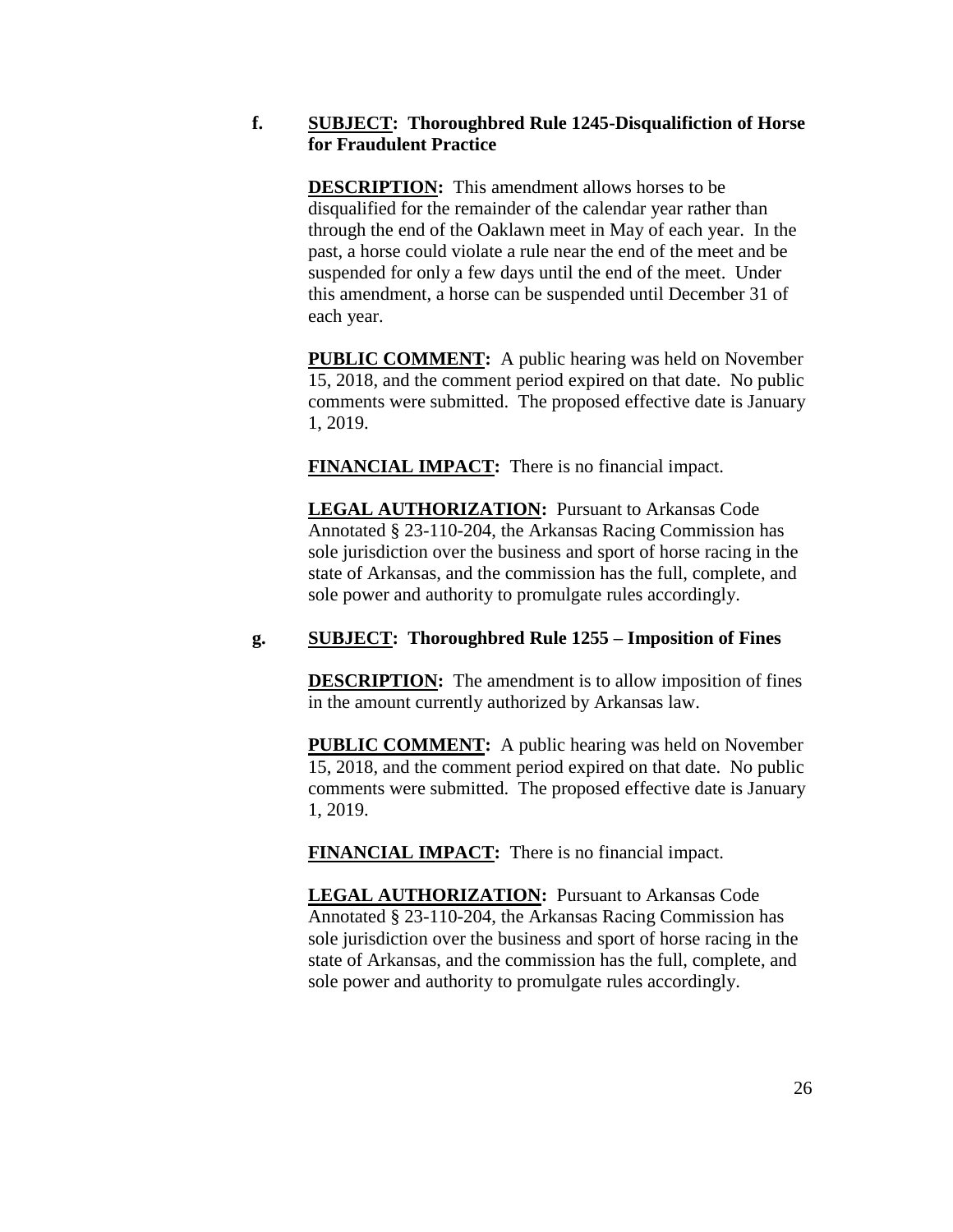## **h. SUBJECT: Thoroughbred Rule 1269(f)-Twenty-four Hour Ban**

**DESCRIPTION:** This amendment prohibits the administration of drugs beginning 24 hours prior to post time and also contains language requiring the proper treatment of horses. The old rule allowed the administration of drugs prior to 6:00 p.m. the day before the race. This amendment adopting a 24-hour ban is the standard in the industry.

**PUBLIC COMMENT:** A public hearing was held on November 15, 2018, and the comment period expired on that date. No public comments were submitted. The proposed effective date is January 1, 2019.

**FINANCIAL IMPACT:** There is no financial impact.

**LEGAL AUTHORIZATION:** Pursuant to Arkansas Code Annotated § 23-110-204, the Arkansas Racing Commission has sole jurisdiction over the business and sport of horse racing in the state of Arkansas, and the commission has the full, complete, and sole power and authority to promulgate rules accordingly.

## **i. SUBJECT: Thoroughbred Rule 2094(g)-Authority of Stewards when Investigating Possible Rule Violations**

**DESCRIPTION:** This amendment clarifies the stewards' authority to order licensees to attend hearings and produce documents when they are investigating a complaint or incident in a race.

**PUBLIC COMMENT:** A public hearing was held on November 15, 2018, and the comment period expired on that date. No public comments were submitted. The proposed effective date is January 1, 2019.

**FINANCIAL IMPACT:** There is no financial impact.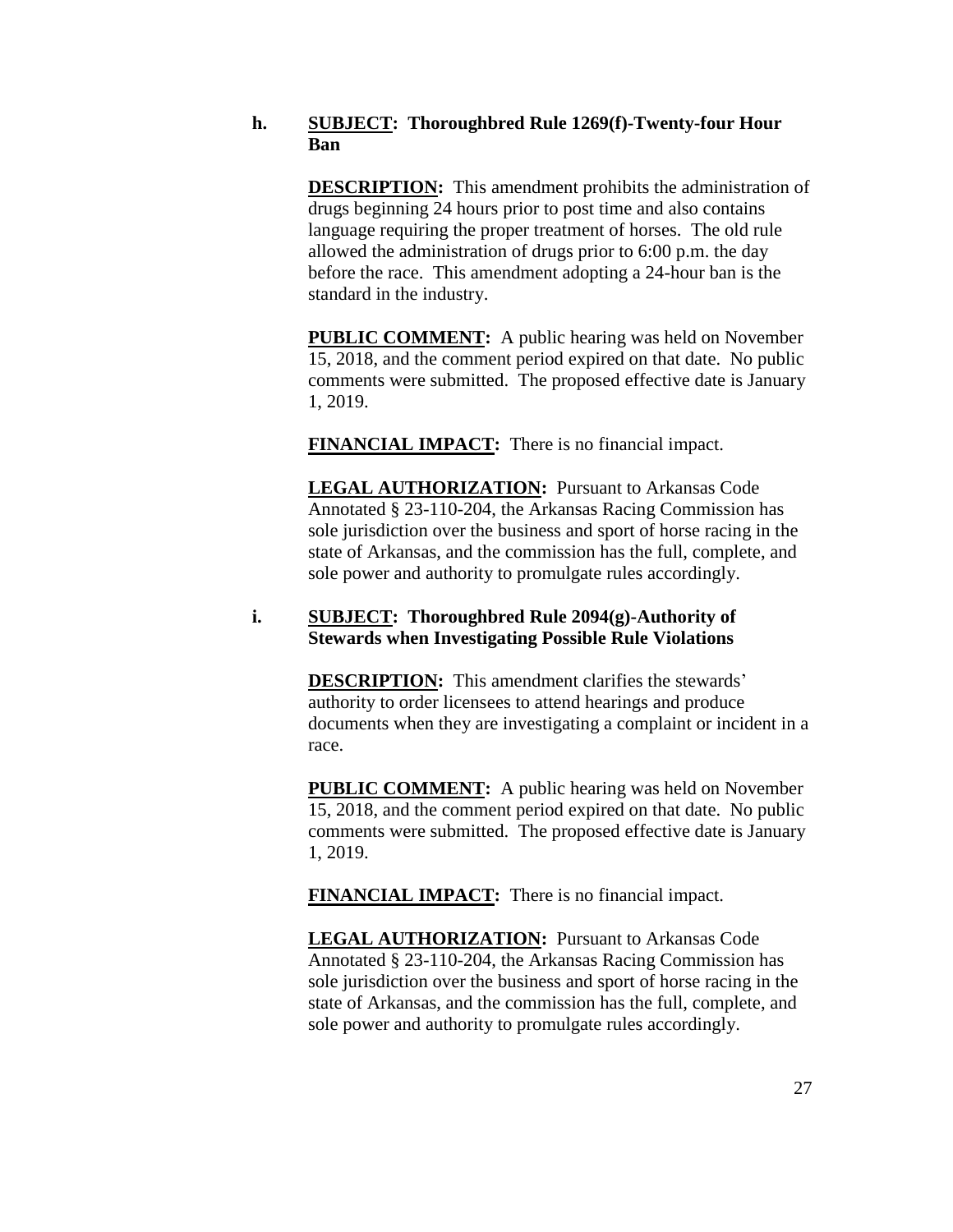# **j. SUBJECT: Thoroughbred Rule 2094(h)-Appeals from Stewards' Rulings are heard** *de novo*

**DESCRIPTION:** This amendment ensures that all parties understand that appeals from stewards' rulings to the commission are *de novo*.

**PUBLIC COMMENT:** A public hearing was held on November 15, 2018, and the comment period expired on that date. No public comments were submitted. The proposed effective date is January 1, 2019.

**FINANCIAL IMPACT:** There is no financial impact.

**LEGAL AUTHORIZATION:** Pursuant to Arkansas Code Annotated § 23-110-204, the Arkansas Racing Commission has sole jurisdiction over the business and sport of horse racing in the state of Arkansas, and the commission has the full, complete, and sole power and authority to promulgate rules accordingly.

### **k. SUBJECT: Thoroughbred Rule 2094(i)-Stewards List of Poor or Inconsistent Performances by Horses**

**DESCRIPTION:** This amendment requires owners/trainers of a horse that is placed on the Stewards List for poor or inconsistent performances to obtain the stewards' permission prior to entering the horse to run again after the horse has been placed on the list.

**PUBLIC COMMENT:** A public hearing was held on November 15, 2018, and the comment period expired on that date. No public comments were submitted. The proposed effective date is January 1, 2019.

**FINANCIAL IMPACT:** There is no financial impact.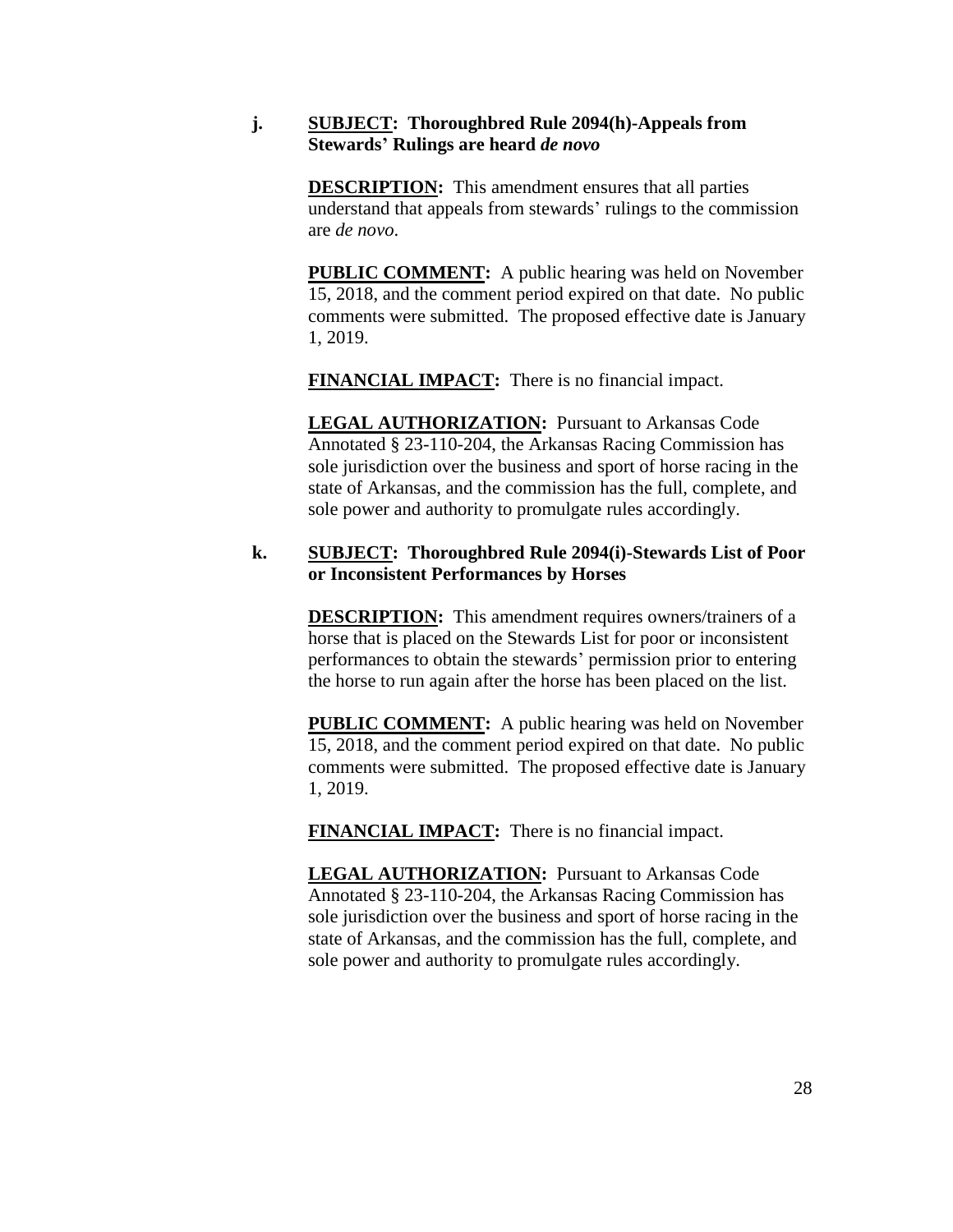### **l. SUBJECT: Thoroughbred Rule 2094(j)-Stewards List for Horses with Issues about Ownership**

**DESCRIPTION:** This amendment allows the stewards to place a horse on the Stewards List when more than one person claims ownership of a horse, and it provides that the ownership conflicts must be settled before the horse can be entered in a race.

**PUBLIC COMMENT:** A public hearing was held on November 15, 2018, and the comment period expired on that date. No public comments were submitted. The proposed effective date is January 1, 2019.

**FINANCIAL IMPACT:** There is no financial impact.

**LEGAL AUTHORIZATION:** Pursuant to Arkansas Code Annotated § 23-110-204, the Arkansas Racing Commission has sole jurisdiction over the business and sport of horse racing in the state of Arkansas, and the commission has the full, complete, and sole power and authority to promulgate rules accordingly.

# **m. SUBJECT: Thoroughbred Rule 2094(k)-Requires Notice to Stewards when an Owner Changes Trainers**

**DESCRIPTION:** This amendment requires an owner to give the stewards immediate notice when the owner changes trainers for any horse. This amendment is necessary because the trainer is the absolute insurer of the condition of a horse entered to race.

**PUBLIC COMMENT:** A public hearing was held on November 15, 2018, and the comment period expired on that date. No public comments were submitted. The proposed effective date is January 1, 2019.

**FINANCIAL IMPACT:** There is no financial impact.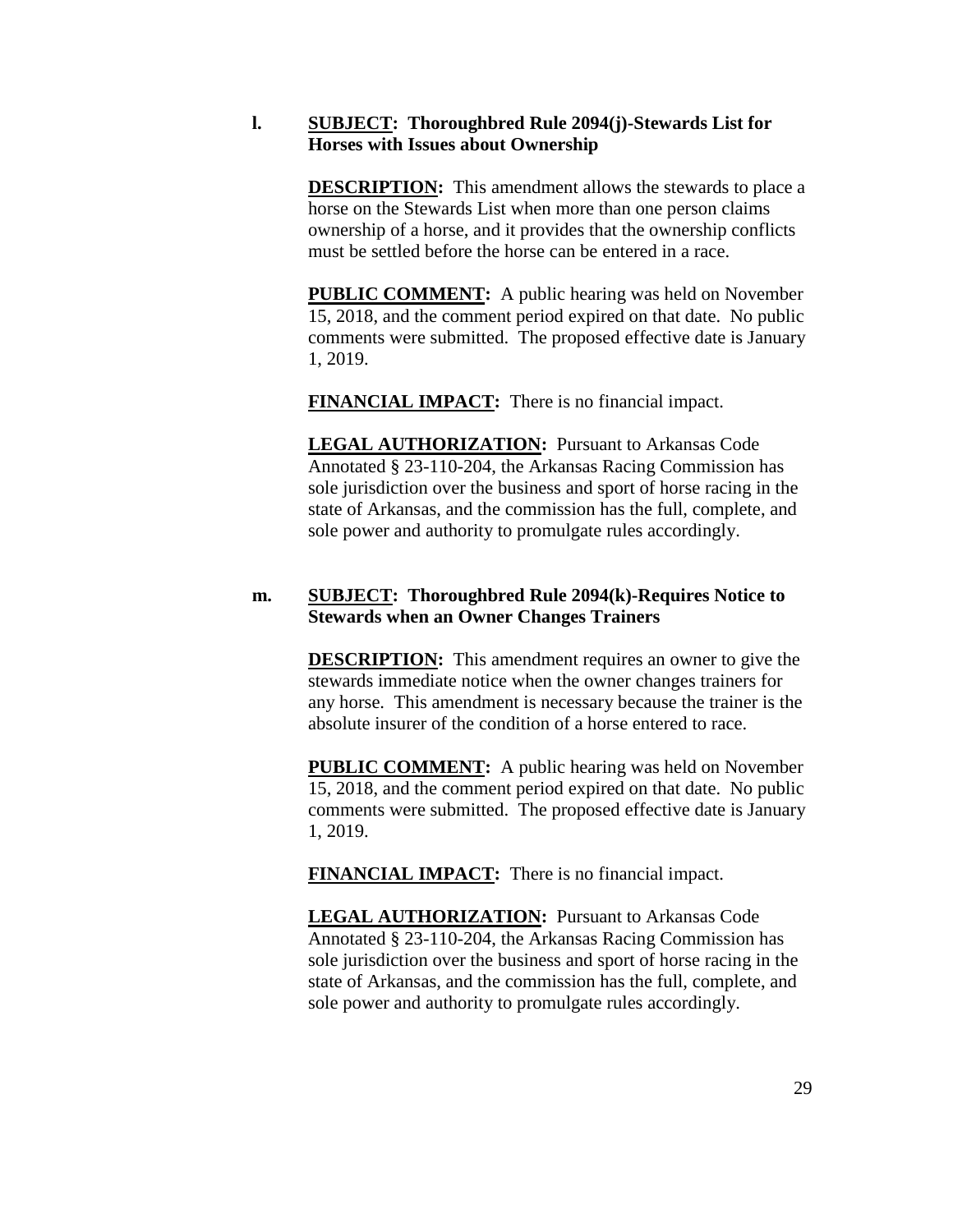### **n. SUBJECT: Thoroughbred Rule 2162-Jockeys' Attire and Prohibition of Advertising**

**DESCRIPTION:** This amendment prohibits advertising on jockeys' attire without the consent of the owner, the stewards, and the franchise holder.

**PUBLIC COMMENT:** A public hearing was held on November 15, 2018, and the comment period expired on that date.

David Longinotti, an executive employee of Oaklawn Park, commented on Rule 2162, which bars jockeys from wearing advertising on their uniforms without the permission of Oaklawn, the horse owner and the Stewards. Mr. Longinotti stated that the issue of advertising by jockeys had come up infrequently and had not been a problem in the past. He stated the rule was common in the industry and supported the adoption of the rule.

The proposed effective date is January 1, 2019.

**FINANCIAL IMPACT:** There is no financial impact.

**LEGAL AUTHORIZATION:** Pursuant to Arkansas Code Annotated § 23-110-204, the Arkansas Racing Commission has sole jurisdiction over the business and sport of horse racing in the state of Arkansas, and the commission has the full, complete, and sole power and authority to promulgate rules accordingly.

# **o. SUBJECT: Thoroughbred Rule 2169-Jockey Mount Fees**

**DESCRIPTION:** This amendment requires owners to pay two jockeys if the owner double-books jockeys and one jockey does not ride in the race. This amendment is to protect jockeys who are double booked and do not get to ride in the race.

**PUBLIC COMMENT:** A public hearing was held on November 15, 2018, and the comment period expired on that date.

Terry Brennen, a representative of the Horsemen's Benevolent and Protective Association (HBPA), which represents horse owners, commented that this rule was common at other tracks, and that double-booking does occur. Mr. Brennen did not oppose the proposed rule.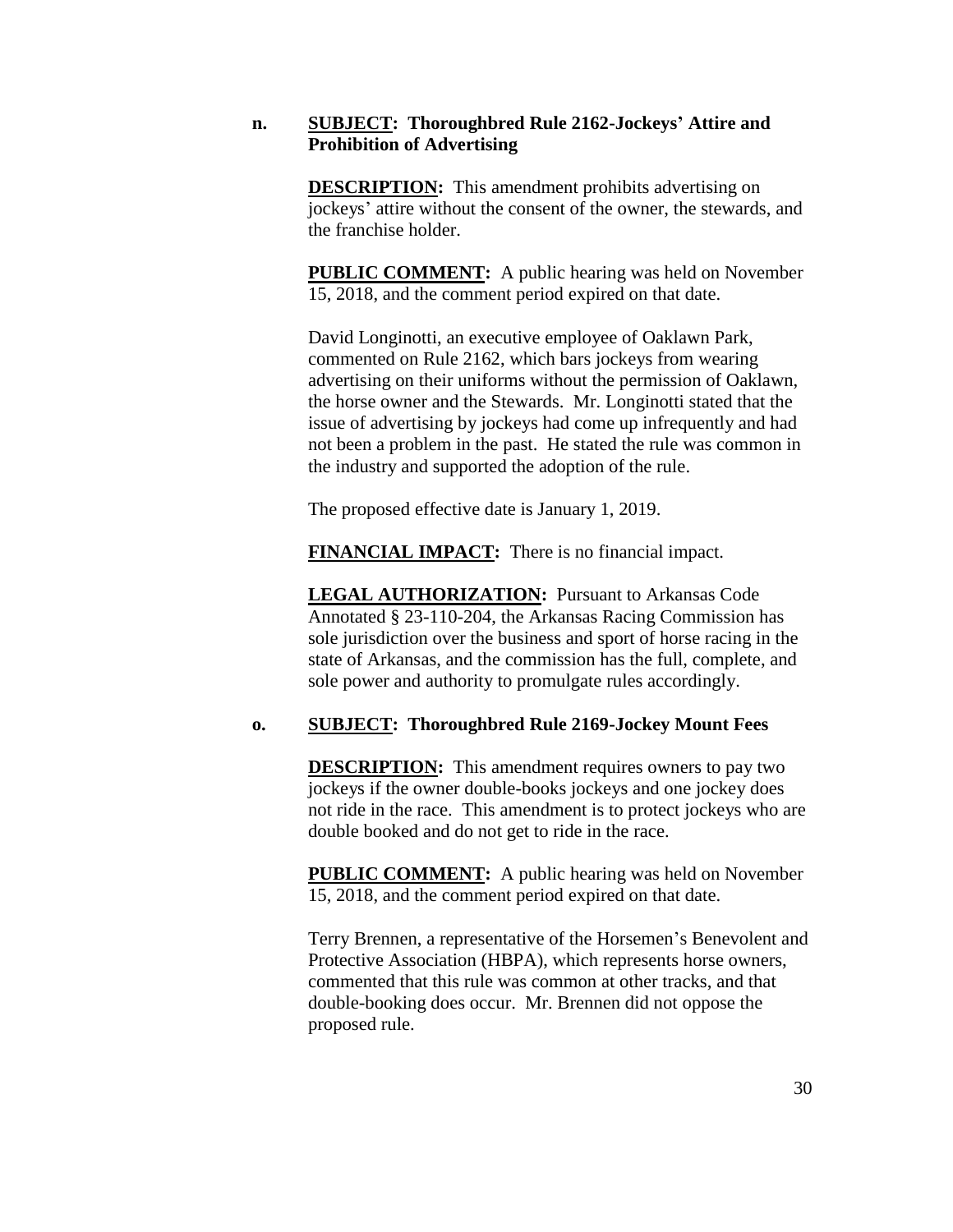The proposed effective date is January 1, 2019.

**FINANCIAL IMPACT:** The amendment could cost an owner an additional fee of \$70 to \$105 in a race when the owner doublebooks jockeys. This amendment keeps owners from doublebooking jockeys and not paying one of the jockeys who does not ride. The ARC is given the authority in A.C.A. § 23-110-204 to supervise, regulate, and control horse racing and can protect jockeys from abuse.

**LEGAL AUTHORIZATION:** Pursuant to Arkansas Code Annotated § 23-110-204, the Arkansas Racing Commission has sole jurisdiction over the business and sport of horse racing in the state of Arkansas, and the commission has the full, complete, and sole power and authority to promulgate rules accordingly.

# **p. SUBJECT: Thoroughbred Rule 2216-Submission of Entries**

**DESCRIPTION:** This amendment prohibits entries from being made by text message to the personal telephones of racing office employees.

**PUBLIC COMMENT:** A public hearing was held on November 15, 2018, and the comment period expired on that date. No public comments were submitted. The proposed effective date is January 1, 2019.

**FINANCIAL IMPACT:** There is no financial impact.

**LEGAL AUTHORIZATION:** Pursuant to Arkansas Code Annotated § 23-110-204, the Arkansas Racing Commission has sole jurisdiction over the business and sport of horse racing in the state of Arkansas, and the commission has the full, complete, and sole power and authority to promulgate rules accordingly.

# **q. SUBJECT: Thoroughbred Rule 2281-Overflow Entries**

**DESCRIPTION:** This amendment provides a procedure for selecting entries when more than 12 horses enter a race.

**PUBLIC COMMENT:** A public hearing was held on November 15, 2018, and the comment period expired on that date. No public comments were submitted. The proposed effective date is January 1, 2019.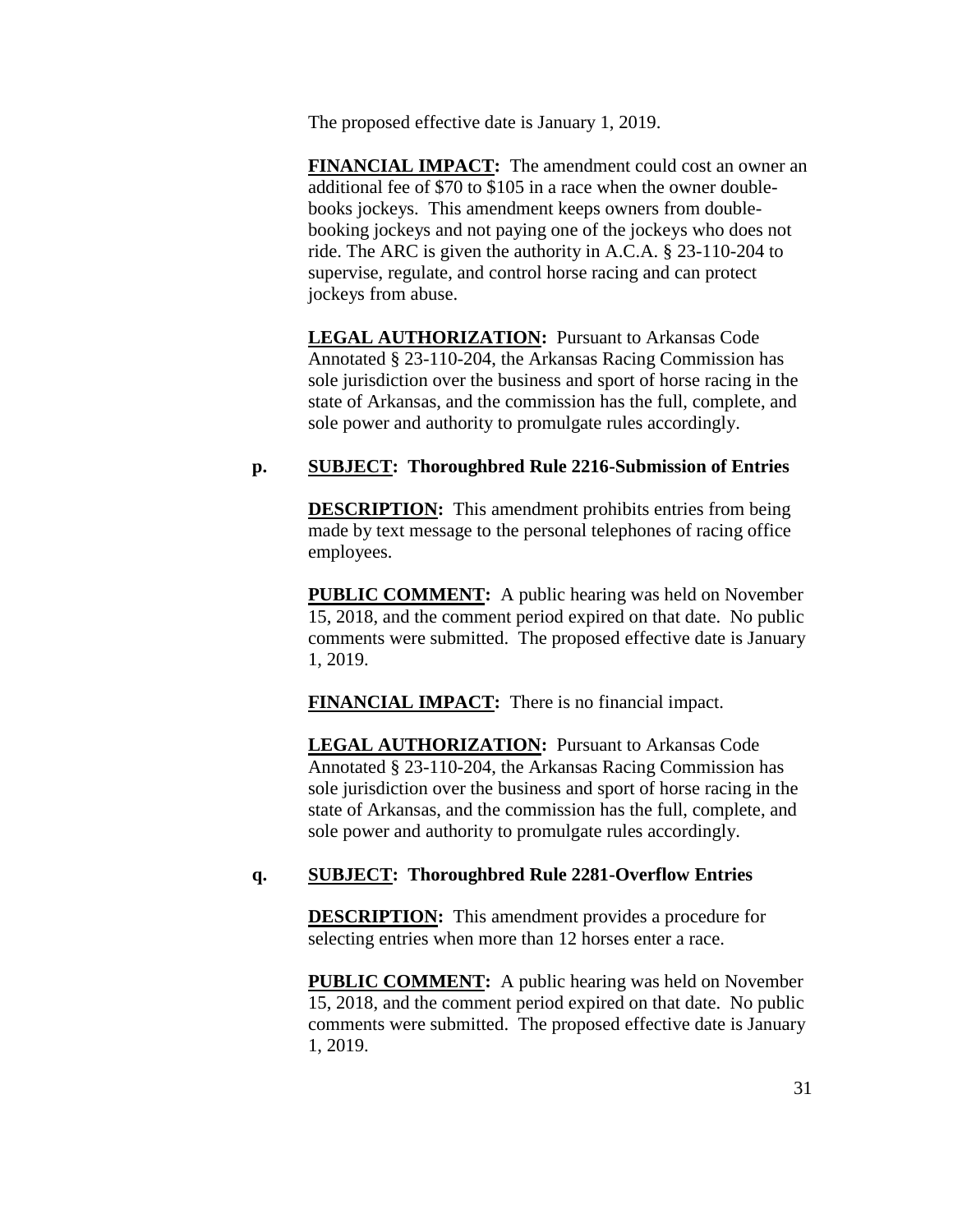# **FINANCIAL IMPACT:** There is no financial impact.

**LEGAL AUTHORIZATION:** Pursuant to Arkansas Code Annotated § 23-110-204, the Arkansas Racing Commission has sole jurisdiction over the business and sport of horse racing in the state of Arkansas, and the commission has the full, complete, and sole power and authority to promulgate rules accordingly.

# **r. SUBJECT: Thoroughbred Rule 2444-Claiming Procedure when an Original Claim is Ruled Invalid**

**DESCRIPTION:** This amendment governs a situation when an original claim is declared invalid in situations where there are multiple claims, and it voids all remaining claims that were made for the horse.

**PUBLIC COMMENT:** A public hearing was held on November 15, 2018, and the comment period expired on that date.

David Longinotti, an executive employee of Oaklawn, commented that this proposed rule is intended to clarify the rules in a situation that arose during the 2018 race meet when a claim was voided. Mr. Longinotti expressed support of this proposed rule.

The proposed effective date is January 1, 2019.

**FINANCIAL IMPACT:** There is no financial impact.

**LEGAL AUTHORIZATION:** Pursuant to Arkansas Code Annotated § 23-110-204, the Arkansas Racing Commission has sole jurisdiction over the business and sport of horse racing in the state of Arkansas, and the commission has the full, complete, and sole power and authority to promulgate rules accordingly.

# **s. SUBJECT: Greyhound Rule 1359-Amounts of Fines for Rules Violations**

**DESCRIPTION:** This amendment authorizes fines up to \$100,000 for rules violations to conform the rule to current Arkansas law. Some of the races at Southland have up to a million dollars in purses. Under the old rule, the maximum fine was \$1,000.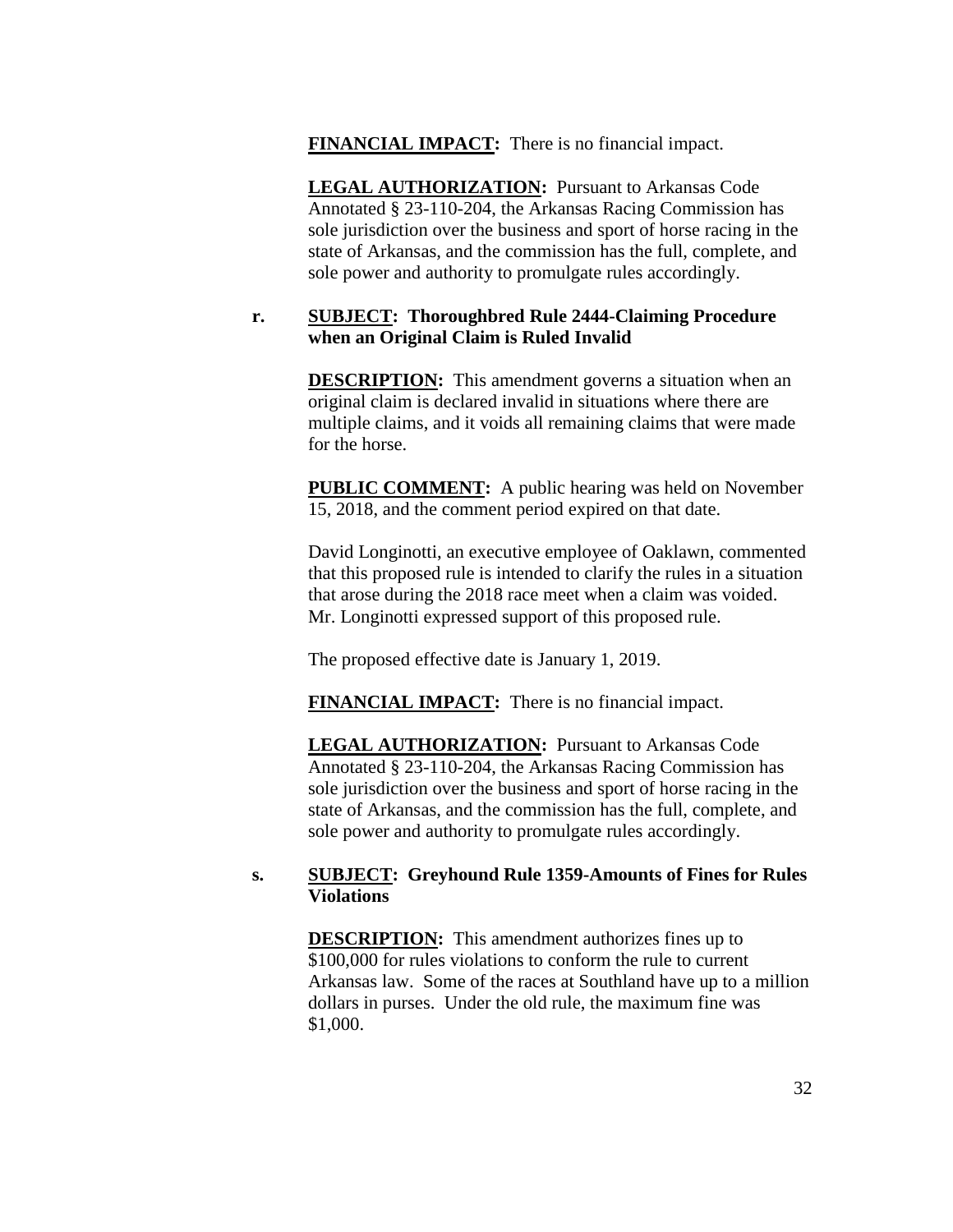**PUBLIC COMMENT:** A public hearing was held on November 15, 2018, and the comment period expired on that date. No public comments were submitted. The proposed effective date is January 1, 2019.

**FINANCIAL IMPACT:** There is no financial impact.

**LEGAL AUTHORIZATION:** Pursuant to Arkansas Code Annotated § 23-111-203, the Arkansas Racing Commission has sole jurisdiction over the business and sport of greyhound racing in the state of Arkansas, and the commission has the full, complete, and sole power and authority to promulgate rules accordingly.

### **t. SUBJECT: Greyhound Rule 1362-Amounts of Fines for Rules Violations**

**DESCRIPTION:** This amendment authorizes fines up to \$100,000 for rules violations to conform the rule to current Arkansas law. Some of the races at Southland have up to a million dollars in purses. Under the old rule, the maximum fine was \$1,000.

**PUBLIC COMMENT:** A public hearing was held on November 15, 2018, and the comment period expired on that date. No public comments were submitted. The proposed effective date is January 1, 2019.

**FINANCIAL IMPACT:** There is no financial impact.

**LEGAL AUTHORIZATION:** Pursuant to Arkansas Code Annotated § 23-111-203, the Arkansas Racing Commission has sole jurisdiction over the business and sport of greyhound racing in the state of Arkansas, and the commission has the full, complete, and sole power and authority to promulgate rules accordingly.

# **u. SUBJECT: Thoroughbred Rule 2069-Amendment-Lowers the Breath or Urine Sample**

**DESCRIPTION:** This amendment lowers the breath and urine sample alcohol testing levels for jockeys to 0.00%. The old rule would have allowed jockeys to have up to 0.05% alcohol concentration in their system.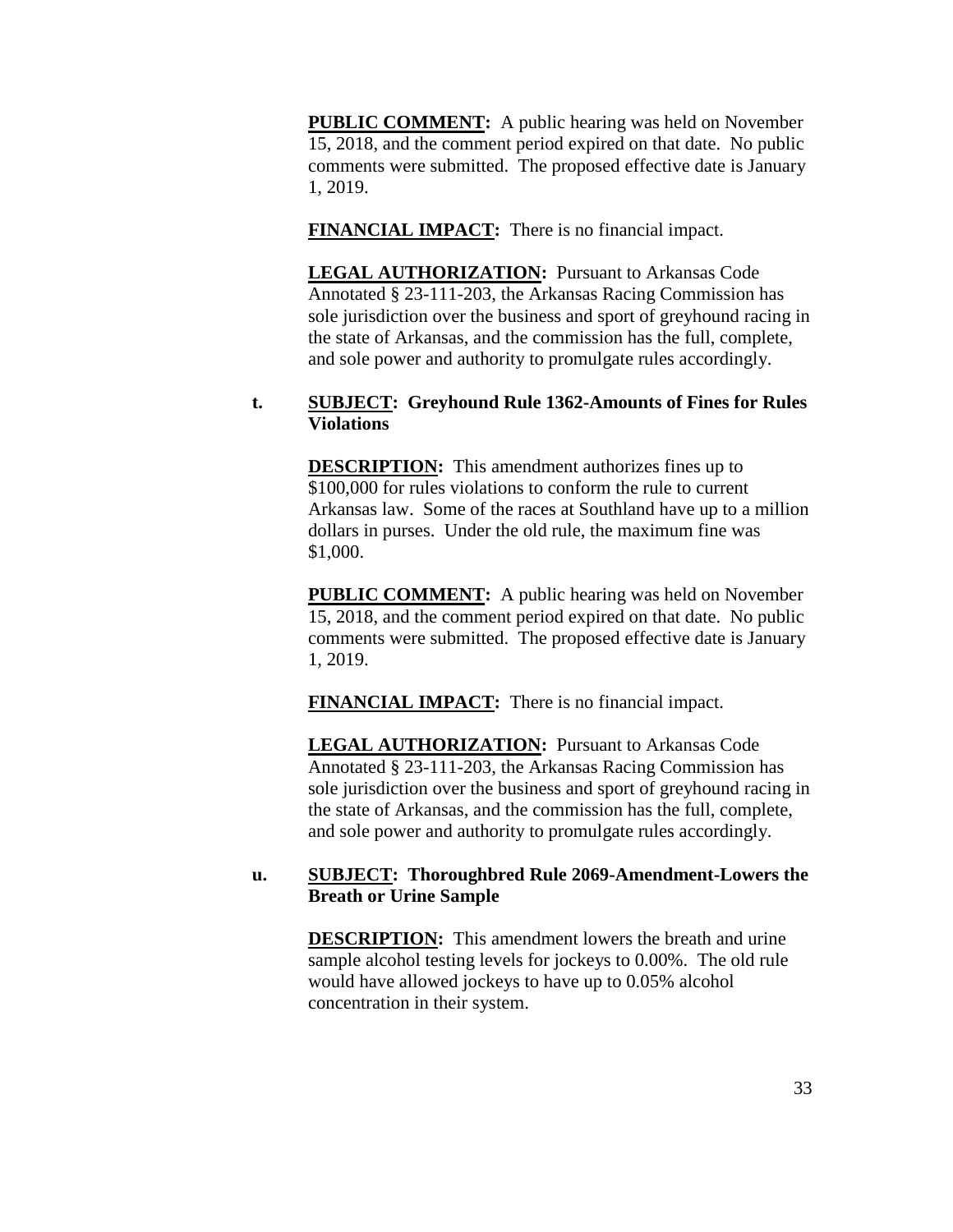**PUBLIC COMMENT:** A public hearing was held on November 15, 2018, and the comment period expired on that date. No public comments were submitted. The proposed effective date is January 1, 2019.

**FINANCIAL IMPACT:** There is no financial impact.

**LEGAL AUTHORIZATION:** Pursuant to Arkansas Code Annotated § 23-110-204, the Arkansas Racing Commission has sole jurisdiction over the business and sport of horse racing in the state of Arkansas, and the commission has the full, complete, and sole power and authority to promulgate rules accordingly.

# **7. DEPARTMENT OF HEALTH, HEALTH SYSTEMS LICENSING AND REGULATION/COSMETOLOGY AND MASSAGE THERAPY SERVICES (Laura Shue)**

# **a. SUBJECT: Rules and Regulations for Massage Therapy in Arkansas**

**DESCRIPTION:** The Cosmetology and Massage Therapy Section of the Department of Health propose the following amendment to the Massage Therapy Rules and Regulations to add Cupping Therapy pursuant to Act 530 of 2017. Cupping Therapy is a modality used to release rigid soft tissues, through the application of a non-heated device that creates suction to lift the tissue away from the body.

The amendments provide new requirements to practice cupping therapy. A massage therapist must have a minimum of six (6) hours in-class, specialized training in cupping therapy. The training must be noted on a massage therapy school or postsecondary massage therapy school transcript or a certificate of completion.

**PUBLIC COMMENT:** A public hearing was held on September 22, 2017. The public comment period expired on September 22, 2017. The Department received no public comments.

The proposed effective date is January 1, 2019.

**FINANCIAL IMPACT:** There is no financial impact.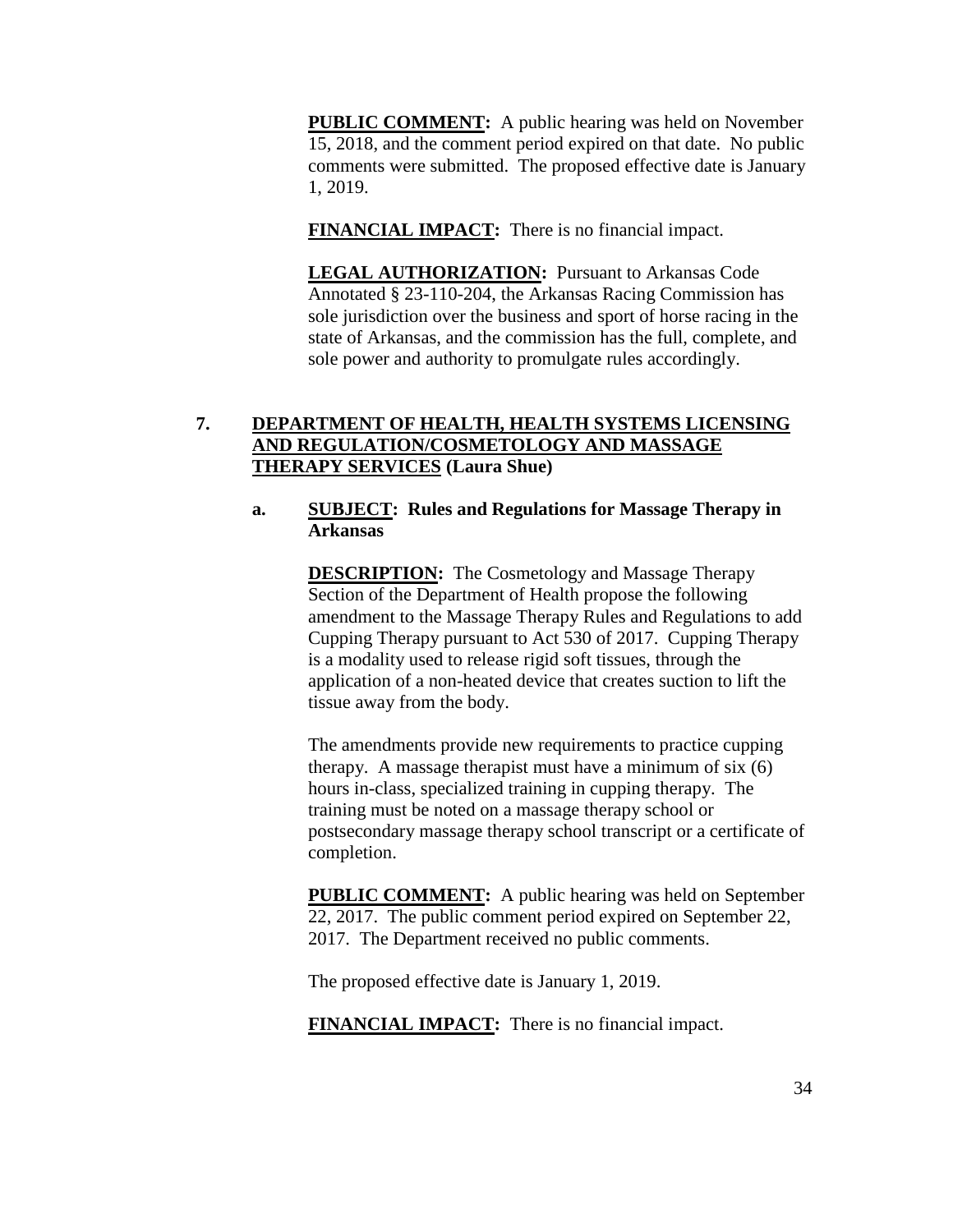**LEGAL AUTHORIZATION:** This revision to the rules and regulations for massage therapy is the result of Act 530 of 2017, sponsored by Representative Fredrick Love. Act 530, which is codified at Arkansas Code Annotated §§ 17-86-102(3)(C) and 17- 102-311(c), added the practice of cupping to the scope of massage therapy. Arkansas Code Annotated  $\S 17-86-203(a)(1)$  gives the State Board of Health general authority to promulgate and enforce reasonable rules related to massage therapy.

# **8. DEPARTMENT OF HEALTH, OUTBREAK RESPONSE SECTION (Laura Shue)**

# **a. SUBJECT: Rules and Regulations Pertaining to Reportable Disease**

**DESCRIPTION:** The Outbreak Response Section proposes the following changes to the Rules and Regulations Pertaining to Reportable Diseases. The following proposed changes agree with recent modifications of the nationally notifiable disease list by the Council of State and Territorial Epidemiologists and practices among other state health departments:

# **Conditions newly made mandatorily reportable nationally:**

Carbapenem-resistant Enterobacteriaciae (CRE): These rare but highly drug-resistant infections are emerging nationally as an important clinical problem. They are highly fatal and often reflect major deviations in recommended antibiotic prescribing and thus are a focus of intensive infection containment and quality improvement efforts.

# **Conditions newly defined nationally:**

*Candida Auris (Candida haemulonii):*

This non-albicans Candida species emerged internationally in the last 12 months and has been found to be resistant to all anti-fungal medicines. Infections are often fatal and risk factors are poorly defined. Identifying the organism is challenging and it is routinely mis-identified as *C. haemulonii*, so we propose to add both rare organisms to the list.

# **Conditions newly proposed to be added at the state level:**

*Bacillus cereus* as well as Bacillus species that cannot be ruled out as *B. anthracis* or *B. cereus bv anthracis*, and *Yersinia enterocolitica:*

35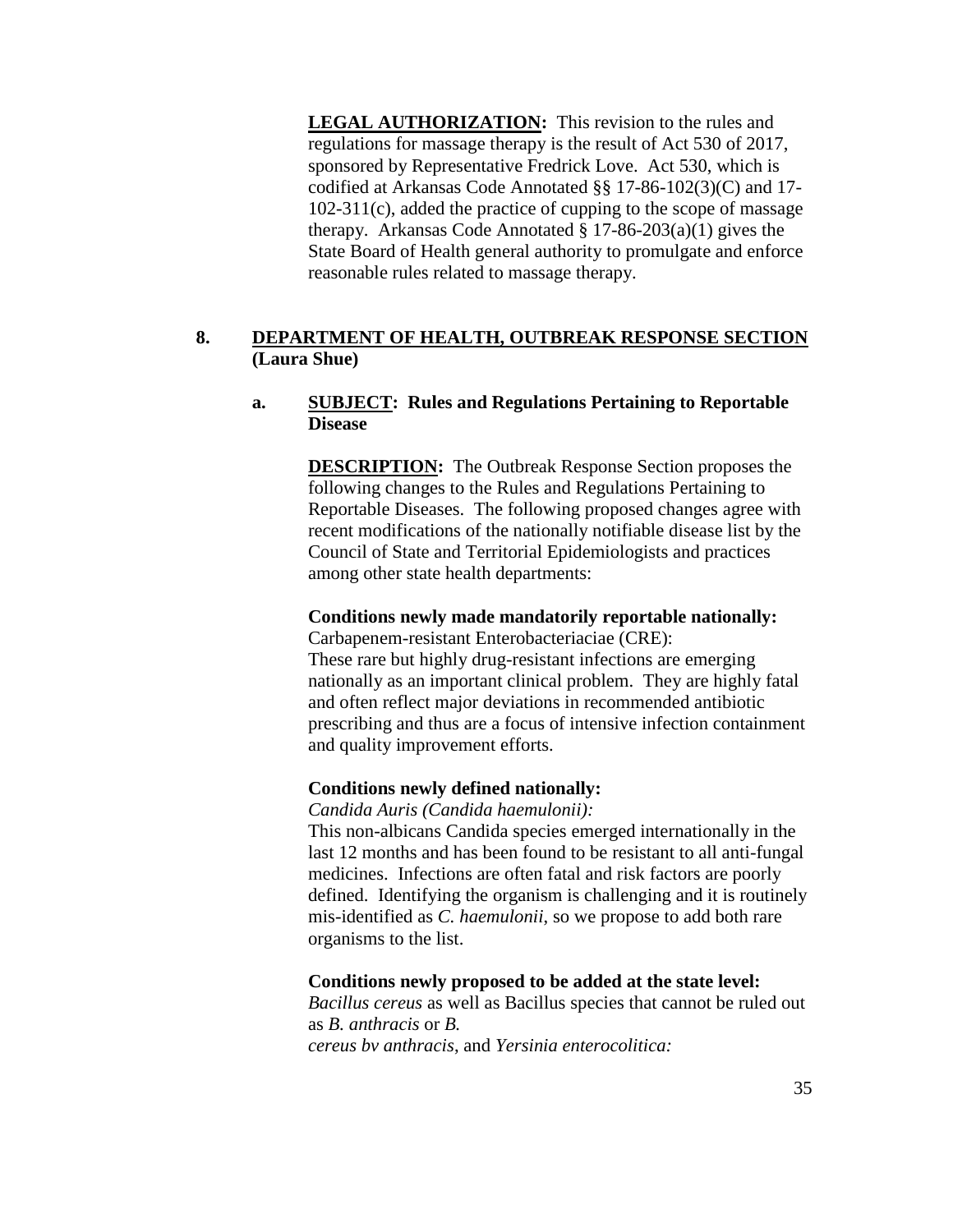Both *B. cereus* and *Y. enterocolitica* are rarely diagnosed, but are thought to be an important cause of preventable foodborne disease outbreaks. If an Arkansan tests positive for these infections via a lab test, we would want to know of it.

# **Conditions proposed to be removed from the state's reportable disease list:**

Non-fatal and non-hospitalized influenza infection: Influenza remains a major public health and clinical priority, killing hundreds and sickening hundreds of thousands of Arkansans each year. The reporting of influenza has been recognized as a major burden for clinicians and the ADH for years and has been a target of ongoing surveillance improvement strategies. Several automated electronic data feeds from the majority of Arkansas hospitals, many clinics, a few large pharmacies, vital records, industry partners, and the state's largest insurer have been piloted for the last two years and are now considered mature enough to forgo the need for individual provider-based case reporting of routine influenza cases. We still intend to require that all influenza hospitalizations and deaths be reported as before.

## **Conditions added to improve detection of potential terrorist events/radiation misadministration:**

Suspected unintentional radiation exposure: While it is unlikely that a provider would not recognize this as an example of potential terrorism, we wanted to assure that the ADH was notified early, along with law enforcement, in case it represented a failure to appropriately contain or handle medical supplies or medical waste.

Clinical radiation adverse event:

The ADH licenses and regulates providers who administer radiotherapy. Suspected equipment failure, radiation misdosing, or unusually severe reactions should initiate prompt investigation by the licensee and ADH.

### **Updates regarding isolates or specimens that must be submitted to the ADH public health laboratory:**

*Bacillus cereus bv anthracis* or Bacillus species that cannot be ruled out as *B. anthracis* or *B. cereus bv anthracis,Candida Auris (Candida haemulonii),Vibrio Cholera, V. parahaemoliticus, V. vulnificus,* Brucellosis, Melioidosis (Burkholderia pseudomallei), Glanders (Burkholderia mallei),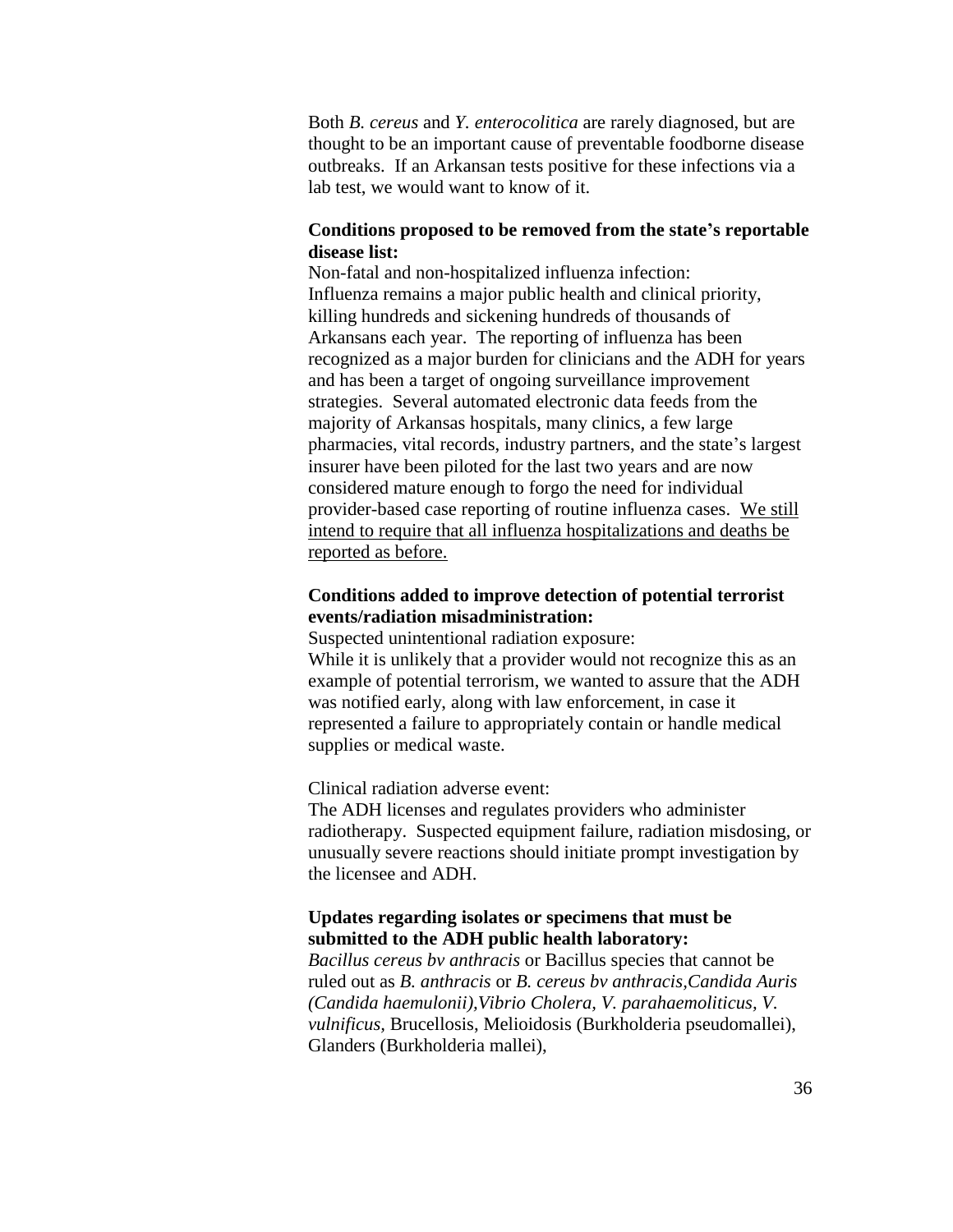During the last update to these rules and regulations, these rare species were inadvertently left off from being required to be submitted.

#### **Clarifications:**

All outbreaks of diseases on the list (or other emerging diseases not specifically mentioned on the list) should be reported immediately (within 4 hours) via phone to the ADH.

All unusually drug resistant infections should be reported within 24 hours to the ADH.

**PUBLIC COMMENT:** A public hearing was held on November 1, 2018. The public comment period expired on November 1, 2018. The Department received no comments.

The proposed effective date is pending legislative review and approval.

**FINANCIAL IMPACT:** There is no financial impact.

**LEGAL AUTHORIZATION:** Arkansas Code Annotated §§ 20-  $7-109(a)(1)(A)$ &(C) authorize the State Board of Health to make all necessary and reasonable rules and regulations of a general nature for the protection of the public health and safety and for the suppression and prevention of infectious, contagious, and communicable diseases.

# **9. DEPARTMENT OF HUMAN SERVICES, AGING AND ADULT SERVICES AND BEHAVIORAL HEALTH SERVICES, OFFICE OF STATE DRUG DIRECTOR (Kirk Lane)**

## **a. SUBJECT: AADACC Rules of Procedure**

**DESCRIPTION:** Effective January 1, 2019:

1. The Arkansas Alcohol and Drug Abuse Coordinating Council Rules of Procedure will be revised to clarify the membership of the Council, clarify the structure, operation, and procedure of its committees, and make other technical changes.

2. The Rules of Procedure for the State Drug Crime Enforcement and Prosecution Grant Fund will be revised to clarify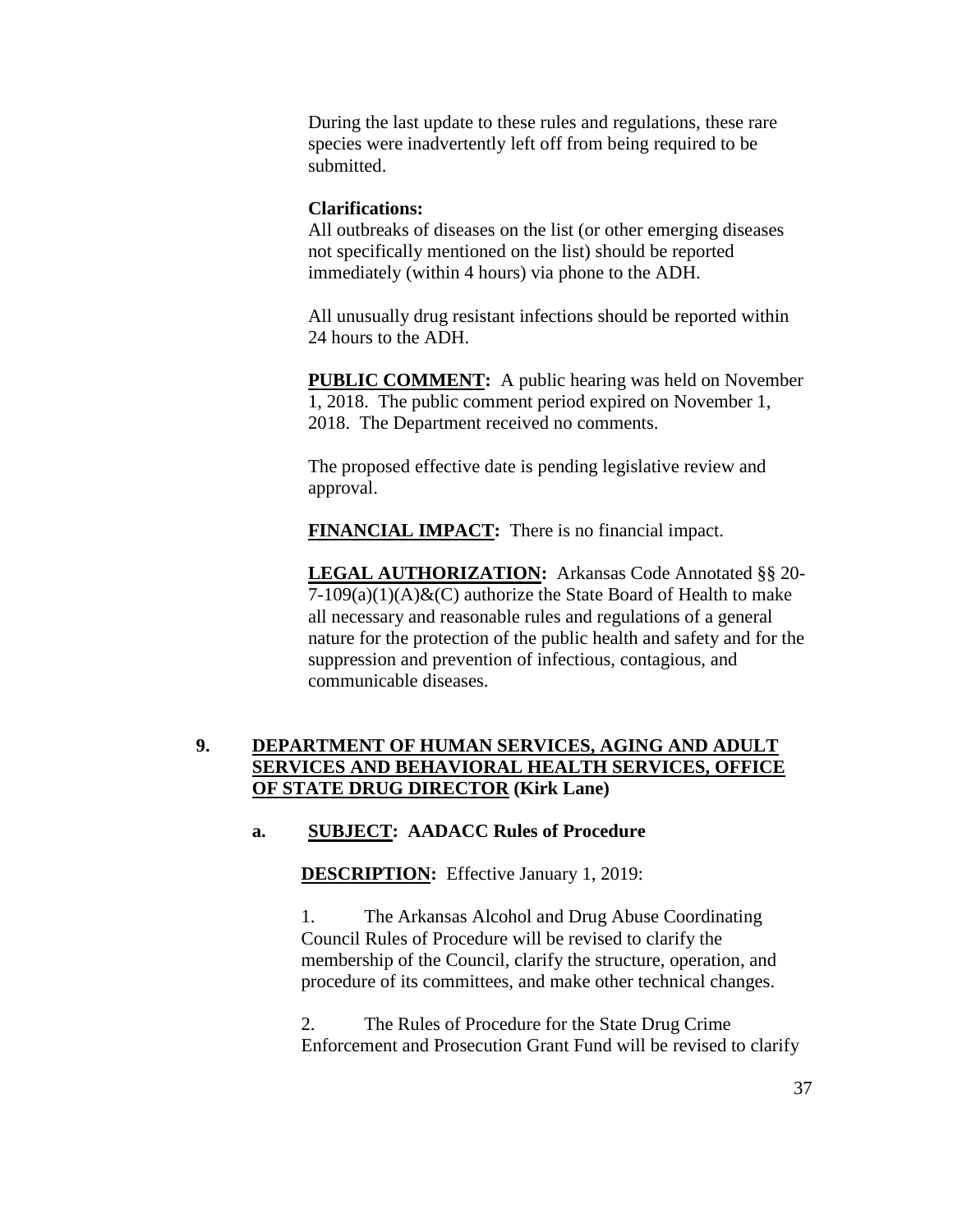the manner in which a determination is made of whether funds are being supplanted, remove the requirement that a Memorandum of Understanding formed for managing grant funds contain an agreement to maintain a minimum balance, and make other technical changes.

3. The Rules of Procedure for the Special Assets Forfeiture Fund will be revised to allow the Council to receive recommendations for funding from its committees or members, establish the procedures for making a petition for funding, clarify the procedure for providing notices of award to grant recipients, clarify the procedure for modifying the budget or grant award agreements, and make other technical changes.

**PUBLIC COMMENT:** The Department of Human Services (DHS) did not hold a public hearing. The public comment period expired on November 10, 2018. DHS received no comments.

Per the agency, CMS approval is not required for these rule changes.

The proposed effective date is January 1, 2019.

**FINANCIAL IMPACT:** There is no financial impact.

**LEGAL AUTHORIZATION:** The Arkansas Drug Director, who serves as the coordinator for development of an organizational framework to ensure that alcohol and drug programs and policies are well planned and coordinated, is authorized to establish and enforce rules regarding the management of the Special State Assets Forfeiture Fund and the maintenance and inspection of drug-taskforce records concerning asset forfeitures, revenues, expenditures, and grant funds. *See* Ark. Code Ann. §§ 20-64-1001(b) & (d)(2). *See also* Ark. Code Ann. § 5-64-505(i)(3)(D)(i) ("The Arkansas Drug Director shall establish through rules and regulations a procedure for proper investment, use, and disposition of state moneys deposited into the Special State Assets Forfeiture Fund in accordance with the intent and purposes of this chapter.") The Arkansas Alcohol and Drug Abuse Coordinating Council (the Council) is responsible for overseeing all planning, budgeting, and implementation of expenditures of state and federal funds allocated for alcohol and drug education, prevention, treatment, and law enforcement. *See* Ark. Code Ann. § 20-64-1003(a). The Council has the authority to develop its rules of procedure to include the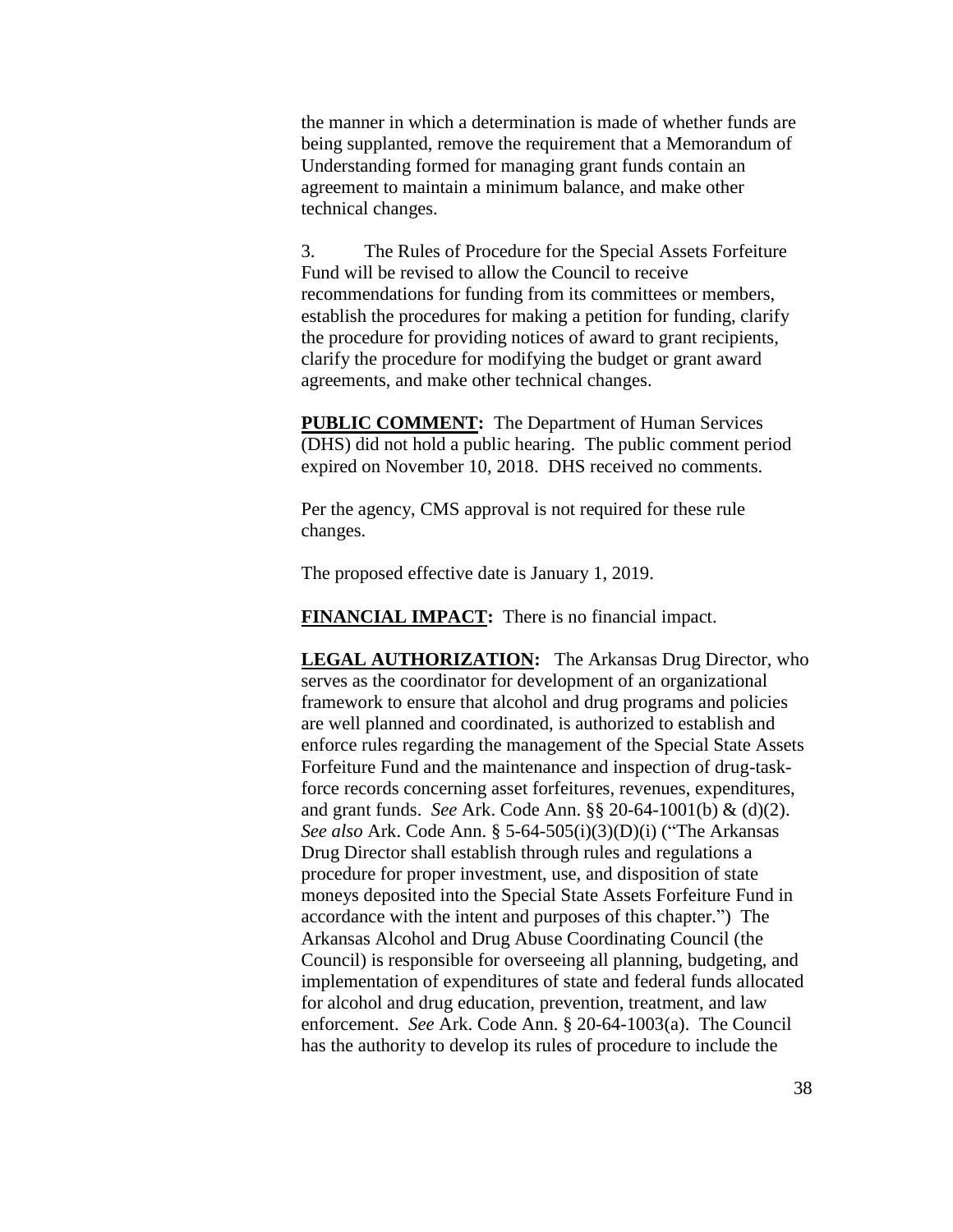establishment of a committee structure for the approval of funding and other purposes. *See* Ark. Code Ann. § 20-64-1003(e)(1). State moneys in the Special State Assets Forfeiture Fund shall be distributed by the Council and shall be distributed for drug interdiction, eradication, education, rehabilitation, the State Crime Laboratory, and drug courts. *See* Ark. Code Ann. § 5-64- 505(i)(3)(D)(ii).

Additionally, pursuant to Arkansas Code Annotated § 12-17-102(a), the State Drug Crime Enforcement and Prosecution Grant Fund was established for the purpose of funding state grant awards for multijurisdictional drug-crime task forces to investigate and prosecute drug crimes within the State of Arkansas. The Council is responsible for developing and promulgating by rule criteria for the grant applications and awards process for the State Drug Crime Enforcement and Prosecution Grant Fund, reviewing all grant applications, determining which applicant or applicants should receive grant awards, and retaining oversight of all grant expenditures for the Fund. *See* Ark. Code Ann. §§ 12-17-104(1)– (4).

## **10. DEPARTMENT OF HUMAN SERVICES, CHILDREN AND FAMILY SERVICES (Christin Harper)**

**`**

## **a. SUBJECT: Child Maltreatment Investigative Actions and Programs**

**DESCRIPTION:** This rule provides additional guidance to staff regarding actions to occur during child maltreatment investigations, including referrals of families to Team Decision Making meetings, when applicable, and policy regarding reports of maltreatment in foster homes. Specifically, the changes include:

# **POLICY II-D: Investigation of Child Maltreatment Reports**

 Remove obsolete form references and make edits to the policy for general organizational improvement purposes;

 More clearly outline child maltreatment investigation interview requirements per A.C.A. § 12-18-605;

 Provide clarification to existing practices regarding actions included in protection plans and information that must accompany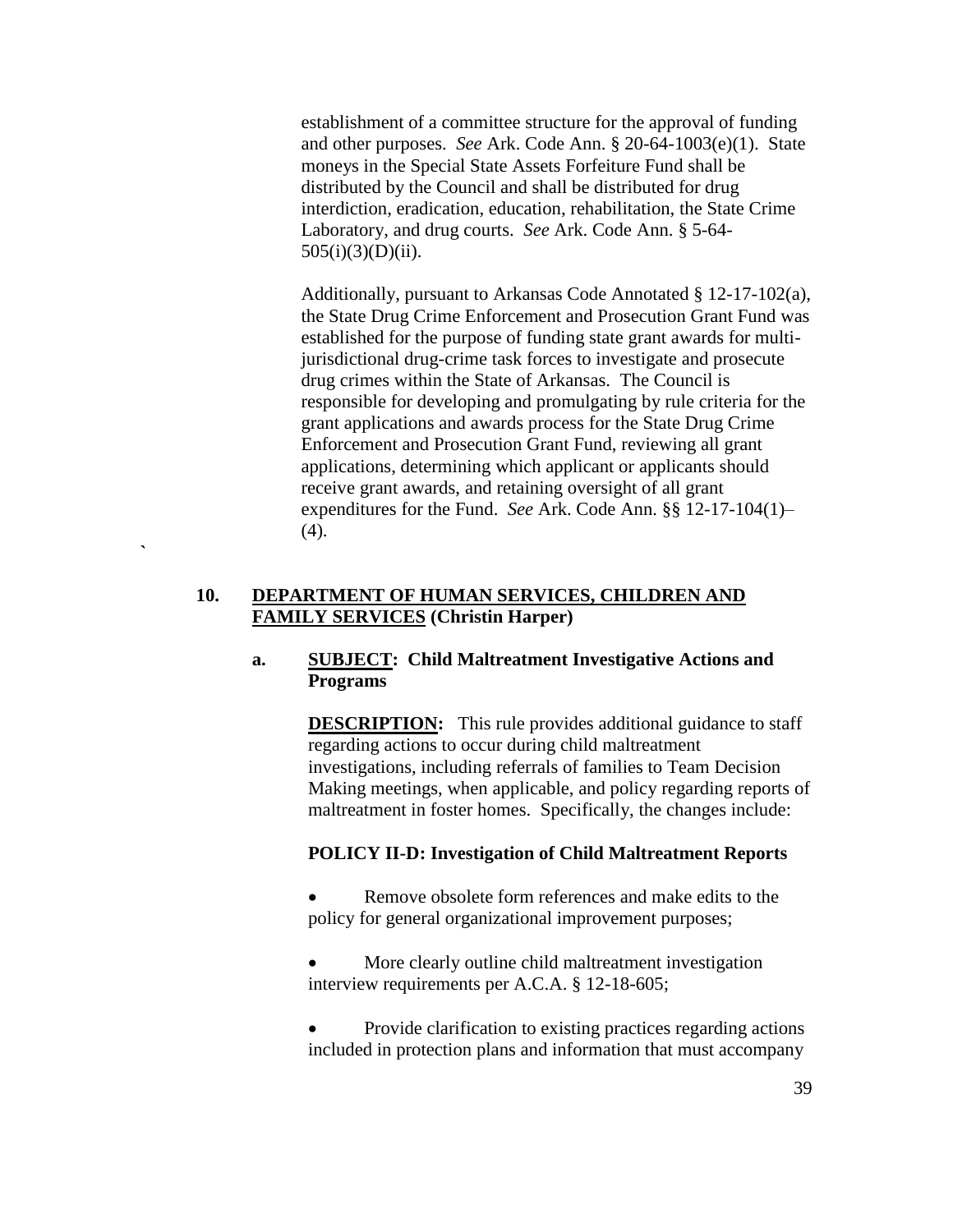the request for DHS to file a dependency-neglect petition in relation to a protection plan;

 Specify requirements for protection plans in place for more than 30 days per A.C.A. § 12-18-1001 and case plan requirements for any dependency-neglect petition filed with the court per A.C.A. § 9-27-402; and,

 Clarify responsible parties within DCFS for sending various investigative notices.

#### **POLICY II-F: Team Decision Making**

 Standardize the timeframe in which a Team Decision Making must be held regardless of the reason for which a family is referred for a Team Decision Making Meeting;

 Add references to the requirement to formally reassess protection plans within 30 days per A.C.A. § 12-18-1001; and,

Clarify existing referral criteria and meeting logistics.

# **POLICY VII-K: Maltreatment Allegations Made in Out-of-Home Placements**

• Provide more guidance regarding implementing corrective action plans for foster homes, as appropriate;

• Formalize the role of the Resource Family Review Committee regarding consideration of open foster homes that have had a child maltreatment report; and,

 Specify actions and considerations for foster homes involved in a child maltreatment investigation at various points throughout a child maltreatment investigation and depending on the outcome of a child maltreatment allegation.

**PUBLIC COMMENT:** No public hearing was held. The public comment period expired on October 13, 2018. The Department provided the following summary of the sole public comment that it received and its response thereto: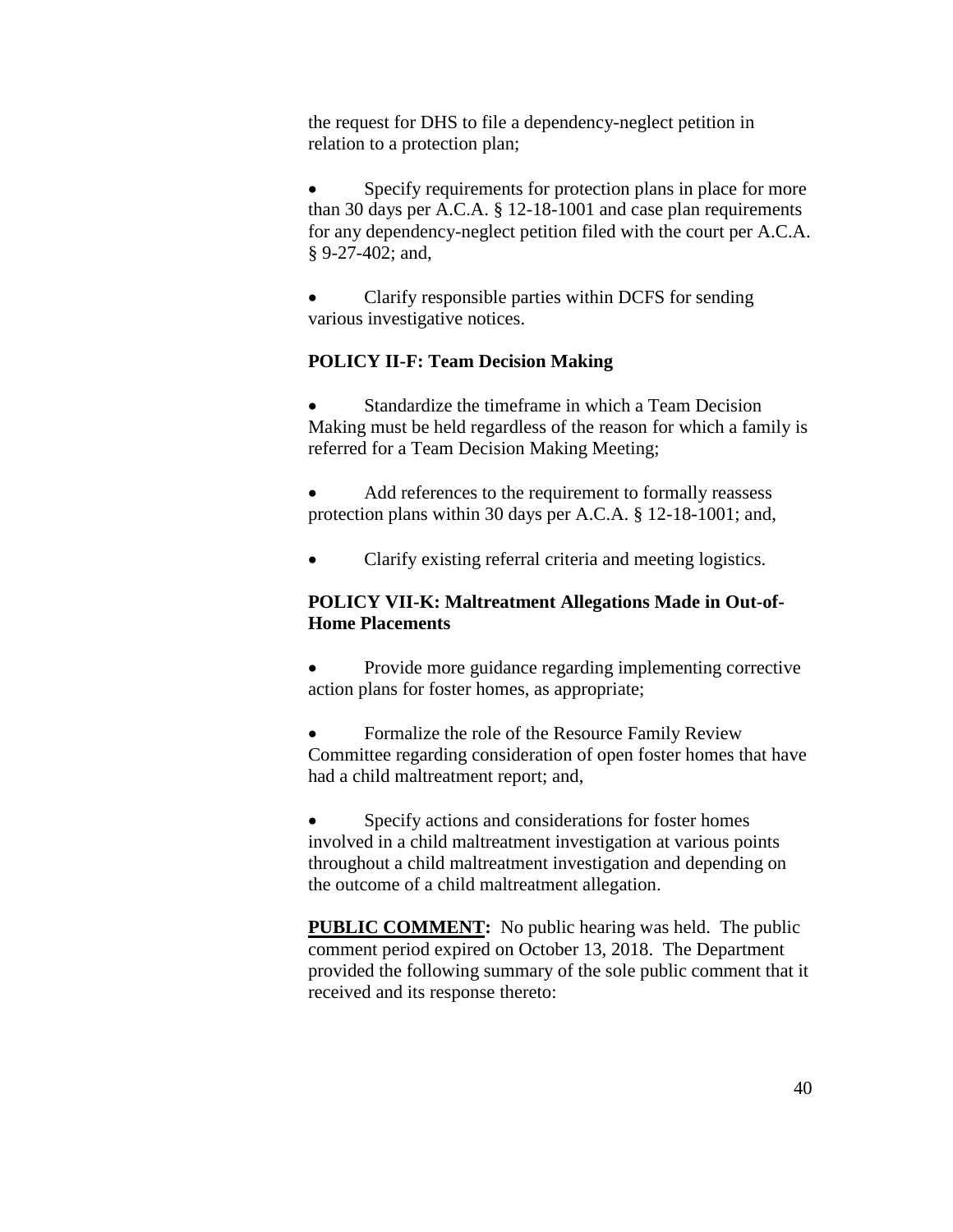## **Commenter: Children's Advocacy Centers (CACs) of Arkansas**

**Comment:** Request that language be added to Policy II-D: Investigation of Child Maltreatment Reports to encourage the Division of Children and Family Services (DCFS) staff to utilize CACs (referred to as Child Safety Centers in Arkansas statute) during the course of child maltreatment investigations for a variety of maltreatment allegations when available and appropriate. **Response:** The requested language has been added to Policy II-D: Investigation of Child Maltreatment Reports. This language has been shared with the Children's Advocacy Centers of Arkansas and met their approval. The language is as follows (see p. 4 of clean version of Policy II-D: Investigation of Child Maltreatment Reports):

"DCFS staff are encouraged to bring child victims of Priority I reports involving sexual abuse, physical abuse, neglect, and witness to violence to the nearest Child Safety Center for the interview whenever available and appropriate. In some cases, it may also be appropriate to bring child victims of certain Priority II maltreatment reports to the nearest Child Safety Center for the interview."

The proposed effective date is January 1, 2019.

**FINANCIAL IMPACT:** There is no financial impact.

**LEGAL AUTHORIZATION:** The Division of Children and Family Services ("Division") of the Department of Human Services ("Department") shall perform the following functions and have the authority and responsibility to: coordinate communication between various components of the child welfare system; provide services to dependent-neglected children and their families; investigate reports of child maltreatment and assess the health, safety, and well-being of the child during the investigation; provide services, when appropriate, designed to allow a maltreated child to safely remain in his or her home; protect a child when remaining in the home presents an immediate danger to the health, safety, or well-being of the child; ensure child placements support the goal of permanency for children when the Division is responsible for the placement and care of a child; and ensure the health, safety, and well-being of children when the Division is responsible for the placement and care of a child. *See* Ark. Code Ann. § 9-28-  $103(a)(1)$ –(7). The Division may promulgate rules necessary to administer Title 9, Chapter 28, Subchapter 1 of the Arkansas Code,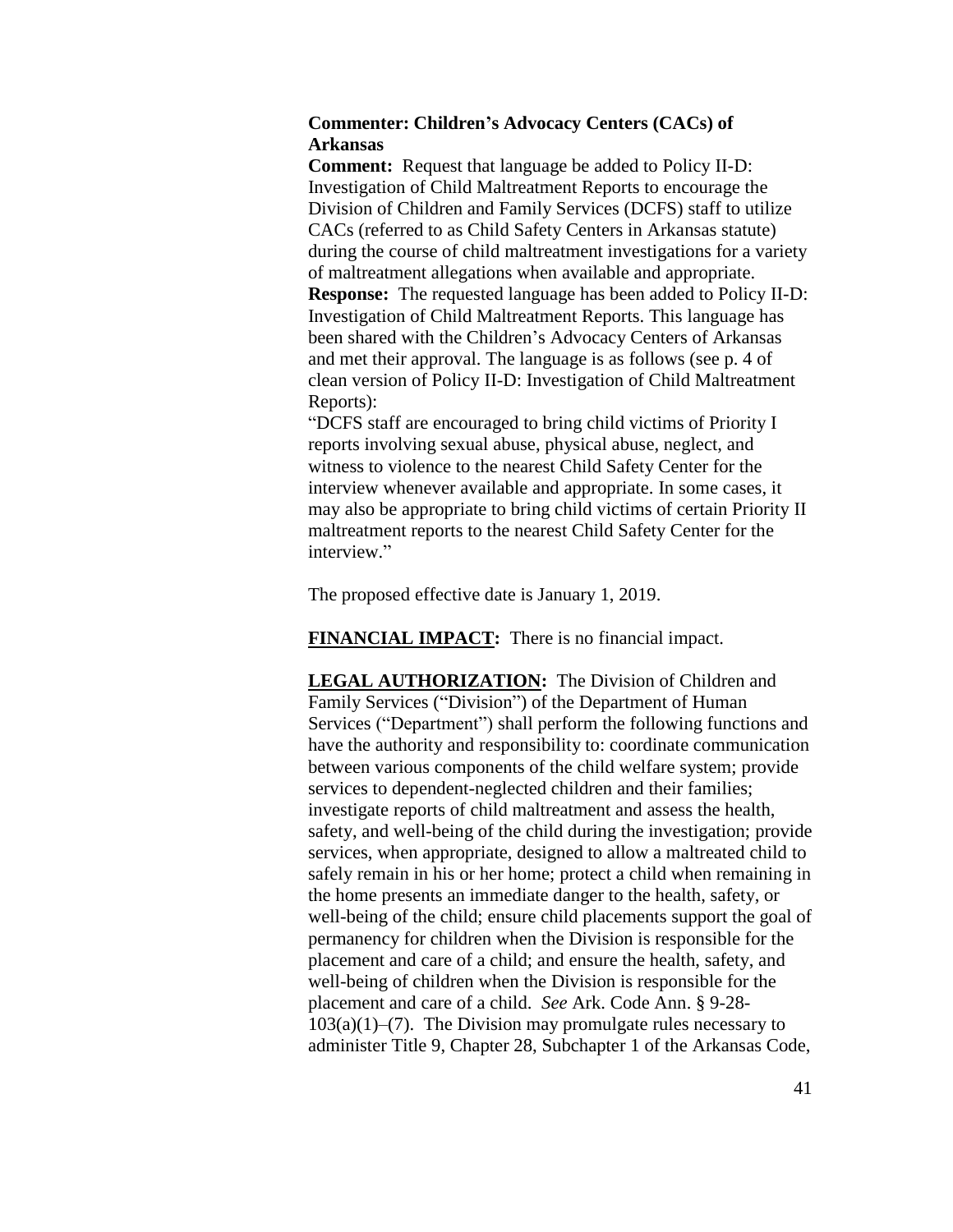Children and Family Services. *See* Ark. Code Ann. § 9-28-103(b). Further authority for the rulemaking can be found in Arkansas Code Annotated § 12-18-105, which provides that the Department and the Department of Arkansas State Police shall promulgate rules to implement the Child Maltreatment Act, codified at Ark. Code Ann. §§ 12-18-101 through 12-18-1202.

# **11. DEPARTMENT OF HUMAN SERVICES, COUNTY OPERATIONS (Larry Crutchfield and Lisa Teague, item a; Mary Franklin, items b and d; Lorie Williams, item c)**

#### **a. SUBJECT: Medical Services Policy Manual Sections K-111**

**DESCRIPTION:** The proposed rule change revises Medical Services policy to provide clarification that children who are adopted or in a pre-adoptive placement may continue to receive Medicaid whether or not an IV-E subsidy payment is being made.

**PUBLIC COMMENT:** The Department of Human Services (DHS) did not hold a public hearing. The public comment period expired on October 3, 2018. DHS received no public comments.

Per the agency, this rule change did not require CMS approval, as it was a change to become compliant with federal regulations.

The proposed effective date is pending legislative review and approval.

**FINANCIAL IMPACT:** The total estimated financial impact is \$172,085 (\$50,593 in general revenue and \$121,492 in federal funds) for the current fiscal year and \$295,004 (\$86,731 in general revenue and \$208,273 in federal funds) for the next fiscal year.

**LEGAL AUTHORIZATION:** Pursuant to Arkansas Code Annotated § 20-76-201, DHS shall administer assigned forms of public assistance, supervise agencies and institutions caring for dependent or aged adults or adults with mental or physical disabilities, and administer other welfare activities or services that may be vested in it. *See* Ark. Code Ann. § 20-76-201(1). DHS shall also make rules and regulations and take actions as are necessary or desirable to carry out the provisions of Title 20, Chapter 76, Public Assistance Generally, of the Arkansas Code.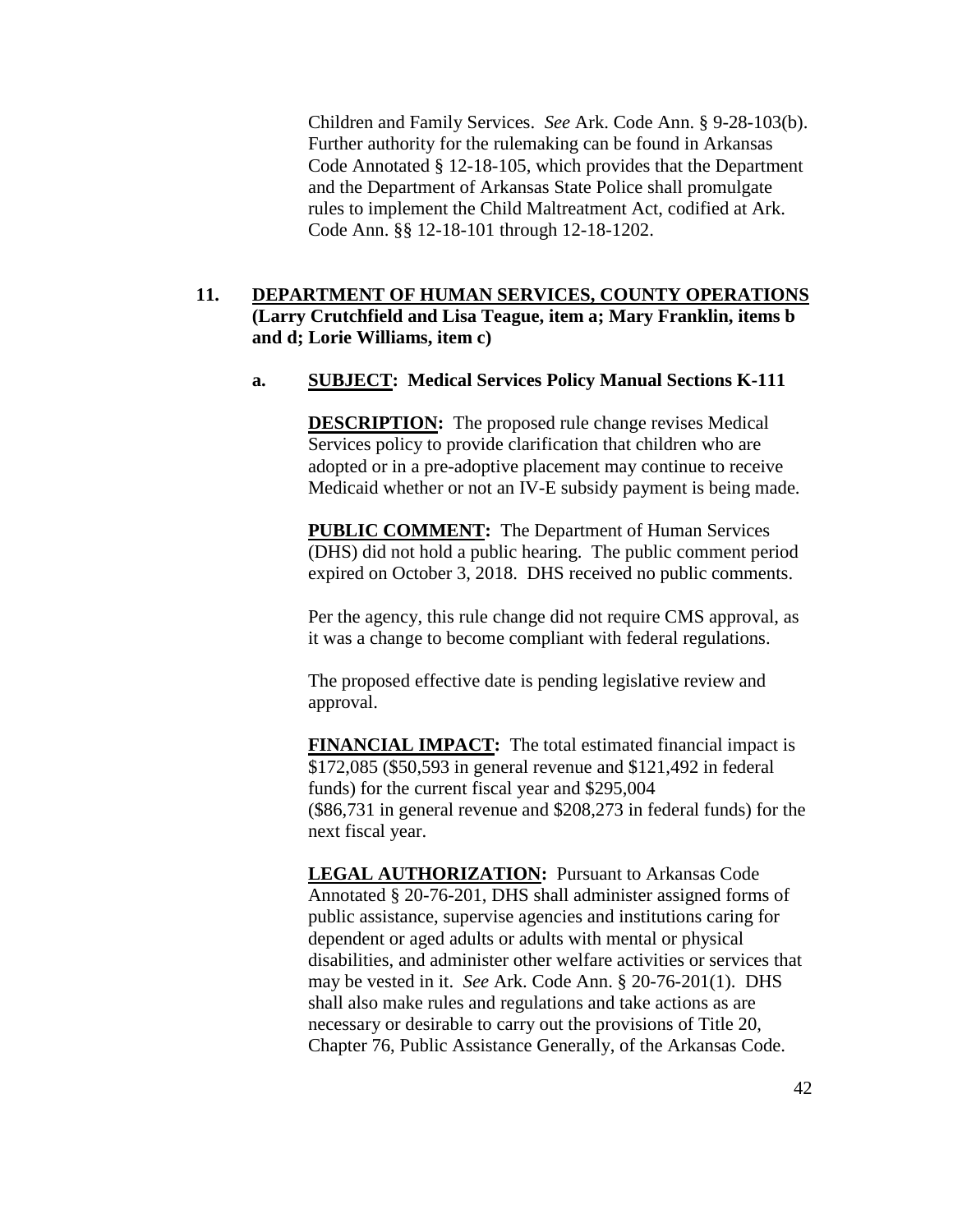*See* Ark. Code Ann. § 20-76-201(12). DHS is also authorized to promulgate rules as necessary to conform to federal rules that affect its programs as necessary to receive any federal funds. *See* Ark. Code Ann. § 25-10-129(b).

Per the agency, this rule change is being promulgated to comply with 42 U.S.C. § 673(b), Section 473A, which addresses adoption and legal-guardianship incentive payments. In order for a State to be eligible for foster-care and adoption assistance payments under 42 U.S.C. §§ 670 et seq., it shall have a plan approved by the Secretary which provides for foster-care maintenance payments in accordance with section 472 of the Social Security Act [42 U.S.C. § 672] and for adoption assistance in accordance with section 473 [42 U.S.C. § 673]. *See* 42 U.S.C. § 671(a)(1).

# **b. SUBJECT: SNAP 3000 Work Registration Requirements**

**DESCRIPTION:** The revisions in the SNAP 3000 (Work Registration) section of the manual feature additional guidance regarding SNAP Work Registration violations, the sanction process, and regaining eligibility after a Work Registration violation sanction has ended.

The revision also includes updates that:

1. Strengthen the monitoring of work and community engagement activity participation.

2. Provide examples of allowable reimbursements in the Employment and Training program.

3. Make general language and content naming updates.

4. Rewrite rules regarding the sanction and cure process for work registration violations.

The result of these changes will decrease the potential for findings regarding sanctions during audit reviews, and it will strengthen the state staff understanding of SNAP work requirements when processing cases.

**PUBLIC COMMENT:** The Department of Human Services (DHS) did not hold a public hearing. The public comment period expired on October 2, 2018. DHS received no comments.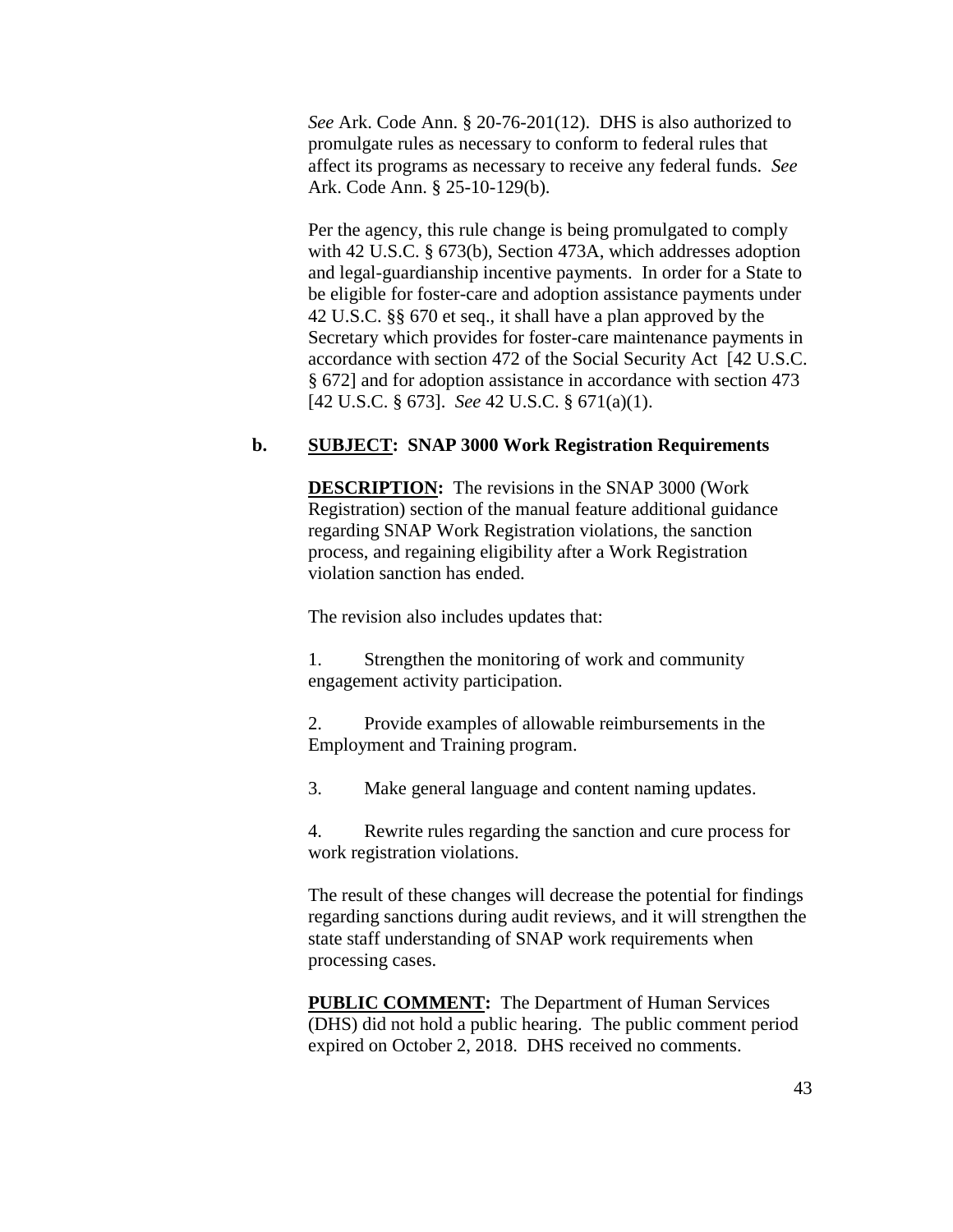Per the agency, this rule change does not require CMS approval.

The proposed effective date is January 1, 2019.

**FINANCIAL IMPACT:** There is no financial impact.

**LEGAL AUTHORIZATION:** Pursuant to Arkansas Code Annotated § 20-76-201, DHS shall administer assigned forms of public assistance, supervise agencies and institutions caring for dependent or aged adults or adults with mental or physical disabilities, and administer other welfare activities or services that may be vested in it. *See* Ark. Code Ann. § 20-76-201(1). DHS shall also make rules and regulations and take actions as are necessary or desirable to carry out the provisions of Title 20, Chapter 76, Public Assistance Generally, of the Arkansas Code. *See* Ark. Code Ann. § 20-76-201(12). DHS is also authorized to promulgate rules as necessary to conform to federal rules that affect its programs as necessary to receive any federal funds. *See* Ark. Code Ann. § 25-10-129(b).

Per the agency, these rule revisions are further being implemented to comply with provisions of the Food and Nutrition Act of 2008 (Public Law No. 110-246).

## **c. SUBJECT: Low Income Home Energy Assistance Program (LIHEAP) Plan for the FY2019**

**DESCRIPTION:** The proposed rule serves as Arkansas's application for federal funds for the implementation of the LIHEAP Program. The revisions include the following:

1. Section 1.5 – Response to 1.5 was changed to "No." A Potentially Eligible (PE) Application is required for enrollment.

2. Section 2.5 – Energy Burden is now checked as it was used to determine the current LIHEAP household benefit.

3. Section 3.5 – Box 3.5 for Energy Burden was checked as a result of changes in the Benefit Matrix.

4. Section 3.6 – The LIHEAP benefit amount to households is based on three components: Monthly Countable Income, Household Size, and Families with the Highest Energy Burden.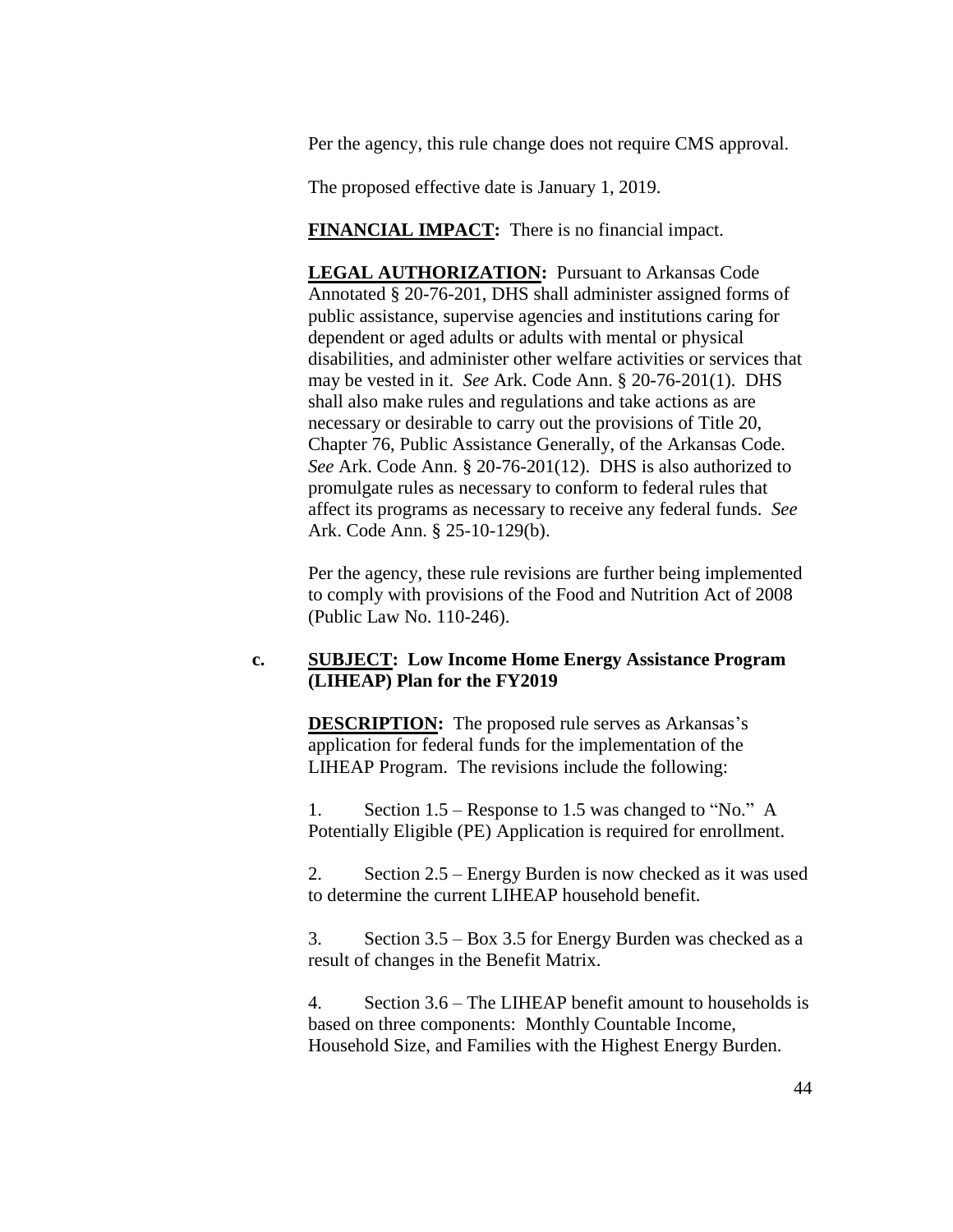In communications with Kay Joiner, the Weatherization Staff at ADEQ, the following revisions were modified to provide clarity to the FFY 2019 LIHEAP State Plan and the following boxes were checked for the FFY 2019.

5. Section 5.5 – Weatherization for entire multi-family housing structure is permitted if at least 66% of units are eligible units. Under the lead in, "mostly under DOE WAP Rules," the box "OTHER" was checked to better clarify what is allowed under DOE rules.

**PUBLIC COMMENT:** Public hearings were held on October 2, 3, 4, and 5, 2018, in Russellville, West Memphis, Warren, and Little Rock, respectively. The public comment period expired on October 25, 2018. The Department provided the following summary of the sole public comment that it received and its response thereto:

#### **Commenter: Yovondra Walton, CRDC – Jonesboro AR**

**Comment:** Voiced concerns for the office hours of operation for the Community Action Agency and the time frame for the acceptance of applications from the general public. Her concern was the cut off hours to accept applications lend hardship to working parents/families. Normal working hours for most employees are 8 a.m. to 5 p.m. CRDC hours of operations are 8:00 a.m. to 4:30 p.m., Monday through Friday.

**Response:** We appreciate the feedback received during the public hearing and look forward to make our program more accessible to the customers we serve. To address the concerns we heard, we plan to hire additional staff for each county. We think this will allow more staggering of staff hours to remain open during our posted hours for accepting LIHEAP applications. We also anticipate this will reduce the wait time for the customer.

Secondly, we recognize the challenge our office hours pose specifically for customers who work. Therefore, we plan to begin offering Saturday hours in each county in an effort to meet the needs of those who cannot visit CRDC office during regular weekday hours.

Finally, we plan to increase the locations of satellite days where we move away from the county offices and in strategic locations in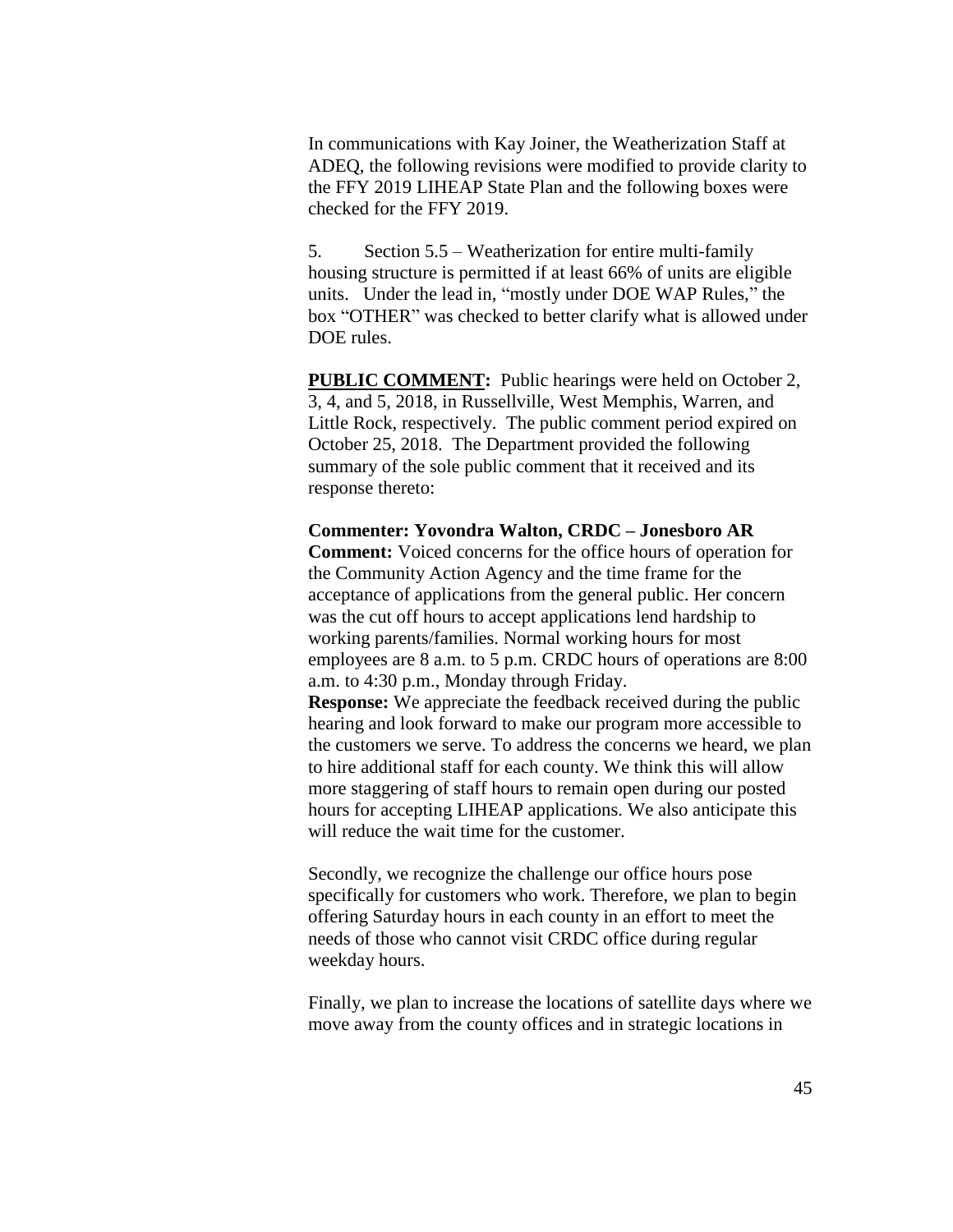counties. We are also planning to ensure that some satellite days have non-standard hours outside of our normal operating hours.

The proposed effective date is January 1, 2019.

**FINANCIAL IMPACT:** The cost to implement the federal rule or regulation for the current fiscal year is \$1,000,000 in federal funds and, for the next fiscal year, \$13,000,000 in federal funds.

**LEGAL AUTHORIZATION:** Arkansas Code Annotated § 25- 10-129(b) authorizes and directs the Department of Human Services and its various divisions to "promulgate rules, as necessary to conform to federal statutes, rules, and regulations as may now or in the future affect programs administered or funded by or through the department or its various divisions, as necessary to receive any federal funds." Per the agency, the proposed rule consists of the state plan for distribution of federal Low-Income Home Energy Assistance Program (LIHEAP) block grant funds and administration of the Home Energy Assistance Program under Public Law 97-35, as amended.

### **d. SUBJECT: Medical Services Policy Manual Sections H-300 through H-325**

**DESCRIPTION:** The summary of changes for Section MS H-300 Transfer of Resources follows:

Various sections under MS H-300 are being amended to revise the process of determining a start date of an asset transfer penalty period for Home and Community-Based Services (HCBS) Waivers, incorporating a new interpretation of the law by CMS; and to revise that an individual may establish their own special needs trust, complying with 5007 of the Cures Act (42 U.S.C. §  $1396p(d)(4)(A)).$ 

MS H-303 *Transfer for Less than Fair Market Value*: Revised that an HCBS Waiver applicant/recipient who has transferred resources for less than fair market value will be ineligible for a period of time as specified at MS H-308.

MS H-304 T*ransfers to Trusts*: For trusts established after 8/11/93, revised policy allowing that an individual may establish their own special needs trust.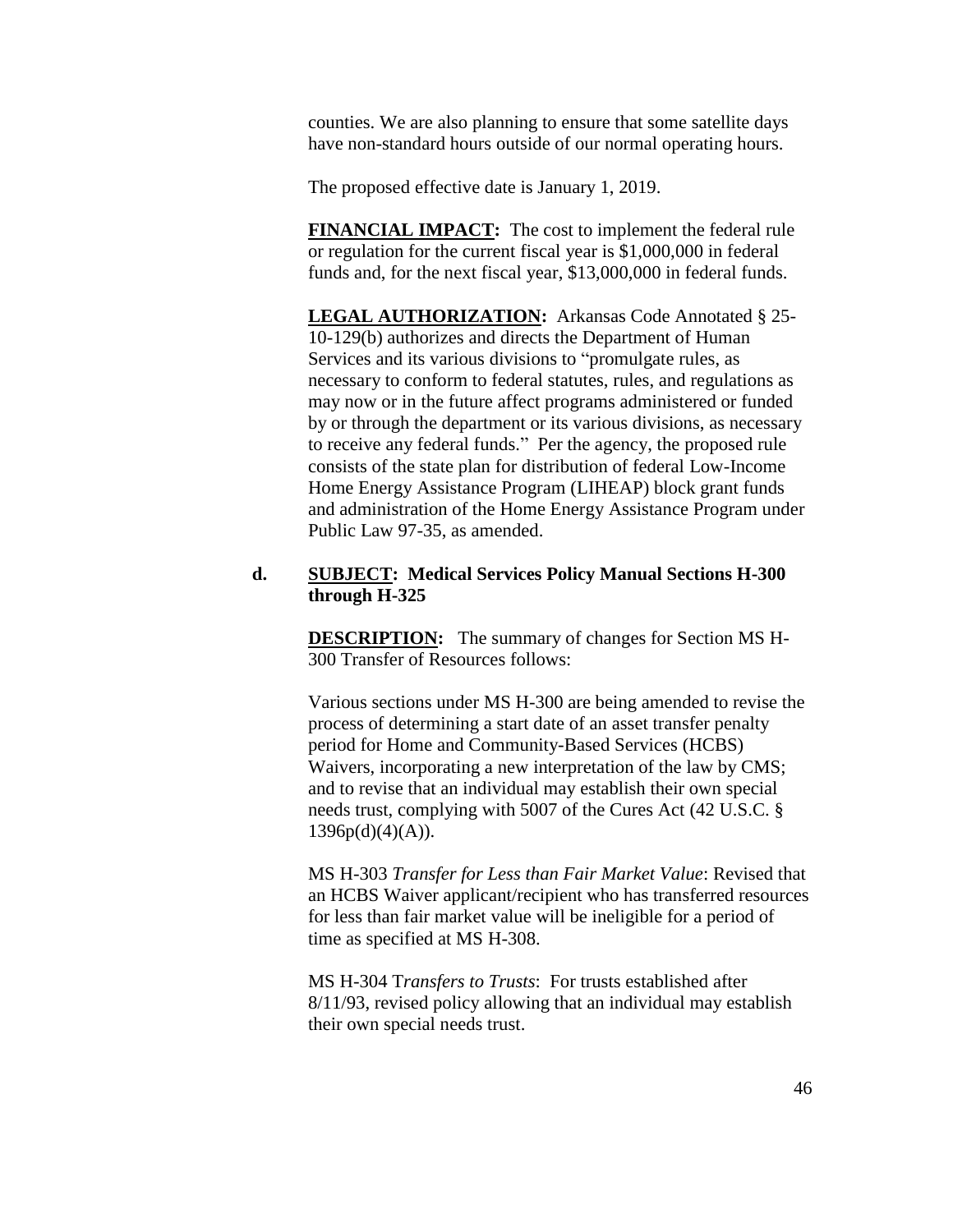MS H-308 *Determination of Uncompensated Value and Penalty Period*: Revised how long HCBS Waiver applicants/recipients remain ineligible due to a transfer of resources for less than fair market value.

MS H-310 *Imposing the Penalty*: Revised the criteria necessary to impose a penalty period for HCBS Waiver applicants and the begin dates of the penalty period for applicants and recipients. MS H-311 *Notifying Individual of Established Uncompensated Value and Penalty Period:* Revised when a penalty period for HCBS Waiver applicants can and cannot be imposed. MS H-316 *Transfer of Resources Divisor Definition:* Revised when the HCBS Waiver case may be approved following the penalty period.

Terminology updates and formatting corrections have been made throughout MS H-300:

- *Caseworker* changed to *eligibility worker*;
- *DCO*-707 changed to *DHS-*707*;*
- *DCO*-727 changed to *DHS*-727;
- *DCO*-732 changed to *DHS-*732*;*
- *Office of Policy and legal Services (OPLS)* changed to *Office of Chief Counsel (OCC)*;
- *LTC* changed to *nursing facility* for clarity;

 Punctuation, spacing, and capitalization corrected throughout for consistency;

Business processes and examples removed; and

 *Home and Community Based (HCBS)* added to replace *Waiver* for clarity.

**PUBLIC COMMENT:** The Department of Human Services (DHS) did not hold a public hearing. The public comment period expired on November 6, 2018. DHS received no public comments.

Per the agency, this rule change did not require CMS approval, as it was a change to become compliant with federal regulations.

The proposed effective date is January 1, 2019.

**FINANCIAL IMPACT:** The impact is unknown as no record of the number of persons who did not apply for Medicaid Home and Community Based Services (HCBS) due to this rule exists. However, some persons not eligible for Medicaid waiver services may have entered long term care facilities due to difference in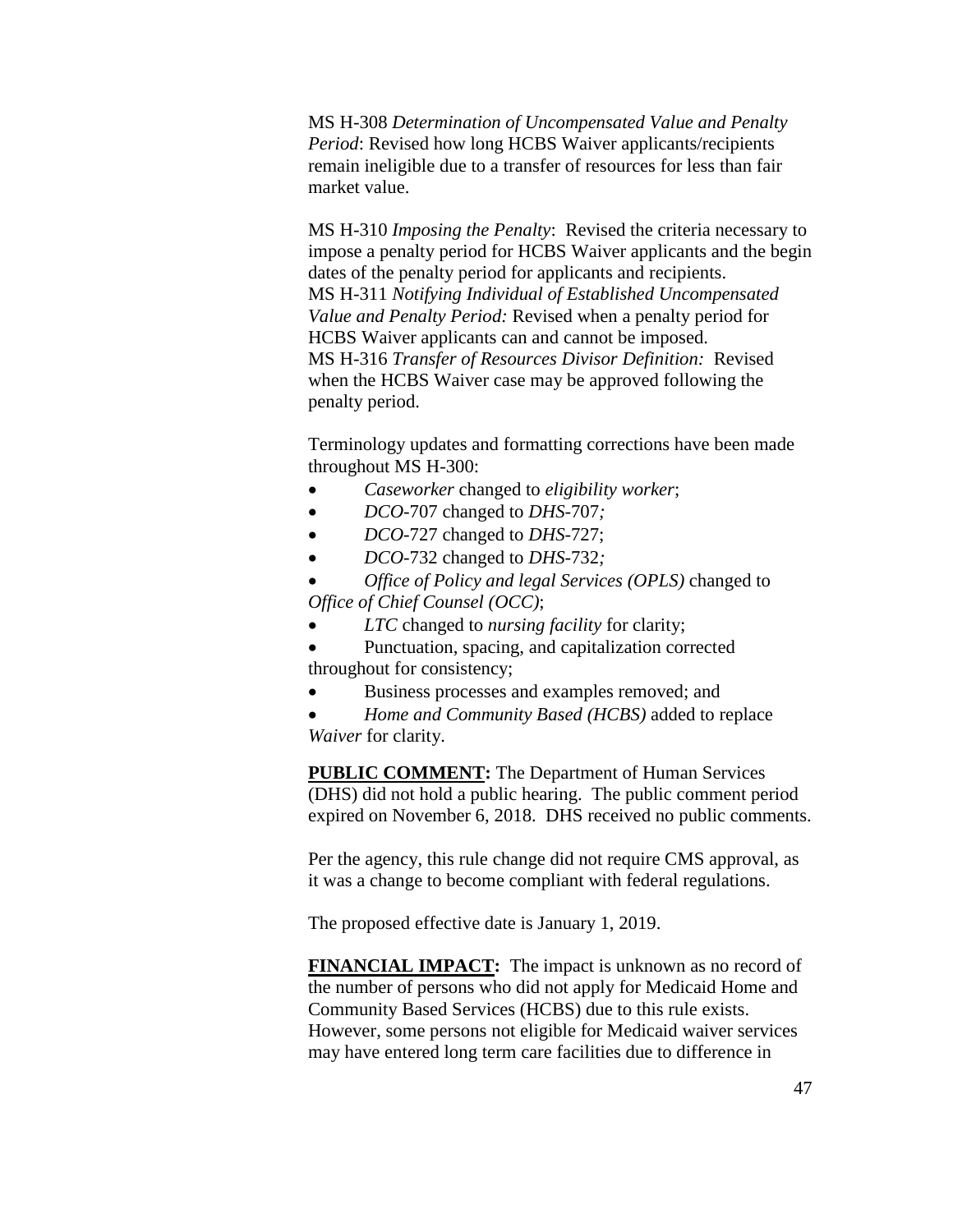eligibility criteria (being corrected here). Had this proposed rule been in place, they may have entered an HCBS waiver at a cost savings to the state.

**LEGAL AUTHORIZATION:** Pursuant to Arkansas Code Annotated § 20-76-201, DHS shall administer assigned forms of public assistance, supervise agencies and institutions caring for dependent or aged adults or adults with mental or physical disabilities, and administer other welfare activities or services that may be vested in it. *See* Ark. Code Ann. § 20-76-201(1). DHS shall also make rules and regulations and take actions as are necessary or desirable to carry out the provisions of Title 20, Chapter 76, Public Assistance Generally, of the Arkansas Code. *See* Ark. Code Ann. § 20-76-201(12). DHS is also authorized to promulgate rules as necessary to conform to federal rules that affect its programs as necessary to receive any federal funds. *See* Ark. Code Ann. § 25-10-129(b). Arkansas Code Annotated § 20- 77-107(a)(1) specifically authorizes DHS to "establish and maintain an indigent medical care program."

Per the agency, the portion of the policy change allowing that an individual may establish his or her own special needs trust is being promulgated to comply with Section 5007 of the 21st Century Cures Act (the "Cures Act"), Pub. L. No. 114-255.

# **12. DEPARTMENT OF HUMAN SERVICES, MEDICAL SERVICES (Tami Harlan, items a and b; Mark White, items c and d; Paula Stone, item e; and Melissa Stone and Paula Stone, item f)**

## **a. SUBJECT: PCMH 1-18 (Patient-Centered Medical Home); State Plan Amendment 2018-013**

**DESCRIPTION:** Effective January 1, 2019, Arkansas Patient-Centered Medical Homes will use performance-based incentive payments instead of shared savings incentive payments.

DMS is proposing the following changes to the 2019 PCMH Program Manual and SPA:

1. Remove definitions related to total cost of care and shared savings and add definition for Performance-Based Incentive Payments.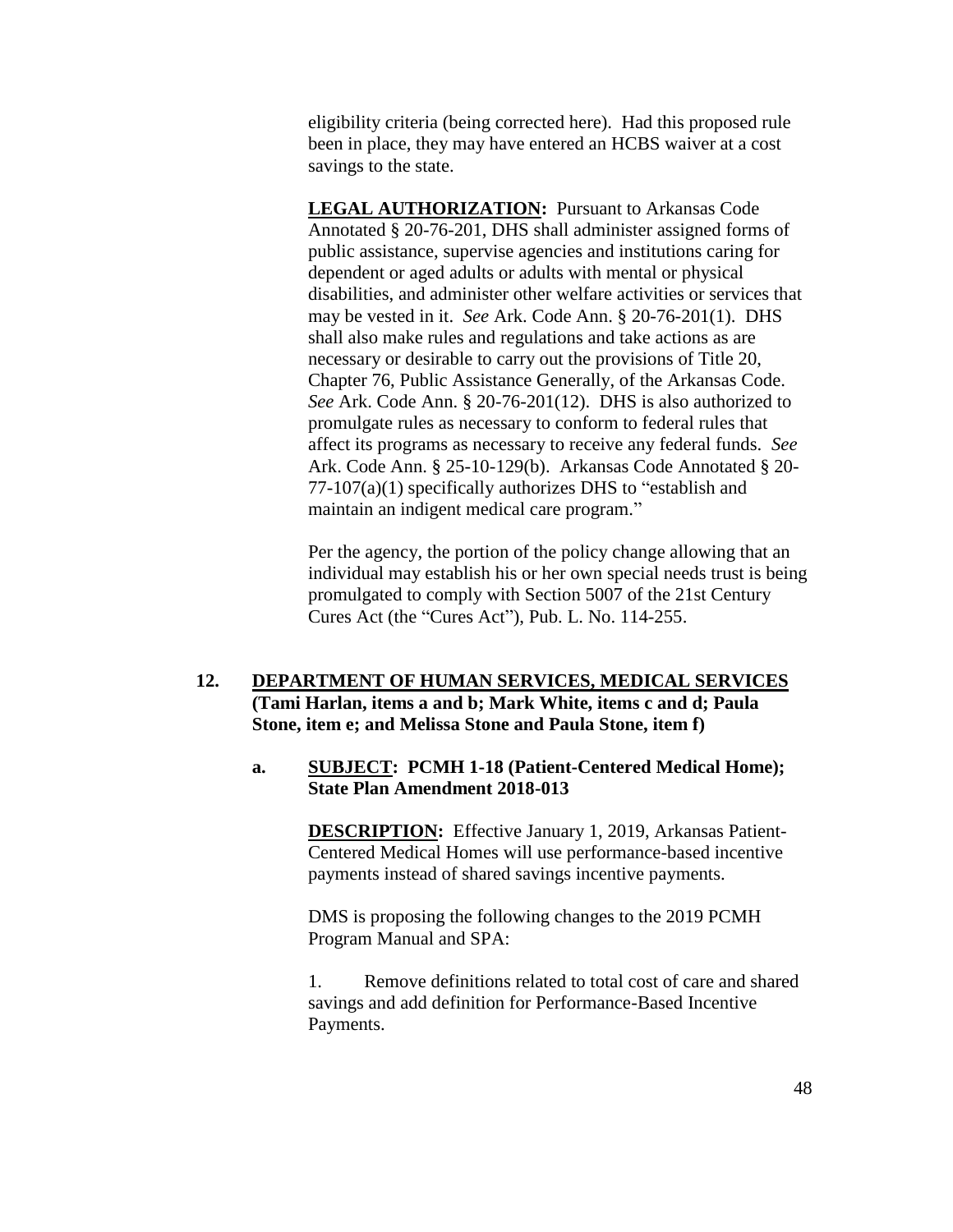2. Define performance-based incentive payment methodology.

- 3. Define focus measure.
- 4. Define performance-based payment amounts.
- 5. Remove total cost of care calculations.
- 6. Reduce the number of weeks enrollment is open.
- 7. Clarify practice transformation payments.

8. Revise shared-savings incentive payments to performancebased incentive payments.

- 9. Decrease pool size to 1000.
- 10. Change savings to performance based.

11. Change per beneficiary cost to utilization measures and focus measures.

12. Add core measure requirement.

13. Replace shared savings with performance based and total cost of care with utilization rates.

14. Replace shared savings entities with performance risk entities.

**PUBLIC COMMENT:** The Department of Human Services (DHS) held a public hearing on November 2, 2018. The public comment period expired on November 11, 2018. DHS provided the following comments and its responses:

### **Chimere Ashley, Pratapji Thakor, Sejal Thakor, Stephen Pirtle (all writing separately)**

**Comment:** It has come to my attention that in the proposed 2019 PCMH manual a practice transformation coach is no longer provided for a new PCMH at no cost to them. In previous manuals a transformation coach was provided at no charge for the first 24 months of participating in the state PCMH program. I am in a group with 3 other providers, separated into 3 clinics that fall into the state default pool. The group I am in was new to PCMH in 2016 and having three clinics to transform has to say the least been quite an undertaking for our care coordinator, four providers and our clinic staff members. With that being said, practice transformation is a huge undertaking for a practice(s). A state funded transformation coach is very beneficial to a care coordinator when beginning the state program. There are so many guidelines to understand, policies and procedures to write, as well as reports to maintain. It is my opinion that the policy remains as written in previous manuals and a transformation coach is provided to a new PCMH for the first 24 months of their program.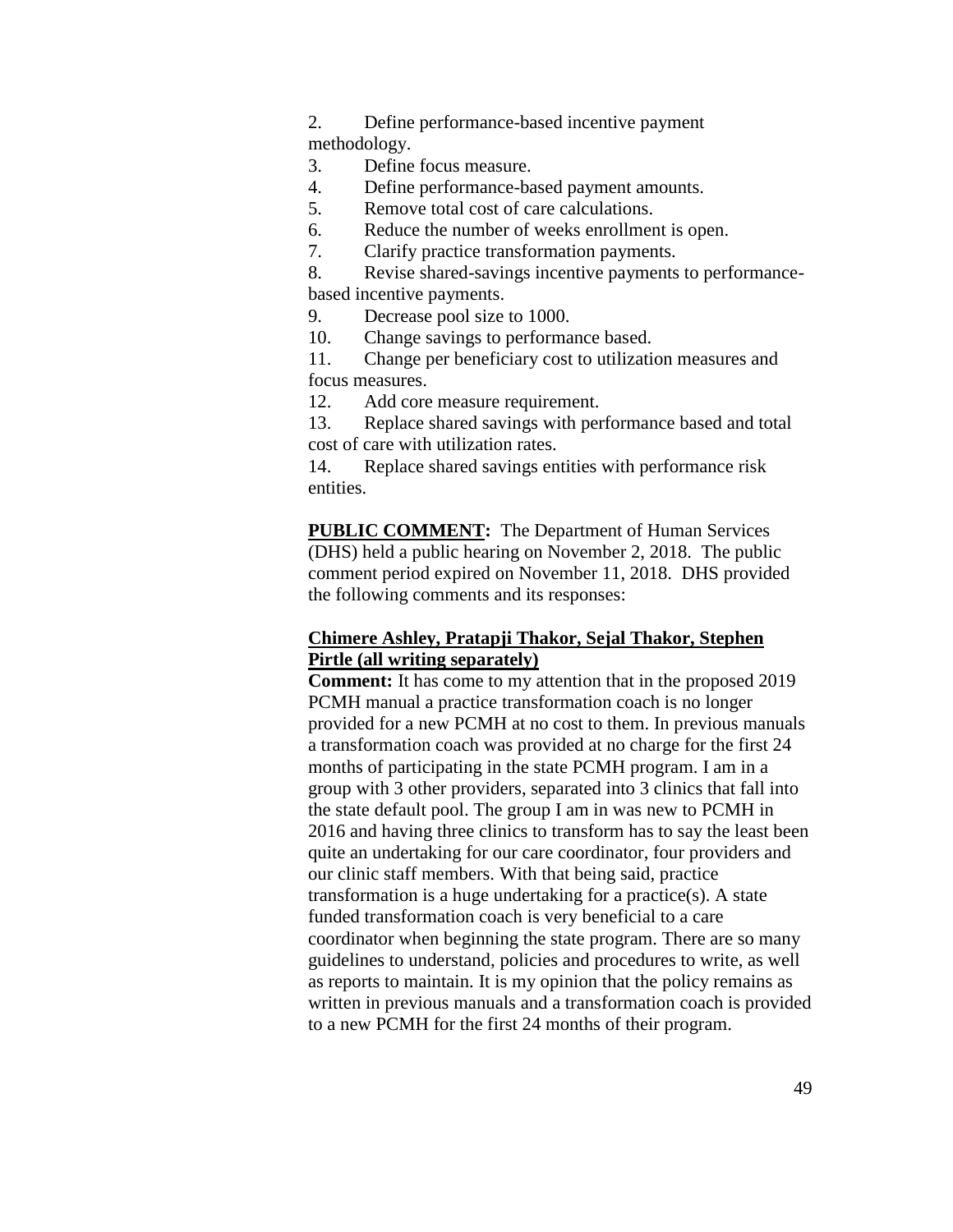**Response:** The agency wants to thank you for your feedback and concerns regarding practice transformation. We understand the importance of this resource tool and how it has impacted clinics within the PCMH community and for that reason this is why DMS extended the contract, because of the outreach on so many clinics. The agency will keep your concerns in mind and if there is any other feedback in the future please feel free to share.

#### **Public Hearing, Little Rock, 11/2/18**

## **Dr. Curt Patton, East Arkansas Children's Clinic Oral comments**

**Comment:** First of all, let me apologize for responding to something that is not true. You know, when you are outside of central Arkansas and you are not in policy development and you don't read manuals for a living, you know, some of what I have heard and been told may not be accurate. So, if some of my remarks seem pointed towards some particular item and they are incorrect, I apologize for that on the front end. My concern about the new manual and the changes in it have to do with how smaller clinics outside of central Arkansas and northwest Arkansas, for those of us that are trying to make PCMH work, how it affects us. I have been in the program for five years, and I'm generally committed toward -- I mean, our clinic is committed to excellence and quality. We try not to tell people, because we are in a small town, that we do a less good job. And I believe that the twin goals of PCMH of improved quality of care and cost savings are admirable. Just for background, I'm not just a country doctor, but I serve on the board of Arkansas Children's Care Network, ACCN, an institution initiated by Arkansas Children's Hospital. I am a past president of the Arkansas Academy of Pediatrics for the state. And so, I have some experience in this area.

The first thing I will start out with -- and again, these are more stream of consciousness that I typed up than an organized paper. So, I apologize for any duplications or poor grammar. My first concern when I read the new manual is that the design for '19 appears to put two-thirds of clinics that participate in PCMH in the position of not getting any incentive payments. Yes, the top 30 percent will get some and the top ten percent will get the most. But considering the challenges to smaller clinics, we start out kind of behind, in my opinion. Part of it is, is that as physicians, we really don't have much control over when people go to the emergency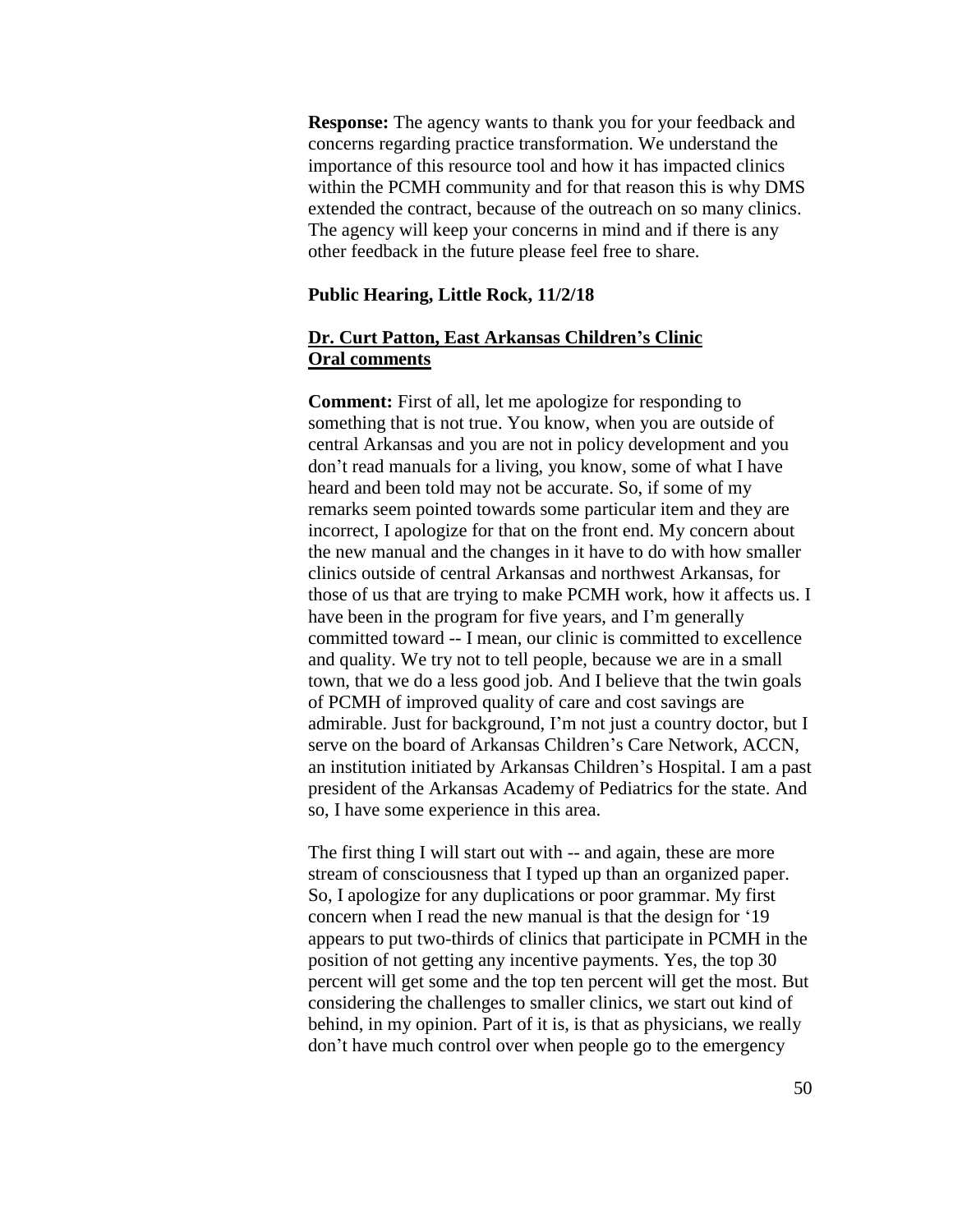room or get admitted because there are other players involved, and there are so many factors at play: Availability of transportation, clinic hours that I can operate as a 64-year-old pediatrician who has had a stroke, and the difficulty of recruiting help to the Delta to have a larger clinic to do that. But we are trying to do what we can. But I believe that the way it is designed inadvertently penalizes the smaller rural clinics. And so, I'm not necessarily prepared -- I'm not expecting to get some of the incentives as they are currently designed.

Amongst my colleagues, I sometimes have a reputation as a bomb thrower, but I usually won't come up with a criticism unless I have a suggestion. And so, I would consider spreading out the incentive payments percentage-wise to a larger number of clinics. I don't think you need to incentivize the lowest performing percentage, whether it's the lowest ten percent or the lowest 30 percent. But I think the middle third consists of clinics like mine who are honestly trying to make the program work. And I don't necessarily think that I should get the same amount of incentive as a top ten percent clinic, but I think an adjusted amount ought to be considered.

If the numbers of incentive payments are accurate, from what I have been told, then we are talking about quite a significant amount of money that the department and the taxpayers of the state are investing in it, and I certainly applaud that. But as it is now, it's going to be the rich getting richer, the poor getting poorer, and the middle class getting poorer. So, I really would like to consider adjusting those percentages to incentivize those of us that are kind of in the middle. One reason that clinics like mine are in the middle is because we have several barriers, and they are outlined in the following comments. I'm across the street from a hospital that is using the rules and bending the rules and being dishonest with the rules as currently promulgated by Medicaid to create an incomegenerating center in the emergency room and their fast track version within the emergency room. I used to sit on the hospital board of my local small hospital, and I would hear financial reports over and over and over, year after year, that we are doing well as a small rural hospital because our lab and our x-ray in our ER is generating a lot of income. And when I got into it as a board member, it was because they were flaunting the rules. Several ways that they do that is, first of all, they market against supporting clinics. They have spent a large operating budget on marketing in radio and TV and billboards telling my patients that they will be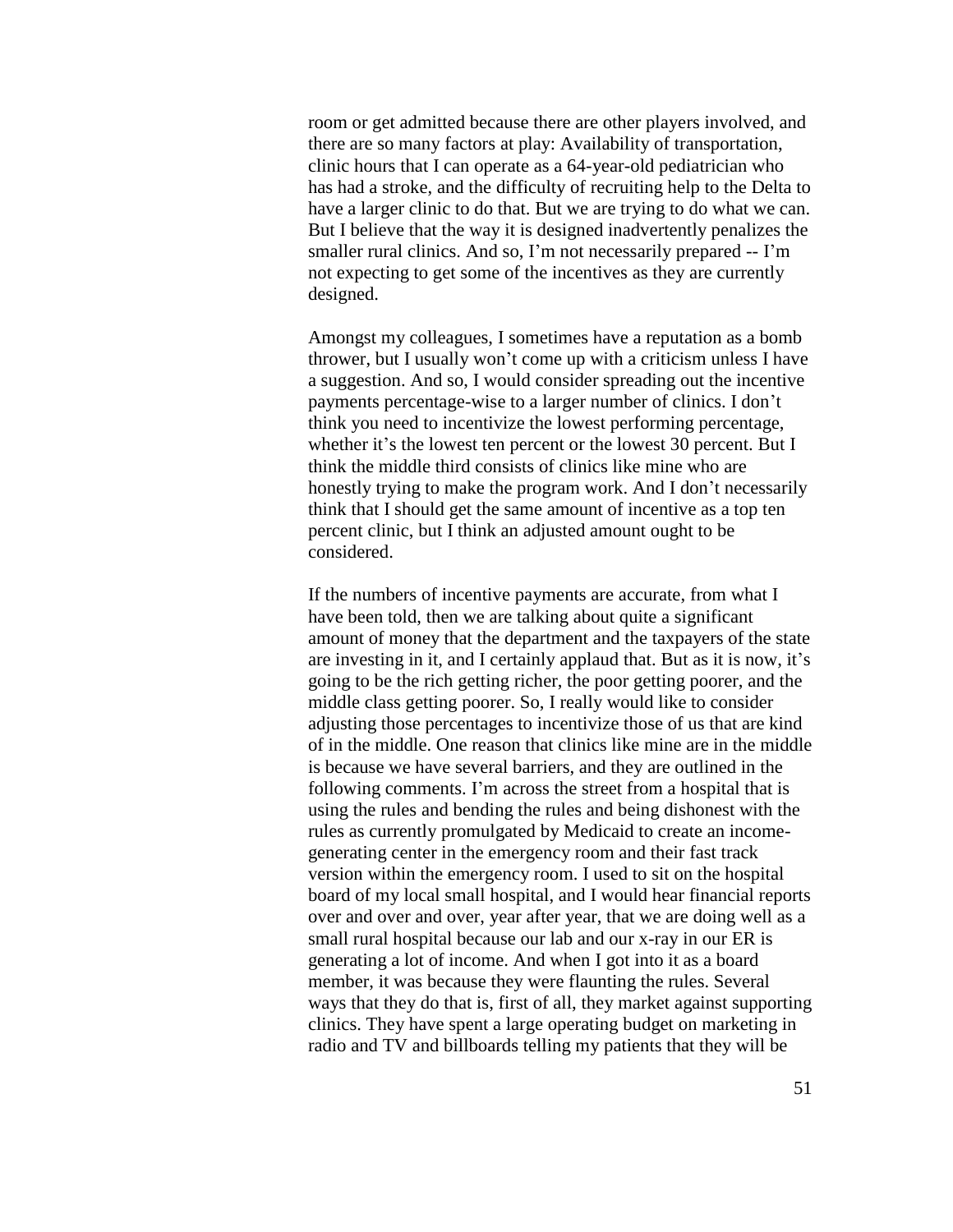seen within 30 minutes in the emergency room. And so, I have had people walk into my office at 2:00 o'clock on a Friday afternoon, look at how full it is, and walk out and go across the street to the emergency room. And I cannot stop that. So, I think that we really need to think about some policy changes to give me more control. Yes, I might make some people unhappy, but again, I'm in a private practice, I'm not a rural clinic, I'm not government-funded. And so, I want to keep my patients happy and receiving good care. My malpractice attorney friends see to it that I provide good care. And so, I don't think that a change would really harm the quality of care that much.

I had one mother tell me that the reason she likes to go to the emergency room for non-emergencies is, "I can get all the lab and all the x-rays that I think my child needs." Whereas we are known, as a clinic, I'm a board certified pediatrician, trained at the university in Memphis, and I was not trained to get every lab I can think of on every patient that shows up in my clinic sick, whether they have flu, whether they have pneumonia, or whatever. And as a result, because the screening policy of Medicaid as it is currently set up for emergency rooms allows an inexperienced moonlighting dermatologist in the ER to get all the lab and x-ray that he thinks is necessary. And, in fact, the software for my local hospital emergency room makes suggestions to the physician or the PA that is seeing the child on what labs and x-rays to get. You type in "abdominal pain" and a whole list comes up, and the majority of the time the inexperienced ER physicians get all of that, and it is covered under the guise of screening lab and imaging. Because, as one PA told me, "Doctor Patton, we have to do this to figure out if they are an emergency." And I said, "I respect that, but I'm telling you I don't need all that to decide if it's an emergency."

So, the hospitals outside of the major ones in the urban centers do not have an incentive to triage appropriately. In other words, they triage as many of their patients as they can as emergent. And their attitude in their Billing Department is they look at it like being a white collar tax cheat, "I'm cheating on my taxes every year, but I only got caught one year. But think of those nine years that I got away with it." And so, as a result, there is an inadvertent incentive to get more lab, to classify things as emergency when they are not. A less educated population tends to use the ER more even when the clinic educates them and is open, which we have tried to do. My suggestion on that is to consider an incentive for both the ER and for patients for not using the ER for non-emergencies. It's not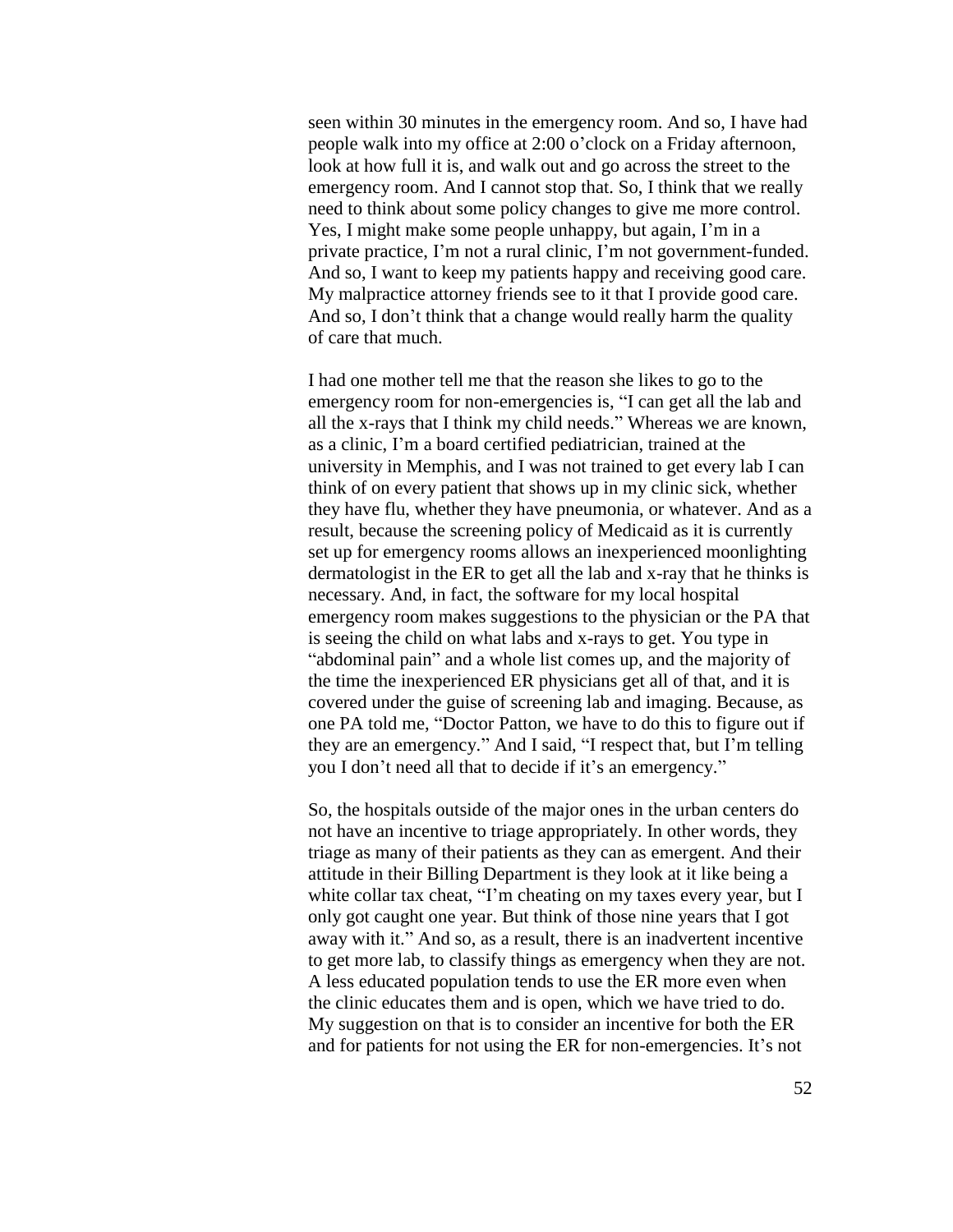as radical as it sounds. Many programs that have been funded by grants are paying young teenage mothers to not get pregnant. And I cannot quote statistics, but they seem to be helping. Again, anything we can do at an administrator level to give us the tools to help us succeed in the rural areas will help. And then, of course, the opposite is to consider disincentives for both ER and patients. One of the problems with the definition of an emergency currently under Social Security, I believe, is that an emergency is a medical condition that is judged by a prudent layperson to be an emergency. Well, is that prudent layperson the son of -- the daughter-in-law of a pediatrician who gets plenty of free advice, is that a prudent layperson, or is a prudent layperson a 16-year-old mother with her second child, raising the child by herself with no fund of health information, and, of course, then there are all sorts of in between. But again, the definition and the administrative policies kind of handicap us to make this successful, in my opinion. So, both incentives and disincentives should be considered, in my opinion. One thing about the prior manuals, if you will look at my "C", is that there was quite a bit of information sharing, in fact, I was asked to speak five years ago when the program first started because my cost per patient and my policies were felt to be in line with what PCMH was intending to do, and that I had been doing it for years. So, again, I'm not an expert in the true sense of the word, but I have a lot of experience. And so, we -- different clinics would go to PCMH meetings and we would say, "Well, how are you dealing with this outbreak of excessive ER usage?" "Well, we do this, this, and this." Now the clinics are competing against others. In other words, we are not trying to be the standard. This clinic is competing against this clinic to be in the top third to incentivize. There will be absolutely no sharing of best practices. And so far, our PCMH reps have been hesitant to give us more than general guidelines on best practices. But that information sharing is going out the window come January 1 because no clinic is going to help me improve if it kicks them out of the top third. It's another reason to expand the reward percentage of clinics. So, one obvious suggestion is to set a standard percentage like current metrics do for us to try to meet, that your ER utilization be, you know, like I say, in maybe the bottom 50 percent or less than "X" number of visits per year. Something like that we can hang our hat on and we can information share clinic to clinic on what we are doing to help that.

On "D", whereas adolescent wellness as an incentivized metric can mostly be controlled by us with getting kids in, doing wellness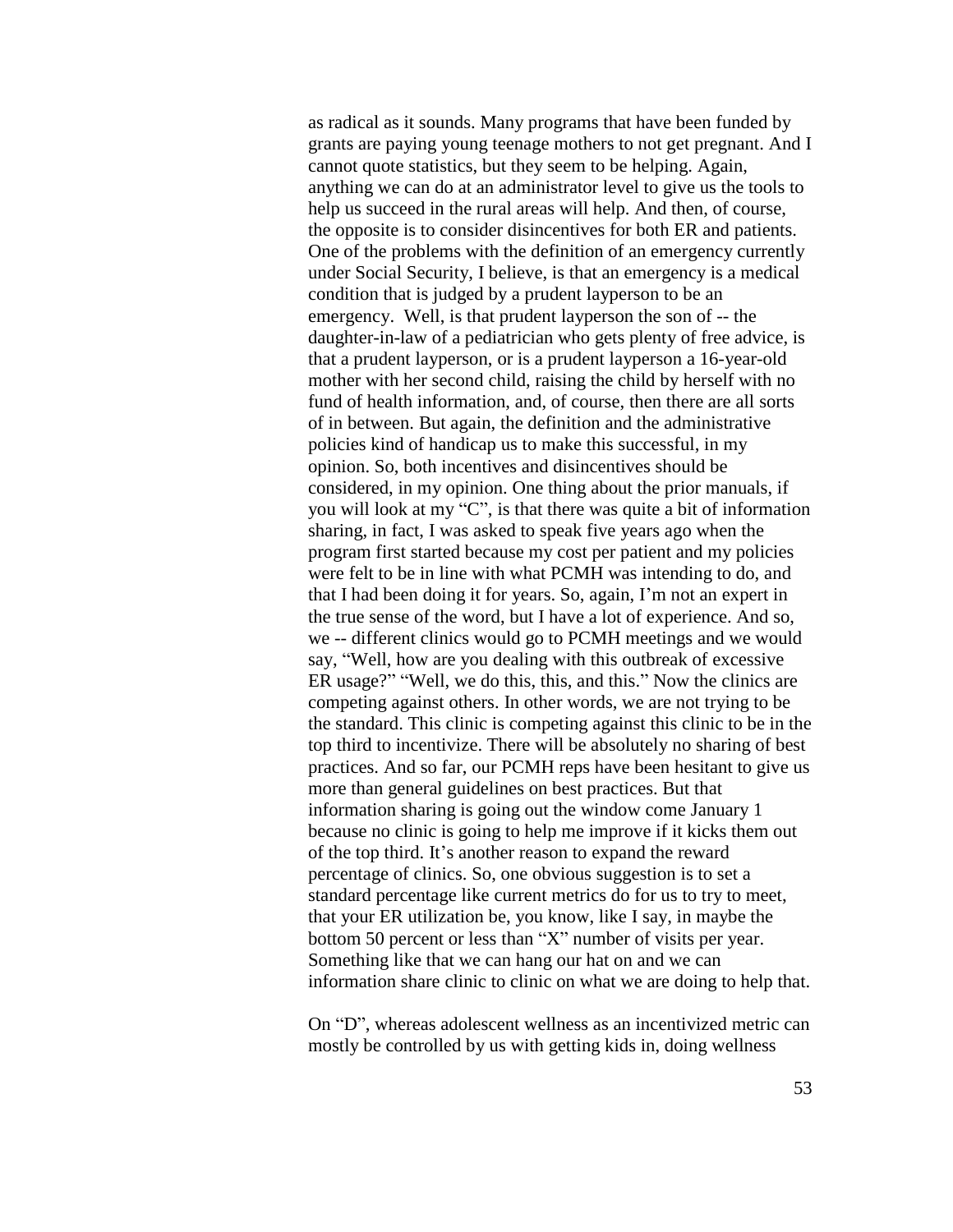metrics when they come in for things they didn't realize would be a wellness. Like a sports physical, camp physical, we are gung ho about doing wellness visits any time we have the patient in, and then if they are on a refill protocol for something like AD/HD where they have to get medicine from us in order to be compliant, then we internally set up things like, "It's time for your AD/HD checkup, and, oh, by the way, your wellness visit is due." So, we try not to miss opportunities. And I suspect most clinics trying to make it work are the same way. However, emergency room visits and admissions cannot be controlled by us. Current policy, if I'm correct, allows any admission from an emergency room to the hospital without a referral because it's an emergency; right? Well, that goes back to my definition that an emergency for a moonlighting dermatologist in a 40-bed rural hospital is not the same as an emergency for me or for an experienced pediatrician here at Arkansas Children's. Sometimes one of the problems of having, you know, monocular or tunnel vision when you are in central Arkansas is that the standard of care throughout the state is what Children's does. And that's obviously not correct. You know, they are way ahead of us in many ways. Their budget also allows them to have a lot of support people that we can't afford. And although we are grateful for the per member per month payments, some of which we use to get some help -- for example, I will probably be purchasing care management services from ACCN next year, in addition to services from my current AFMC rep. The bottom line is that the incentives are not going to help us do that unless we are in the top third. So, we cannot control who gets admitted if they go through the emergency room. We cannot control who goes to the emergency room except for education and/or for firing the patient from our practice.

One suggestion I heard from another clinic that I'm close enough to that we do information share is they are now sending letters to frequent ER utilizers, and the first one is a gentle reminder that, "Based on record review, two of your six emergency room visits in the last six months could have been handled in the office." One of the six we were actually open, and one more of the six was actually something they should have gone elsewhere for, like Children's or UT in Memphis. So, this policy could be fixed by a simple administrative change, and that's to require a referral from a PCP and PCMH, or all PCPs to submit a referral if someone wants to admit from the emergency room. Keeping in mind that all emergency rooms are not created equal and neither are the ER docs. I made a comment, indeed, that one doctor's emergency is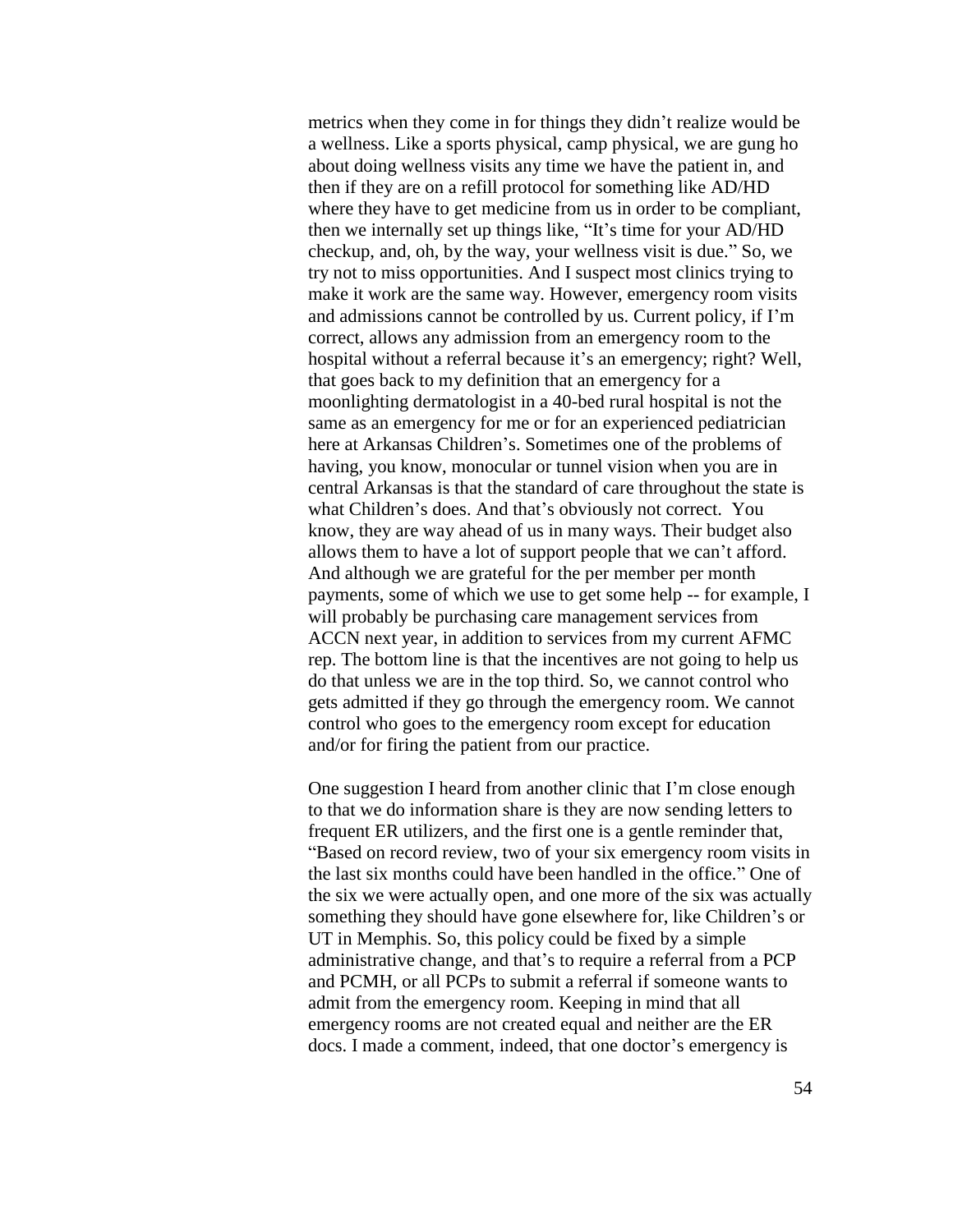another doctor's, "Go home and see you tomorrow." And I do that quite a bit. You know, I will get a call from the emergency room to request a referral for a non-emergency visit, which is very rare, by the way. I never get called by my local facility, I never get called by surrounding facilities 15 miles up the road in Wynne, 50 miles up the road in Jonesboro, and 40 miles south of me in Helena. So, between those four hospitals, I never get a call from them saying, "We have a non- emergency, do you want us to treat it?" They treat them, assume a referral, and then I get a list a week later that says, "Doctor Patton, will you approve these referrals for nonemergency care?" I routinely don't do it, but that doesn't mean they quit sending me the list. So, again, one recommendation would be to require referral for admission, whether it's ER or from a clinic. And "E", my local emergency room is one of these, they code an excessive number of visits as emergent because they are not on a hundred percent review and it's a revenue center for the hospital. And even if they feel like they got away with it the other time and made a lot of money. So, I would suggest taking some of these funds, which I have heard anywhere from \$9 million to \$13 million to \$15 million that may be disbursed this next year, and using a little bit of that to get some extra reviewers to do more hundred percent reviews specifically for the ER utilization.

My last two comments are more questions, which I, now that I know the routine, won't get answered, but I will say them anyway. The first is that the reports don't yet reflect where we stand on the metrics of admission, ER utilization, and adolescent wellness. We can guess from the raw numbers that are on the current report, but hopefully those will be forthcoming soon in 2019. And then, the manual's comment about excluding one patient per a thousand who is maybe an excessive utilizer. And of my top five, I know what that means, my top one has 39 ER visits this past year. They go to St. Jude, he has brain cancer, and so he will need a lot of care. And I am under no illusion that I need to restrict that unduly, but I don't know why the process at St. Jude is set up to see them in the emergency room this often. I get the feeling that maybe chemo is being administered outpatient but they are billing it as an ER rather than as a clinic visit. I can only tell you what fun it is to call the business office at a big facility like St. Jude and start asking questions. It is impossible to get a straight answer from a knowledgeable person. So, I personally think that the exclusion of one per thousand is unduly strict. I have about 15 patients that have been to the ER six times this past year, 15 that have been there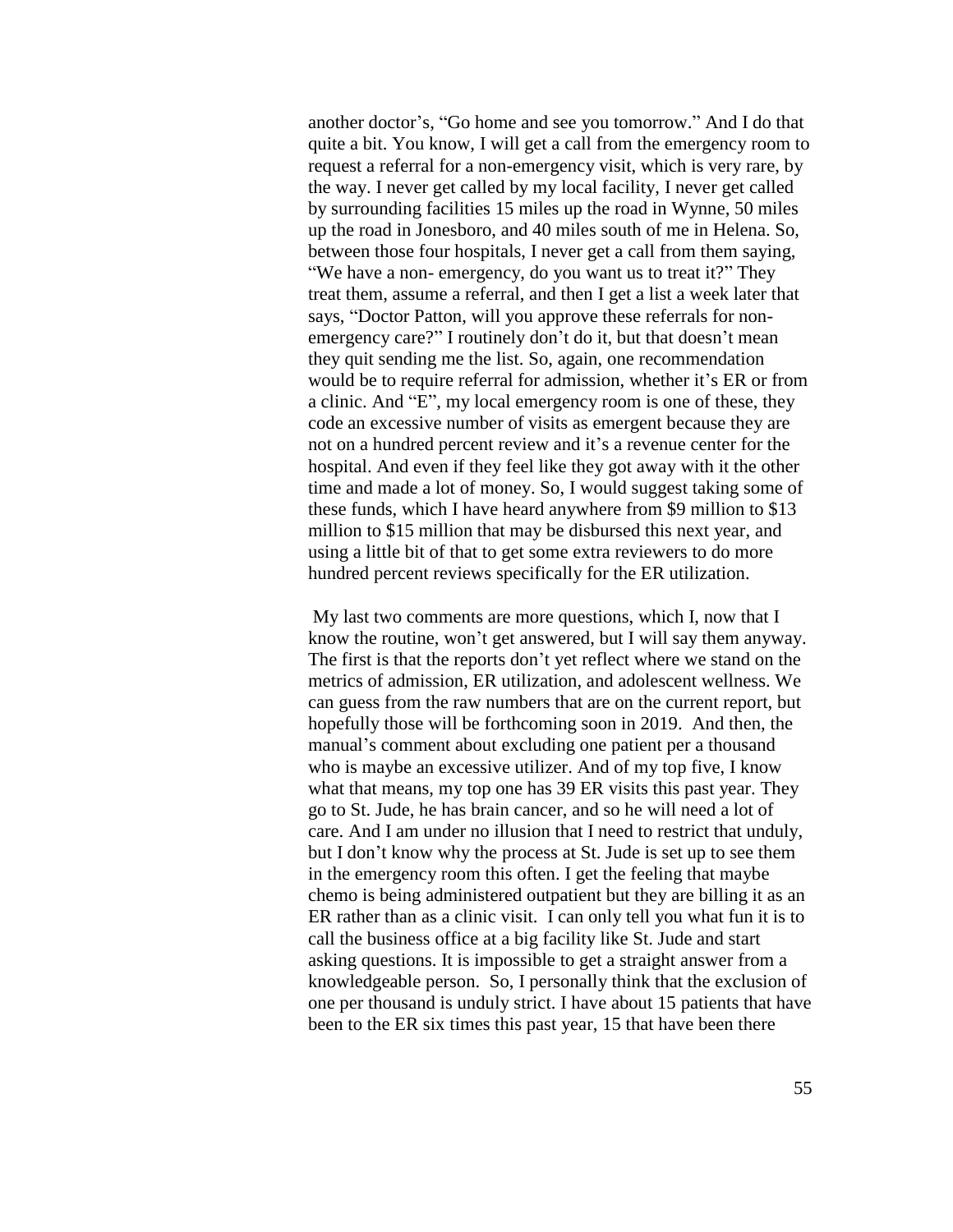seven times, and then quite a few that are three and four. And to me, that's still too many based on their problem list.

However, I do have ten that are high utilizers, and of the ten, I can only not explain why in two of them. In addition to my two kids with cancer, I have -- I'm in an area that's highly African-American, and so, I have five sickle cell children who frequently go to the emergency room to get pain relief because their only car is not available until 6:00 o'clock at night, so they cannot make it to the clinic. Even with Medicaid-paid transportation, if it's a nonemergency, you require 48 to 72 hours' notice to get a ride. And most of my uneducated, ill-informed low health information families do not use that transportation in a realistic way. If I certify them as an emergency, I can get them there the same day, but I have to know about the patient in order to certify it. And if an uneducated Medicaid mom with more than she can handle doesn't call me and say, "I really need to come to the clinic, but I can't get there," then I can't help them. So, I would consider increasing that exclusion to five to ten per a thousand. No big secret, I have a caseload, since my whole practice is Medicaid, essentially, of 3,000. So, under the current policy, that means I can exclude three high utilizers. So, I get to decide between the two cancer patients and my four sickle cell who I can exclude. So, I really think that number should be considered to go up. That's really all my prepared comments. And I didn't want to take up excessive time. But this just gives you a smattering of the concerns we have outside of the larger clinics. I know that physicians were involved in the input of some of this through, I believe, a governorappointed group, I have been told. And, of course, there is always politics. I am a loyal Democrat, so I did not expect to get appointed to a group by a Republican governor. No hard feelings there, it's just a fact of life. But that does cut out a group of people who might have a different view from some of the people that did get appointed. Any time a group is set up by appointees, the outcome is pre-determined. For example, the Board of Medicine, three, four, five, six of their membership is appointed by the medical society. Now, you cannot tell me that the medical society does not control the medical board. So, that's not DHS' problem. I'm just using that as an example to say, the recommendations you get from advisors depends on who you appoint. And I must say, to quote one of my favorite movies, most physician advisers these days in the State of Arkansas are from a list of usual suspects, and it's the same people over and over and over. People that don't have three colleagues, at least, like I have, never would have the time to come in and give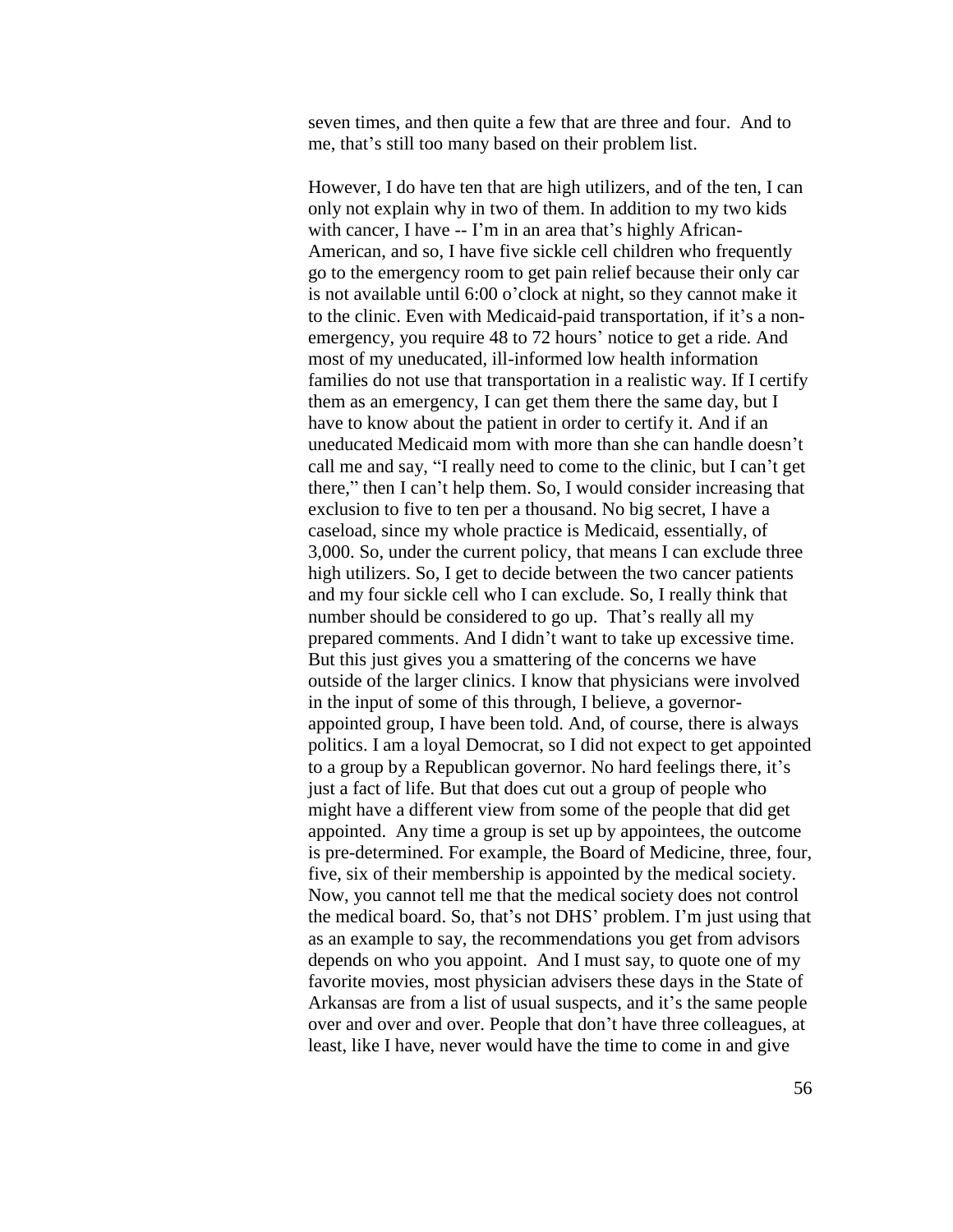their comments. So, the next time a major overhaul is made, maybe consider regional meetings. You still might not get a huge turnout, but at least you would hear some alternative ideas. That's all I've got.

# **Dr. Curt Patton, East Arkansas Children's Clinic Written comments**

**Comment:** 1. The program's design for 2019 is 2/3 of clinic will get no incentive payments. Consider a lesser amount for the middle 3rd to encourage at least a simple majority to get gain share.

Challenges:

A. Clinics near a small hospital have to compete with their "fast track" program for patients ("guarantee 30 min wait, all of the lab and x-rays mom wants, can go at night")

B. Less educated population tend to use ER more even when clinic educates them and is open.

 Consider an incentive for hospital ER and/or patients for not using ER for non-emergencies.

• Consider disincentives for both ER and patients.

C. Clinics competing against each other for any incentive means best practices will not be shared

 One suggestion would be to set a standard percentage like current metrics for clinics to meet.

D. Whereas adolescent wellness can be controlled by the clinic, ER visits and admissions cannot be controlled by the clinic. Current ER policy allows any admission from an ER to be done without PCP referral.

 One recommendation would be to change this policy to require a referral when admitted from ER. (One doctor's emergency is another doctor's "go home and follow up tomorrow").

E. Some emergency rooms code an excessive number of visits as "emergent" because they are not on 100% review and these visits are a revenue center for the hospital.

• Consider spending some of the funds for extra reviewers to do more 100% reviews.

2. When will reports reflect our status of Inpatient Admission, ER Utilization and Adolescent Wellness compared to other clinics? Current reports only give us raw numbers without any ideas of where our current ranking is.

3. Excluding 1 patient per 1000 who is an "excessive utilizer" is excessively strict.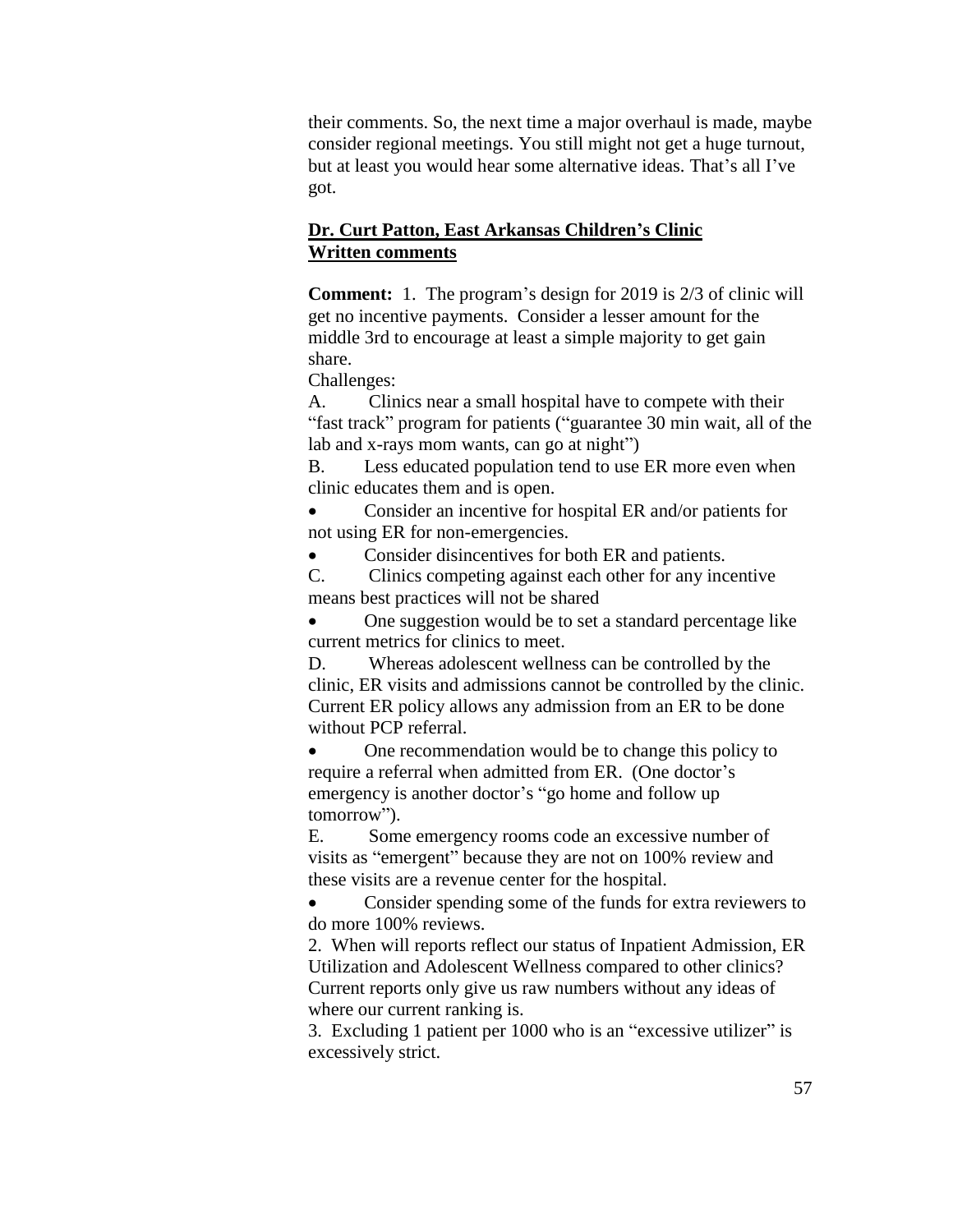Consider an exclusion of 5-10 patients per 1000

**Response:** The Patient-Centered Medical Homes (PCMH) program appreciates your comments and concerns about the proposed 2019 Medicaid PCMH Manual. It is concerns expressed by providers like yourself that have been the driving force in the new proposed direction for PCMH.

Under the proposed 2019 PCMH Manual, Medicaid will potentially pay incentive payments to the top 35% of PCMH's in three independent measures (Emergency Room Rates, Inpatient Stay Rates, Adolescent Wellness). Since each measure is independent of how a PCMH performs in each of the other measures, the potential is greater than 35% of PCMH's will be eligible for incentive payments. To give a comparison over how many PCMH's have receive incentive payments since the beginning of this program:

> 2014 24% of PCMH's received Shared Savings 2015 38% of PCMH's received Shared Savings 2016 7% of PCMH's received Shared Savings 2017 the trend seems to be following the same as 2016

We understand that there are obstacles that providers and clinics face when it comes to hospitalization. For that reason, ER Rates and Inpatient Rates will be risk adjusted based on attribution, regions, age of population and other factors that are unique to Arkansas. PCMH wants to make sure that all providers are on as equal of a playing field as possible.

We know that ER and Inpatient Stays will not be eliminated. The purpose of these measures are to possibly reduce the Non-Emergency ER visits, as well as catching some physical conditions before they require inpatient stays. We do this by tracking and rewarding those practices and PCP's that have voluntarily contracted and are participating in the Medicaid PCMH program.

Although it is true that this program will create a little competition amongst practices and providers, even after presenting these proposed changes to the provider community, over 300 of these same providers came together at the October 2018 CPC+ learning Session. During this session they discussed successes, obstacles, and ideas to improve in these same measures that they will also be competing in for incentive payment.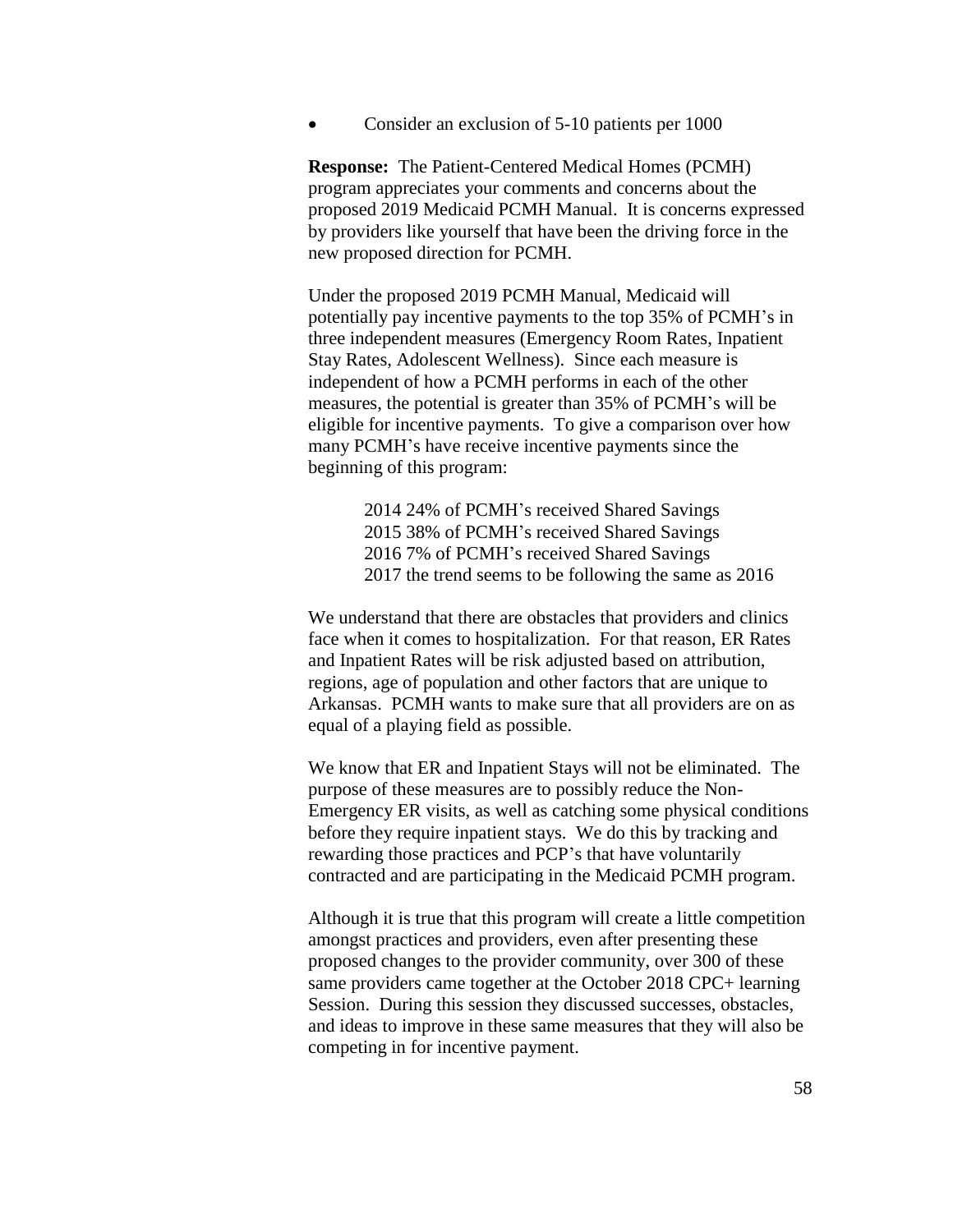PCMH has released a new report this past October called the Provider Health Metric (PHM) Monthly Report. This will provide monthly data and updates on how a PCMH is performing in both Quality Metrics as well as Performance Measures tracked for Incentive Payments. This monthly report along with the quarterly PCMH report, a provider should be able to get a picture of how they are performing compared to other providers and their cohorts.

The Physician Exclusion of 1 patient per 1,000 has been part of the PCMH program from the beginning. This has always allowed a physician to exclude a patient that could adversely affect the performance of their clinic due to cost of care. With addition to this exclusion we also capped the cost of any individual beneficiary at \$100,000, so that we could evaluate the provider on what they could control instead of what is out of their control. Likewise, in the new proposed manual for 2019 in addition to the physician exclusion of 1 patient per 1,000, we have added exclusions unique to each measure, as well as capping the number of ER visits to 12 per year, any additional visits over 12 per calendar year will not be counted against the provider.

Kathryn Henry, an attorney with the Bureau of Legislative Research, asked the following question: What is the reason for the change from shared-savings incentive payments to performancebased incentive payments? **RESPONSE**: Shared Savings is paid based upon Total Cost of Care Methodology averaged out over the provider's annual attribution. Over time, this has proven difficult to sustain in a fair and reliable manner. Escalating pharmacy costs, changes to reimbursement for ambulatory surgery, fluctuation within the Medicaid population, creation of the PASSE program, and implementation of a new DHS medical information system have led to time consuming difficulties in editing and sustaining a fair and consistent measurement of the total cost of care for and enrolled PCMH. Performance based incentive payments will focus on areas that have statistically shown to have a high correlation to cost, such as inpatient stays and ER rates and reward the providers with lowest rates in these measures. Those with lower rates in these areas show to have lower average total cost of care than those with higher utilization rates. By encouraging providers to decrease these numbers it in return will decrease cost.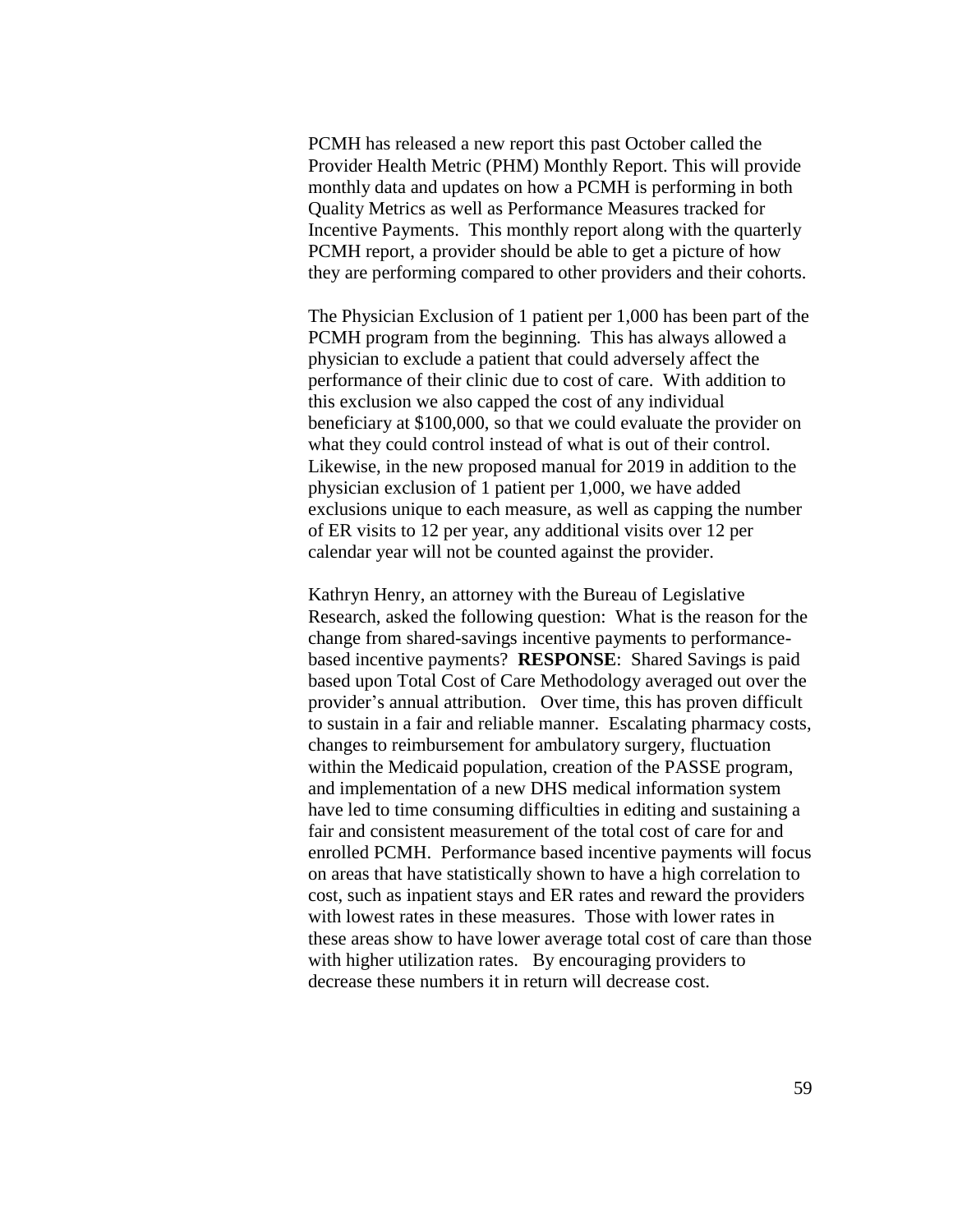Per the agency, CMS approval is not required for the PCMH manual updates. There is a corresponding state plan amendment, as to which CMS approval is required and currently is pending.

The proposed effective date is January 1, 2019.

**FINANCIAL IMPACT:** The estimated savings for the current fiscal year is \$7,725,000 (\$2,271,150 in general revenue and \$5,453,850 in federal funds) and \$15,450,000 for the next fiscal year (\$4,542,300 in general revenue and \$10,907,700 in federal funds).

**LEGAL AUTHORIZATION:** Pursuant to Arkansas Code Annotated § 20-76-201, DHS shall administer assigned forms of public assistance, supervise agencies and institutions caring for dependent or aged adults or adults with mental or physical disabilities, and administer other welfare activities or services that may be vested in it. *See* Ark. Code Ann. § 20-76-201(1). DHS shall also make rules and regulations and take actions as are necessary or desirable to carry out the provisions of Title 20, Chapter 76, Public Assistance Generally, of the Arkansas Code. *See* Ark. Code Ann. § 20-76-201(12). Additionally, Ark. Code Ann. § 20-77-107(a)(1) specifically authorizes DHS to "establish and maintain an indigent medical care program." DHS and its various divisions also are authorized to promulgate rules, as necessary to conform to federal statutes, rules, and regulations as may now or in the future affect programs administered or funded by or through the department or its various divisions, as necessary to receive any federal funds which may now or in the future be available to the department or its various divisions. *See* Ark. Code Ann. § 25-10-129(b).

#### **b. SUBJECT: Hospice 2-18**

**DESCRIPTION:** Effective January 1, 2019, the Hospice provider manual has been updated to require all owners, principals, operators, employees, and applicants for hospice providers to comply with criminal background checks as required by Arkansas Code Annotated §§ 20-33-213 and 20-38-101 et seq.

**PUBLIC COMMENT:** The Department of Human Services (DHS) did not hold a public hearing. The public comment period expired on November 6, 2018. DHS received no comments.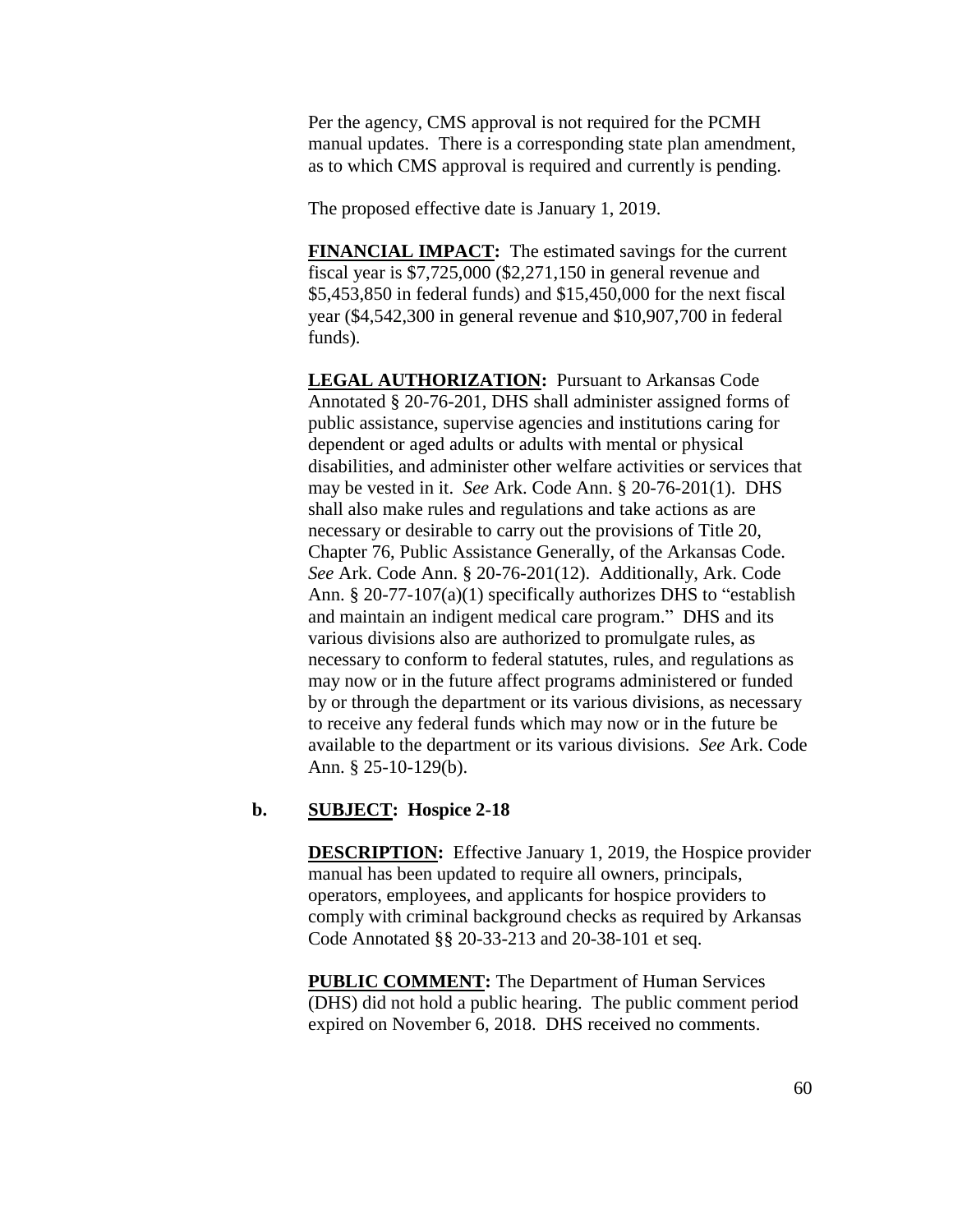DHS revised the rule after the comment period expired and gave the following explanation for the revision:

The reference in the rule to § 20-38-101 et seq., which includes the requirement that central registry checks be made, already required these central registry checks. However, for the sake of clarity and to ensure providers understand DHS's intent, we decided to explicitly include the central registry check language. Hospice providers are currently required by statute to perform these checks, and the rule reflects that statutory requirement. In addition, this language now mirrors the background and registry check language in the Home Health Manual.

Per the agency, CMS approval is not required for these rule changes.

The proposed effective date is January 1, 2019.

**FINANCIAL IMPACT:** Because this is budget neutral, there is no financial impact.

**LEGAL AUTHORIZATION:** Pursuant to Arkansas Code Annotated § 20-76-201, DHS shall administer assigned forms of public assistance, supervise agencies and institutions caring for dependent or aged adults or adults with mental or physical disabilities, and administer other welfare activities or services that may be vested in it. *See* Ark. Code Ann. § 20-76-201(1). DHS shall also make rules and regulations and take actions as are necessary or desirable to carry out the provisions of Title 20, Chapter 76, Public Assistance Generally, of the Arkansas Code. *See* Ark. Code Ann. § 20-76-201(12). Arkansas Code Annotated § 20-77-107 specifically authorizes DHS to "establish and maintain an indigent medical care program." The criminal-backgroundcheck portion of this rule change was required to comply with Arkansas Code Annotated §§ 20-33-213 and 20-38-191 et seq.

#### **c. SUBJECT: Home Health 1-18**

**DESCRIPTION:** Effective January 1, 2019, the Home Health provider manual has been updated to require all owners, principals, operators, employees, and applicants for home health providers to comply with criminal background checks as required by Arkansas Code Annotated §§ 20-33-213 and 20-38-191 et seq. Also, an old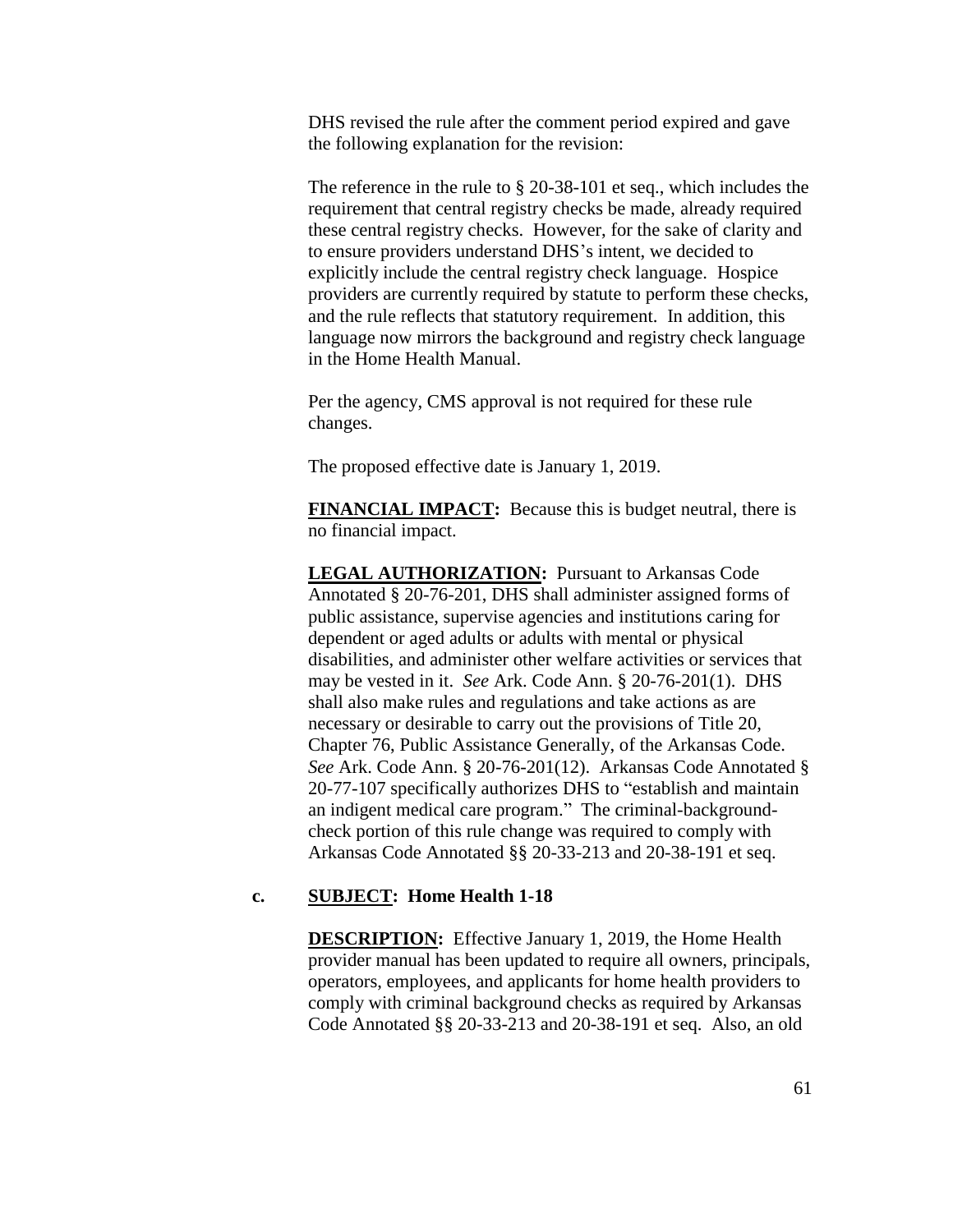reference to ElderChoices and Alternative for Adults with Physical Disabilities is being corrected to ARChoices in Homecare.

**PUBLIC COMMENT:** The Department of Human Services (DHS) did not hold a public hearing. The public comment period expired on November 6, 2018. DHS received no comments.

Per the agency, CMS approval is not required for these rule changes.

The proposed effective date is January 1, 2019.

**FINANCIAL IMPACT:** Because this is budget neutral, there is no financial impact.

**LEGAL AUTHORIZATION:** Pursuant to Arkansas Code Annotated § 20-76-201, DHS shall administer assigned forms of public assistance, supervise agencies and institutions caring for dependent or aged adults or adults with mental or physical disabilities, and administer other welfare activities or services that may be vested in it. *See* Ark. Code Ann. § 20-76-201(1). DHS shall also make rules and regulations and take actions as are necessary or desirable to carry out the provisions of Title 20, Chapter 76, Public Assistance Generally, of the Arkansas Code. *See* Ark. Code Ann. § 20-76-201(12). Arkansas Code Annotated § 20-77-107 specifically authorizes DHS to "establish and maintain an indigent medical care program." The criminal-backgroundcheck portion of this rule change was required to comply with Arkansas Code Annotated §§ 20-33-213 and 20-38-191 et seq.

**d. SUBJECT: ARChoices 2-18 and Homecare Home and Community-Based Services Waiver; Independent Choices 1- 18; Personal Care 1-18; Living Choices Assisted Living 1-18 and Living Choices Assisted Living Home and Community-Based Services Waiver, Program for All-Inclusive Care for the Elderly (PACE) 1-18 and State Plan Amendment #2018-014**

> **DESCRIPTION:** Pursuant to Arkansas Code Annotated §§ 20- 10-1704, 20-77-107, 20-77-128, 20-77-1304, 25-10-101 et seq., 25-10-129, and 25-15-201 et seq., the Director of the Division of Medical Services of the Department of Human Services is proposing to create a new medical assistance rule, known as the "Arkansas Medicaid Task and Hour Standards," and to amend the following medical assistance rules: "ARChoices in Homecare §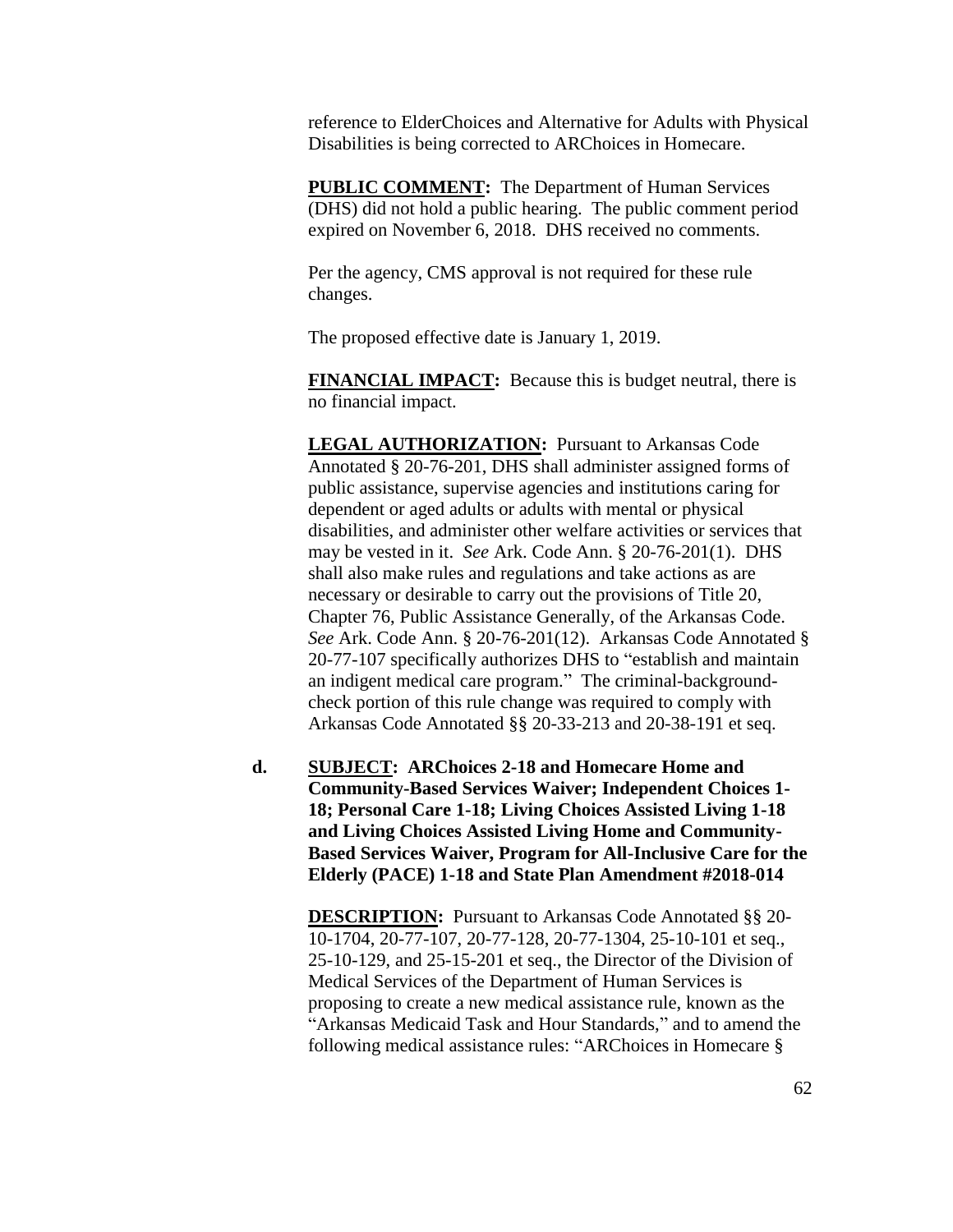1915(c) Home and Community-Based Services Waiver" and the "ARChoices in Homecare Home and Community-Based Services (HCBS) Waiver Manual" (also known and referred to collectively as ARChoices); the "Living Choices Assisted Living § 1915(c) Home and Community-Based Services Waiver" and the "Living Choices Assisted Living Manual" (also known and referred to collectively as Living Choices); "Supplement 4 to Attachment 3.1- A of the Medicaid State Plan Under Title XIX of the Social Security Act" (a State Plan Amendment) and the "IndependentChoices Manual" (also known and collectively referred to as "IndependentChoices" or "Self-Directed Personal Assistance Services"); "Page 10aa of Attachment 3.1-A of the Medicaid State Plan Under Title XIX of the Social Security Act" (a State Plan Amendment) and the "Personal Care Manual" (also known and collectively referred to as "Personal Care"); and the "Program of All-Inclusive Care for the Elderly (PACE) Manual" (also known and referred to as PACE). "§ 1915(c)" refers to section 1915(c) of the federal Social Security Act governing Medicaid HCBS waiver programs.

**Effective January 1, 2019, the Department of Human Services (DHS) Division of Medical Services is proposing the following updates and changes to the rules governing the following five Arkansas Medicaid programs and services:**

**1. ARChoices in Homecare § 1915(c) Home and Community-Based Services (HCBS) Waiver Program (ARChoices), with updates and changes made through amendments to the current federal HCBS waiver, amendments to the ARChoices Waiver Manual, and the new Arkansas Medicaid Task and Hour Standards;**

**2. Living Choices Assisted Living § 1915(c) HCBS Waiver Program (Living Choices) with updates and changes made through amendments to the current federal HCBS waiver, amendments to the Living Choices Assisted Living Manual, and the new Arkansas Medicaid Task and Hour Standards;**

**3. Medicaid Self-Directed Personal Assistance Services Program (IndependentChoices), as provided under § 1915(j) of the Social Security Act, with updates and changes made through a Medicaid State Plan Amendment, amendments to the IndependentChoices Manual, and the new Arkansas Medicaid Task and Hour Standards;**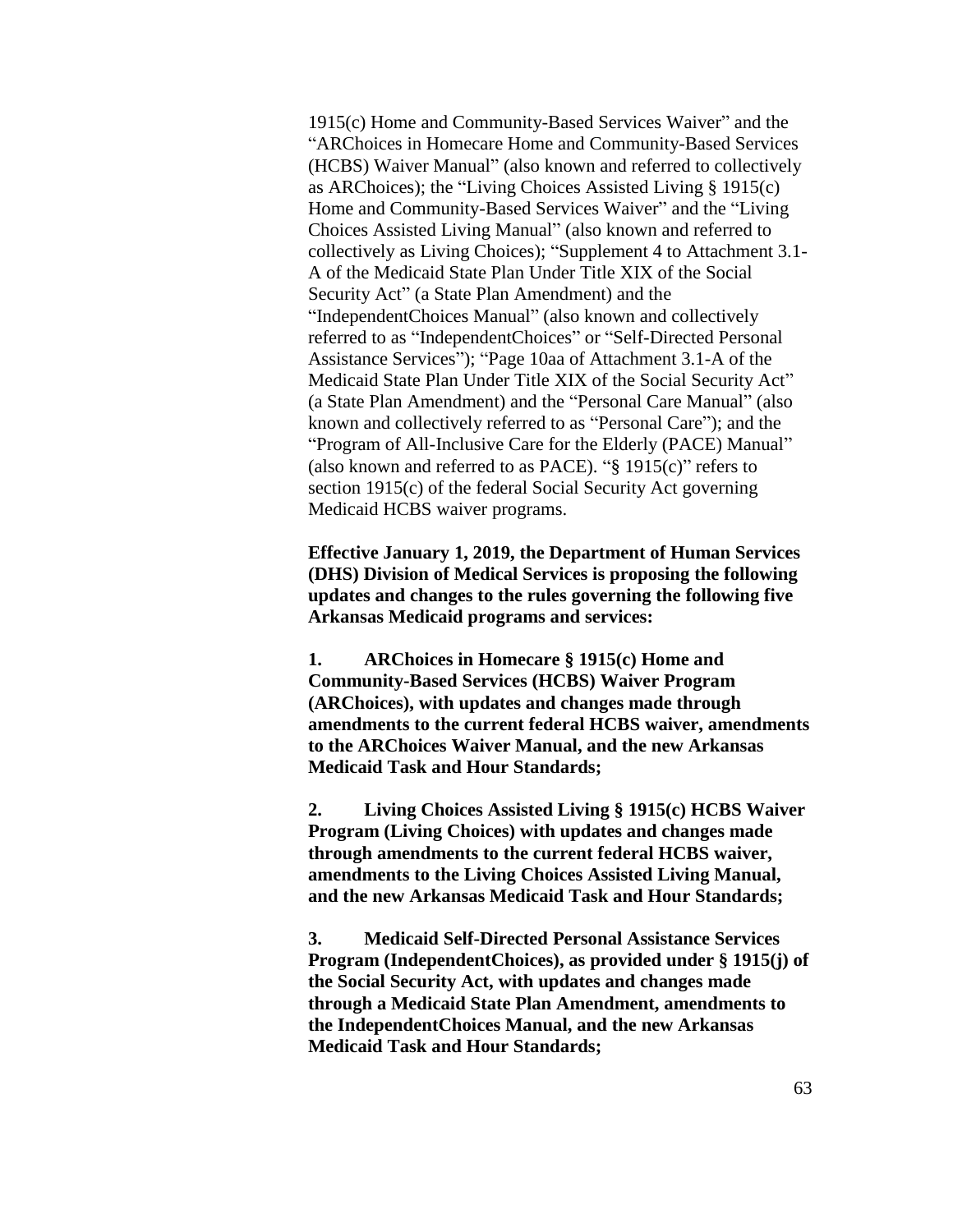**4. Medicaid Personal Care Services delivered under the Medicaid State Plan, with updates and changes made through a Medicaid State Plan Amendment, amendments to the Personal Care Manual, and the new Arkansas Medicaid Task and Hour Standards; and**

**5. Program of All-Inclusive Care for the Elderly (PACE), with updates and changes made through amendments to the PACE Manual.**

**Proposed updates and changes effective on January 1, 2019, and affecting the five programs and services include, without limitation:**

Administrative Changes:

 Terminology and division of administrative responsibilities for the programs are revised to reflect the separation of the units of the former DHS Division of Aging and Adult Services into the DHS Division of Aging, Adult, and Behavioral Health Services (DAABHS), the DHS Division of Provider Services and Quality Assurance (DSPQA), and the DHS Division of County Operations (DCO). ARChoices and Living Choices are amended to add DPSQA as a second operating agency. ARChoices is amended to transfer responsibility for determining financial eligibility to DCO. IndependentChoices is amended to designate DPSQA as the primary operating agency. PACE is amended to designate DAABHS as the primary operating agency.

 Assignments of responsibilities between DHS staff and DHS vendors are revised, and the processes followed by DHS staff and DHS vendors are revised.

• Transition language concerning the 2016 transition to ARChoices from ElderChoices and AAPD is repealed.

 For IndependentChoices, certain terms are renamed or rephrased, and the term "communications manager" is eliminated. Assignments of responsibilities between DHS staff and DHS vendor(s) are revised.

Changes in Eligibility Requirements and Limitations for ARChoices Waiver, Living Choices Waiver, and PACE:

• The Cognitive Performance Scale is eliminated as one of the three alternative tests for functional eligibility for ARChoices, Living Choices, and PACE, to be replaced with a requirement that an individual have a primary or secondary diagnosis of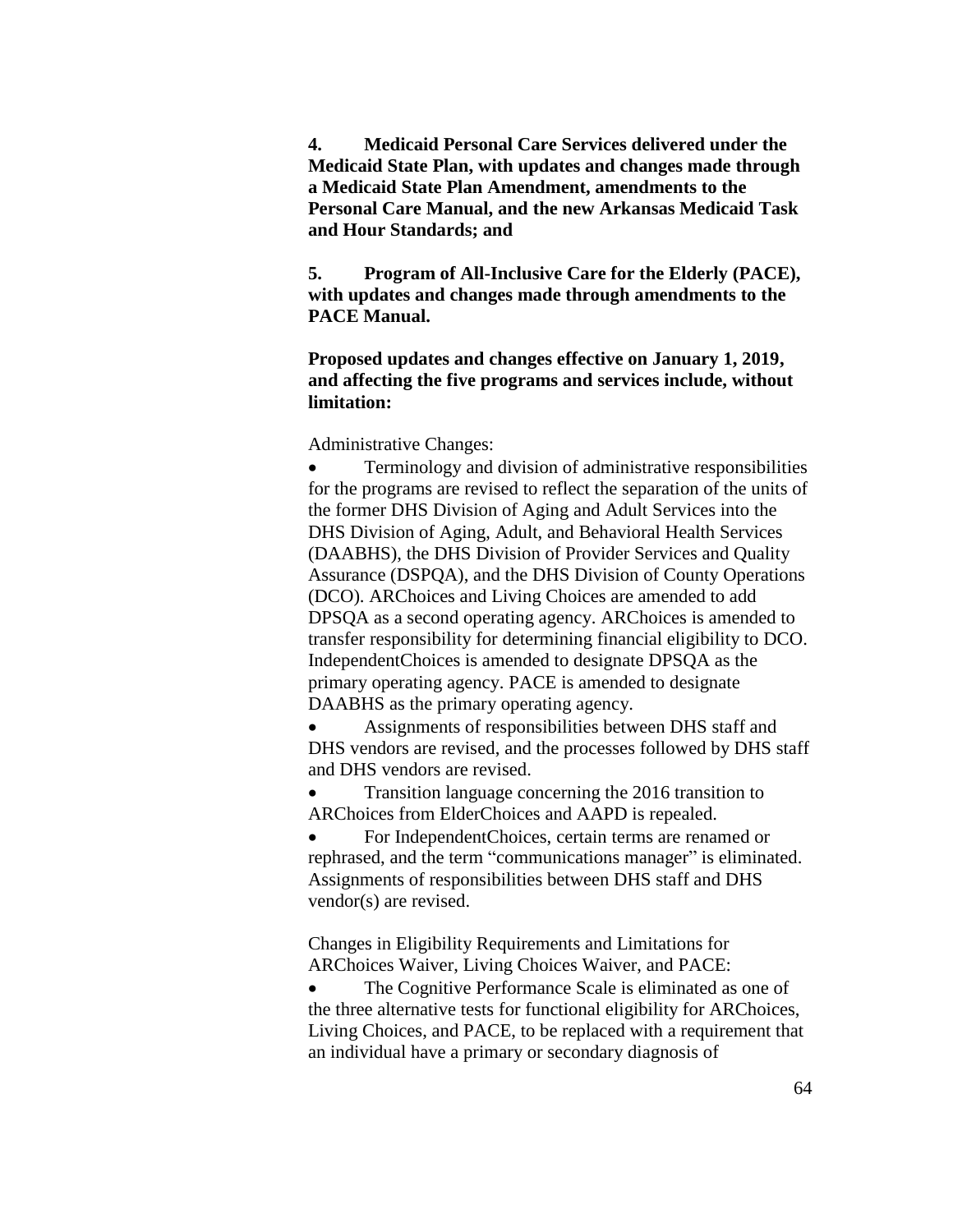Alzheimer's disease or related dementia and be cognitively impaired so as to require substantial supervision from another individual because he or she engages in inappropriate behaviors which pose serious health or safety hazards to himself or others.

 The Change in Health, End-Stage Disease and Signs and Symptoms (CHESS) is eliminated as one of the three alternative tests for functional eligibility for ARChoices, Living Choices, and PACE, to be replaced with a requirement that an individual have a diagnosed medical condition which requires monitoring or assessment at least once a day by a licensed medical professional and the condition, if untreated, would be life-threatening.

 The current ARChoices point-in-time cap, which limits the number of participants who may be enrolled in ARChoices at any one time, is revised to increase the point-in-time caps by year as follows: Calendar Year 2019, 9,071 participants maximum; and Calendar Year 2020, 9,434 participants maximum.

 Based on the changes to eligibility requirements, some individuals who would not be eligible for ARChoices, Living Choices, and PACE under the current rules may be eligible under the rules as amended; and some individuals who would be eligible under current rules may not be eligible under the rules as amended.

Independent Assessment Changes:

 DHS has selected an outside contractor ("DHS Independent Assessment Contractor") to perform independent assessments that gather functional need information using the Arkansas Independent Assessment (ARIA) instrument for each applicant and participant for ARChoices, Living Choices, IndependentChoices, Personal Care, and PACE.

 The independent assessments performed by the DHS Independent Assessment Contractor will replace the independent assessments currently performed by DHS registered nurses (RNs) using the ArPath assessment instrument for ARChoices, Living Choices, IndependentChoices, and PACE, as well as replace references to the MDS-HC assessment for IndependentChoices.

• For each individual assessed, the ARIA independent assessment instrument will generate a proposed level of care evaluation for the purposes of determining functional eligibility for ARChoices, Living Choices, Personal Care, and PACE. The level of care evaluation generated by ARIA will be reported as a "Tier Level" of Tier 0, 1, 2, or 3 to help further differentiate individuals by need. The DHS Office of Long Term Care (OLTC) will make the final level of care determination for ARChoices, Living Choices, and PACE after reviewing the ARIA assessment results.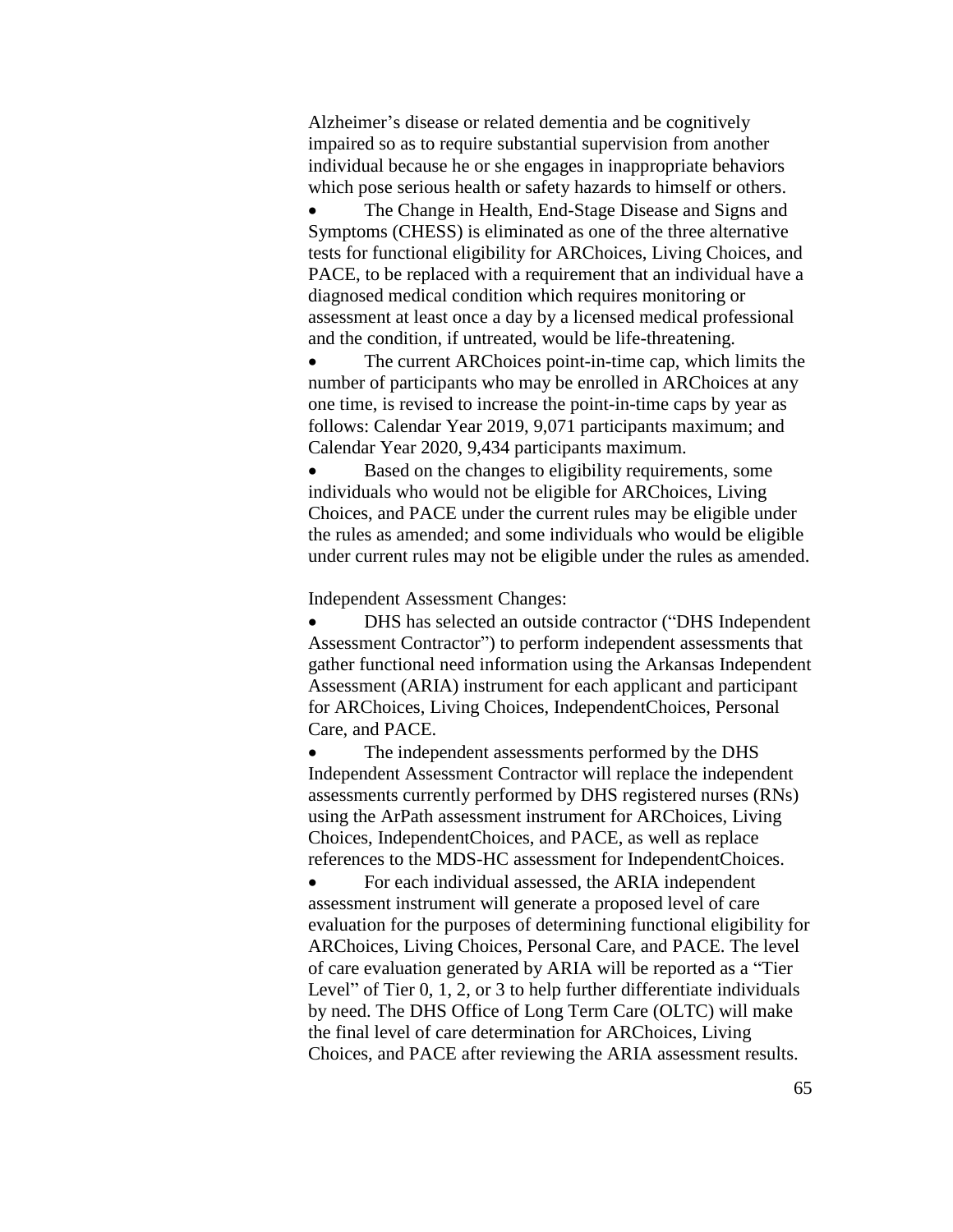Individuals receiving a Tier 0 will be ineligible for Personal Care services.

• The results of the ARIA independent assessment and information gathered during the assessment will be used to develop the beneficiary's person-centered service plan for ARChoices or Living Choices; to allocate hours of service for attendant care, respite care, and personal care under ARChoices and IndependentChoices, through the use of the Arkansas Medicaid Task and Hour Standards; to calculate the amount of the Cash Expenditure Plan for IndependentChoices, through the use of the Arkansas Medicaid Task and Hour Standards; and to allocate hours of service and develop an individualized plan of care for Personal Care, through the use of the Arkansas Medicaid Task and Hour Standards.

 Based on the changes to the independent assessment, some individuals who would not be eligible for ARChoices, Living Choices, Personal Care, and PACE under the current rules may be eligible under the rules as amended; and some individuals who would be eligible under current rules may not be eligible under the rules as amended.

 Based on the changes to the independent assessment, ARChoices, IndependentChoices, and Personal Care beneficiaries may see an increase, decrease, or no change in the number of hours of attendant care and/or personal care assigned to them, and IndependentChoices beneficiaries may see an increase, decrease, or no change to the amounts of their respective Cash Expenditure Plans.

Allocation of Hours of Service for Attendant Care, Respite Care, and Personal Care:

• The Resource Utilization Groups (RUGs) methodology currently used to allocate attendant care hours for ARChoices is repealed.

• DHS is creating a new rule, known as the Arkansas Medicaid Task and Hour Standards (THS), to be the written methodology used by DHS and its staff and contractors as the basis for calculating the number of attendant care hours, personal care hours, and/or respite care hours that are reasonable and medically necessary to perform needed activities of daily living (ADLs) and instrumental activities of daily living (IADLs) tasks that are covered and reimbursable. The THS provides a standardized process for calculating the amount of reasonable, medically necessary services hours, with the minute ranges and frequencies, and adjustments for availability of other, non-Medicaid supports.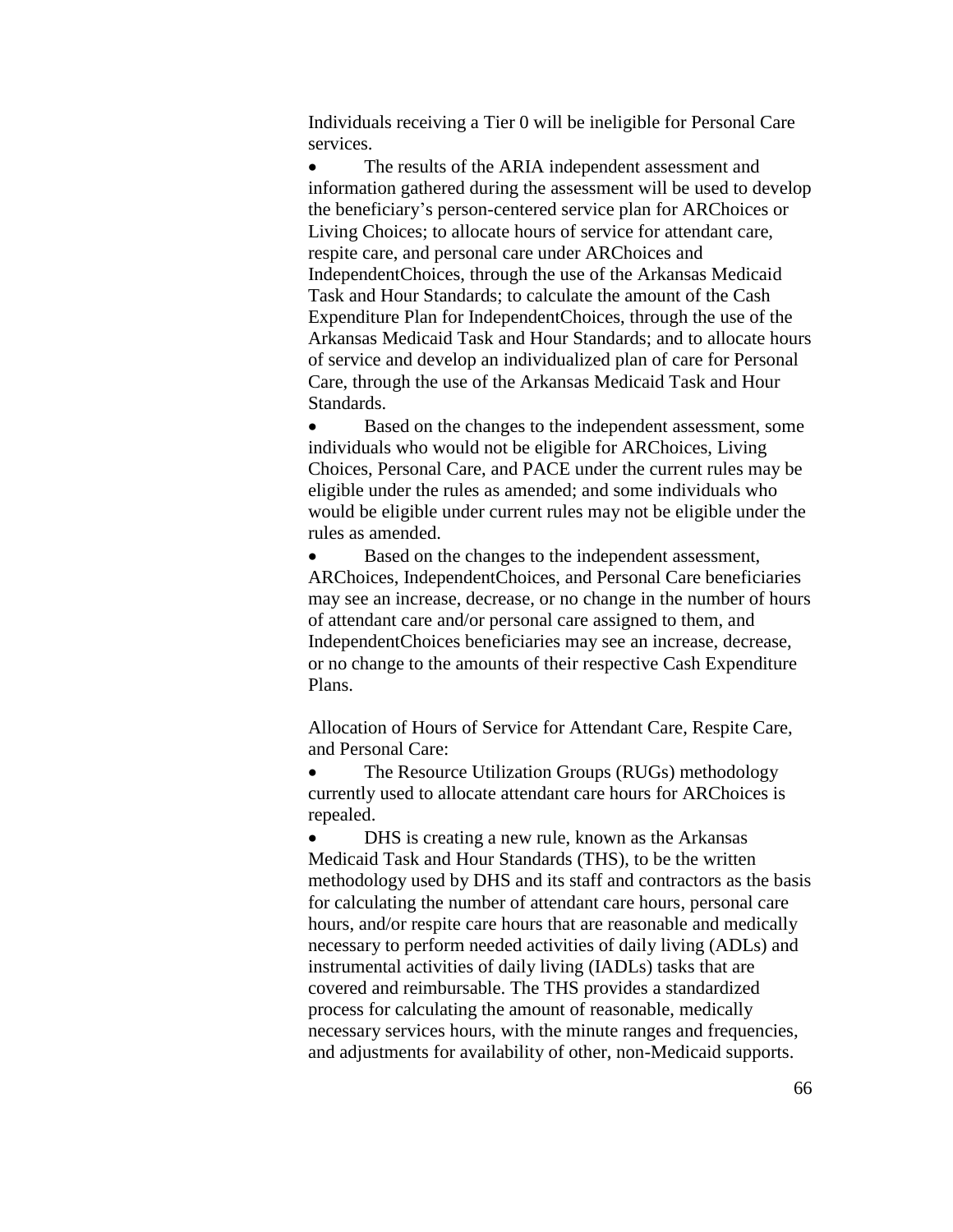The THS includes four components: a Needs Intensity score for each ADL and IADL task; the number of minutes within the minute range for the Needs Intensity Score that are reasonable to perform the particular task at the respective Needs Intensity Score; the frequency with which a task is necessary and reasonably performed; and the amount of assistance with ADLs and IADLs provided by other sources.

 The number of service hours/minutes that are determined medically necessary and authorized for each necessary task by week/month are calculated consistent with the THS grid and based on responses by the participant and their representatives to certain relevant questions in the ARIA assessment instrument, and as appropriate, other information obtained from the participant and participants' representatives or from a participant's physician.

 The THS establishes minute ranges for each task consistent with the Needs Intensity score, allowing DHS staff or contractors to select a number of minutes within that range for each task. Deviations from the minute ranges are permitted with written justification and written supervisory approval.

 ARChoices and Personal Care are revised to use the THS to calculate the number of attendant care, respite care, and/or personal care hours that may be allocated to a beneficiary in the person-centered service plan or individualized plan of care. IndependentChoices is revised to use the THS to calculate the reasonable quantity of hours to perform medically necessary tasks covered under self-directed personal assistance, which in turn determines the amount of the beneficiary's Cash Expenditure Plan.

 Personal Care services will be based on an individualized plan of care that is developed based on the ARIA independent assessment results, information submitted by the personal care provider, and the THS. Personal Care services are to be individually designed to assist with a beneficiary's assessed physical dependency needs related to certain routine activities of daily living and instrumental activities of daily living.

 Personal Care services for all beneficiaries age 21 and older will be strictly limited to 64 hours per month. Although current rules permit extensions of benefits to allow more than 64 hours per month, these provisions are repealed.

 Based on the changes to the allocation of hours of service for attendant care, respite care, and personal care, ARChoices, IndependentChoices, and Personal Care beneficiaries may see an increase, decrease, or no change in the number of hours of attendant care, respite care, and/or personal care assigned to them, and IndependentChoices beneficiaries may see an increase,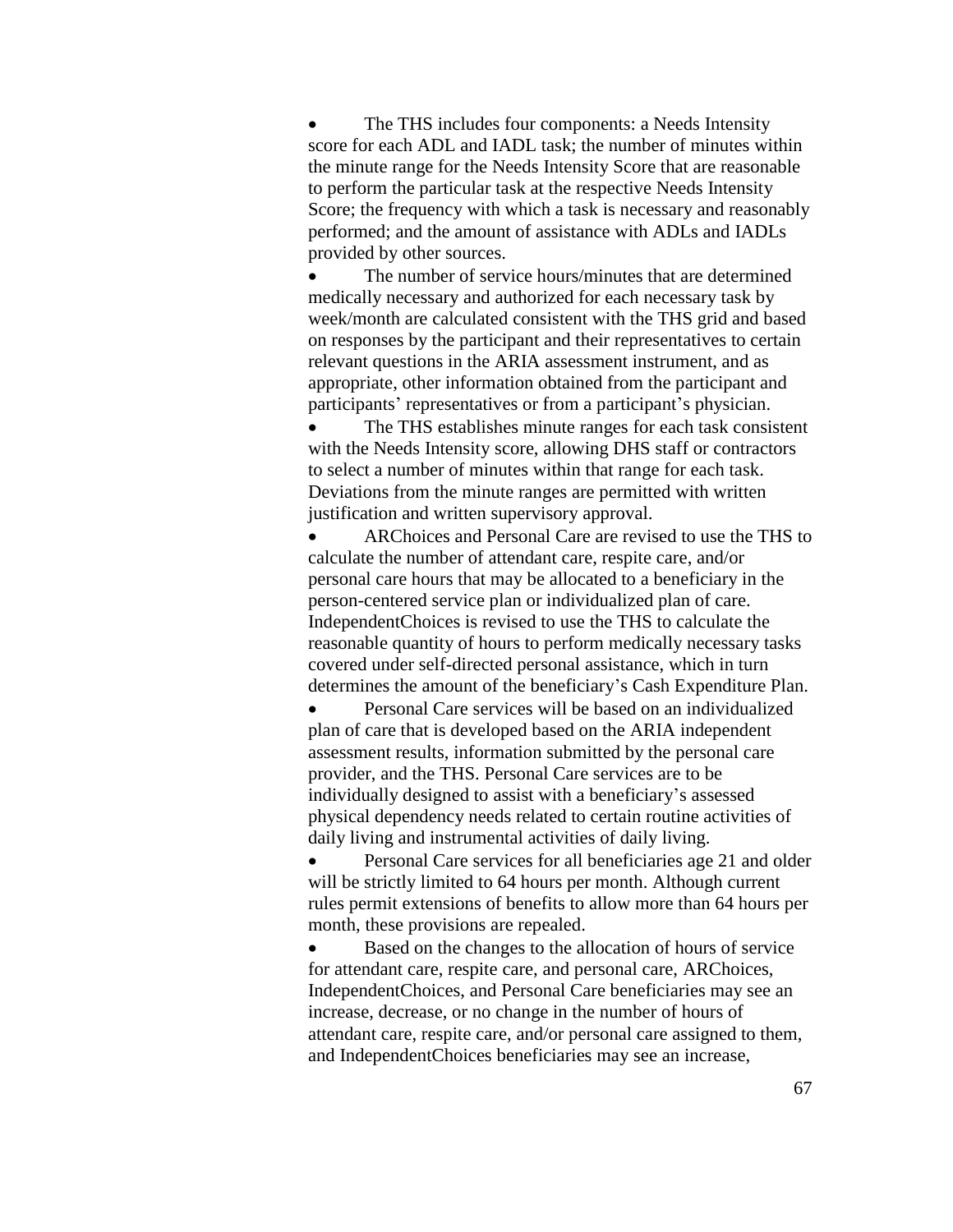decrease, or no change to the amounts of their respective Cash Expenditure Plans.

Individual Services Budgets in ARChoices:

 ARChoices is revised to implement an Individual Services Budget (ISB) that is a limit on the maximum dollar amount of waiver services that may be authorized for or received by each specific participant. The projected total cost of all authorized waiver services in a person-centered service plan may not exceed the ISB amount for that participant. With one exception noted below, the ISB will limit the availability of all services received under the waiver, including without limitation attendant care, respite care, and personal care services, whether received through agency care or through self-direction under IndependentChoices. The ISB will not limit the availability of non-waiver Medicaid state plan services. The ISB will not apply to environmental accessibility adaptations/adaptive equipment.

 If a participant's ISB limits or requires changes to the services that could otherwise be authorized for the participant, a DHS registered nurse (RN) will work with the participant to choose a different mix, type, or amount of covered waiver services. If the DHS RN determines that the waiver services available within the limit of the ISB are insufficient to meet the participant's needs, the DHS RN will counsel the participant on Medicaid-covered services in other settings that may be available to meet their needs.

 Participants may request exceptions to the ISB in certain situations. Exception requests will be reviewed and acted upon by a panel of nurses chosen by DAABHS.

• The ISB limit will apply to a new participant with their first person-centered service plan and thereafter. The ISB limit will apply to an existing participant on the earlier of when their waiver eligibility is re-determined; their level of care is reaffirmed or revised; a new independent assessment or re-assessment is performed; their person-centered service plan expires or renews or is extended or revised; or they are admitted to or discharged from an inpatient hospital, nursing facility, assisted living facility, or residential care facility, or are transferred from a hospice facility. In any other case, the ISB will apply 60 days after the effective date of these rules changes.

 The ISB is based on a participant's ISB Level, as determined by DAABHS from a review of the participant's Independent Assessment. The three ISB Levels and the corresponding ISB amounts are: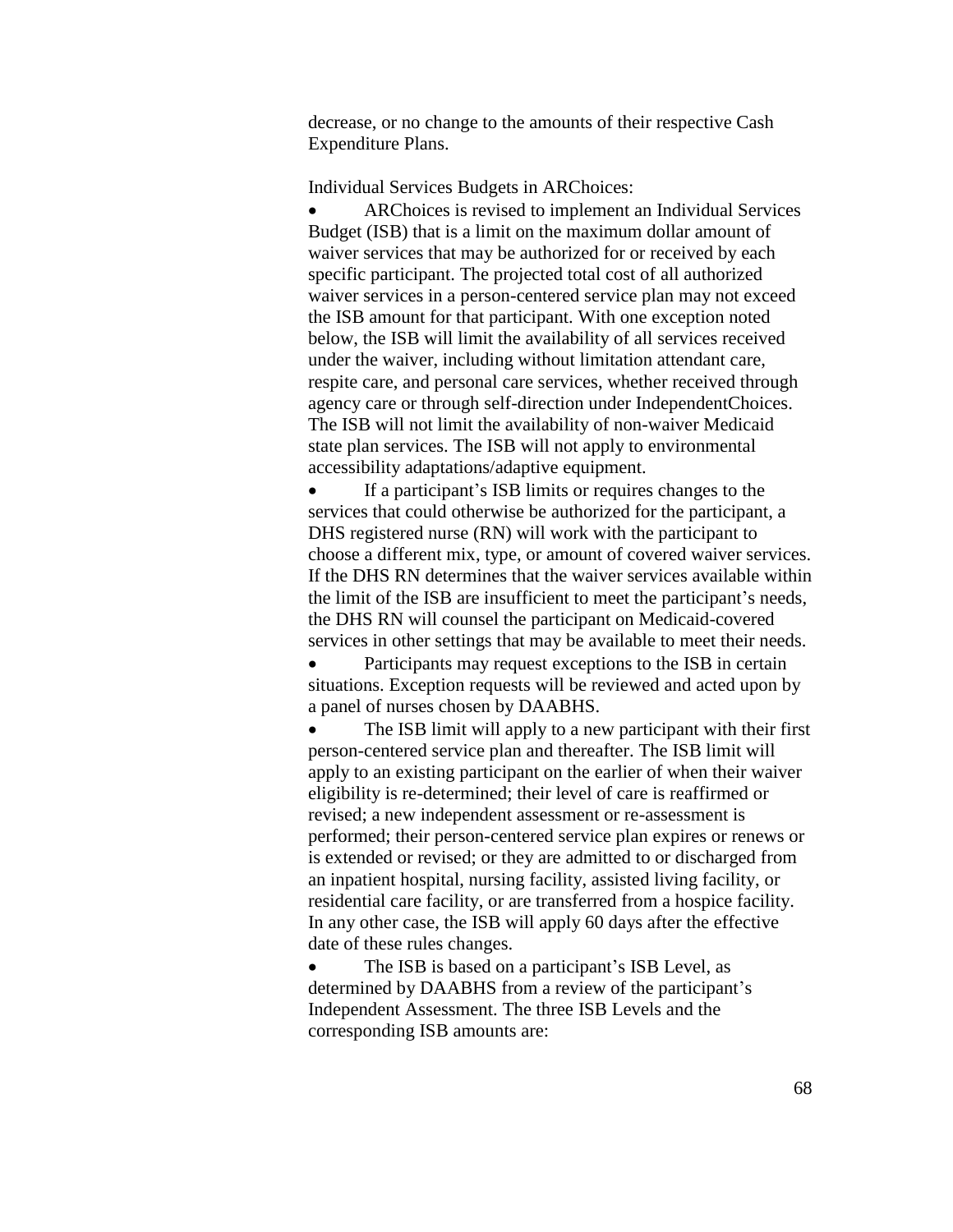o Intensive: The participant requires total dependence or extensive assistance from another person in all three areas of mobility, feeding, and toileting. The ISB for a participant with an assessed ISB Level of Intensive is \$30,000 annually.

o Intermediate: The participant requires total dependence or extensive assistance from another person in two of the areas of mobility, feeding, or toileting. The ISB for a participant with an assessed ISB Level of Intermediate is \$20,000 annually.

o Preventative: The participant meets the functional need eligibility requirements for ARChoices in Section 212.000 but does not meet the criteria for the ISB Levels of Intensive or Intermediate. The ISB for a participant with an assessed ISB Level of Preventative is \$5,000 annually.

 For a participant with total waiver expenditures of more than \$30,000 in calendar year 2018, the participant will be granted a Transitional Allowance for one year, increasing the participant's maximum Individual Services Budget to the amount of the participant's total waiver expenditures in calendar year 2018. In the year following the Transitional Allowance, the participant's maximum Individual Services Budget will be 95% of the participant's total waiver expenditures in calendar year 2019. For each participant, DHS will calculate the participant's "total waiver expenditure" for purposes of the Transitional Allowance on an annualized basis, excluding expenditures for environmental accessibility adaptations/adaptive equipment.

Limits, Restrictions, and Exclusions on Services:

 ARChoices is revised to provide that if the self-directed delivery model is chosen by an individual other than the beneficiary, that individual may not be the paid employee.

 ARChoices is revised to require that a person-centered service plan may not include attendant care hours unless the plan provides for at least 64 hours per month of personal care services. Attendant care services are intended to supplement personal care services available under the Medicaid state plan.

 ARChoices is revised to redefine when certain waiver services may be provided to a participant by a relative, and to prohibit the provision of certain waiver services by an individual who lives with the participant or has a business partnership or financial or fiduciary relationship with the beneficiary, or by certain providers employing such an individual.

 ARChoices and IndependentChoices are amended to exclude certain services from coverage and reimbursement, including without limitation certain medical or licensed services;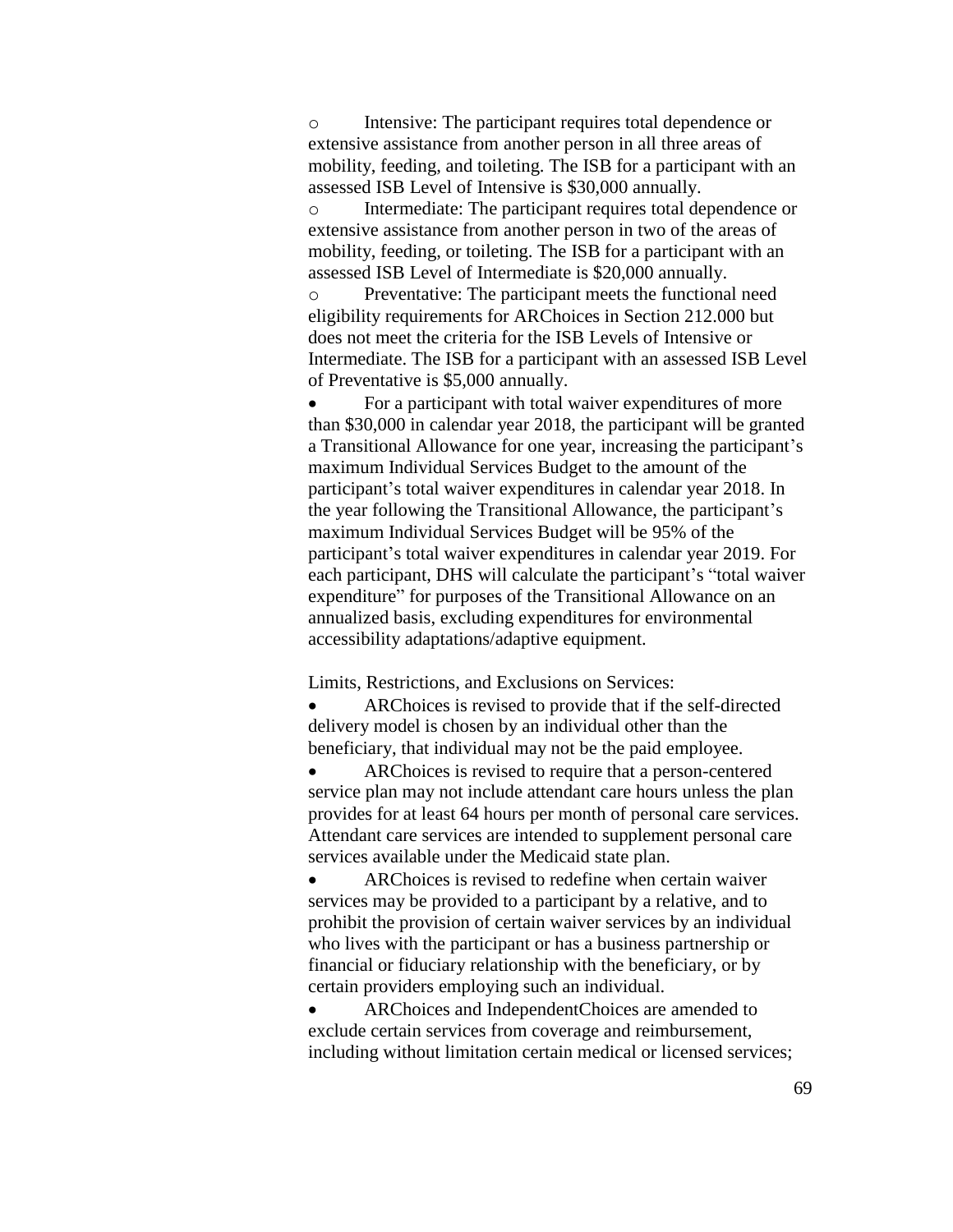services provided for someone other than the participant; companionship, socialization, entertainment, and recreational services or activities; housecleaning for home areas shared with a person physically able to perform housekeeping of those areas; habilitation services; and services received or available on a comparable or substitute basis from other sources.

 ARChoices is amended to clarify that attendant care and personal care services require prior authorization, while other services provided under an authorized person-centered service plan do not require separate prior authorization.

 IndependentChoices is amended to redefine the purpose and permissible uses of the Cash Allowance, and to establish and itemize which goods and services are excluded from coverage and reimbursement under the program. It is also amended to eliminate references to extensions of benefits for personal care services.

 Tasks performed as part of Personal Care services, including without limitation assistance with medication, will be subject to Arkansas State Board of Nursing Position Statement 97- 2.

• Personal Care services for all beneficiaries age 21 and older will be strictly limited to 64 hours per month. Although current rules permit extensions of benefits to allow more than 64 hours per month, these provisions are repealed.

 When Personal Care services are delivered through a home health agency or private care agency, the person providing the direct care who works for the agency may not reside (permanently, seasonally, or occasionally) in the same premises as the beneficiary; may not have a business, financial, or fiduciary relationship of any kind with the beneficiary or the beneficiary's legal representative; and may not be related to the beneficiary by blood (consanguinity relationship) or by marriage or adoption (affinity relationship) to the fourth degree.

 Personal Care services may include employment-related personal care associated with transportation.

 Current language setting an eight-hour limit on shopping for personal care items and transportation to stores to shop for personal care items is repealed.

• The Personal Care Manual is revised to establish certain conditions of coverage and reimbursement. The conditions include without limitation that the personal care services must be reasonable and medically necessary, supported by the individual's latest nursing evaluation, and consistent with the individual's service plan; the services must be expressly authorized in an approved prior authorization; the services must not be available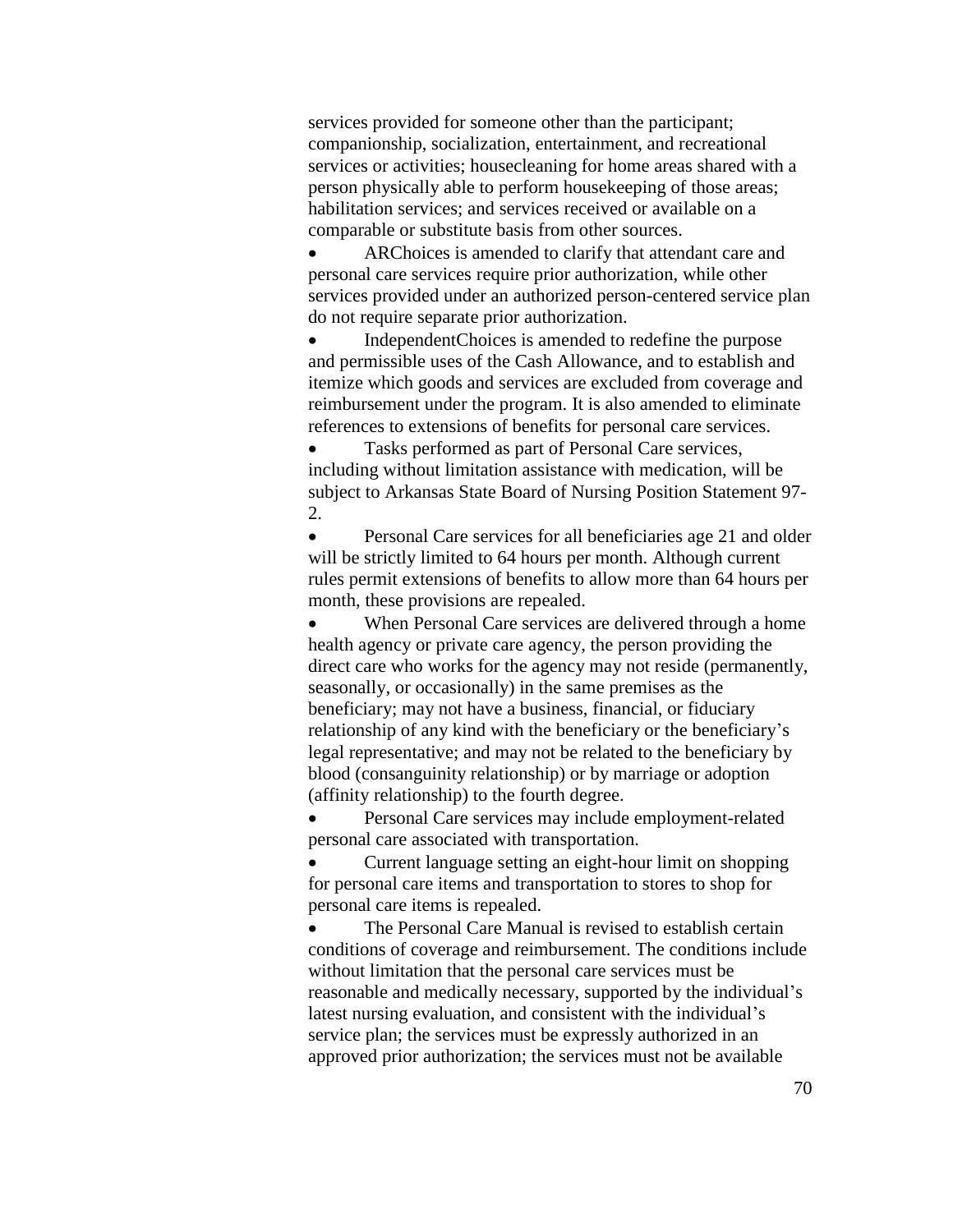from another source; the services may not be in excess of or otherwise inconsistent with limits on the amount, frequency, or duration of services; the services must be provided by qualified, Medicaid-enrolled, DPSQA-certified providers; and must be provided in compliance with all applicable Arkansas Medicaid program regulations and provider manuals, and with all applicable Arkansas scope of practice laws and regulations pertaining to nurses, physicians, skilled therapists, and other professionals.

 The Personal Care Manual is revised to impose certain exclusions from coverage and reimbursement. These exclusions include without limitation certain medical or licensed services; services provided for someone other than the participant; companionship, socialization, entertainment, and recreational services or activities; habilitation services; and mental health counseling or services.

• The length of Personal Care prior authorizations is extended from six months to one year but may be modified if the beneficiary has a change of condition.

 Based on the use of the ISB and/or the changes to limits and restrictions on services, ARChoices, Living Choices, IndependentChoices, and Personal Care beneficiaries may see an increase, decrease, or no change in the services or funds available to them or included on their person-centered service plan, cash expenditure plan, or individualized plan of care.

Availability and Definitions of Services:

 The Adult Family Homes service in ARChoices is eliminated. Any beneficiary currently receiving this service will be unable to receive this service after January 1, 2019.

 A new service, Prevocational Services, is added to ARChoices for participants with physical disabilities.

 The definition of Attendant Care services in ARChoices is amended to eliminate three tasks: "Managing Finances," "Communication," and "Traveling." The definition is also amended to define "health-related tasks" and to modify and clarify the definitions of the following tasks: "personal hygiene," "mobility/ambulating," "meal planning," "laundry," "shopping," and "housekeeping." The definition is amended to specify circumstances under which Attendant Care services are not covered or reimbursable.

 The definitions and requirements for "Respite Care" are revised to clarify and limit when respite care is covered and reimbursed.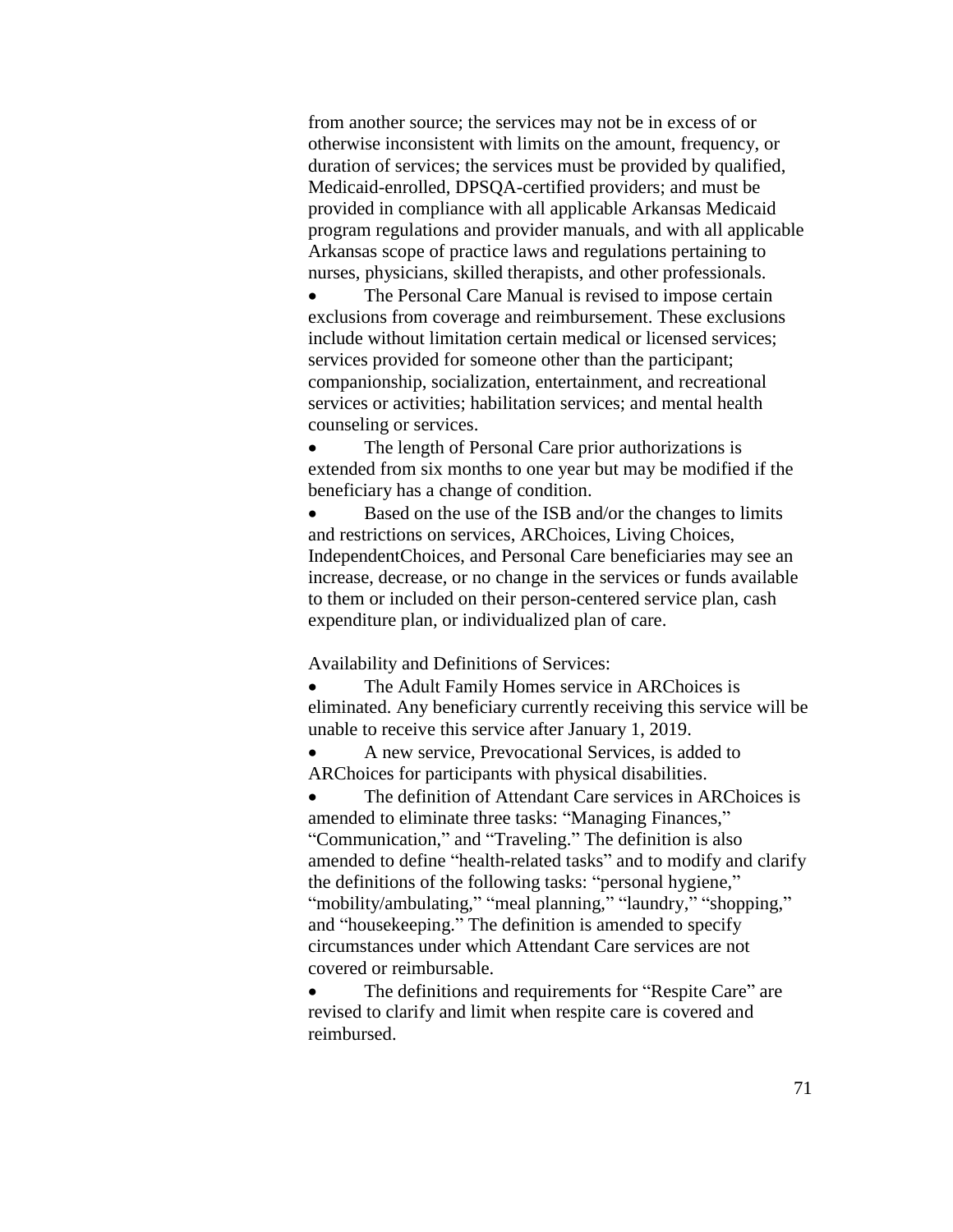The Personal Care service definitions and restrictions for "Consuming Meals" are revised to include the intake of fluids and to exclude meal preparation.

 The Personal Care service definitions and restrictions for "Personal Hygiene" are clarified to mean grooming, shampooing, shaving, skin care, oral care, brushing or combing of hair, and menstrual hygiene.

 The Personal Care service definitions and restrictions for "Mobility and Ambulation" are clarified to mean functional mobility (moving from seated to standing, getting in and out of bed) and mastering the use of adaptive equipment.

• The Personal Care service definitions and restrictions for "Incidental Housekeeping" are clarified to refer only to areas that are directly used by the beneficiary.

 The Personal Care service definitions and restrictions for "Shopping" are clarified to include items necessary for the beneficiary's health.

Service and Provider Requirements and Limitations:

 Providers under ARChoices, IndependentChoices, and Personal Care will be required to undergo state and national, fingerprint-based criminal background checks and central registry checks and repeat those checks on a regular basis consistent with state law.

• Provider certification requirements for ARChoices are amended to require all providers to recertify annually.

 ARChoices is amended to clarify when an environmental accessibility adaptation/adaptive equipment provider is required to submit a plumbing or electrical license with a bid, and to require bids to specify what work, if any, requires such a license.

 Providers of frozen home-delivered meals under ARChoices must contact each client daily, Monday through Friday, in person or by phone, to ensure the individual's safety and well-being, unless the client receives attendant care or personal care services more than three times per week, or the client receives only weekend meals.

 DHS will require providers of Attendant Care Services, Respite Care, and Home-Delivered Meals under ARChoices to participate in Electronic Visit Verification (EVV), consistent with new federal requirements.

• For Living Choices, DPSQA will be authorized to temporarily impose a moratoria, numerical caps, or other limits on the certification and enrollment of new assisted living facility providers, consistent with the authority and requirements of 42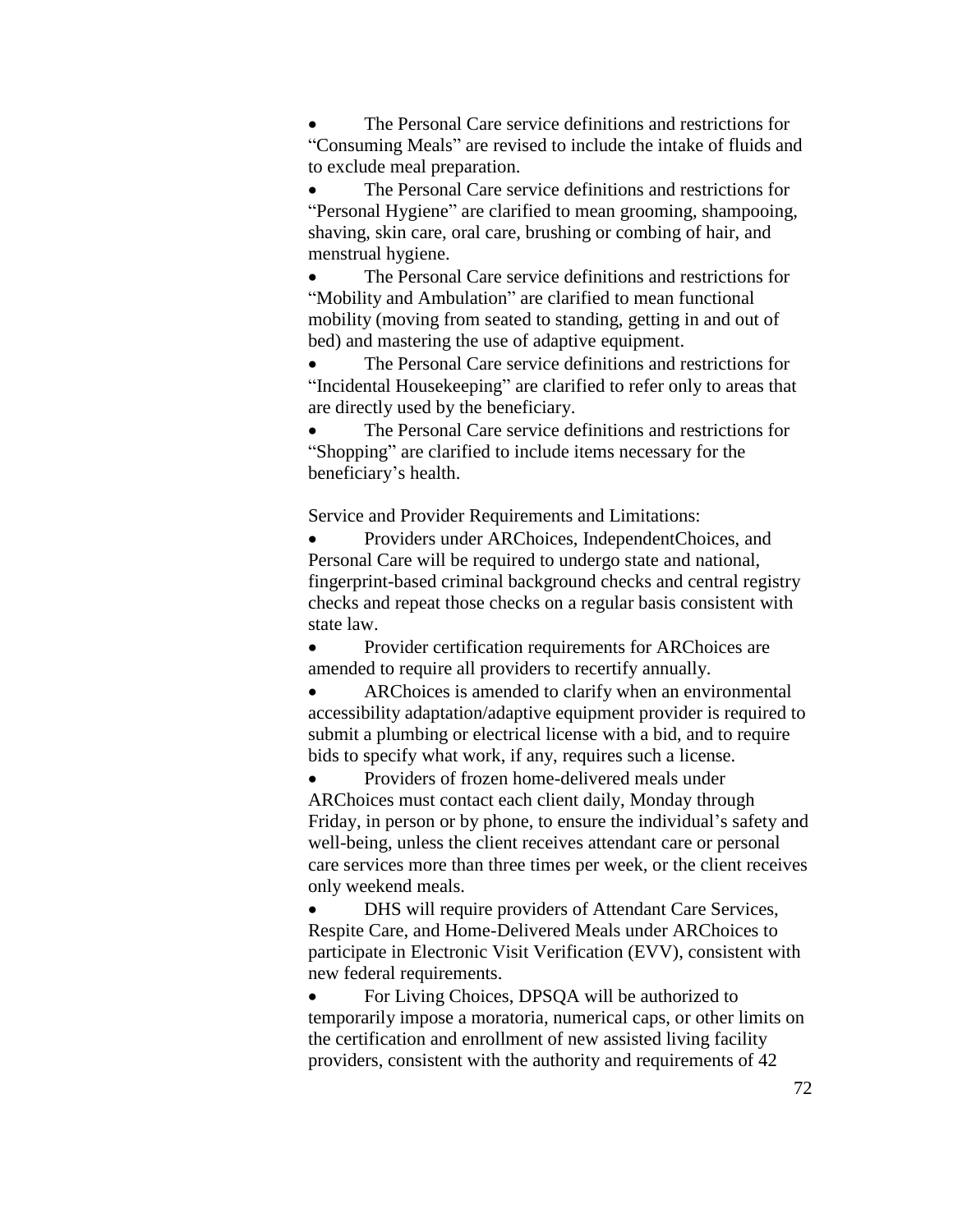CFR 455.470 (b) and (c) and with the approval of the federal Centers for Medicare and Medicaid Services (CMS). All Living Choices providers will be required to be certified by DPSQA.

 Living Choices providers will be required to immediately report to DHS any changes in a beneficiary's condition, rather than the current requirement of quarterly monitoring. The quarterly monitoring requirements are eliminated.

 For IndependentChoices, backup caregivers will now be required to enroll as caregivers with DPSQA.

 For Personal Care, current language permitting Level II Assisted Living Facilities (Level II ALFs) and Division of Developmental Disabilities Services Community Providers to enroll as personal care providers and to provide personal care services is repealed.

 All Personal Care providers will be required to be certified by DPSQA.

 Form/documentation requirements for Personal Care individualized service plans, requests submitted by providers, and service logs are clarified and revised. Service plan revisions will be required to be submitted as amended prior authorization requests.

• Reimbursement provisions and methodologies for residential care facilities (RCF) and assisted living facilities (ALF) are revised to use the term "Payment Level" in place of the term "Level of Care," and to incorporate the THS into the determination of the Payment Level.

 PACE is clarified to make explicit that failure to submit a PACE provider application to DAABHS at the same time or prior to submitting the application to CMS shall constitute grounds for DAABHS denying or delaying approval of the application.

Payment Changes:

 For ARChoices, the unit of service for Personal Emergency Response System (PERS) is changed from 1 day to 1 month, with a limit of 12 units per year.

• For Living Choices, the existing four-tier payment structure for assisted living facilities is eliminated and replaced with a single, statewide daily rate for all beneficiaries.

Taken together, all of the proposed changes outlined above will impact beneficiaries. Individual beneficiaries may see an increase or reduction in the amount, level, duration, frequency, type, and mix of services available to them, or their services may remain the same. Initial or continued eligibility for or enrollment in the ARChoices or Living Choices waiver programs or PACE, or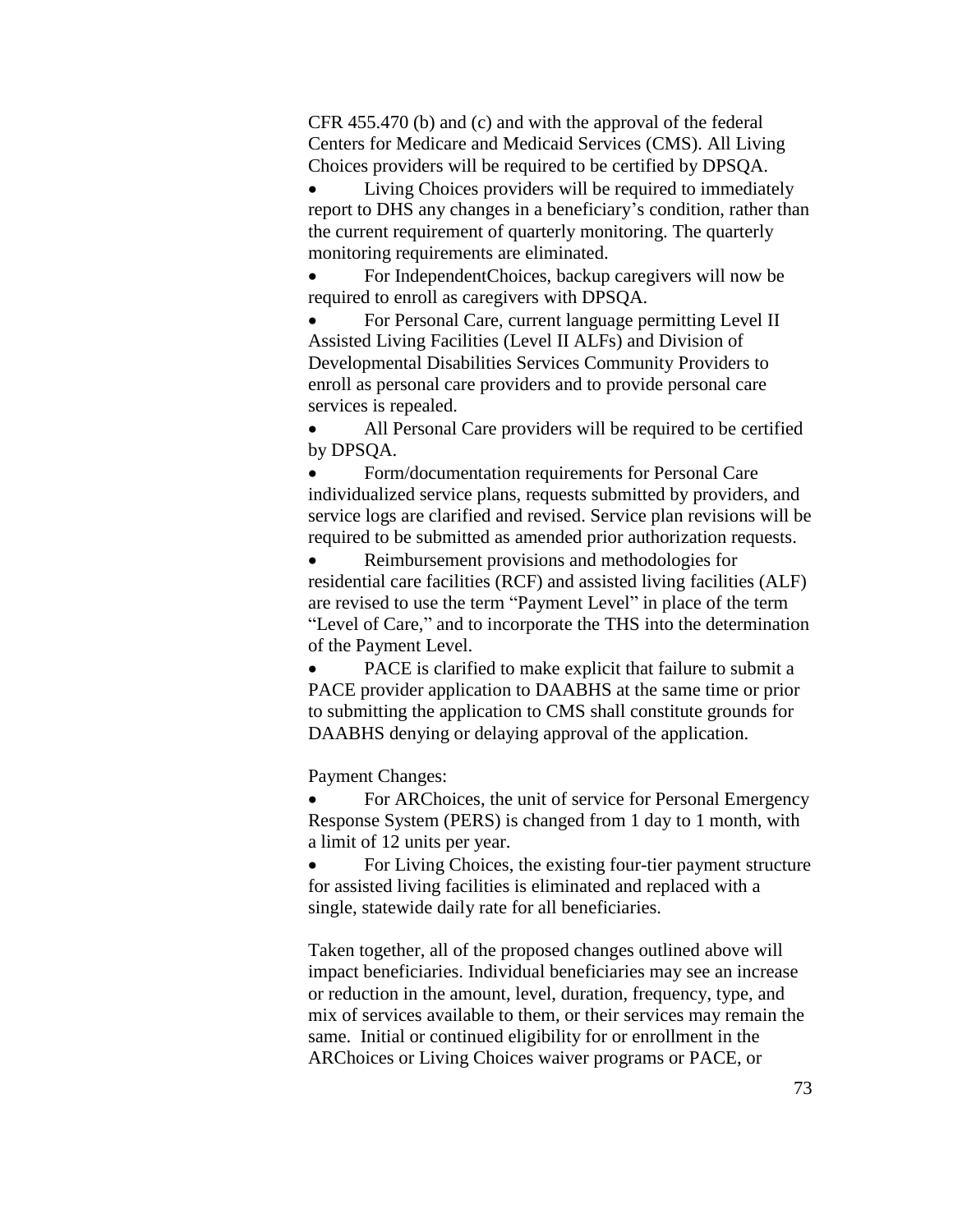eligibility for coverage of Personal Care Services or IndependentChoices services may be positively or adversely affected in individual cases.

Taken together, all of the proposed changes outlined above will also impact the providers of services, including, without limitation, provider operations, finances, billing practices, staffing, and compliance.

The ARChoices Waiver Amendment, Living Choices Waiver Amendment, Personal Care State Plan Amendment, and IndependentChoices State Plan Amendment are further subject to review and approval by the federal Centers for Medicare and Medicaid Services (CMS).

## **Summary of Changes for Long Term Services Support (LTSS) Transformation Package following Public-Comment Period**

ARChoices for Home Care Waiver Amendment

 Technical changes and corrections, including additional changes to existing language to reflect new divisional names for DAABHS and DPSQA

 Clarification of division of responsibility between DMS, DAABHS, and DPSQA

 Clarification that are limits imposed by the Task & Hour Standards are aggregate weekly/monthly limits, and not limits on the time spent on each performance of each individual task

 Rescission of proposal to restrict family members and roommates from serving as paid caregivers, and restoration of existing language regarding limitations on services provided by family members

 Clarification that that personal care and attendant care may be provided on the same day so long as the provider does not double bill for the same work, and to explicitly state that providers cannot bill for tasks that were not actually performed.

Clarification of how Respite Care hours are allocated

 Change calculation for eligibility for the Transitional Allowance to be based on the value of the person‐centered service plan, rather than actual expenditures

ARChoices for Home Care Provider Manual

 Technical changes and corrections, including additional changes to existing language to reflect new divisional names for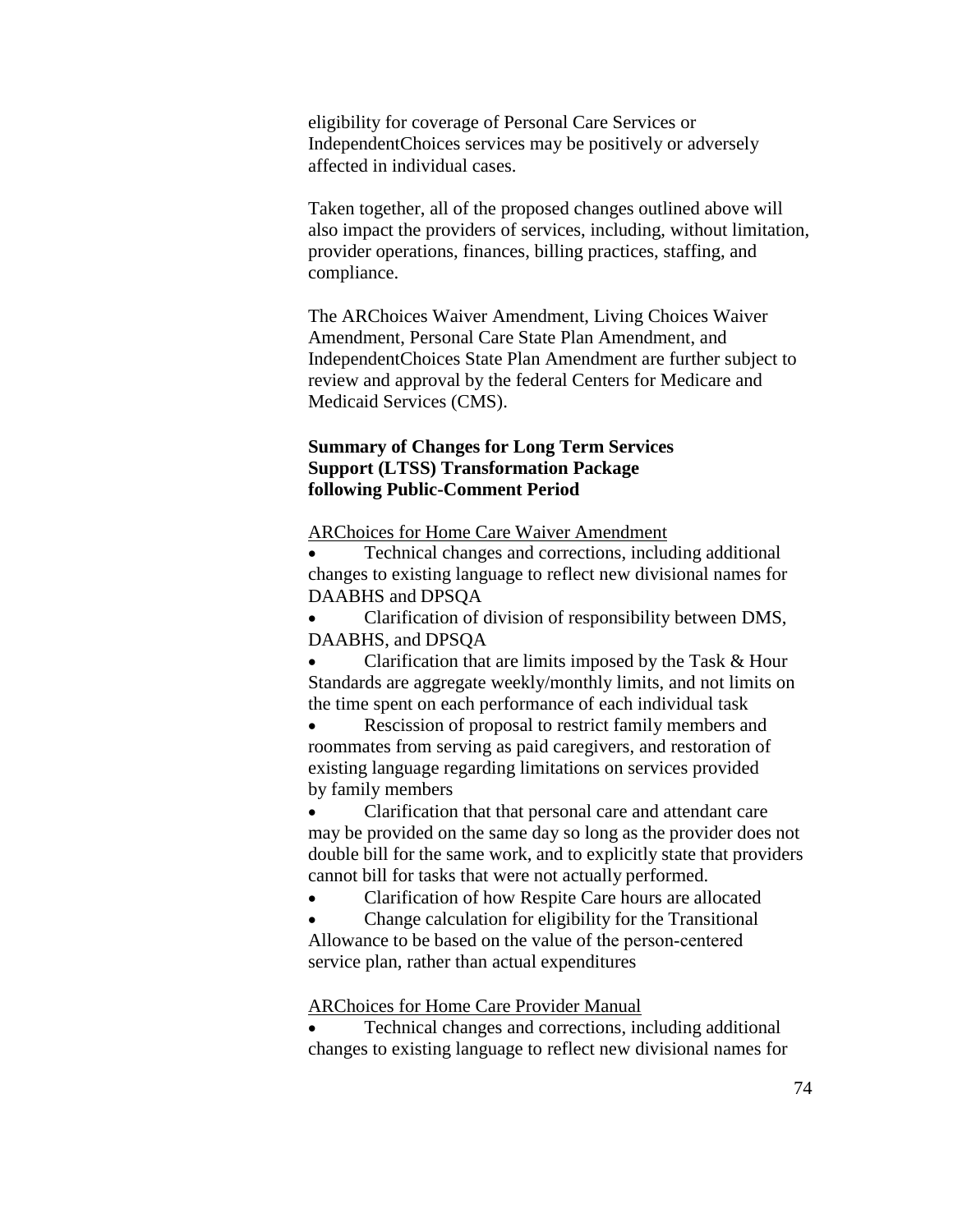#### DAABHS and DPSQA

 Revised 212.200(D)(3) to provide that eligibility for the Transitional Allowance is based on the value of the person‐ centered service plan, rather than actual expenditures

 Revised 212.600, 213.210, 213.240, 213.620, and 213.700 to restore the original language regarding relatives providing services.

 Revised 213.210 to clarify that attendant care may be provided while accompanying the beneficiary to other locations, including community events

 Revised 213.210 to clarify that the limits in the Task & Hour Standards are aggregate weekly/monthly limits, and not limits on the time spent on each performance of each individual task.

 Revised 213.210 to clarify that personal care and attendant care may be provided on the same day so long as the provider does not double bill for the same work, and to explicitly state that providers cannot bill for tasks that were not actually performed.

 Added 213.220 to define when travel time for an attendant may be billed as attendant care

 Revised 213.620 and 260.000 to change the unit of service for prevocational services from 1 hour to 15 minutes.

Revised 213.700 to clarify how respite care is allocated.

 Added 214.000 to explicitly state that providers need not itemize the time spent on each individual task for attendant care or respite care.

 Revised 240.000 to require prior authorization for prevocational services.

Living Choices Waiver Amendment

 Technical changes and corrections, including additional changes to existing language to reflect new divisional names for DAABHS and DPSQA

 Increase the unduplicated participation cap for the waiver from 1,300 to 1,725

 Provide for a one‐year phase‐in of the new per diem rate beginning January 1, 2019

 Revised cost‐neutrality analysis to reflect impact of increased participation cap and phase‐in‐ of new per diem rate

Personal Care Services Provider Manual

- Technical changes and corrections
- Revised 216.000(B) to clarify that personal care may be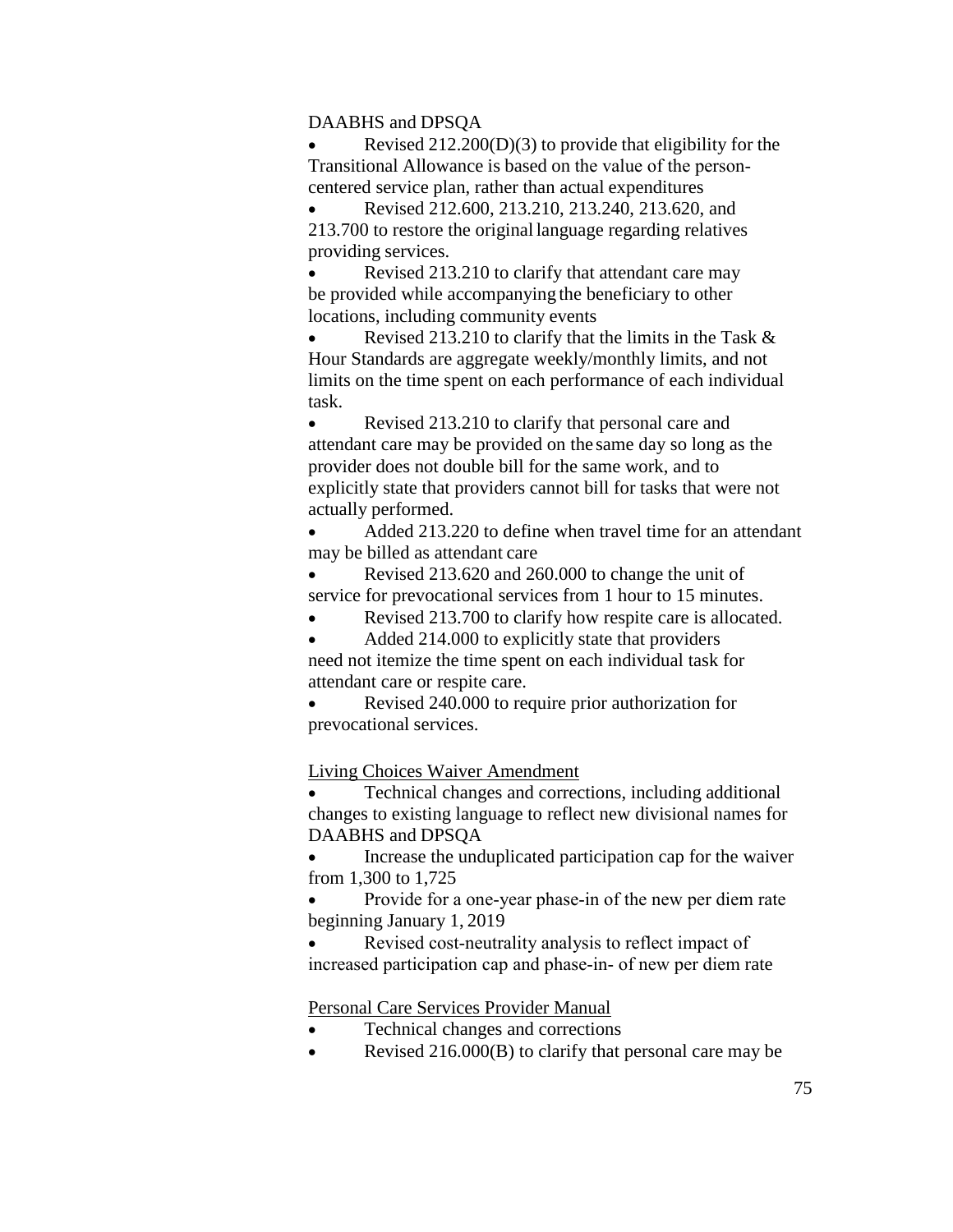provided while accompanying the beneficiary to other locations, including community events, and to define when travel time for a personal care aide may be billed as personal care

Revised  $216.140(C)(4)$  to clarify that the limits of the Task & Hour Standards are aggregate weekly/monthly limits, and not limits on the time spent on each performance of each individual task

Revised  $216.400(B)(1)$  to clarify that providers need not itemize the time spent on each individual ADL/IADL task for personal care

• Revised 222.100 to restore the original language regarding relatives providing services

## Personal Care State Plan Amendment

 Rescission of proposal to restrict family members and roommates from serving as paid caregivers, and restoration of existing language regarding limitations on services provided by family members

IndependentChoices Provider Manual

• Technical changes and corrections

 Revised 202.600 to clarify that the IC Cash Expenditure Plan amount for an ARChoices beneficiary is subject to the beneficiary's Individual Services Budget amount

Arkansas Medicaid Task and Hour Standards

 Revised language for the Laundry IADL to increase flexibility

Added an additional grand total line for the weekly number of hours

**PUBLIC COMMENT:** The Department of Human Services (DHS) held public hearings on these changes on the following dates, times, and locations:

• Monday, October 15, 2018, 5pm, Arkansas College of

Osteopathic Medicine, 7000 Chad Colley Blvd, Fort Smith, AR; Thursday, October 18, 2018, 5pm, Drew Memorial

Hospital Conf. A., 778 Scoggin Dr., Monticello, AR;

 Thursday, October 22, 2018, 5pm, UA Hope Hempstead Hall, 2500 South Main St., Hope, AR;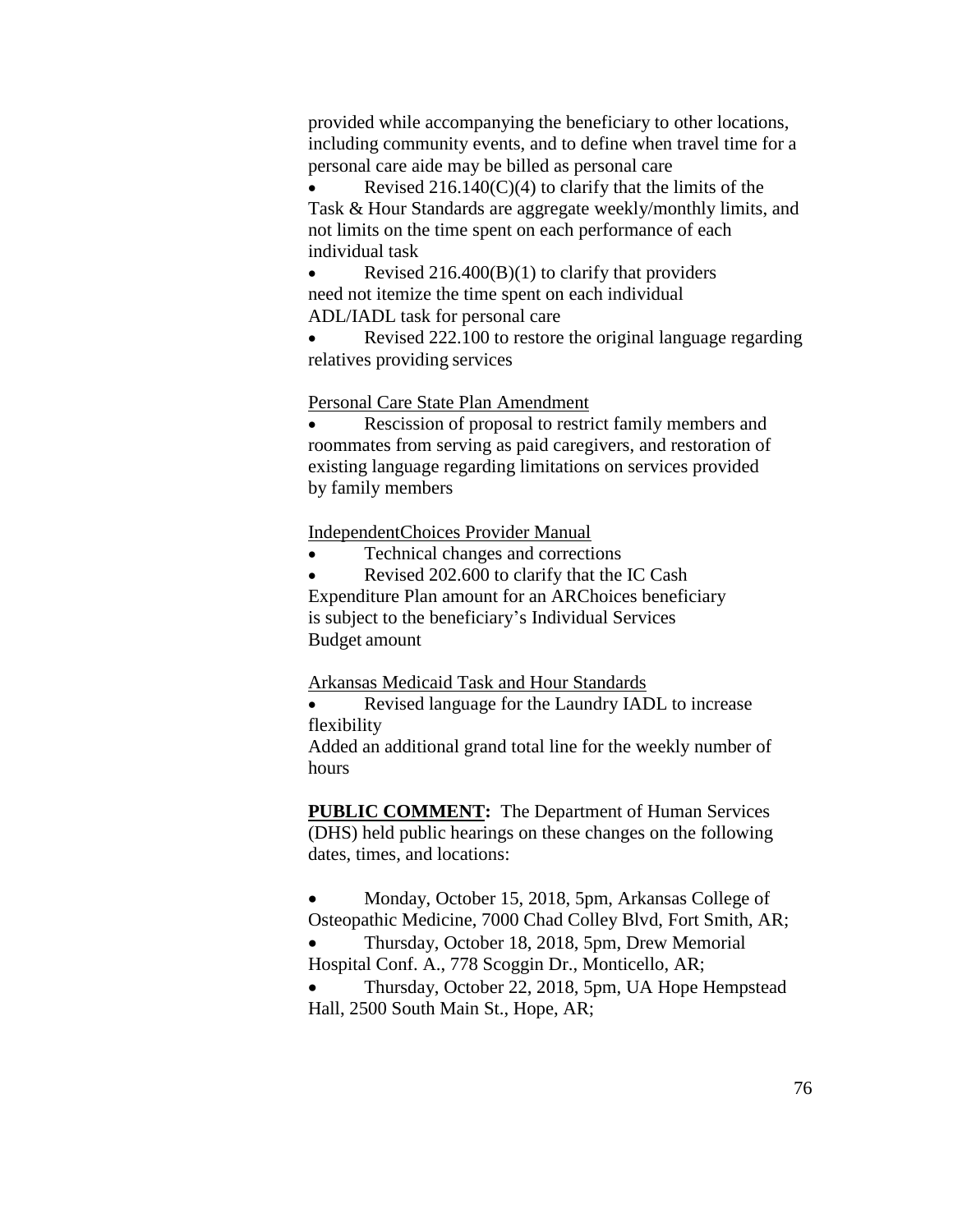Tuesday, October 29, 2018, 5pm, Arkansas Enterprises for the Developmentally Disabled, 105 E Roosevelt Rd., Little Rock, AR; and

 Wednesday, November 7, 2018, 5pm, St. Bernard's Medical Center Auditorium, 225 E. Jackson Ave., Jonesboro, AR.

The public comment period expired on November 7, 2018. DHS provided a summary of the public comments received and its responses; that summary, due to its length, is attached hereto.

Per the agency, DHS continued to receive public comments after the expiration of the public comment period. Although those comments were received late, DHS responded to them as a courtesy and posted the responses on its website. The belated comments and DHS's responses are attached hereto in a separate document from the timely received comments.

Additionally, Kathryn Henry, an attorney with the Bureau of Legislative Research, asked the following question: Given that there is the new Arkansas Medicaid Task and Hour Standards rule and several amendments to previous rules, what is the reasoning in submitting them all together? **RESPONSE:** They are being submitted as a package because they are related to and interdependent on one another. For example, the Task and Hour Standards is the new method for determining the allocation of inhome hours under the revised ARChoices Manual and Personal Care Manual, which in turn reflect the ARChoices Waiver Amendment and the Personal Care SPA. And all of them are dependent on the change in the Independent Assessment – all of the programs will use the same Independent Assessment, and the Task and Hour Standards tie back to the Independent Assessment results. Finally, because it is an internally related and interdependent package, the fiscal impact is calculated as a net amount across all of the programs. And that in turn is because the savings goals established by the Legislature are across the entire set of LTSS programs and are not itemized among the individual programs.

Per the agency, CMS approval is required and pending for the ARChoices Waiver Amendment, Living Choices Waiver Amendment, Personal Care State Plan Amendment, and Independent Choices State Plan Amendment. CMS approval is not required for the Task and Hour Standards or the PACE manual.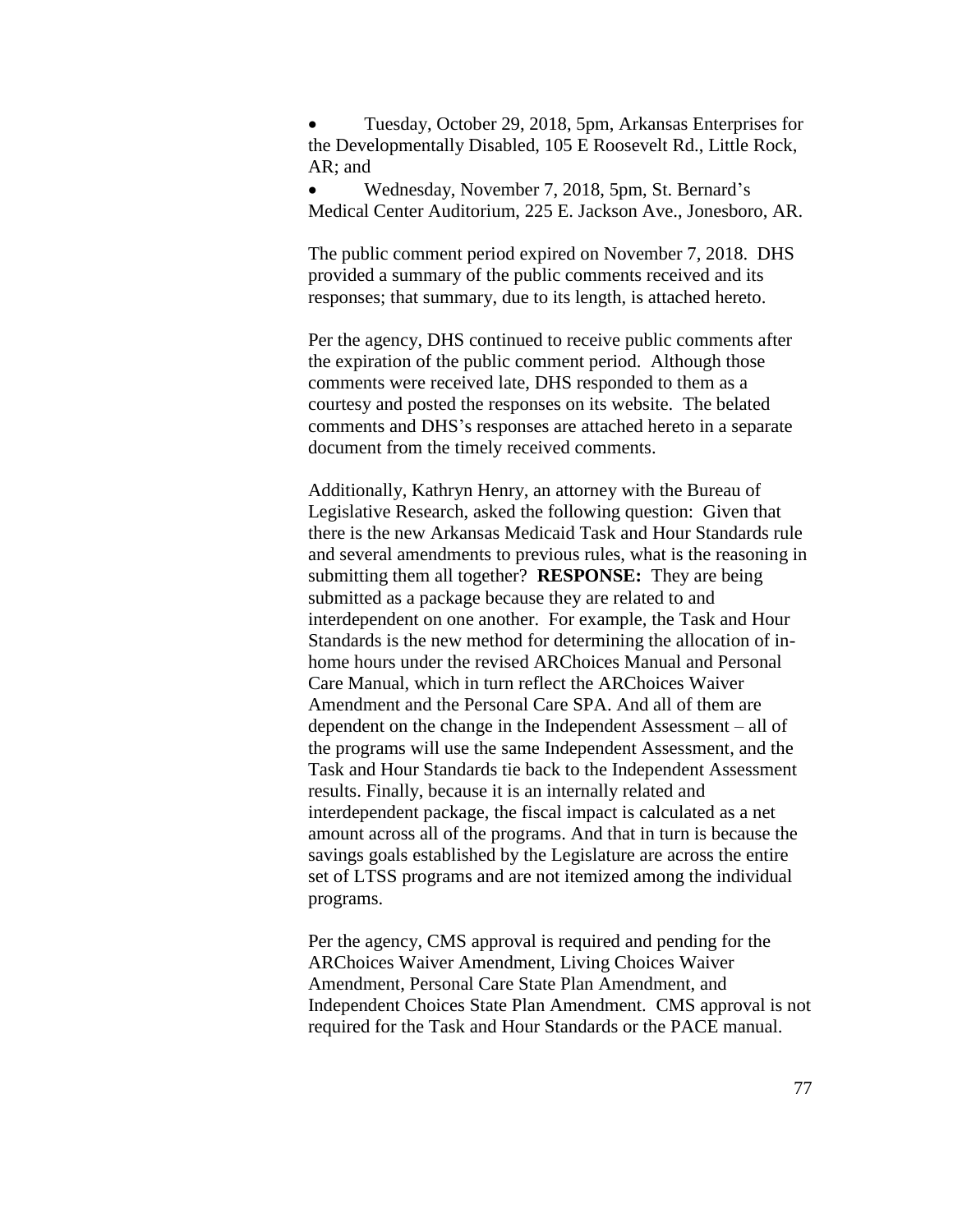The proposed effective date is January 1, 2019.

**FINANCIAL IMPACT:** DHS estimates that the proposed changes outlined above are expected to result in a net decrease in aggregate Medicaid expenditures of \$6.18 million in State Fiscal Year 2019 (\$1,822,379.96 in general revenue and \$4,357,273.00 in federal funds) and \$12.37 million in State Fiscal Year 2020 (\$3,650,262.59 in general revenue and \$8,723,508.00 in federal funds).

**LEGAL AUTHORIZATION:** Pursuant to Arkansas Code Annotated § 20-76-201, DHS shall administer assigned forms of public assistance, supervise agencies and institutions caring for dependent or aged adults or adults with mental or physical disabilities, and administer other welfare activities or services that may be vested in it. *See* Ark. Code Ann. § 20-76-201(1). DHS shall also make rules and regulations and take actions as are necessary or desirable to carry out the provisions of Title 20, Chapter 76, Public Assistance Generally, of the Arkansas Code. *See* Ark. Code Ann. § 20-76-201(12). DHS may promulgate rules as necessary to conform to federal rules that affect its programs as necessary to receive any federal funds. *See* Ark. Code Ann. § 25-  $10-129(b)$ .

Arkansas Code Annotated § 20-77-107(a)(1) specifically authorizes DHS to "establish and maintain an indigent medical care program." Additionally, Arkansas Code Annotated § 20-10- 170(a) authorizes DHS to establish an assisted living program for adults. And DHS "shall promulgate rules and regulations not inconsistent with the provisions of [the Arkansas Assisted Living Act, codified at Ark. Code Ann. §§ 20-10-1701 through 1709 ("the Act") as it shall deem necessary or desirable to properly and efficiently carry out the purposes and intent of [the Act]." Ark. Code Ann. § 20-10-1704(b)(1).

"Pursuant to rules and regulations promulgated in accordance with the Arkansas Administrative Procedure Act, § 25-15-201 et seq., the Director of the Department of Human Services shall establish a process to review a claim made by a healthcare provider to determine whether the claim should be or should have been paid as required by federal or state law or rule." Ark. Code Ann. § 20-77-  $1304(a)(1)$ . The Director also may establish various types of administrative sanctions pursuant to rules and regulations promulgated in accordance with the Arkansas Administrative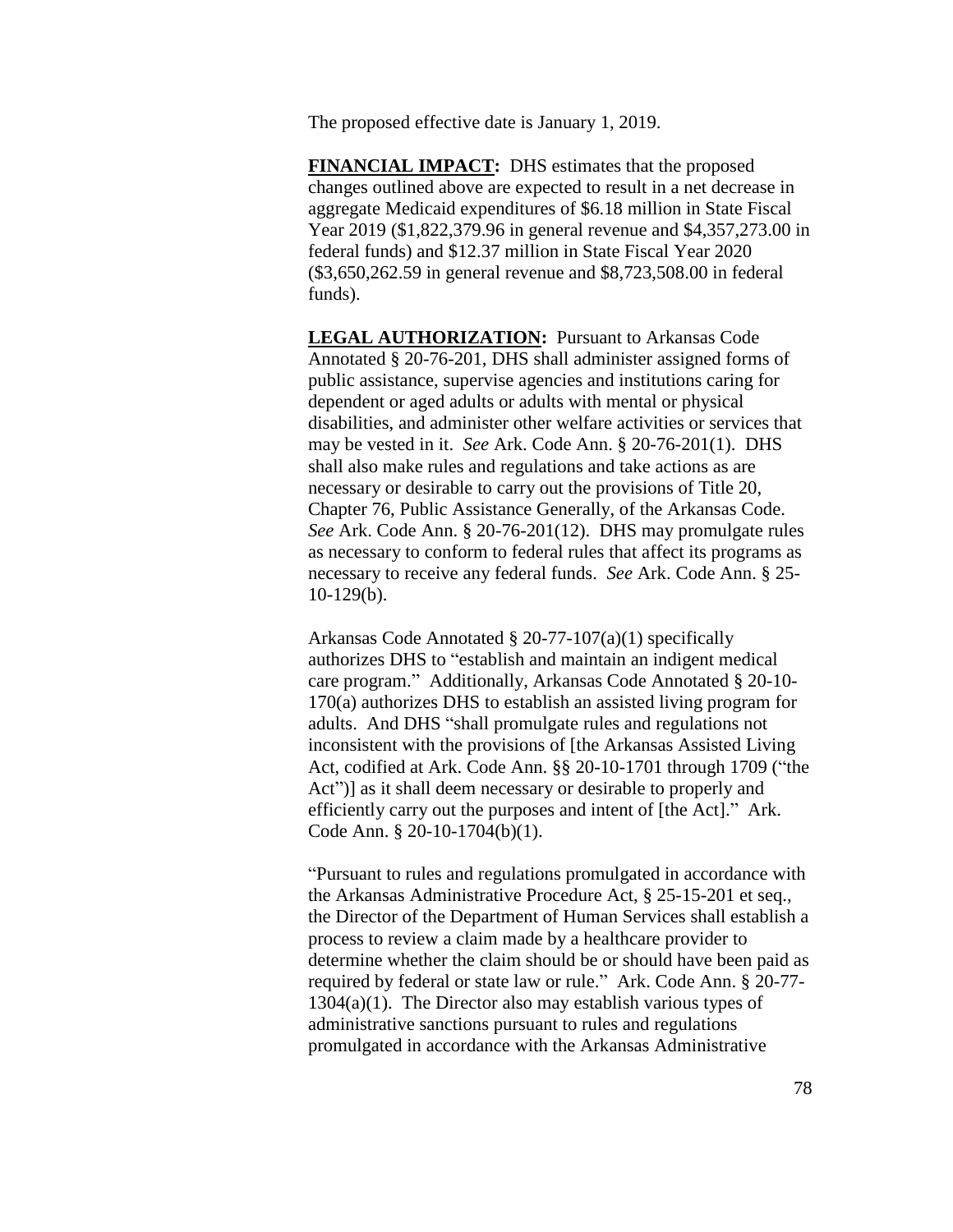Procedure Act which may be imposed on a healthcare provider or other person who violates any provision of the Medical Assistance Programs Integrity Law, codified at Ark. Code Ann. §§ 20-77- 1301 through 1305, or any other applicable federal or state law or rule related to the medical assistance programs. *See* Ark. Code Ann. § 20-77-1304(b)(1).

# **e. SUBJECT: 1915(i) Fee-for-Services Adult Behavioral Health Services for Community Independence Manual; State Plan Amendment #2018-16**

**DESCRIPTION:** This manual and State Plan Amendment creates the Adult Behavioral Health Services for Community Independence program, which are Tier II and Tier III home and community-based treatment and services provided by a Certified Behavioral Health Agency to individuals eligible for Medicaid based upon the following criteria:

 Beneficiaries receiving Arkansas Medicaid healthcare benefits on a medical spenddown basis; and

 Beneficiaries who are eligible for Arkansas Medicaid healthcare benefits under the 06, Medically Frail, Aid Category.

If an individual falls into one of the above two categories, that individual will not be enrolled into a Provider-Led Arkansas Shared Savings Entity (PASSE) and, if determined by the Independent Assessment to be eligible for Tier II or Tier III services, will be provided access to those services through traditional Fee-for-Service Medicaid.

**PUBLIC COMMENT:** The Department of Human Services (DHS) held two public hearings, one in Springdale on October 26, 2018, and one in Little Rock on November 5, 2018. The public comment period expired on November 12, 2018. DHS received the following comments and provided its responses:

### **Bonnie Bryant, LPC**

**Comment:** I am a mental health therapist who primarily works with people with serious mental illness and who are suicidal. When we have these clients who are Medicaid recipients, they are assessed by a clinician, determined to meet Tier 2 or 3 category of services, then they must wait for their Independent Assessments before they can start their services. This wait period is essentially a denial of services for the client, and unethical, as well as dangerous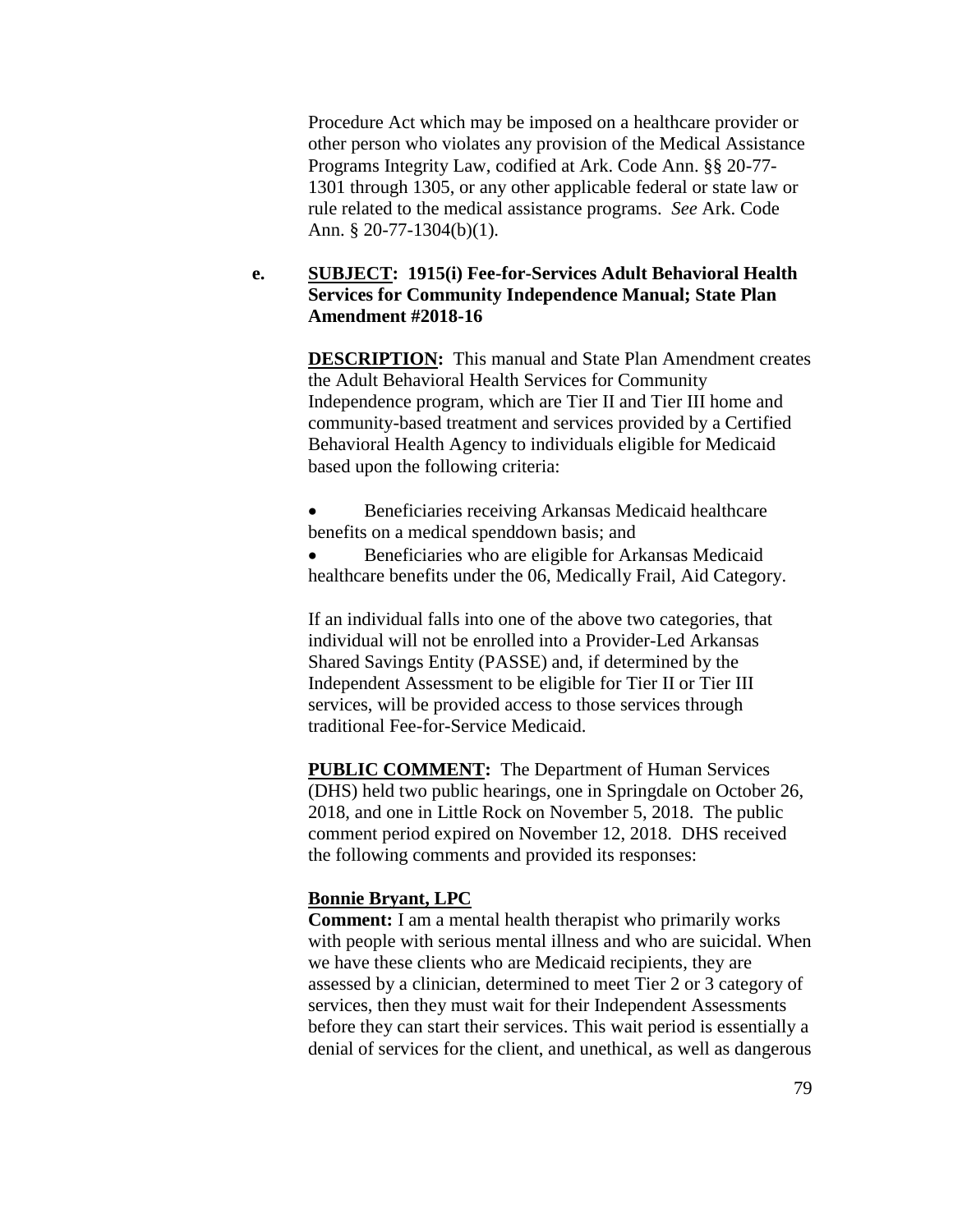to the client. Also, the fact that Medicaid will not retro-actively cover the service, should the Independent Assessor agree with the licensed mental health clinician, places the providers in an ethical bind. You see, clinicians' ethical duties are to never abandon a client, and to provide the appropriate service for the person's need. So providers are placed in the position of choosing to provide mental health services for FREE, or to deny the client necessary services, because they have no funding source. I am not alone in the firm belief that a licensed clinician is qualified to assess a client's level of care need and to have to be "double checked" by anyone, much less a non-licensed, non-clinical assessor, is an arbitrary, useless barrier to care. I don't know of other medical services where a lesser qualified personnel can trump the clinical recommendation of someone with further training and licensure. I don't know of any sensible reason a person must wait to start a service that is essential to preventing decompensation that is a covered service. We are seeing clients become hospitalized, incarcerated, disappear even, because of barriers to access to care for what is now classified as Tier 2 or Tier 3 services, simply because of the wait time on a redundant, and less useful in my opinion, Independent Assessment.

I realize this is a complicated subject and I can't possibly know all the contingencies with Medicaid. I am not sure this message should go to you, or someone else, but I am starting here. Please help in whatever capacity you can, to help us providers find ways to serve our community members with the necessary care for which they are entitled.

**Response:** The independent assessment required to obtain services contained in the 1915(i) is a functional assessment and is being used to determine need for home and community based services. Clinical services provided by licensed professionals can and should be provided through the Outpatient Behavioral Health program. These services were designed to be easily accessed and do not require an independent assessment or prior authorization. In addition, services for crisis include hospitalization and acute crisis units that can be accessed prior to an independent assessment. The HCBS services contained in the (i) services are intended for individuals that have chronic functional deficits related to their mental health condition.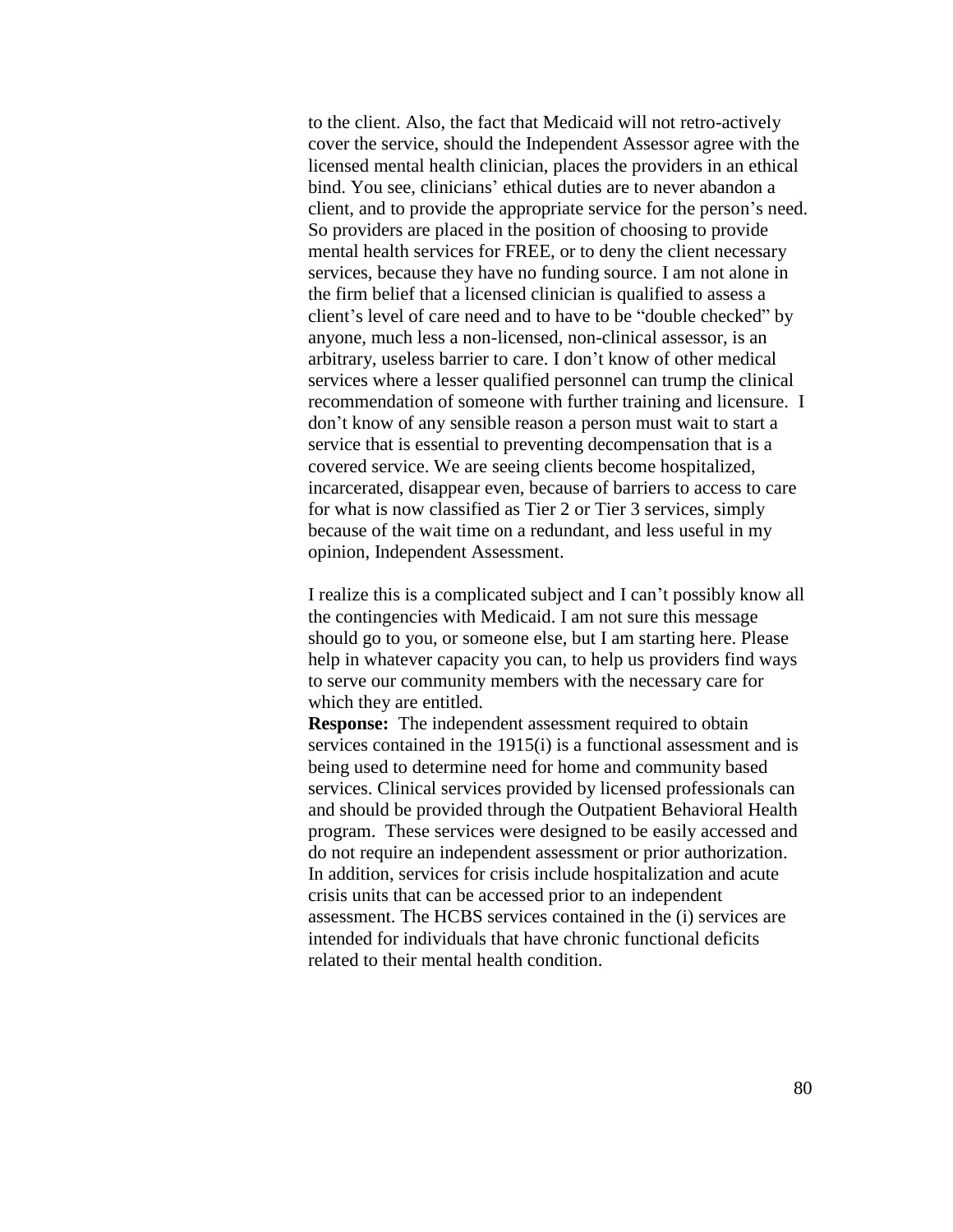# **Brad Holloway, Chief Operations Officer – Birch Tree Communities**

**Comment:** ISSUE#1: Following thorough review of the above mentioned proposed manual it appears that several key services were excluded for Tier I (Counseling level) and Tier 2 (Rehabilitative level) beneficiaries.

The covered services outlined in the manual include (Section 218.00):

- Supportive Employment
- Supportive Housing
- Partial Hospitalization
- Adult Rehabilitative Day Service
- Adult Life Skills Development
- Treatment Plan
- Therapeutic Com munities Level I
- Therapeutic Communities Level 2

While these services are clinically indicated and needed for the majority of our Spend Down beneficiaries, there are at least five medically necessary and key services that appear to have been omitted:

- Diagnostic Assessment
- Psychiatric Evaluation
- Pharmacological Management
- Individual Psychotherapy
- Group Psychotherapy

These services are clearly outlined in the Current OBH manual as medically necessary and Psychiatric Evaluation is required. It is assumed that these services would be covered by reverting back to the current OBH manual. lf this is the case, then all of these Tier 2 (Rehab level) beneficiaries would only be allowed the services limited to Tier I (Counseling level) beneficiaries.

According to the current OBH manual, beneficiaries who have been assessed at the Tier 2 level are approved at a higher level of care for additional services above and beyond what is allowed for Tier 1 beneficiaries, and these services have already clearly been determined to be medically necessary by virtue of the Independent Assessment.

Tier 1 Services are limited to:

 Twelve (12) Individual Behavioral health Counseling Encounters per year

 Twelve (12) Group Behavioral Health Counseling Encounters per year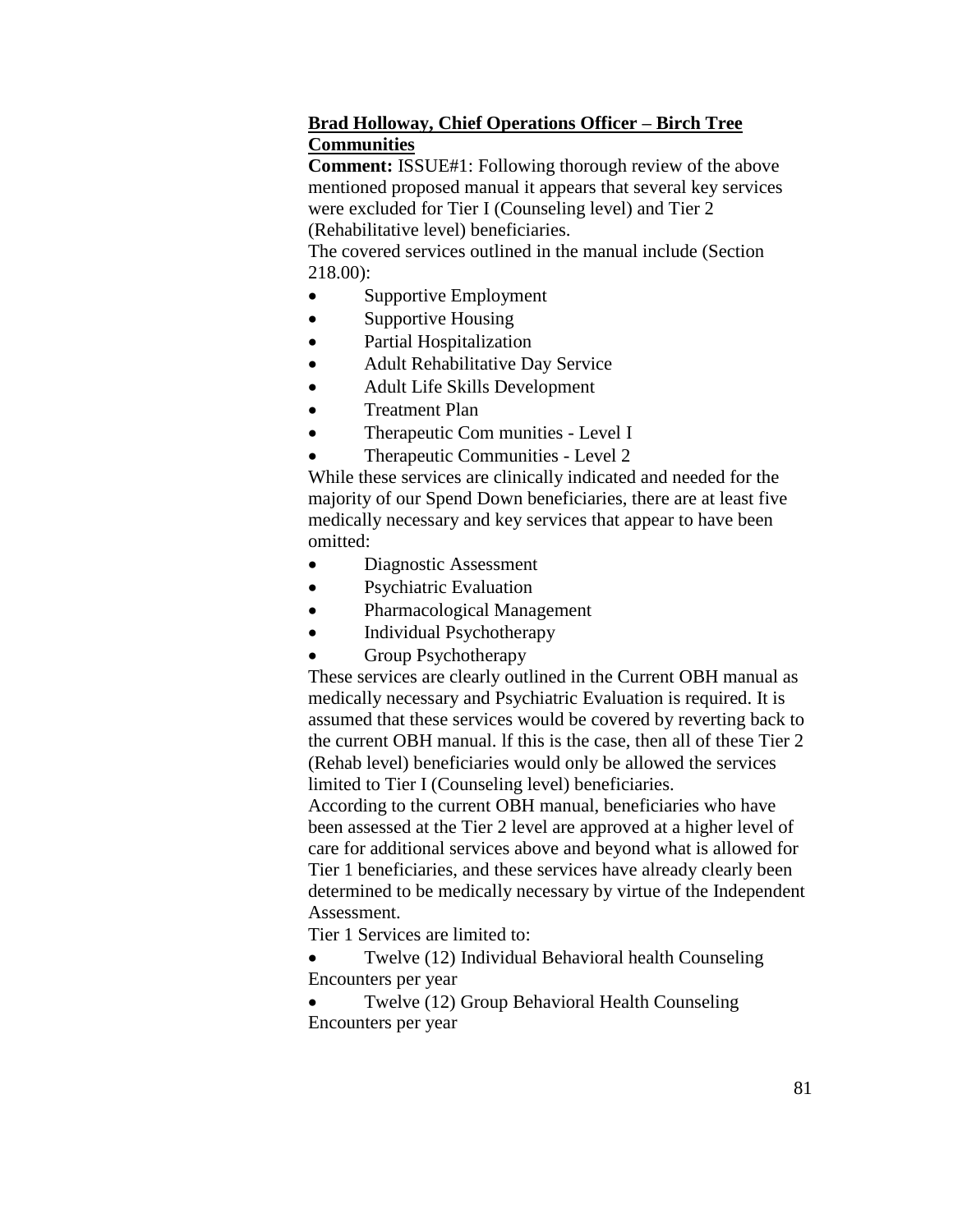• Twelve (12) Pharmacologic management Encounters per year

Tier 2 Services are limited to:

 Twelve (26) Individual Behavioral health Counseling Encounters per year

 One hundred four (104) Group Behavioral Health Counseling Encounters per year

 Twelve (12) Pharmacologic management Encounters per year

By virtue of the Tier 2 assessment, it has been determined that the amount of services for these beneficiaries are warranted and medically necessary. It is contradictory to only allow these beneficiaries the Tier I limits. This will require an Extension of Benefits request to be filed on an ongoing basis with the uncertainty of whether or not the extensions will be granted? The question also arises as to whether or not a PCP referral will be required, as is the case for Tier I (Counseling level) beneficiaries after the 3rd visit? If the answer is that they will not require a PCP referral, it would need to be documented somewhere in one of the manuals?

**Response:** The public comment period is for the (i), this comment is for a manual that has already been promulgated. The Adult Behavioral Health Community Independence manual will be updated to reflect a PCP referral is not required.

#### **Comment:** ISSUE #2:

There appears to be a contradiction in the manual regarding treatment planning.

Section 213 states that:

.... "Revisions to the Treatment Plan for Adult Behavioral Health Services for Community Independence must occur at least annually, in conjunction with the results s of the Independent Assessment."

Section 253.00 I (in the NOTES column) states that:

.... "This service may be billed when the beneficiary enters care and must be reviewed every ninety (90) calendar days or more frequently if there is documentation of significant acuity changes ........

THEN.... Directly across from those notes in the column titled SPECIAL BILLING INSTRUCTIONS, it states: "Must be reviewed every 180 calendar days."

**Response:** DHS agrees and this will be updated.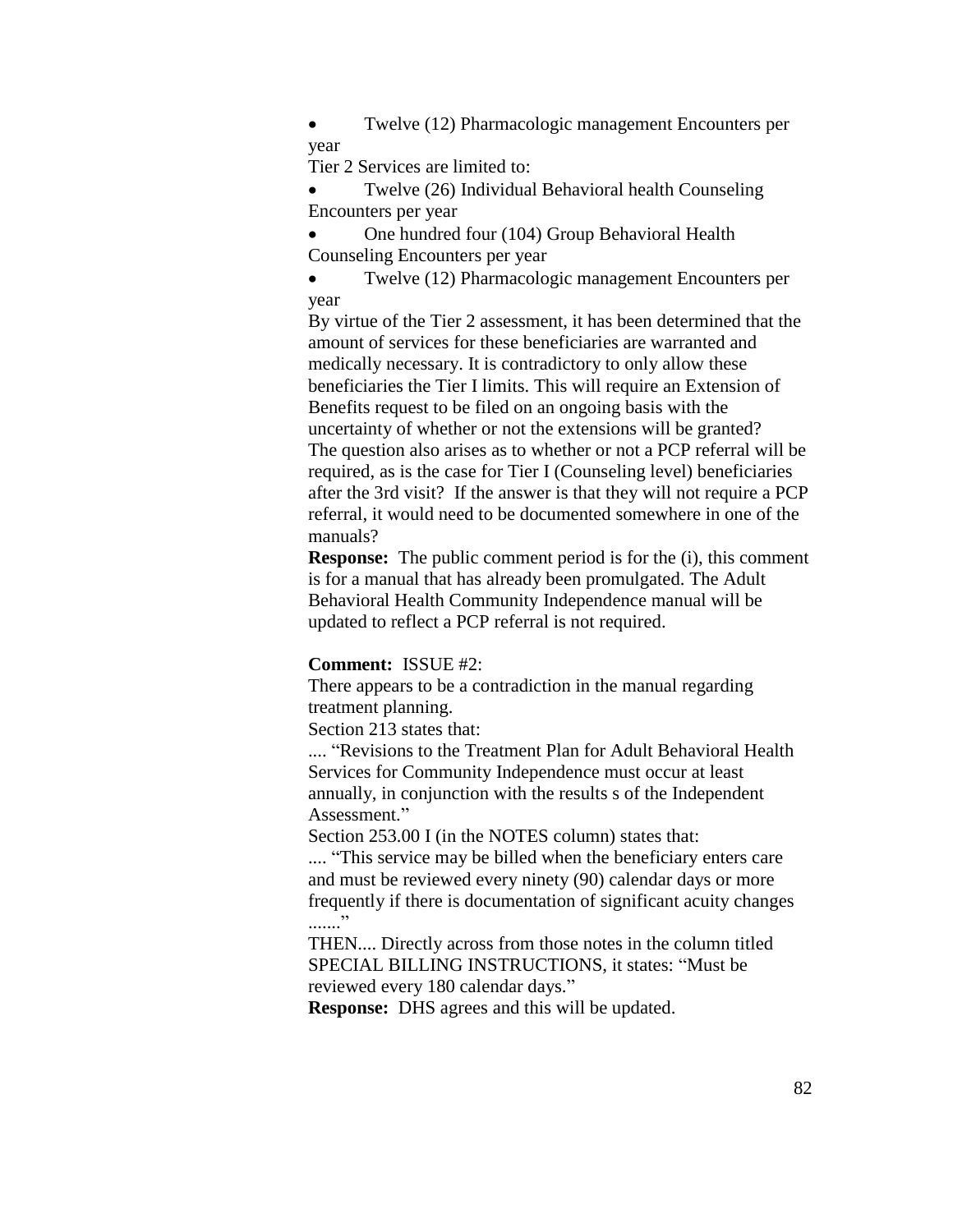### **Tom Masseau with Disability Rights of Arkansas, INC, David Deere with Partners for Inclusive Communities, Sha Anderson with Arkansas State Independent Living Council**

**Comment:** Thank you for allowing our agencies this opportunity to provide comments regarding the Department of Human Services (OHS) proposed rulemaking regarding the above-referenced manuals and services.

#### Arkansas State Independent Living Council

The Arkansas State Independent Living Council is a non-profit organization promoting independent living for people with disabilities. The Arkansas State Independent Living Council has a Board of Directors comprised of Governor appointed Arkansans, the majority with disabilities.

The mission of the Arkansas State Independent Living Council is to promote independence, including freedom of choice and full inclusion into the mainstream of society, for all Arkansans with disabilities.

#### Partners for Inclusive Communities

Partners for Inclusive Communities (Partners) is Arkansas' University Center on Disabilities. Administratively located within the University of Arkansas College of Education and Health Professions. Partners is a member of the nationwide Association of University Centers on Disabilities - AUCD.

Partners' Mission is inclusion of people with disabilities in community life.

#### Disability Rights Arkansas, Inc.

Disability Rights Arkansas (ORA) is a private nonprofit organization designated by the Governor to implement the federally authorized Protection and Advocacy systems. Our mission is to vigorously advocate for and enforce the legal rights of people with disabilities in Arkansas. We assist people with disabilities through education, empowerment and protection of their legal rights. We serve all Arkansans with disabilities of all ages. We provide services through information and referral, direct advocacy and legal representation. DRA also provides training and outreach throughout the State.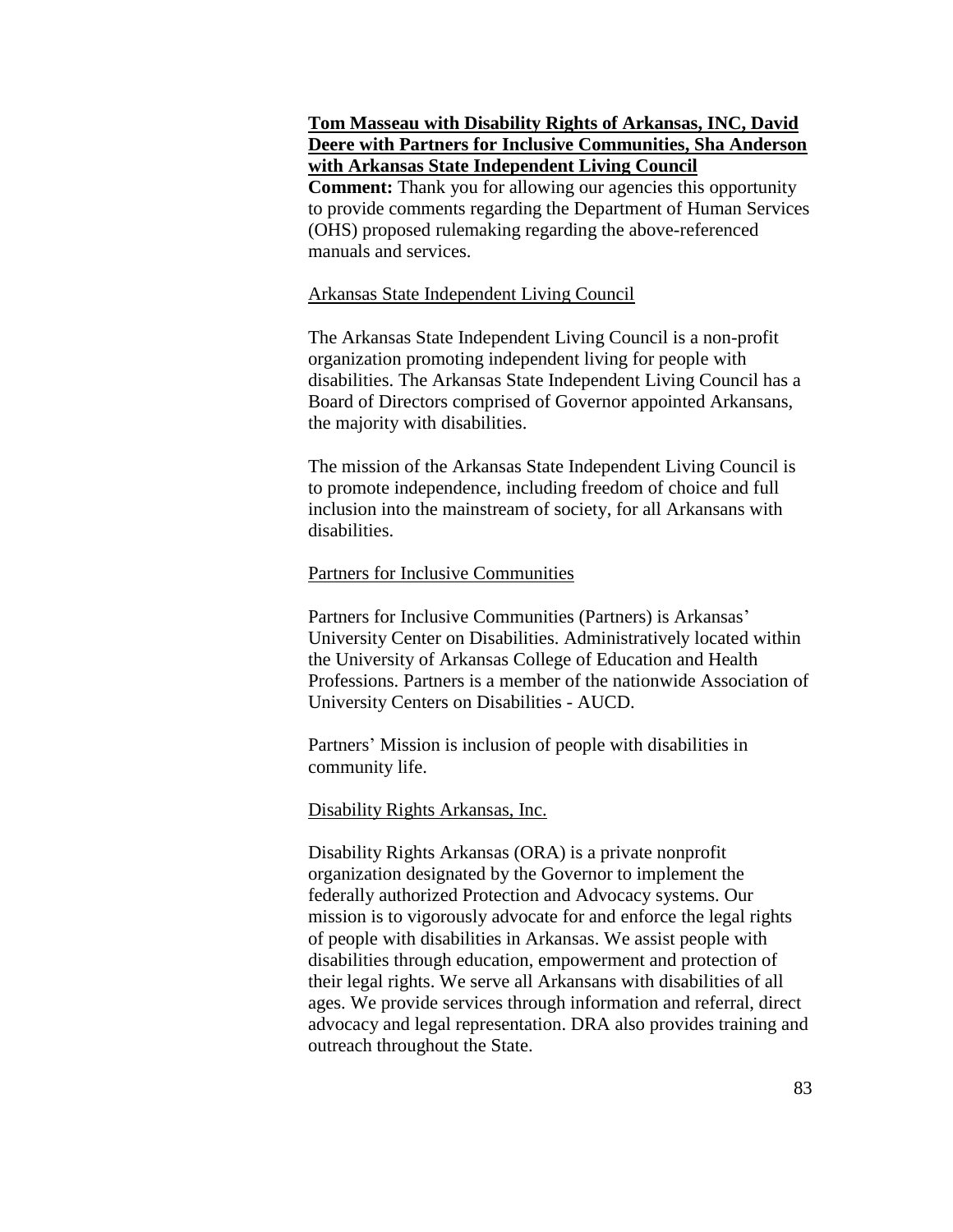Every year, the ORA Board of Directors solicits input into the development of the agency priorities. This solicitation is accomplished through public surveys and analyzing and reviewing prior year's request for assistance. In Fiscal Year 2019, the priorities established are as follows:

- Abuse, Neglect and Exploitation
- Community Integration
- **Education**
- **Employment**
- Access
- Self-Advocacy/Training

The priority that is most relevant to this issue is Community Integration. This priority focuses on the idea that individuals should receive quality support services, rights protection and be empowered to make choices in their lives.

#### **Background**

In 1999, the Supreme Court ruled in Olmstead v L.C. that public entities are required to provide community-based services to individuals with disabilities when, a) such services are appropriate; (b) the affected persons do not oppose community-based treatment and, (c) community-based services can be reasonably accommodated, taking into account the resources available to the entity and the needs of others who are receiving disability services. Essentially state and local governments need to provide more integrated community alternatives to individuals in or at risk of segregation in institutions or other segregated settings. (US Department of Justice, Civil Rights Division, "Statement of the Department of Justice on Enforcement of the Integration Mandate of Title II of the Americans with Disabilities Act and Olmstead v L.C.") Further, the Olmstead decision required each state to develop a plan that would place individuals with disabilities in less restrictive settings.

Following the Olmstead decision, former Governor Mike Huckabee formed the Governor's Integrated Services Taskforce. This taskforce was charged with assisting the state OHS in writing an Olmstead Plan. In 2003, the Taskforce completed its charge and developed The Olmstead Plan in Arkansas. The plan contained over one hundred recommendations for the state OHS and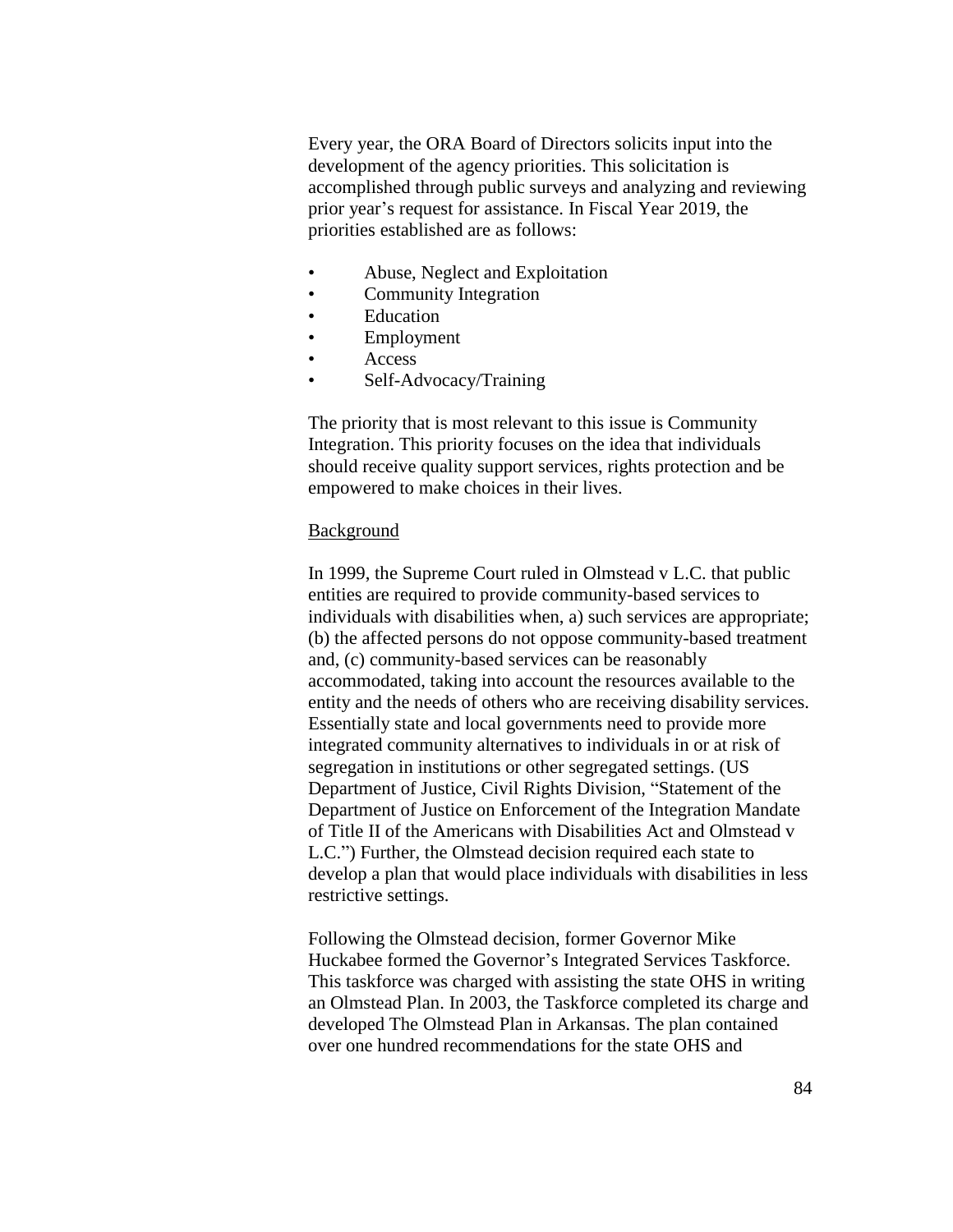members of the Legislature to consider. The report highlighted the intent of the state's movement towards providing services in less restrictive settings. Waiver services reduce the need for emergency care, increase quality of life for people with disabilities and their families and allow families to remain together in their communities.

#### Supportive Employment

The 1915(i) waiver offers supportive employment to individuals with behavioral health needs; however, they have limited this service to a maximum of 60 hours per quarter. OHS states that an extension of this benefit may be requested, but there is not a standard dictating under what circumstances an extension would be approved. Individuals who receive this behavioral health service and their providers need predictability in the services they expect to receive or provide. That said, the rules would benefit from a standard or description of circumstances an extension would be granted.

Sixty (60) hours of supported employment per quarter is equivalent to approximately 4.6 hours per week, or less than one hour per business day. We are concerned that this level of service is too low. We would like to know whether OHS is utilizing data to support this maximum level of service, and, if so, from where that data was obtained and if it can be published for review by the public. Additionally, if there is data, does it indicate whether this level of service provides any indicia of success for individuals who receive this level of service? Included in this request, are individuals who have received this level of service currently engaged in competitive integrated employment?

Arkansas Rehabilitation Services can provide this service to individuals who are eligible; however, they are a provider of last resort under their own regulations. Medicaid services are also typically a payer of last resort as well. Is supported employment offered under this program going to precede services offered by Arkansas Rehabilitation Services, and, if an individual requires more than the maximum amount offered by this program, will OHS coordinate with Arkansas Rehabilitation Services to ensure that this service is seamlessly provided to an individual, even though there will be a transition of payer?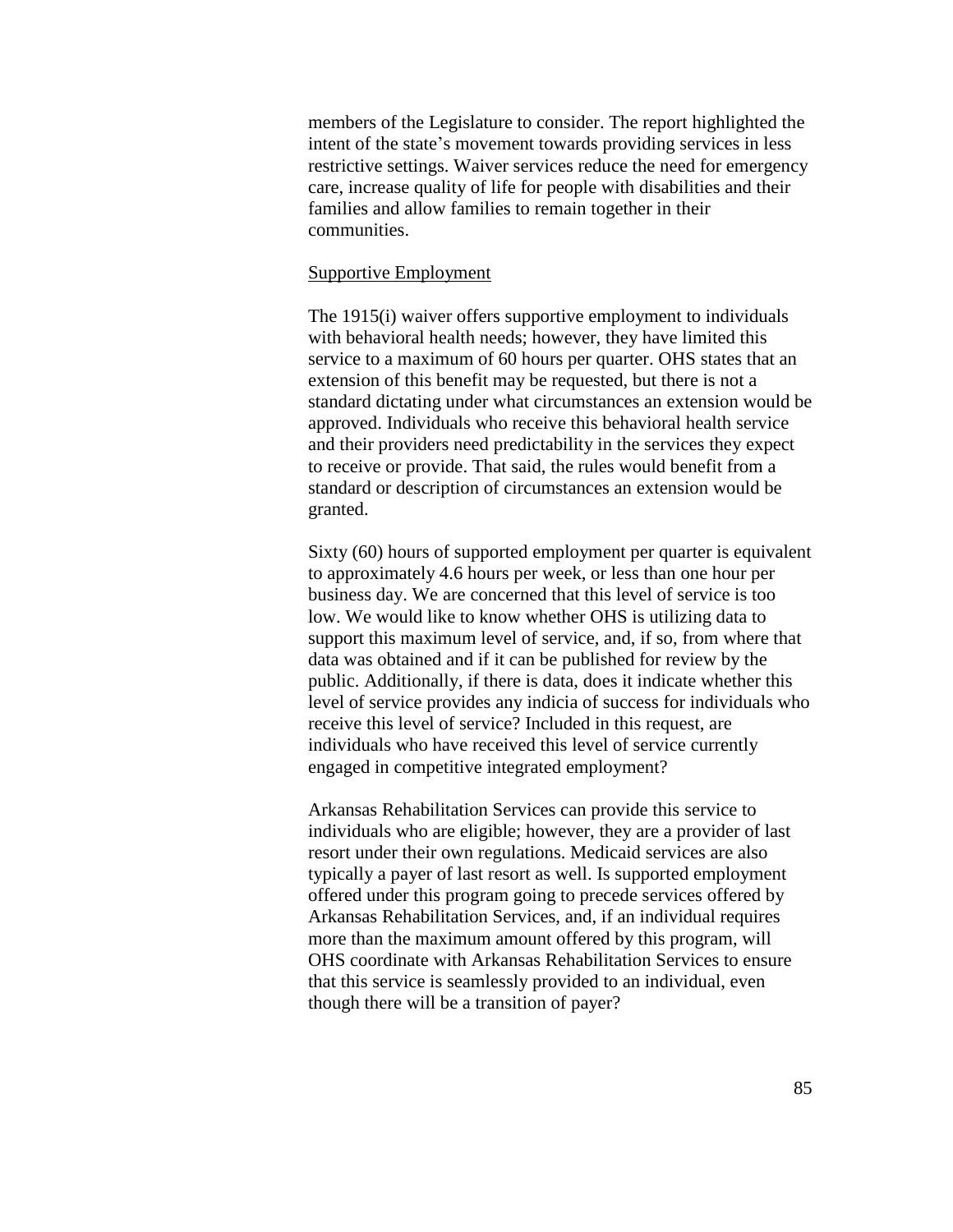Further, this rule indicates that an individual cannot receive Adult Rehabilitative Day Service or Adult Life Skills Development on the same date that the individual receives Supportive Employment. For what reason is OHS placing this restriction on individuals with behavioral health needs? Is this an area that is alleged to have been used  $\cdot$  inappropriately by providers or beneficiaries? If so, please indicate how this limitation will prevent that. If OHS accumulated data to conclude that the effectiveness of the service is lessened by permitting them to occur on the same date, please indicate how that data was collected, from whom it was collected, and whether that data will be published to allow for public inspection. **Response:** The criteria for treatment services is based on Medicaid medical necessity criteria. Supportive employment is one of the services in a full array of services to beneficiaries in tier 2 or tier 3. The service limit has not changed under this new program and remains the same as developed for the OBH manual. At this time there is no data to support a change, but DHS will continue to monitor. In addition, as with all services contained in the manual these services are individualized. If plans require an extension of benefits prior to benefits being extended for a specific individual, that can be accomplished through plan submission to the prior authorization vendor. Medicaid is the payor of last resort and it would be the responsibility of the provider to coordinate services and payors. It is unclear to DHS as to how a beneficiary would receive both Supportive Employment and Rehab Day Services or Adult Life Skills development on the same date of service. Due to lack of provision of this service during this transition period, DHS has been unable to analyze service provision patterns.

#### Adult Rehab Day Treatment

The 1915(i) waiver continues allowing adult Rehabilitative Day Service to individuals with behavioral health needs; however, they have limited this service to a maximum of 90 hours per quarter. OHS states that an extension of this benefit may be requested, but there is not a standard dictating under what circumstances an extension would be approved.Individuals who receive this behavioral health service and their providers need predictability in the services they expect to receive or provide. That said, the rules would benefit from a standard or description of circumstances an extension would be granted.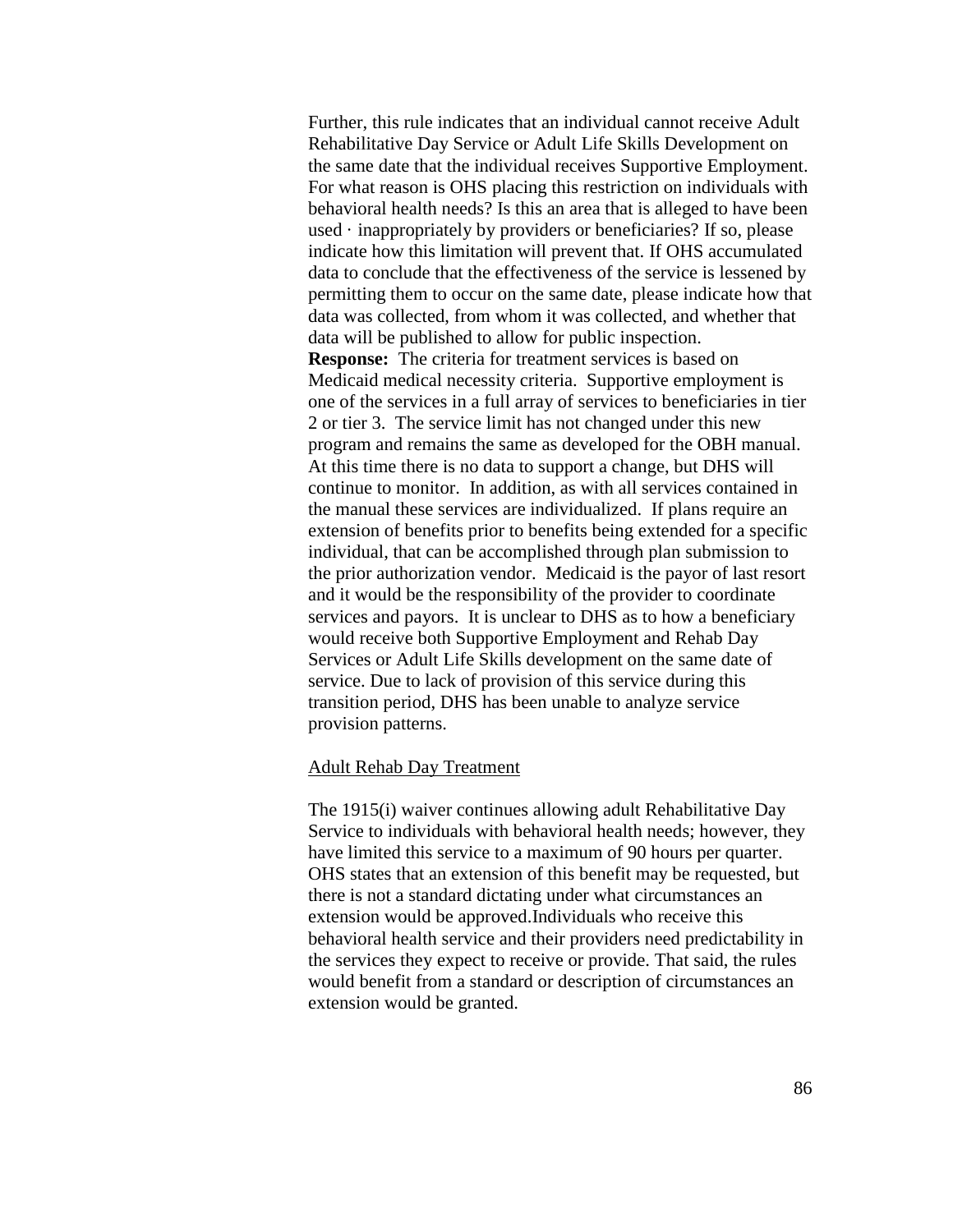Ninety (90) hours of Rehabilitative Day Service per quarter is equivalent to approximately 6.9 hours per week, or less than one hour per calendar day. We are concerned that this maximum level of service is too low. We would like to know whether OHS is utilizing data to support this maximum level of service, and, if so, from where that data was obtained and if it can be published for review by the public. Additionally, if there is data, does it indicate whether this level of service provides any indicia of success for individuals who receive this level of service? For example, is there data that indicates whether individuals who receive this maximum level of service have voluntarily reduced this service after a period of time on average?

Further, this rule indicates that an individual cannot receive Adult Rehabilitative Day Service on the same date that the individual receives Individual Recovery Support or Group Recovery Support. For what reason is OHS placing this restriction on individuals with behavioral health needs? Again, is this an area that is alleged to have been used inappropriately by providers or beneficiaries? If so, please indicate how this limitation will prevent that. If OHS accumulated data to conclude that the effectiveness of the service is lessened by permitting them to occur on the same date, please indicate how that data was collected, from whom it was collected, and whether that data will be published to allow for public inspection.

**Response:** The criteria for treatment services is based on Medicaid medical necessity criteria. Adult Rehab Day Treatment is one of the services in a full array of services to beneficiaries in tier 2 or tier 3. The service limit has not changed under this new program and remains the same as developed for the OBH manual. At this time there is no data to support a change, but DHS will continue to monitor. In addition, as with all services contained in the manual these services are individualized. If plans require an extension of benefits prior to benefits being extended for a specific individual, that can be accomplished through plan submission to the prior authorization vendor. Due to lack of provision of this service during this transition period, DHS has been unable to analyze service provision patterns.

#### Supportive Housing

The 1915(i) waiver provides Supportive Housing to individuals with behavioral health needs; however, they have limited this service to a maximum of 60 hours per quarter. OHS states that an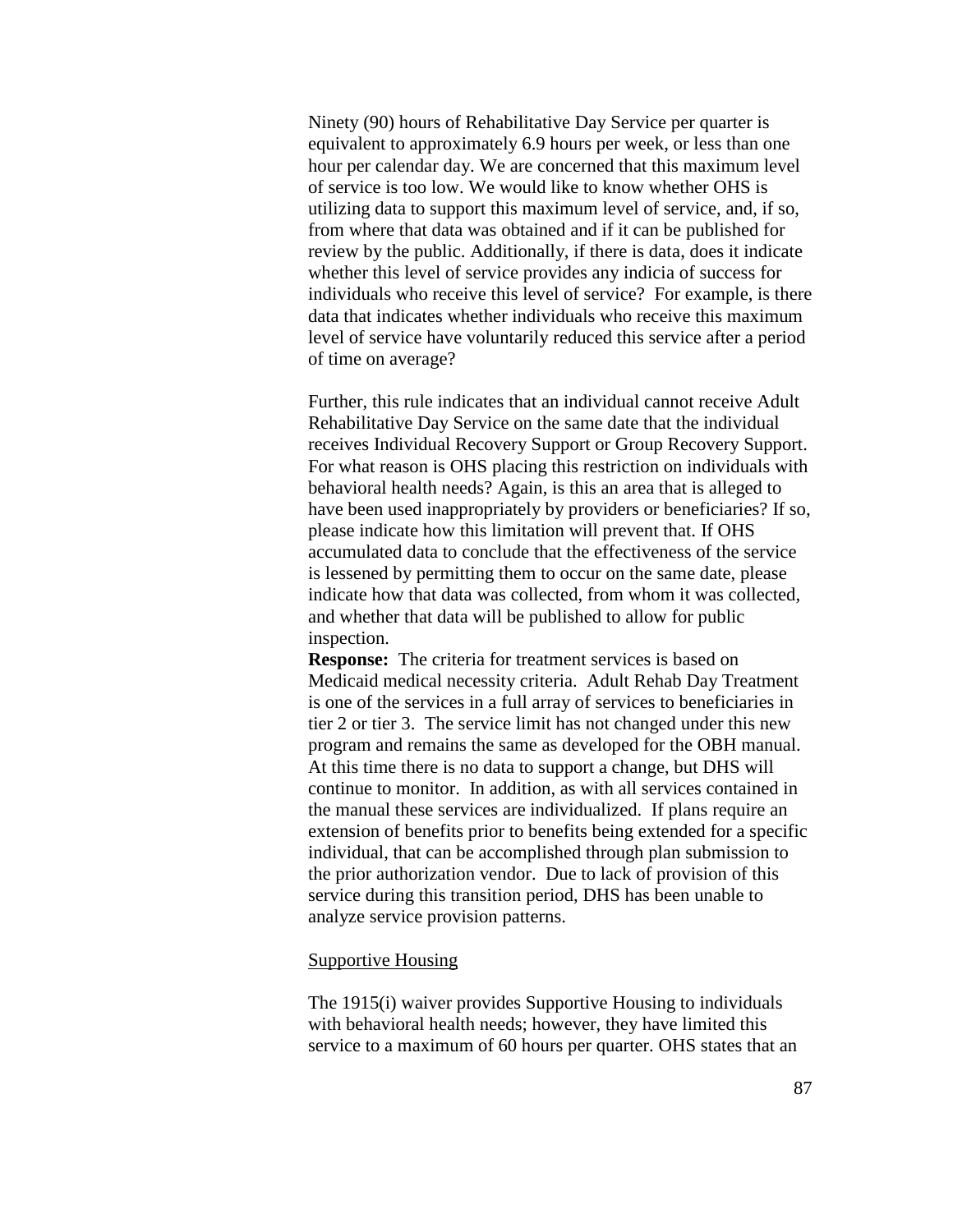extension of this benefit may be requested, but there is not a standard dictating under what circumstances an extension would be approved. Individuals who receive this behavioral health service and their providers need predictability in the services they expect to receive or provide. That said, the rules would benefit from a standard or description of circumstances an extension would be granted.

Sixty (60) hours of Supported Housing per quarter is equivalent to approximately 4.6 hours per week, or less than one hour per business day. We are concerned that this maximum level of service is too low. We would like to know whether OHS is utilizing data to support this maximum level of service, and, if so, from where that data was obtained and if it can be published for review by the public. Additionally, if there is data, does it indicate whether this level of service provides any indicia of success for individuals who receive this level of service? For example, is there data that indicates whether individuals who receive this maximum level of service have voluntarily reduced this service after a period of time on average?

Further, this rule indicates that an individual cannot receive Adult Rehabilitative Day Service or Adult Life Skills Development on the same date that the individual receives Supportive Housing. For what reason is DHS placing this restriction on individuals with behavioral health needs? Is this an area that is alleged to have been used inappropriately by providers or beneficiaries? If so, please indicate how this limitation by permitting them to occur on the same date, please indicate how that data was collected, from whom it was collected, and whether that data will be published to allow for public inspection.

**Response:** The criteria for treatment services is based on Medicaid medical necessity criteria. Supportive Housing is one of the services in a full array of services to beneficiaries in tier 2 or tier 3. The service limit has not changed under this new program and remains the same as developed for the OBH manual. At this time there is no data to support a change, but DHS will continue to monitor. In addition, as with all services contained in the manual these services are individualized. If plans require an extension of benefits prior to benefits being extended for a specific individual, that can be accomplished through plan submission to the prior authorization vendor. Due to lack of provision of this service during this transition period, DHS has been unable to analyze service provision patterns.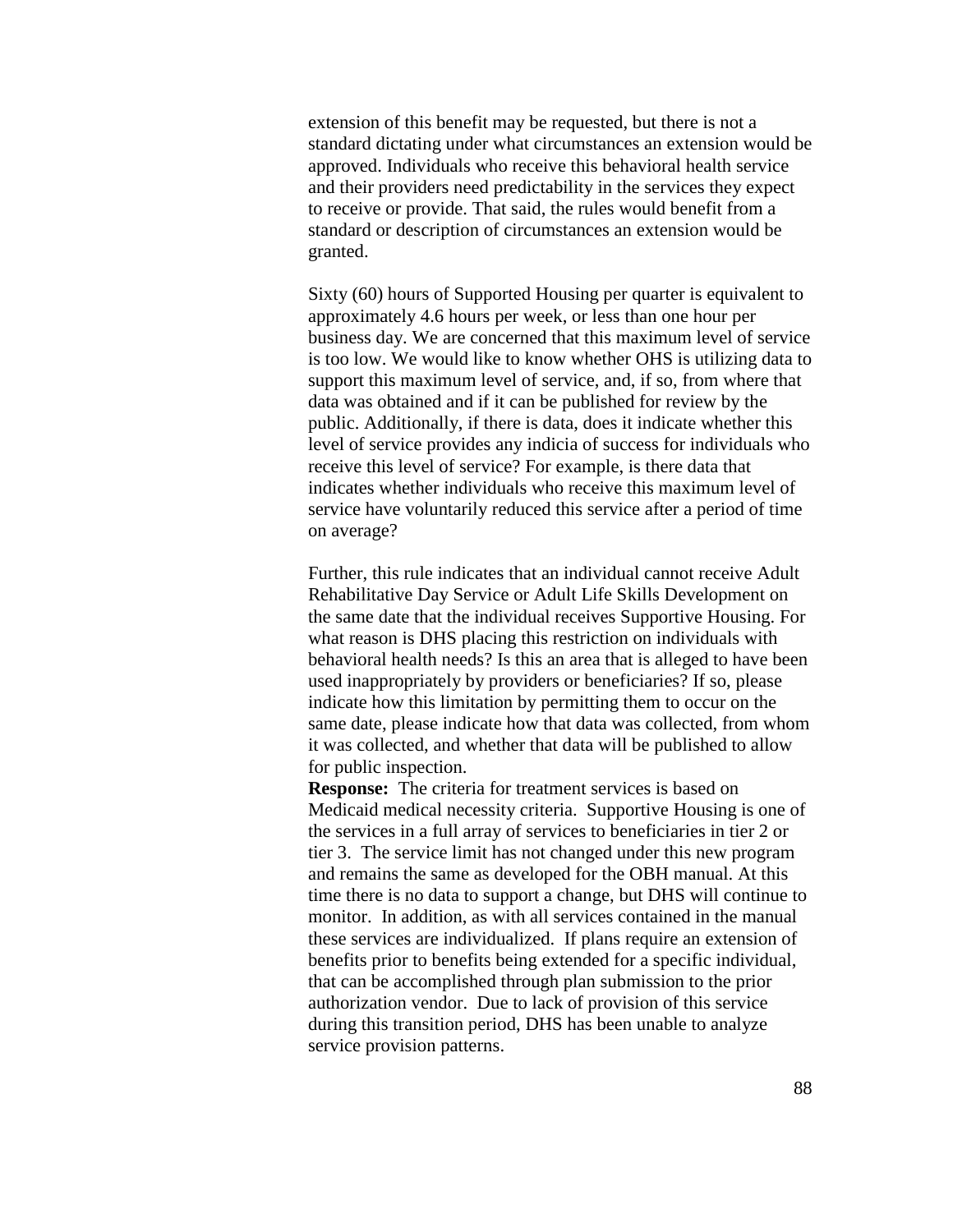### Community Integration

Services such as Supported Housing and Supportive Employment are absolutely vital to ensuring individuals with behavioral health needs are able to live and work in integrated community settings. We fear that DHS is not providing the level of support necessary to ensure that individuals with behavioral health needs are provided a meaningful opportunity to receive the supports and services necessary to regain or maintain their independence. Accordingly, if there is no data or limited data to show that the preceding levels of care authorized under this program are successful in providing sustained independence and integration, we would ask that DHS reconsider the limits applied, or ensure that extensions of these benefits are freely provided if requested.

**Response:** As this is not a service listed in the (i) services or Adult Behavioral Health Community Independence Manual, we are unable to respond to this comment.

#### Therapeutic Communities

The 1915(i) waiver provides a service called Therapeutic Communities to individuals with behavioral health needs. This service provides a structured, residential environment to individuals in the "Intensive" tier of services. This program is intended to provide daily services to individuals. That said, we have received concerns from providers that they will not be reimbursed for an entire week if an individual misses a single day. We do not see such a punitive approach to reimbursement in the proposed rule, but would greatly appreciate DHS's response to this concern.

**Response:** Therapeutic Communities is reimbursed on a per diem basis. DHS will follow the rules set forth in the manual.

#### Timing for Public Comment

The proposed rules represent more changes the programs whose implementation is uniformly described by stakeholders as "hurried." The proposed changes encompass several hundred pages of rules, regulations and technical applications to CMS.

The Arkansas Administrative Procedure Act requires that DHS allow at least thirty days for public comment. Ark. Code Ann. § 25-15-204. Given the volume of information individuals are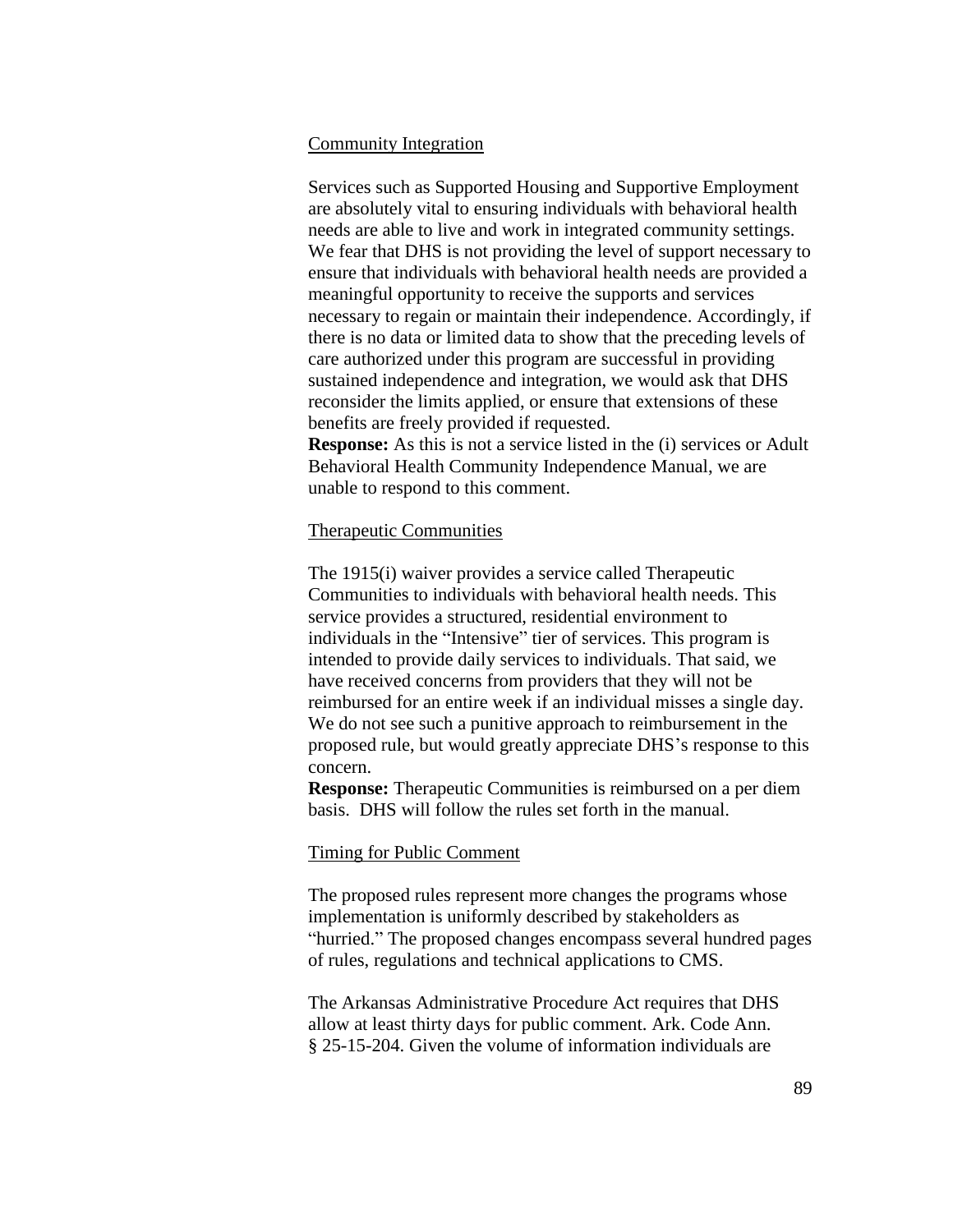required to review, analyze, and consider, we believe that OHS and the public would both be better served by enlarging the period for public comment.

**Response:** The Waivers ran for public comment from October 14, 2018 to November 12, 2018. Two public hearings were held during this time, one in Springdale on October 26, 2018, and one in Little Rock on November 5, 2018. Additionally, the Waivers were posted on the Arkansas PASSE webpage for review and comment around August 31, 2018. And, letters were sent out at that time soliciting comments on the Waivers.

DHS has sought approval from CMS for the State Plan Amendment, and formal approval is pending.

The proposed effective date of the rule is January 1, 2019.

**FINANCIAL IMPACT:** There is no financial impact.

**LEGAL AUTHORIZATION:** Pursuant to Arkansas Code Annotated § 20-76-201, DHS shall administer assigned forms of public assistance, supervise agencies and institutions caring for dependent or aged adults or adults with mental or physical disabilities, and administer other welfare activities or services that may be vested in it. *See* Ark. Code Ann. § 20-76-201(1). DHS shall also make rules and regulations and take actions as are necessary or desirable to carry out the provisions of Title 20, Chapter 76, Public Assistance Generally, of the Arkansas Code. *See* Ark. Code Ann. § 20-76-201(12). DHS may promulgate rules as necessary to conform to federal rules that affect its programs as necessary to receive any federal funds. *See* Ark. Code Ann. § 25- 10-129(b). Arkansas Code Annotated § 20-77-107(a)(1) specifically authorizes DHS to "establish and maintain an indigent medical care program."

# **f. SUBJECT: Provider-Led Arkansas Shared Savings Entity (PASSE) Program-1915(b) and (c) Waivers and 1915(i) State Plan Amendment #2018-17**

**DESCRIPTION:** The 1915(b) and (c) waivers and 1915(i) State Plan Amendment are being sought pursuant to Arkansas Code Annotated § 20-77-2708, derived from Acts 2017, No. 775. These waivers will provide authorization from CMS for the Department of Human Services (DHS) to implement the PASSE Program, required by Acts 2017, No. 775.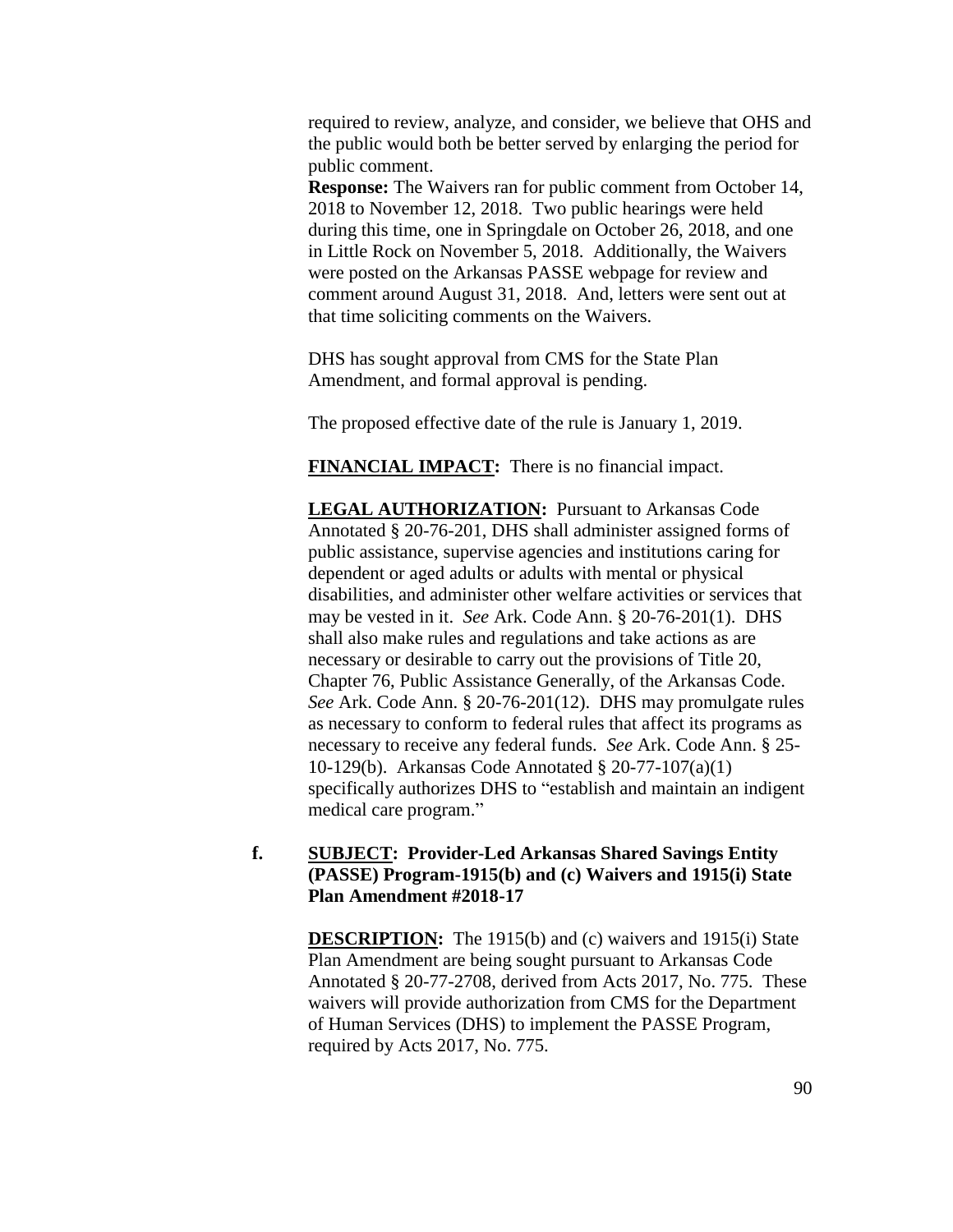These waivers and the State Plan Amendment authorize the following:

• PASSE entities continue to provide care coordination as that is defined by Act 775 of 2017. The four essential "case management" functions (independent assessment, plan development, referral for services, and service monitoring) must be performed in compliance with the CMS conflict-free case management rules. While this has been in place under Phase I, Phase II provides more detail on the conflict free case management rules. Additionally, under Phase II, the care coordinator is responsible for development of the Person Centered Service Plan (PCSP).

 PASSE entities become responsible for the provision of all services under Phase II, including all CES Waiver services and Medicaid State Plan services, including all home and community based services (HCBS) provided through the 1915(i) state plan amendment. The only services excluded from payment by the PASSE are:

1) Nonemergency medical transportation in a capitated program;

- 2) Dental benefits in a capitated program;
- 3) School-based services provided by school-employees;
- 4) Skilled nursing facility services;
- 5) Assisted living facility services;

6) Human development center (HDC) services provided to clients fully admitted to an HDC; or

7) Waiver services provided to adults with physical disabilities through the ARChoices in Homecare program or the Arkansas Independent Choices program, or any successor waiver for the frail, elderly, or physically disabled.

• Individuals will no longer be "attributed" to a PASSE based on their claims history and/or provider relationships. Instead, individuals will be "auto-assigned" to a PASSE using a round-robin methodology. PASSEs may be pulled out of autoassignment if they are not in good standing or if they reach a certain percentage of market share (53%).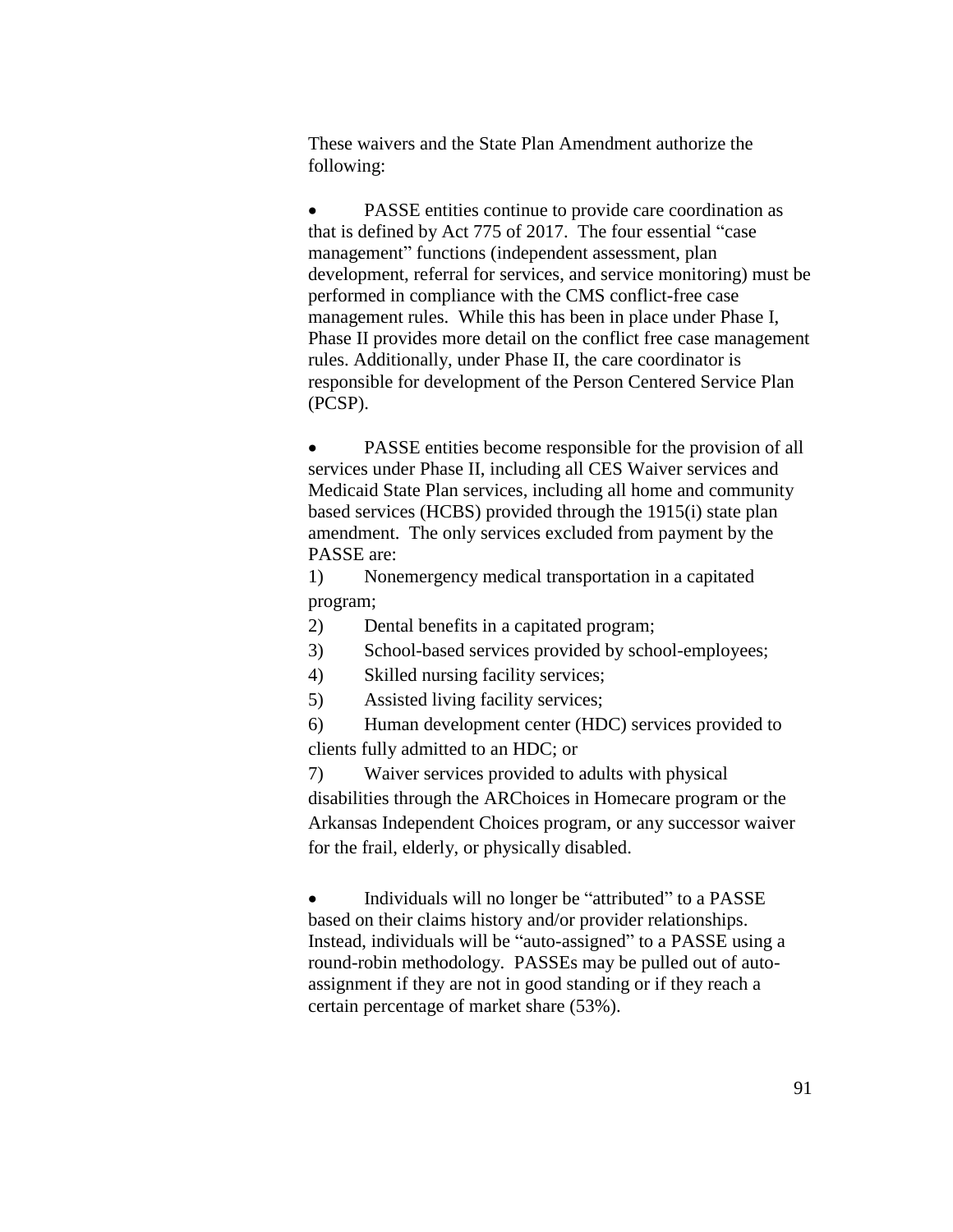The PASSE entity will receive a Per Member/Per Month (PMPM) global payment to cover all needed services for each assigned member. The PMPM will be based on historical utilization.

• The Network requirements were enhanced to reflect that PASSEs are now responsible for providing all services. These network requirements now include distance requirements, timeframe requirements, and provider to member ratio requirements. This now includes requirements for use of out-of-network providers.

 Each PASSE is now required to develop an internal appeal process, in addition to the grievance process, and the beneficiary must exhaust that appeal process before appealing to the state Medicaid agency.

• The PASSE entities will now be required to submit monthly encounter data so that service utilization can be tracked. This will be in addition to the quarterly reports that were submitted in Phase I, which will continue in Phase II. These will be used to monitor and improve quality of the PASSE program under the enhanced quality provisions of the PASSE model.

 The PASSE will now be responsible for credentialing all network providers, including Home and Community Based Services Providers that provide services to their enrolled members.

• **The 1915(i) State Plan Amendment details the home and community-based like services that the PASSE will be required to provide to eligible beneficiaries. Those services are: Supported Employment; Behavior Assistance; Adult Rehabilitation Day Treatment; Peer Support; Family Support Partners; Residential Community Reintegration; Outpatient Substance Abuse Treatment; Crisis Intervention; Planned Respite; Emergency Respite; Mobile Crisis Intervention; Therapeutic Host Home; Recovery Support Partners (for Substance Abuse); Substance Abuse Detox (Observational). Beneficiaries are eligible for the 1915(i) services if they meet the following criteria:**

Dually diagnosed clients:

1) Must have a documented behavioral health diagnosis and a documented developmental disability. These diagnoses must be made a physician and be contained in the individual's existing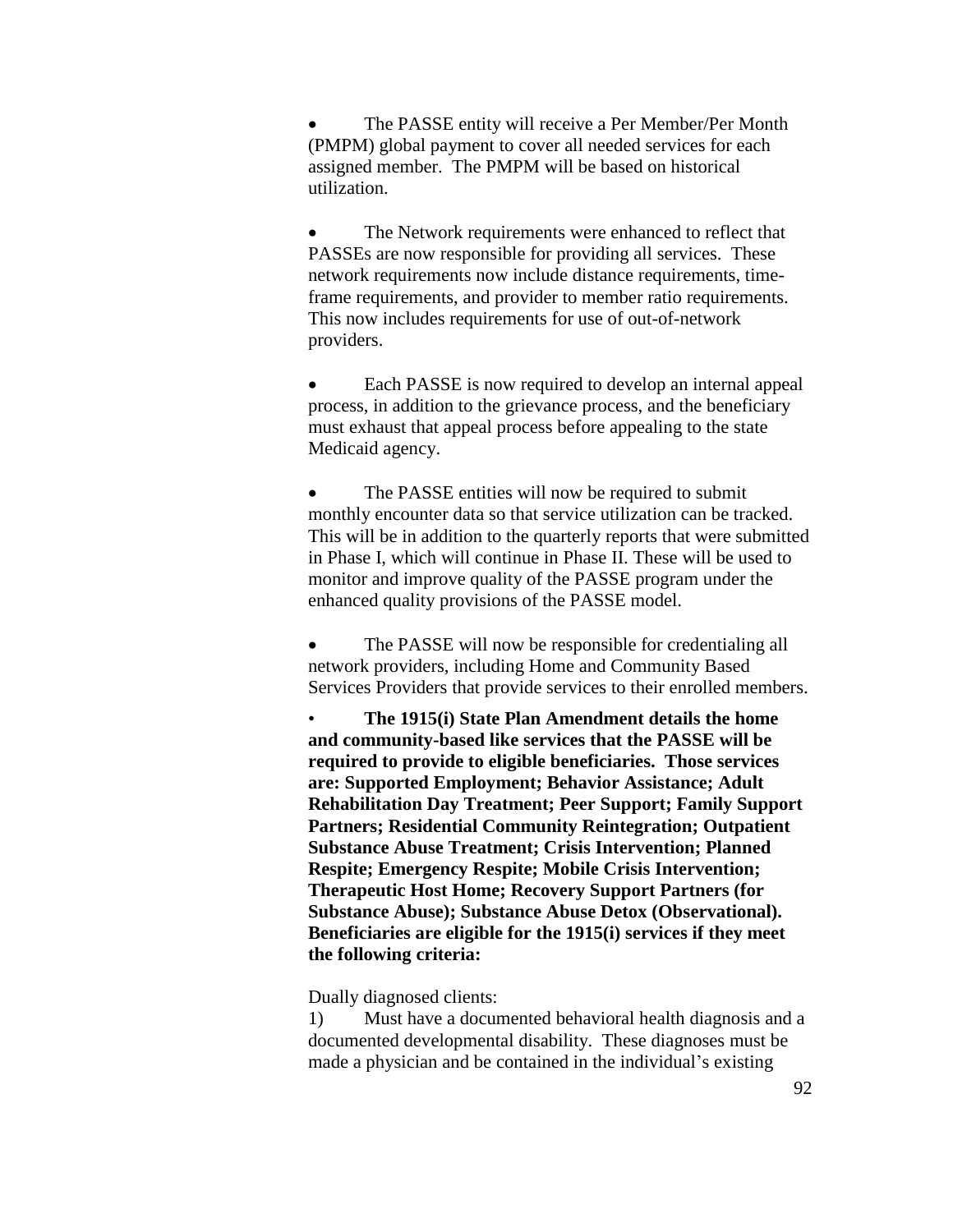medical record;

2) Must meet the institutional level of care criteria set forth by the Division of Developmental Disabilities Services for admission into an ICF/IID or CES Waiver;

3) Must have been deemed a Tier 2 or Tier 3 by the independent assessment of functional need related to diagnosis; and

4) Must be determined appropriate for HCBS State Plan services by the DHS Dual Diagnosis Evaluation Committee. The DHS Dual Diagnosis Evaluation Committee will be made up of clinicians and programmatic experts that work for or contract with the Division of Developmental Disabilities Services, the Division of Aging, Adult, and Behavioral Health Services, and the Division of Medical Services within the Arkansas Department of Human Services. This committee will be responsible for reviewing any cases presented for consideration to place the individual into a dual-diagnosed rate cell within the PASSE program and deemed eligible for the 1915(i) HCBS services.

Behavioral Health clients:

1) Must have a documented behavioral health diagnosis, made by a physician and contained in the individual's medical record; and

2) Must have been deemed a Tier 2 or Tier 3 by the independent assessment of functional need related to diagnosis.

Developmentally disabled clients:

1) Must have a documented developmental disability diagnosis, made by a physician and contained in the individual's medical record; and

2) Must have been deemed a Tier 2, or Tier 3 by the independent assessment of functional need related to diagnosis.

**PUBLIC COMMENT:** The Department of Human Services (DHS) held two public hearings, one in Springdale on October 26, 2018, and one in Little Rock on November 5, 2018. The public comment period expired on November 12, 2018. DHS provided a summary of the public comments received and its responses; that summary, due to its length, is attached hereto.

Additionally, Kathryn Henry, an attorney with the Bureau of Legislative Research, asked the following question: I saw in the newspaper that this rule will not be fully implemented until March 1, 2019. Why is March 1st the date for full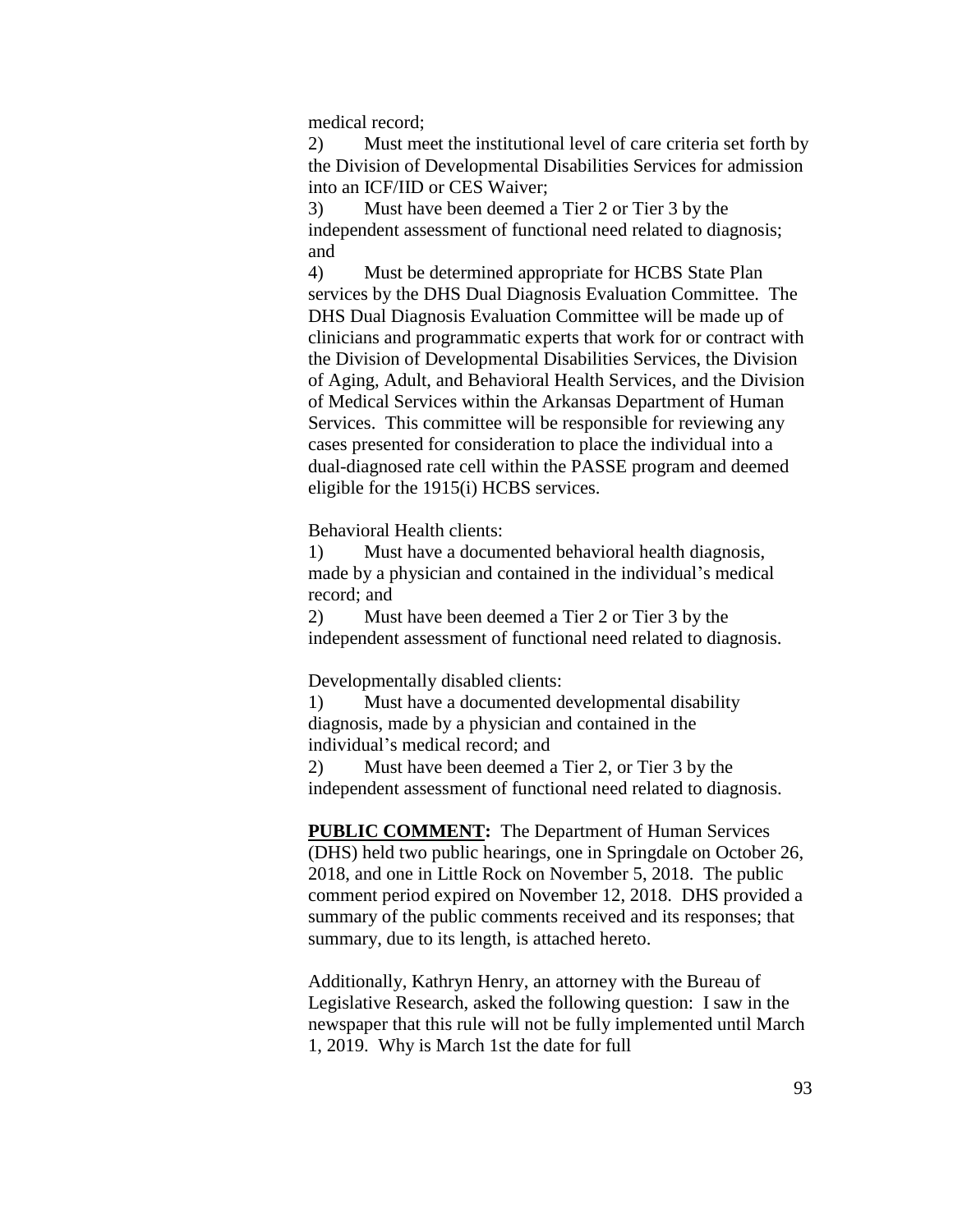implementation? **RESPONSE:** DHS determined that in the best interest of the 40,000 Arkansans who will be served by the PASSEs, an additional two months to finalize operational preparedness was most appropriate. DHS made this decision based on a number of factors including readiness reviews of each of the PASSEs.

Per the agency, CMS approval is required for the 1915(b) and 1915(c) waivers, and that approval was obtained on December 7, 2018.

The proposed effective date of the rule is January 1, 2019.

**FINANCIAL IMPACT:** For a March 2019 implementation:

There will be a savings of \$21,288,426 (\$6,277,957 in general revenue and \$15,010,469 in federal funds) in the current fiscal year and a savings of \$63,989,034 (\$18,870,366 in general revenue and \$45,118,668 in federal funds) for the next fiscal year.

For the current fiscal year, additional revenue generated due to premium taxes from PASSE entities - \$9,372,709 (\$4,686,355 for use to offset general revenue of PASSE payments and \$4,686,354 for use to reduce DDS wait list). For the next fiscal year, additional revenue generated due to premium taxes from PASSE entities - \$29,846,433 (\$14,923,217 for use to offset general revenue of PASSE payments and \$14,923,216 for use to reduce DDS wait list).

The above amounts reported are updated to reflect March 1, 2019 implementation as opposed to the original January 1, 2019 implementation. Additionally, the original financial impact was based on July 30, 2018 databook supplied by the actuary. Updated numbers are based on October 1, 2018 rates finalized by the actuary.

The total estimated savings by fiscal year to the state government to implement this rule is \$30,661,135 for the current fiscal year and \$93,835,467 for the next fiscal year. These figures result from the savings from the PASSE in addition to the premium tax that will be generated. Legislation concerning the premium tax for PASSEs can be found in Sections 4-6 of Act 775 of 2017.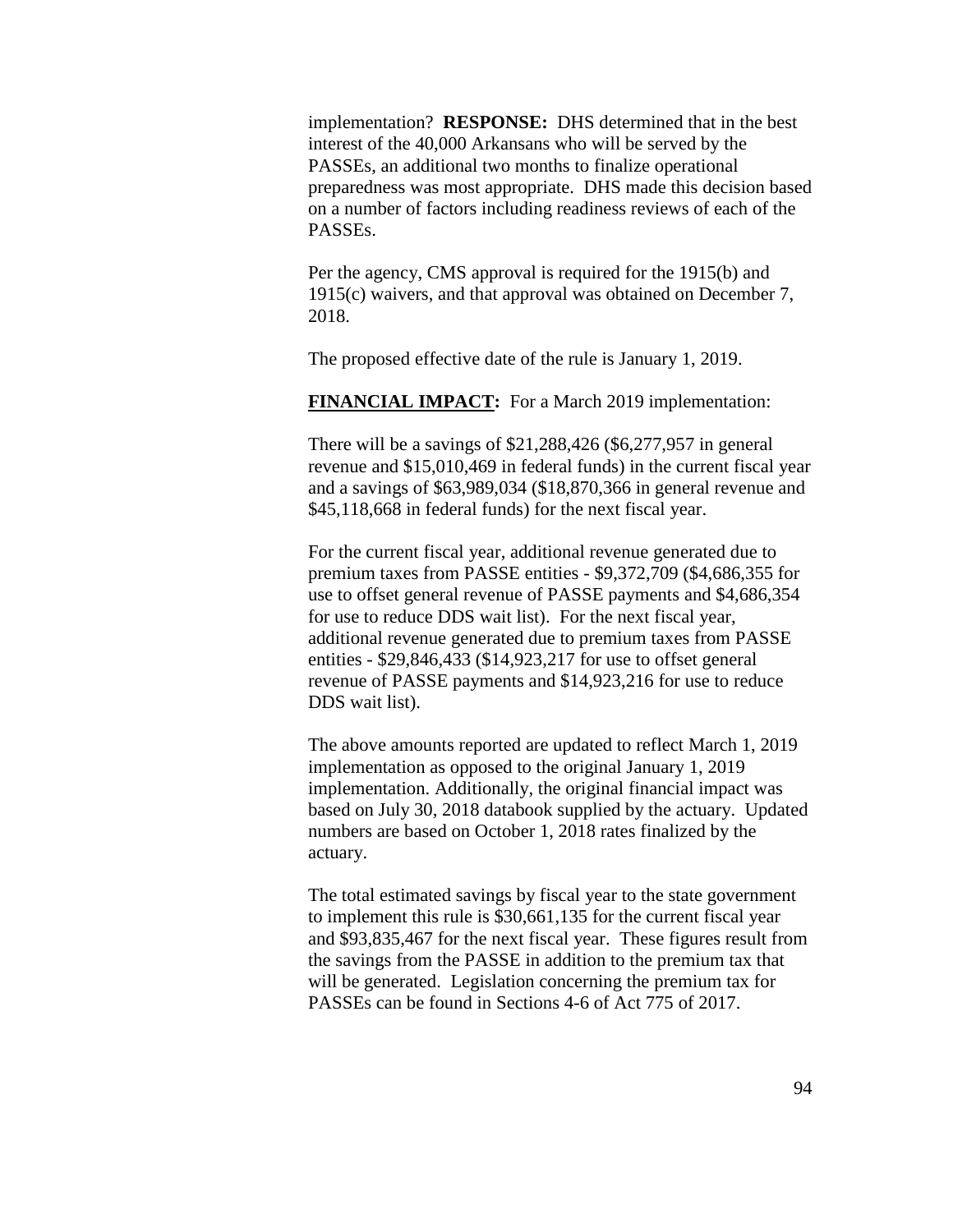**LEGAL AUTHORIZATION:** Pursuant to Arkansas Code Annotated § 20-76-201, DHS shall administer assigned forms of public assistance, supervise agencies and institutions caring for dependent or aged adults or adults with mental or physical disabilities, and administer other welfare activities or services that may be vested in it. *See* Ark. Code Ann. § 20-76-201(1). DHS shall also make rules and regulations and take actions as are necessary or desirable to carry out the provisions of Title 20, Chapter 76, Public Assistance Generally, of the Arkansas Code. *See* Ark. Code Ann. § 20-76-201(12). DHS may promulgate rules as necessary to conform to federal rules that affect its programs as necessary to receive any federal funds. *See* Ark. Code Ann. § 25- 10-129(b). Arkansas Code Annotated § 20-77-107(a)(1) specifically authorizes DHS to "establish and maintain an indigent medical care program."

Act 775 of 2017, sponsored by Representative Aaron Pilkington, required DHS to submit an application for any federal waivers, federal authority, or state plan amendments necessary to implement the Medicaid Provider-Led Organized Care System. The Act authorized DHS to promulgate rules necessary to implement the system. *See* Ark. Code Ann. § 20-77-2708.

# **13. ARKANSAS INSURANCE DEPARTMENT (Gray Turner and Booth Rand)**

## **a. SUBJECT: Rule 57: Administrative and Regulatory Fees**

**DESCRIPTION:** The Arkansas Insurance Department seeks to amend AID Rule 57 that governs the manner in which fees are paid by insurance producers and agencies.

The proposed changes would:

1. Require all individual and business entity fees be paid electronically beginning in 2020.

2. Change the due date for fees to allow individuals to pay renewal fees biennially by the end of their birth month as opposed to their birthday.

3. Remove outdated language.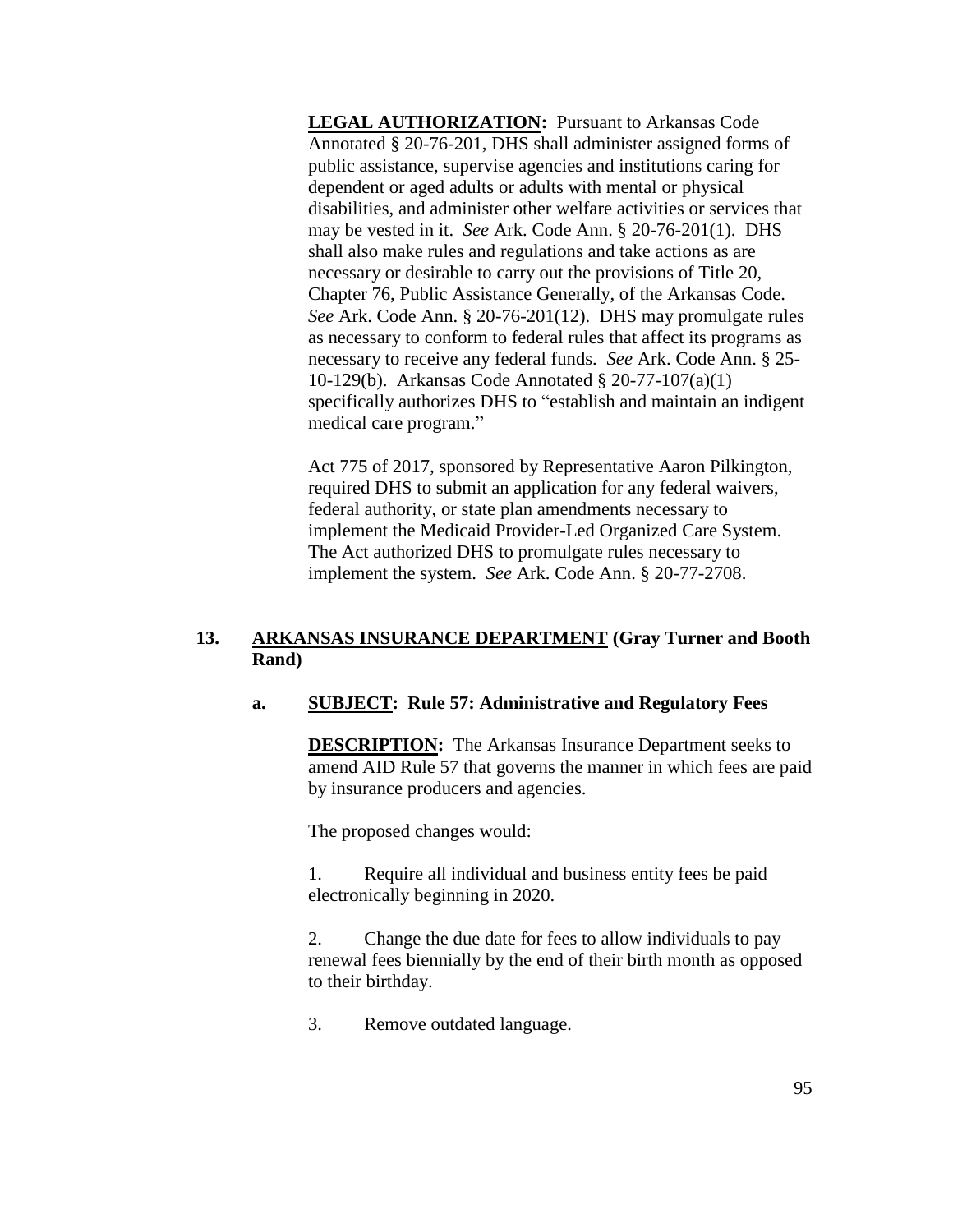The specific changes to AID Rule 57 include:

1. TOC, Page 1. Replace the term "viatical" with "life settlement"

2. TOC, Page 1. Replace "surplus line" to "surplus lines"

3. Section 3, Page 3. Effective date of amended rule will be January 1, 2019, with the exception of the requirement to pay fees electronically, which will be January 1, 2020.

4. Section 6(a), Page 7. Clarifies when \$35 license fees are due. Changes date fees are due to allow producers until the end of their birthday month, as opposed to the date of their birthday. Gives additional time to pay fees. This change is in conformity with the National Association of Insurance Commissioners model licensing rules. Does not change amount of fees.

5. Section 6(b), Page 7. Clarifies when fees are due for surplus lines producers and third-party administrators. Does not change amount of fees.

6. Section 6(c), Page 7. Removes outdated references to brokers and clarifies that \$35 must be paid for both producers and surplus lines producers. Does not change amount of fees.

7. Section 6(d), Page 8. Requires license fees to be paid electronically. This change will not be effective until January 1, 2020.

8 Section 22, Page 12. Makes clear that producer licensing fees may not be paid by check.

**PUBLIC COMMENT:** A public hearing was held on November 14, 2018, and the public comment period expired on that date. No public comments were submitted to the department. The proposed effective date is January 1, 2019.

**FINANCIAL IMPACT:** There is no financial impact. These changes do not increase any license fee or expense for producers and the AID will not incur any costs for these changes. These changes will streamline AID accounting methods and conform our practices to NAIC standards.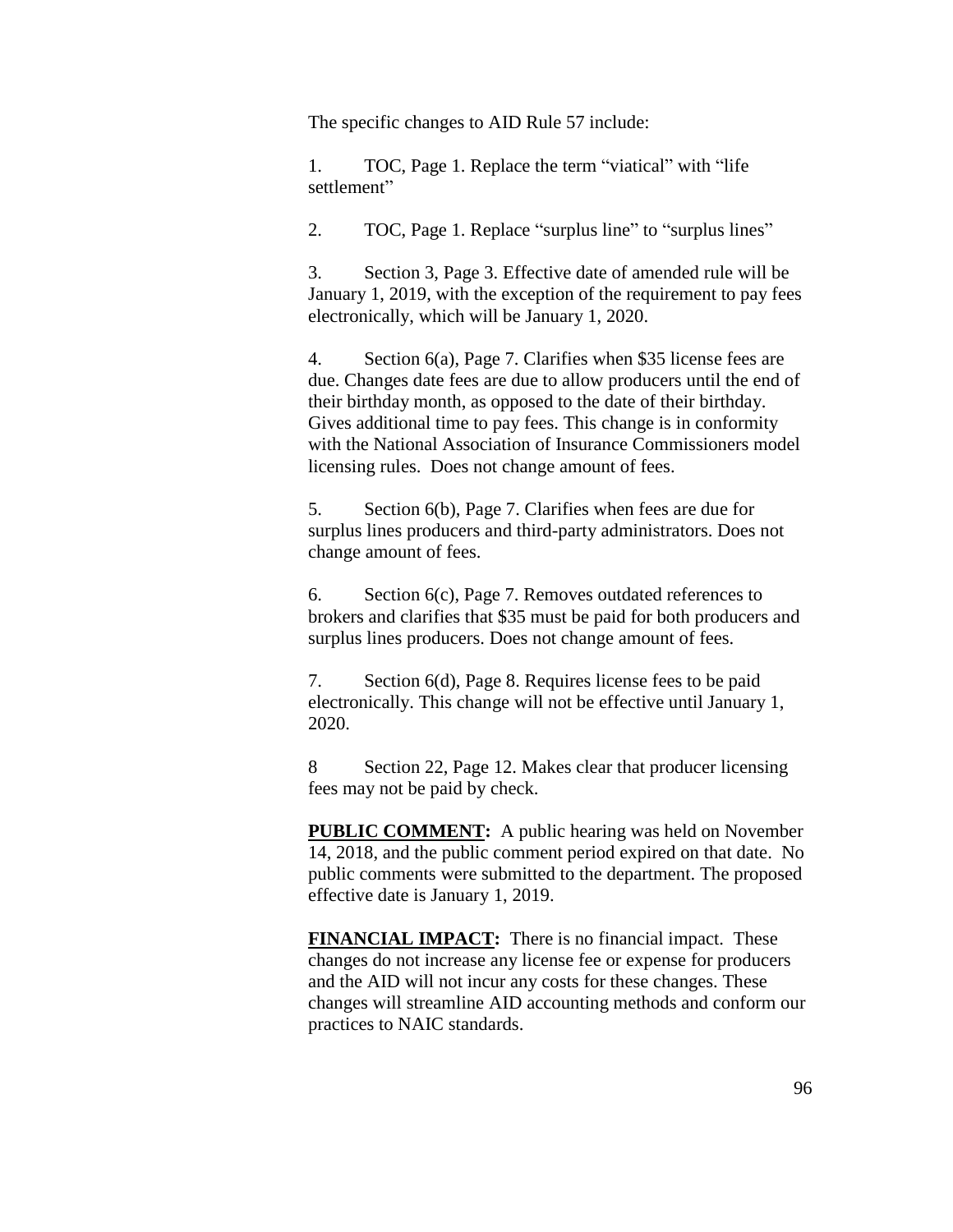**LEGAL AUTHORIZATION:** The Insurance Commissioner shall collect annually or biennially as prescribed by the rule of the commissioner various fees, licenses, and miscellaneous charges, as set forth by Arkansas Code Annotated § 23-61-401. In addition to and notwithstanding all other statutory fees paid by licensees or registrants in connection with the issuance and renewal of their Arkansas licenses or registrations as required under the Arkansas Insurance Code or other Arkansas laws, new and additional or increased nonrefundable administrative and regulatory fees are imposed against all licensed resident and nonresident agents, agencies, brokers, surplus line and purchasing group brokers, risk retention agents, third party administrators, and similar licensees or registrants for each and every individual, firm, or corporation licensed or registered by the department. Ark. Code Ann. § 23-61- 706(a). The annual fee per license shall be due in an amount and at such times or upon such schedule as the Insurance Commissioner shall prescribe, so long as the fee does not exceed fifty dollars (\$50.00) per license. Ark. Code Ann. § 23-61-706(b).

## **14. DEPARTMENT OF LABOR, LABOR STANDARDS DIVISION (Denise Oxley)**

## **a. SUBJECT: 010.14 Child Labor Rules**

**DESCRIPTION:** The proposed amendments to the Department of Labor's child labor rules would accomplish the following:

1. Remove all references to hour restrictions or recordkeeping requirements related to hour restrictions on 17 year olds pursuant to 2015 Ark. Acts 162;

2. Add a statutory exemption, Ark. Code Ann. § 11-6-102, exempting children 16 years old who have graduated high school, vocational school, or technical school, or who are married or are parents;

3. The rules would be re-numbered to conform to the Secretary of State's numbering convention, as well as the agency's overall numbering convention;

4. Update or eliminate some references to federal law or other sources;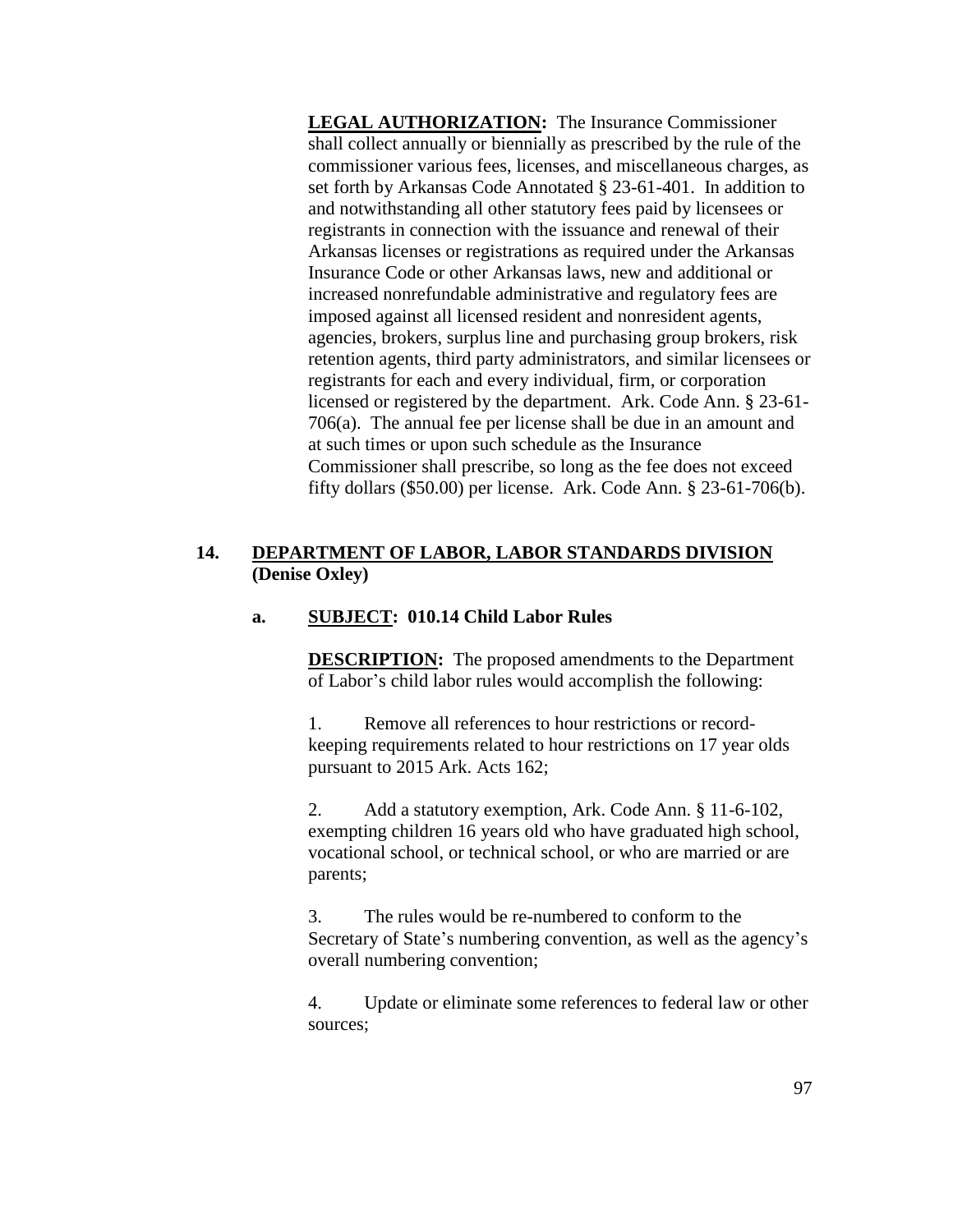5. Make some grammatical and stylistic changes; and

6. Establish an effective date and update the history of the child labor rules

**PUBLIC COMMENT:** A public hearing was held on October 29, 2018, and the public comment period expired on that date. No public comments were submitted. The proposed effective date is January 1, 2019.

**FINANCIAL IMPACT:** There is no financial impact.

**LEGAL AUTHORIZATION:** The Director of the Department of Labor is authorized to adopt rules and regulations for the enforcement and administration of Arkansas Code Annotated § 11- 6-101 et seq. (law concerning child labor). *See* Ark. Code Ann. §  $11-6-111(b)(2)$ .

### **b. SUBJECT: 010.14-311 thru 316 Child Labor Rules, The Entertainment Industry**

**DESCRIPTION:** The proposed amendments to the Department of Labor's child labor rules would accomplish the following:

1. Expand the number of hours a school age child with an entertainment work permit can be at the place of employment;

2. Expand the times of day a child with an entertainment work permit can be at the place of employment;

3. Make two (2) changes modifying or reducing requirements for permitting.

4. Re-number the rules to conform to the Secretary of State's numbering convention, as well as the agency's overall numbering convention; and

5. Make some grammatical and stylistic changes.

**PUBLIC COMMENT:** A public hearing was held on October 29, 2018, and the public comment period expired on that date. No public comments were submitted to the department. The proposed effective date is January 1, 2019.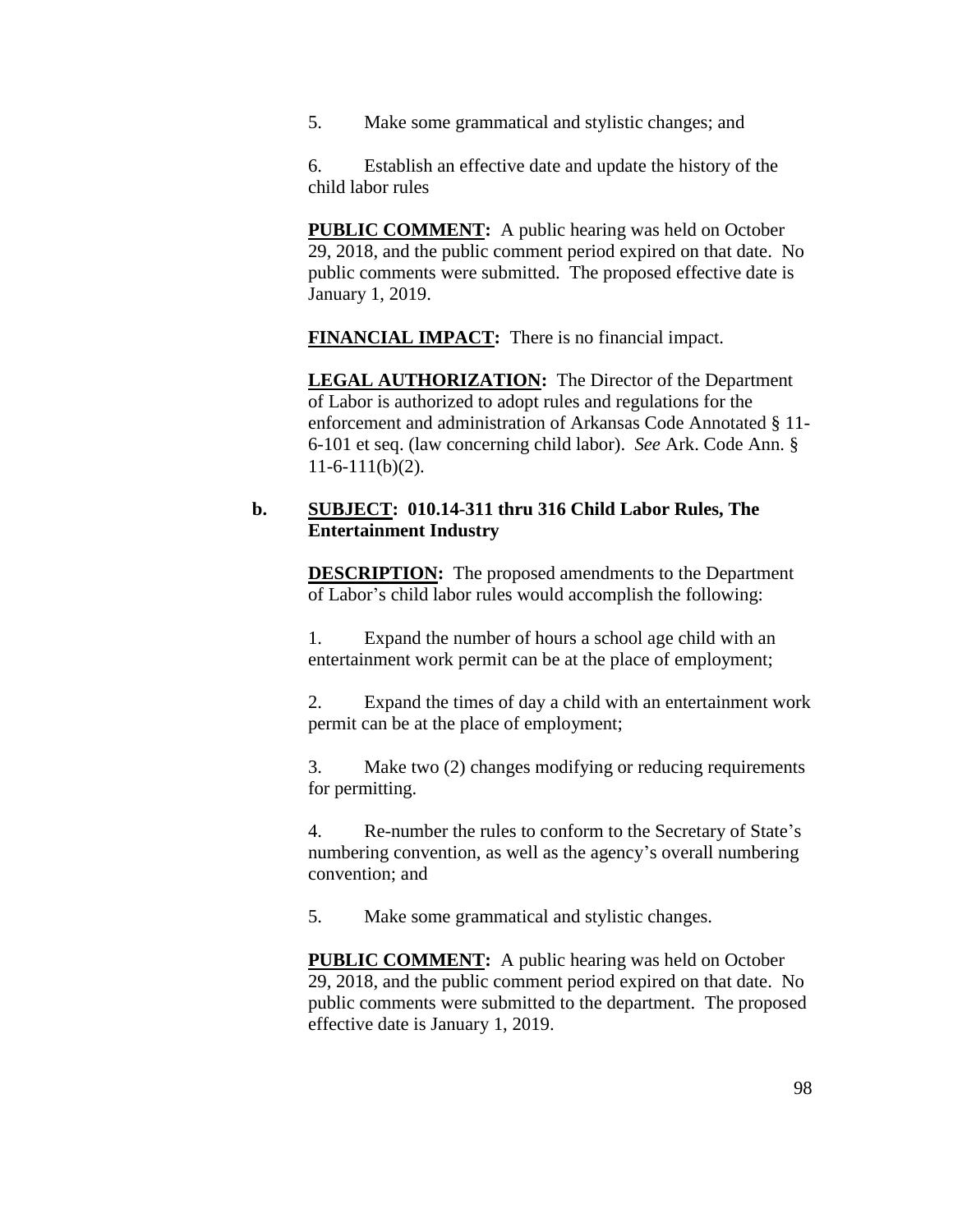**FINANCIAL IMPACT:** There is no financial impact.

**LEGAL AUTHORIZATION:** The Director of the Department of Labor is authorized to promulgate rules and regulations for the implementation of Ark. Code Ann. § 11-12-101 et seq. (concerning employment of children in the entertainment industry). *See* Ark. Code Ann. § 11-12-105(1).

# **15. STATE BOARD OF PHARMACY (John Kirtley)**

# **a. SUBJECT: Regulation 7: Drug Products/Prescriptions**

**DESCRIPTION:** The proposed changes will reduce regulatory burdens when transferring prescriptions between pharmacies. It adds language to specify that a pharmacist cannot dispense more of a schedule II narcotic medication than a prescriber can prescribe. Language will also clarify partial filling of schedule II prescriptions.

**PUBLIC COMMENT:** A public hearing was held on September 26, 2018, and the public comment period on that date. The agency submitted the following public comment summary:

Summary of Verbal Comments Against:

There were no comments against this proposed regulation change.

#### Summary of Verbal Comments For:

John Vinson, COO Arkansas Pharmacists Association – Had a brief question about transfers and said he was in favor of this proposed change.

Travis Ezell, Pharmacy Student – Had a brief question about interns in transfer rules and said he was in favor of this proposed change.

Summary of Written Comments For:

John Rocchio – Director, Pharmacy Regulatory Affairs Delivered letter with comments on proposed regulation changes thanking the Board for the opportunity for comment previously in June where the Board withdrew the proposed changes to rewrite into the current form. Dr. Rocchio commented in part, "CVS Health thanks the Board for the critical dialogue that took place during public comment on the first iteration of amendments to this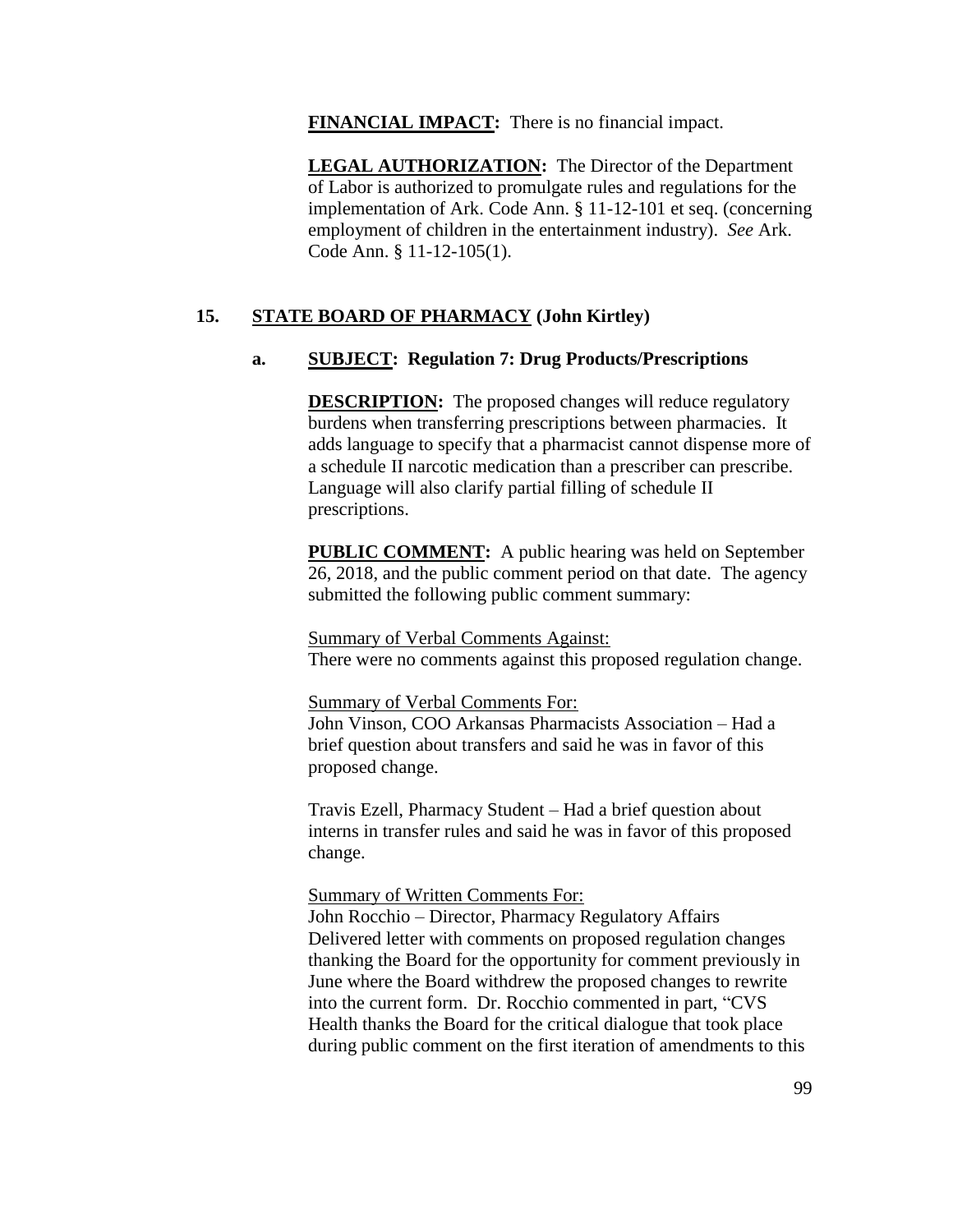rule in June. We are pleased that the Board has incorporated our recommendations for faxed prescription transfers, removing the requirement to validate the transfer by telephone."

Mary Staples – Regional Director, State Government Affairs, National Association of Chain Drug Stores (NACDS) Mrs. Staples delivered a letter in June requesting that the pharmacist should not need to further validate faxed transfers of prescriptions as it was an unnecessary step in this process that would be duplicative. This was incorporated into the rewrite and refiled proposed changes. Mrs. Staples submitted another set of comments on this regulation in September that asked the Board to include several other issues in this regulation change which fall into two categories:

1. Requested changes that are already accepted in Arkansas 2. Requested changes that would not apply to the proposed regulation change as they would be requests for a completely different regulation.

Board Staff responded in kind to the September letter.

The Board accepted all comments and voted to continue with this proposed regulation change as presented.

The proposed effective date is January 1, 2019.

**FINANCIAL IMPACT:** This should actually save costs to pharmacies.

There is no cost to the state or federal governments.

**LEGAL AUTHORIZATION:** The Arkansas State Board of Pharmacy is authorized to make reasonable rules and regulations, not inconsistent with law, to carry out the purposes and intentions of the pharmacy laws of this state that the board deems necessary to preserve and protect the public health. Ark. Code Ann. § 17-92-  $205(a)(1)$ . Additionally, the board shall promulgate rules limiting the amount of Schedule II narcotics that may be dispensed by licensees of the board. Ark. Code Ann. § 17-92-205(d).

#### **16. BOARD OF PODIATRIC MEDICINE (Dr. John Robinette)**

## **a. SUBJECT: Arkansas Board of Podiatric Medicine Rules and Regulations**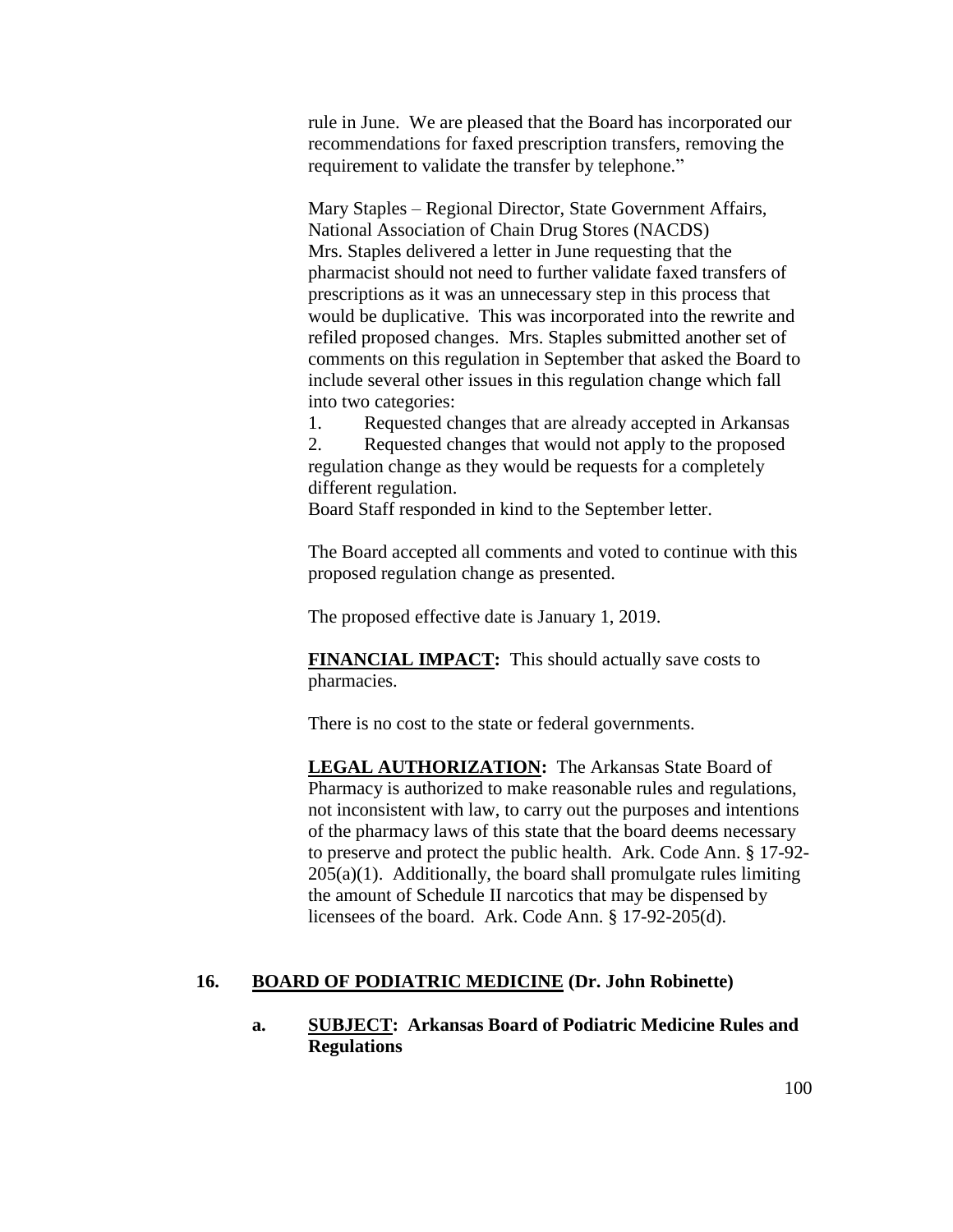**DESCRIPTION:** The board is revising its rules to repeal outdated and unduly burdensome rules; enact rules required by state statute regarding physician delegation, licensure for certain military personnel, re-licensure for podiatric physicians who want to return to practice in Arkansas, penalties for failure to comply with the Prescription Drug Monitoring Program; and increasing continuing education hours from fifteen to twenty hours.

**PUBLIC COMMENT:** No public hearing was held. The public comment period expired on September 24, 2018. The board received no public comments.

Jessica Sutton, an attorney with the Bureau of Legislative Research, asked the following questions:

(1) Page 2. Your rules refer to a fee as set by the Board that will accompany the application, but the fee is not set out in the rules. Arkansas Code Annotated § 17-96-302 sets forth a fee in an amount not to exceed \$200. What is the relevant fee, and why does the Board not have this provided in its rules? **RESPONSE:**  The fee is \$200. The Board has never had its fees in its rules, and the failure to include them in this draft was an oversight. Rather than start the process over again, the Board intends to file a separate rule regarding its fees.

(2) Page 3. The rules state that the applications must be completed and submitted to the Board at least 60 days prior to the State Board examination. The reference to "filing" has been omitted. However, Ark. Code Ann. § 17-96-302(b) states that the "applicant shall file with the secretary at least two (2) months prior to an examination an approved application." Why was the reference to "filing" omitted? Also, two months may be more or less than 60 days, depending on the relevant months. **RESPONSE:**  There is no substantive reason why the word "filing" was omitted – since it is still used in the statute, its omission from the rule is superfluous. The reference to "unless otherwise provided by law" should solve any problems with the "60 days" language, which is existing language that and the Board does not propose to change at this time. The Board can fix the discrepancy in the fee-related rule discussed in #1.

(3) Page 3. Regarding re-examination, the rules provide that the exam must be taken within a period of six months from the date of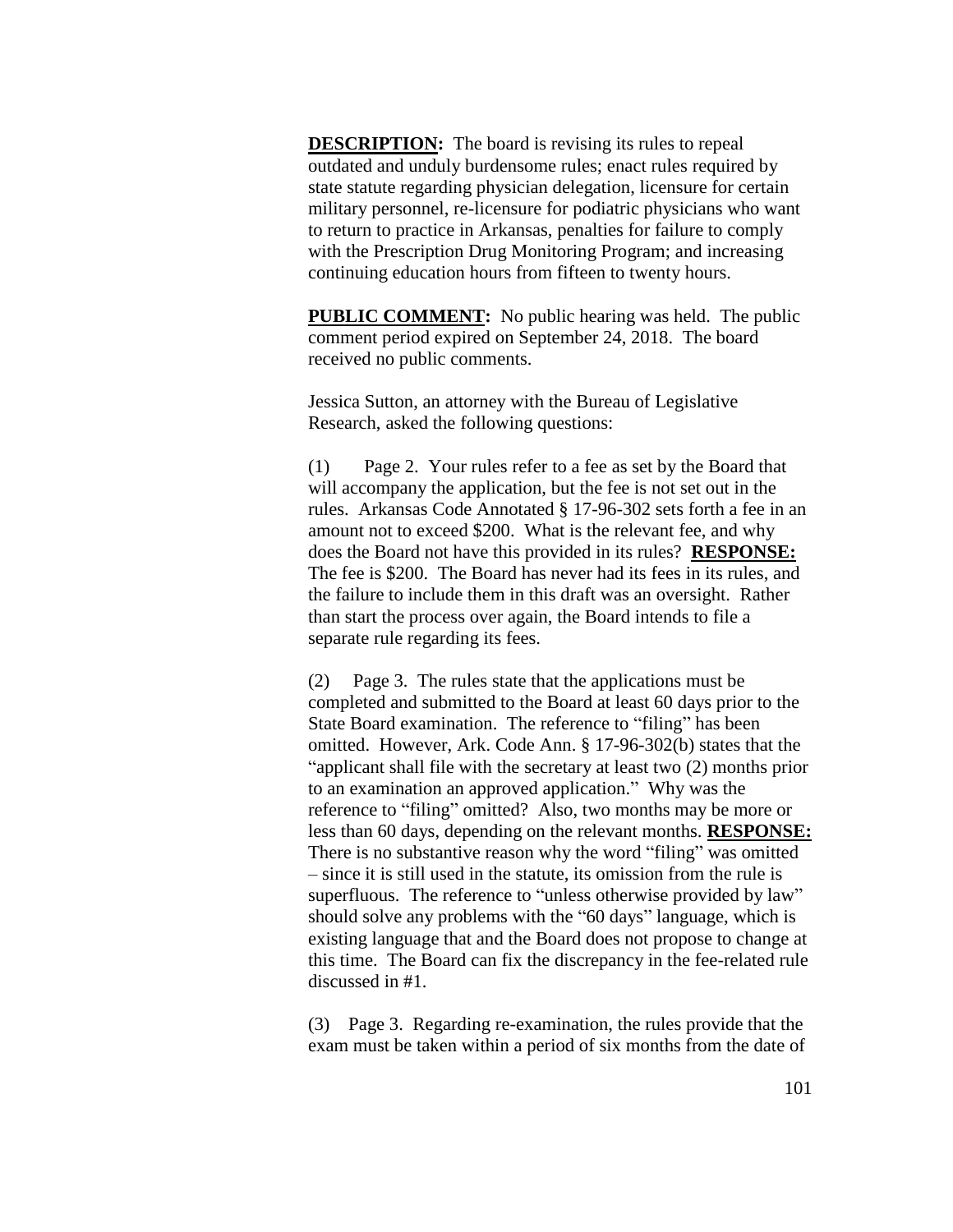the first examination of the applicant. However, Ark. Code Ann. § 17-96-304 states that the applicant is entitled to a reexamination within 6 months after the refusal of registration. **RESPONSE:**  This is existing language that the Board does not propose to change at this time, and the statutory language will trump the rule.

(4) Page 4. Subsection (E) at the top of the page is not contained in the statute. Instead, the statute (Ark. Code Ann. § 17-1-107(b)) adds that the person demonstrates that he or she is sufficiently competent in his or her field. **RESPONSE:** Correct – the Board believes that a demonstration of sufficient competency would be licensure in good standing in another state.

(5) Page 4. What is the board's statutory authority for the emergency provisional licensure? **RESPONSE:** A.C.A. § 17-96-  $202(a)(3)(A)$ .

(6) Page 9. The rules strike that the annual business meeting shall be in June; however, Ark. Code Ann. § 17-96-202 requires the annual meeting to be in June. **RESPONSE:** Correct – the board meeting must be in June, and the omission of the requirement from the rule does nothing to change the statutory requirement.

The proposed effective date is December 31, 2018.

**FINANCIAL IMPACT:** CME hours can be obtained for free through periodicals, however, many Podiatric Physicians attend seminars which may charge a fee; therefore, the estimated cost to the regulated party is between \$0-125.

There is no cost to the state or federal government to implement the rule.

**LEGAL AUTHORIZATION:** The Arkansas Board of Podiatric Medicine shall make and adopt all necessary rules, regulations, and bylaws necessary or convenient to perform its duties and to transact business as required by law. Ark. Code Ann. § 17-96-  $202(a)(3)(A)$ . The rules adopted shall authorize the delegation of certain medical practices to persons other than podiatrists. Ark. Code Ann. § 17-96-202(a)(3)(B).

The board shall adopt rules that establish standards to be met and procedures to be followed by a podiatrist with respect to the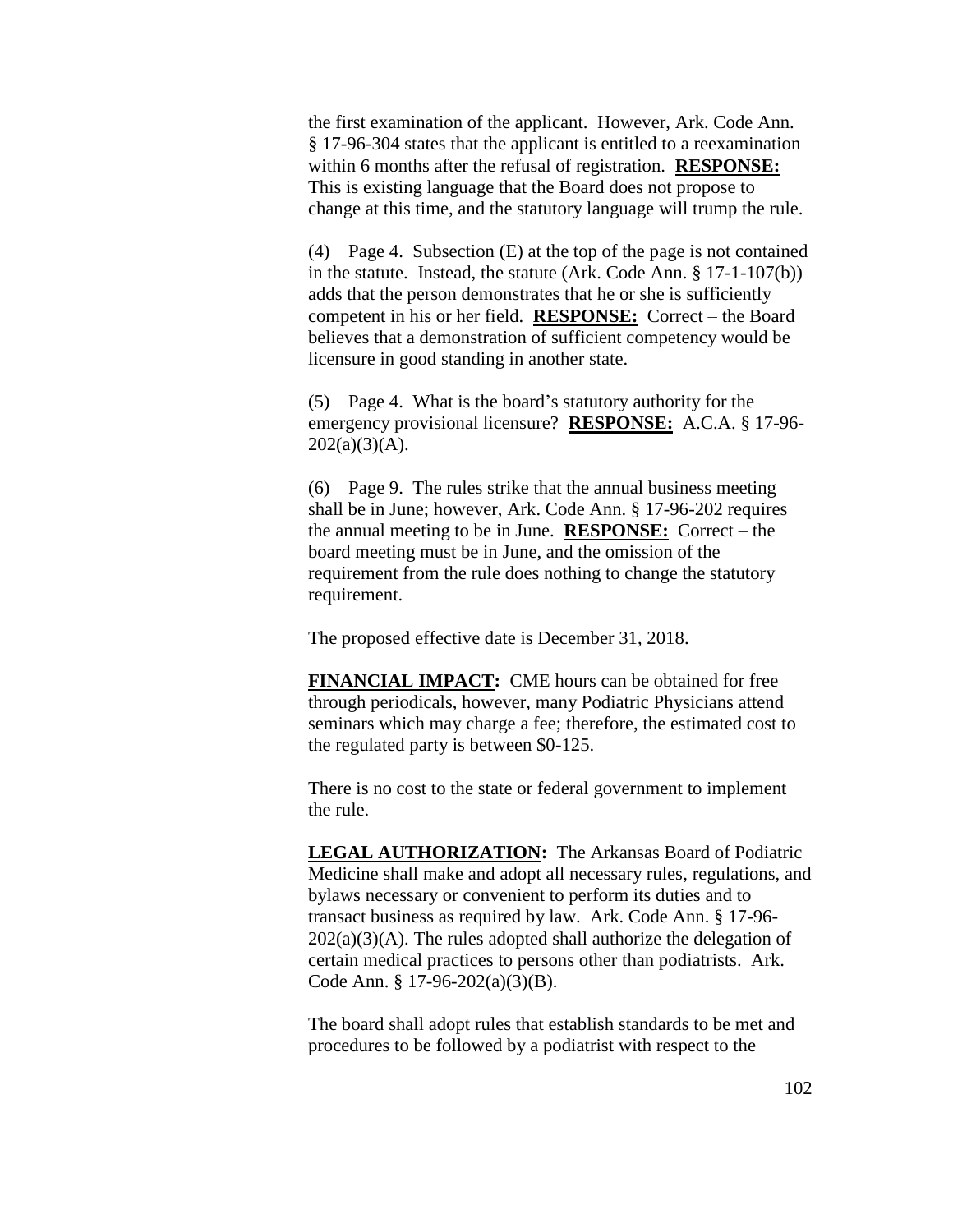podiatrist's delegation of the performance of medical practices to a qualified and properly trained employee who is not licensed or otherwise specifically authorized by the Arkansas Code to perform the practice. Ark. Code Ann. § 17-96-204(a).

Portions of these rules implement 2015 legislation, specifically Act 1066 (concerning reinstatement of licenses and certification) and Act 848 (concerning licensure, certification, or permitting of active duty service members, returning military veterans, and spouses). The rules also implement Act 820 of 2017, concerning the Prescription Drug Monitoring Program.

## **17. COMMISSION FOR ARKANSAS PUBLIC SCHOOL ACADEMIC FACILITIES AND TRANSPORTATION (Taylor Dugan)**

# **a. SUBJECT: Appeals from Division Determinations of the Arkansas Division of Public School Academic Facilities and Transportation**

**DESCRIPTION:** Amendments to these rules are necessary as a result of Act 542 of 2017. They also contain non-substantive edits that are mostly grammatical and stylistic.

These proposed amendments provide a method under which either a public charter school (as defined in Act 542) or traditional public school district may appeal a Division determination related to a public school district waiver petition to the Commission. Specifically, Act 542 provides that if a school district wishes to sell, lease, or otherwise transfer unneeded public school facilities (including but not limited to properties identified as unused or underutilized), there is a waiting period of two to three years. The school district may, however, petition the Division for a waiver of the waiting period. Amendments to the present rules provide a process for the appeal of the Division's determination by either the school district or charter school to the Commission.

No substantive changes were made post-public comment. The only changes made were editorial and for the purpose of clarification.

**PUBLIC COMMENT:** A public hearing was held on January 4, 2018. The public comment period expired on January 15, 2018.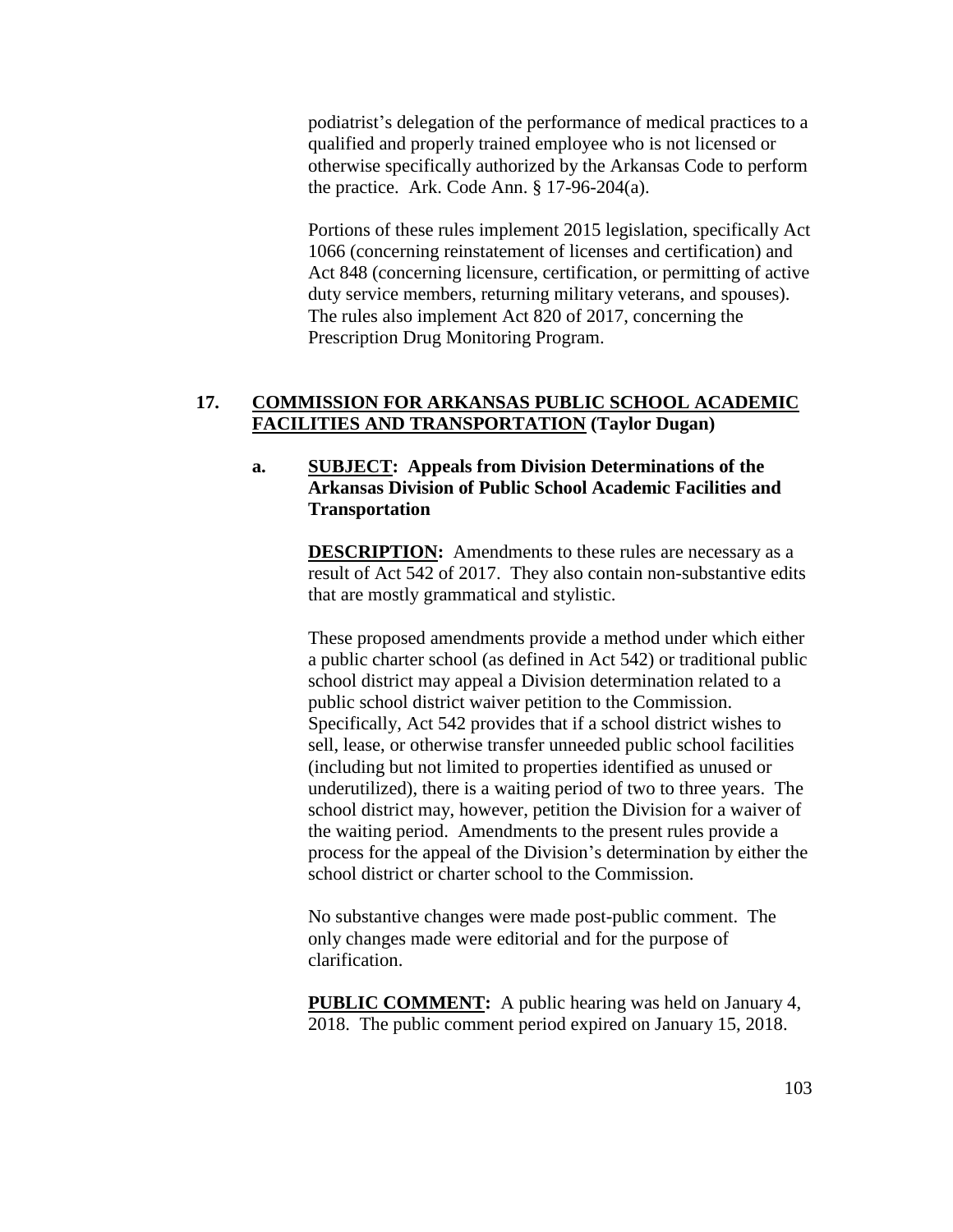The Commission provided the following summary of the public comments that it received and its responses thereto:

### **Commenter Name: Lucas Harder, Policy Services Director, Arkansas School Boards Association (1/3/18)**

**Comment (1):** Section 1.02. I would recommend replacing 6-21- 801 through 6-21-816 with 6-21-801 *et seq.* and moving it after 6- 20-2516 as that would automatically include any new statutes added to the subchapter and have the statutory list in numerical order.

**Response:** Comment considered. Non-substantive change made.

**Comment** (2): Direct Appeals Hearing: I would recommend changing it to read 6-21-801 *et seq.* as the entire subchapter is listed.

**Response:** Comment considered. Non-substantive change made.

**Comment (3):** Section 6.08.4. I would recommend changing the new language to read "and in a manner identifying" in order to match the language in 4.05.

**Response:** Comment considered. Non-substantive change made.

#### **Commenter Name: Harvie Nichols (1/15/18)**

**Comment** (1): Section 3.02.2. The date for denying the appeal to be untimely should be based upon not being received within 60 calendar days of the date the appealing party receives a copy of the written determination of the division.

**Response:** Comment considered. Language changes in section 3.02.2, as well as sections 3.01.2 and 7.01. Non-substantive changes made.

**Comment** (2): Section 3.02.3. See the expanded comments on 6.04 which also apply here.

**Response:** Comment considered. Non-substantive change made.

**Comment (3):** Section 4.02. The last part of the first line should be changed to 6-21-815.

**Response:** Comment considered. Change made in sections 4.03 and 4.08 as well. Non-substantive changes made.

**Comment (4):** Section 4.06. This section allows the Commission to take a matter under advisement.

**Comment (5):** Section 4.07. States that the Commission shall render a written decision within thirty calendar days of the hearing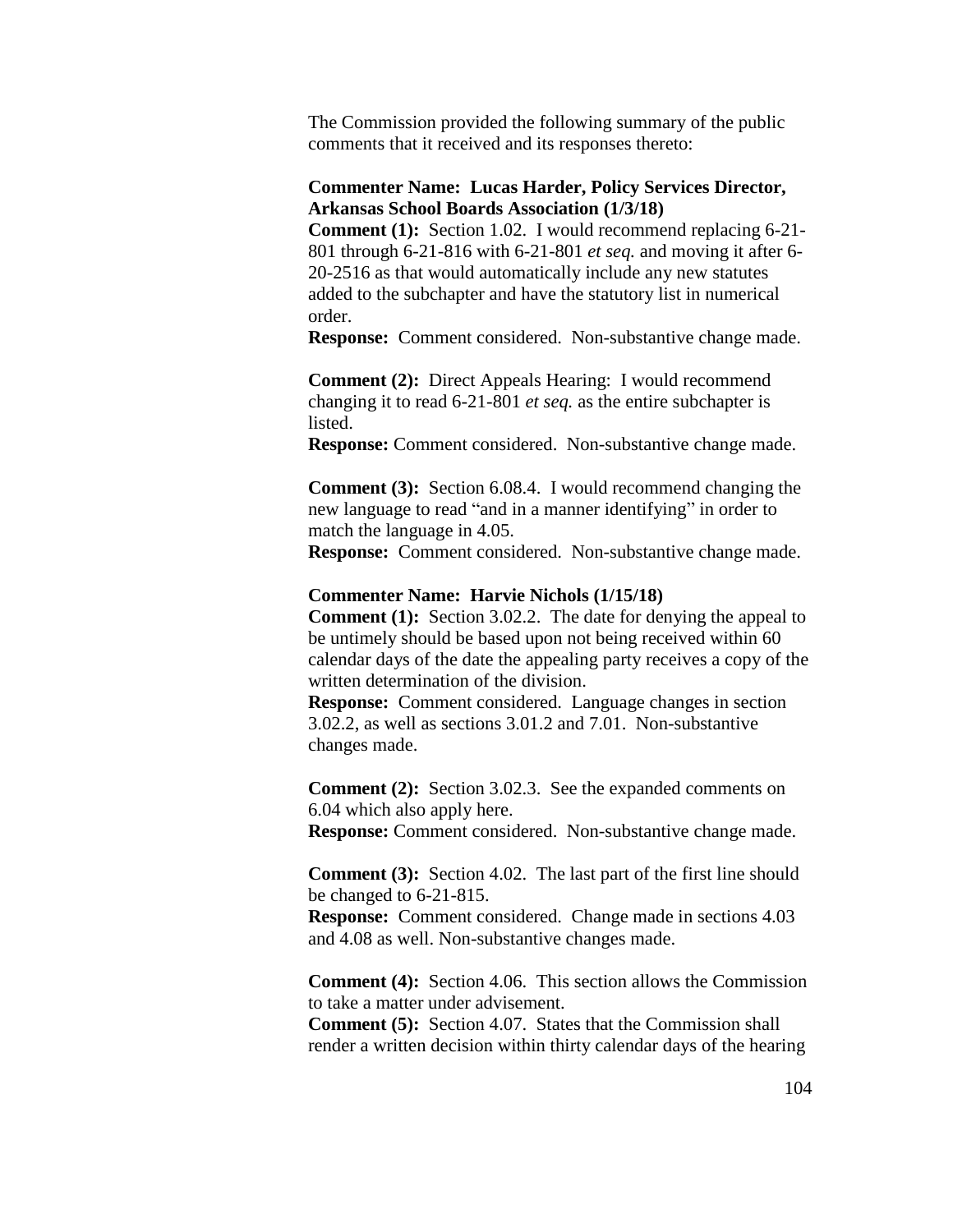but does not specify how the Commission would render a decision if they have taken a case under advisement. I understand that a judge can issue a written decision after taking a case under advisement. However, in my opinion the Commission, because it is composed of multiple members, is subject to FOIA and can't discuss the case except in a convened meeting with proper notice provided. How can they render a decision if they have not met to discuss the issue? A section needs to be added to insure that they meet again with adequate notice to all parties. **Response:** The CAPSAFT is undoubtedly a "governing body"

under the Arkansas Freedom of Information Act and is subject to the open meeting provisions set forth in § 25-19-106 of the Act. Thus, if the CAPSAFT takes a matter under advisement, it must reconvene in an open meeting to further discuss the matter or issue its opinion. Appropriate notice to parties consistent with the FOIA must be provided. No changes made.

**Comment (6):** Section 4.08. Not being an attorney, I have no idea what the legal term means. Would it be possible to put it in plain language that an ordinary person understands? **Response:** Comment considered. "Tolled" is a legal term of art meaning stayed, or suspended. No changes made.

**Comment (7):** Section 6.04. Based upon the language in 6.03 requiring that districts provide a brief written statement, I would suggest that the same language be used in 6.04 to characterize the division response. The page limit establishes the nature of the report but the language is just inconsistent. **Response:** Comment considered. Non-substantive change made.

**Comment (8):** Same as in 4.07. **Response:** *See* Response to (4) and (5) above. No changes made.

The proposed effective date is pending legislative review and approval.

**FINANCIAL IMPACT:** There is no financial impact.

**LEGAL AUTHORIZATION:** The instant proposed changes include revisions made in light of Act 542 of 2017, sponsored by Senator Alan Clark, which granted public charter schools a right of access to unused or underutilized public school facilities and clarified rights of first refusal to purchase or lease unused or underutilized public school facilities. In accordance with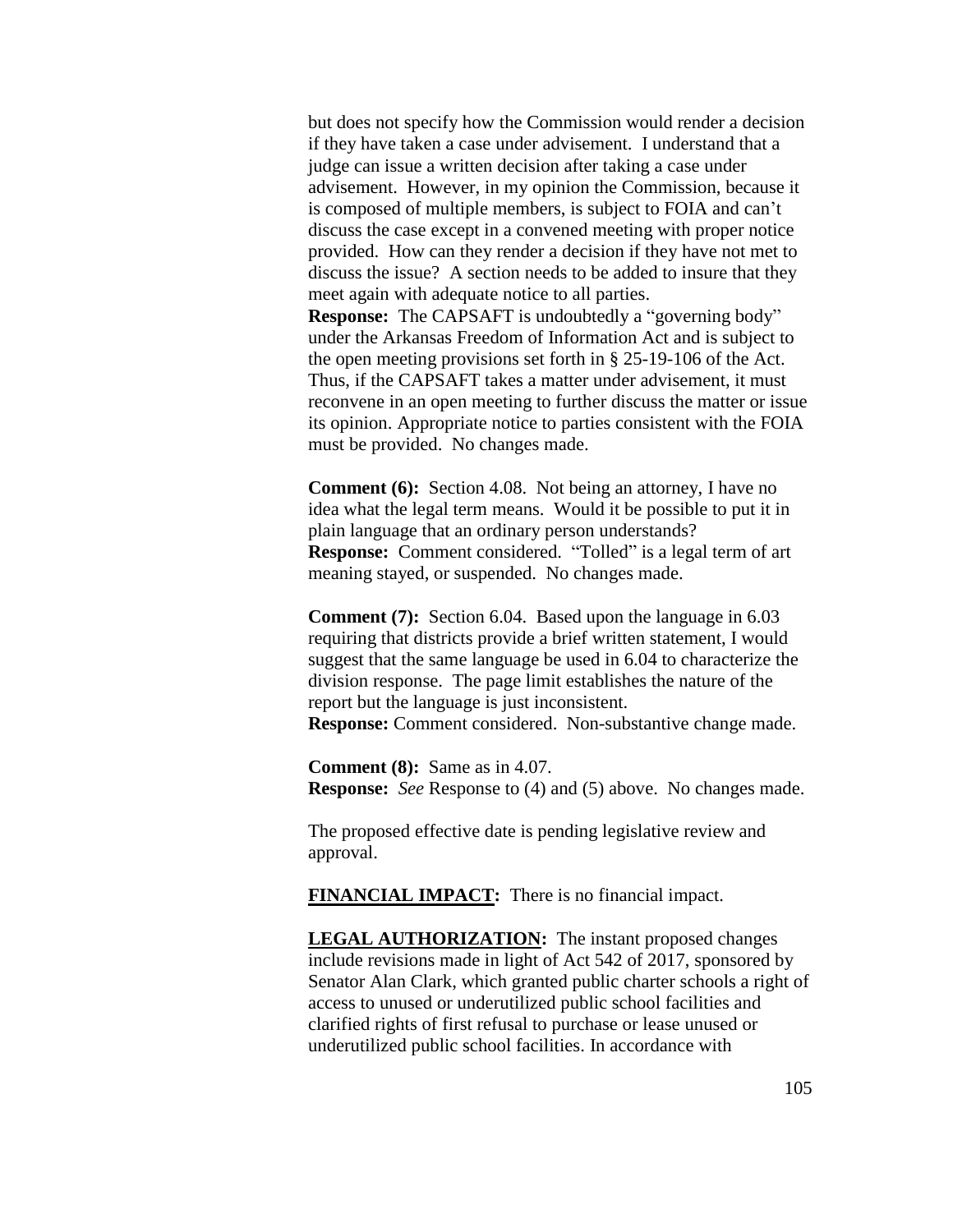procedures developed by the Commission for Arkansas Public School Academic Facilities and Transportation ("Commission"), a school district may appeal any determination of the Division of Public School Academic Facilities and Transportation ("Division") under the Arkansas Public School Academic Facilities Program Act, codified at Arkansas Code Annotated §§ 6-21-801 through 6- 21-816, to the Commission. *See* Ark. Code Ann. § 6-21-814(a). Likewise, a decision by the Division under Ark. Code Ann. § 6-21- 816, concerning the sale or lease of public school facilities, may be appealed to the Commission, and the Commission may promulgate rules to implement section 6-21-816. *See* Ark. Code Ann. § 6-21-  $816(g)(1)$ , (i).

### **b. SUBJECT: Bonded Debt Assistance**

**DESCRIPTION:** Amendments to these rules reflect changes made to bonded debt assistance law contained in Act 931 of 2017. Through bonded debt assistance, the state provides school districts financial assistance for the purpose of retiring outstanding bonded indebtedness in existence as of January 1, 2005. Prior to Act 931, school district expenditure of savings yielded from refunding these bonds was restricted to support academic facilities. This restriction resulted in inefficiencies and was time consuming to implement because refunding and restructuring the bonds multiple times made it difficult to track and accurately restrict and report bond savings, and any benefit derived from the restriction was minimal. Act 931 eliminated the restriction (and thus the inefficiency and undue expenditure) by allowing school districts to expend savings realized from the refunding of these bonds for any legitimate district purpose.

The proposed amendments also remove outdated language and provisions governing programs that have expired or been repealed, and bring language to reflect the current state of law.

Typographical corrections were made in Sections 4.01 and 4.04 post-public comment. No substantive changes were made.

**PUBLIC COMMENT:** A public hearing was held on August 13, 2018. The public comment period expired on September 4, 2018. The Commission provided the following summary of the public comments that it received and its responses thereto: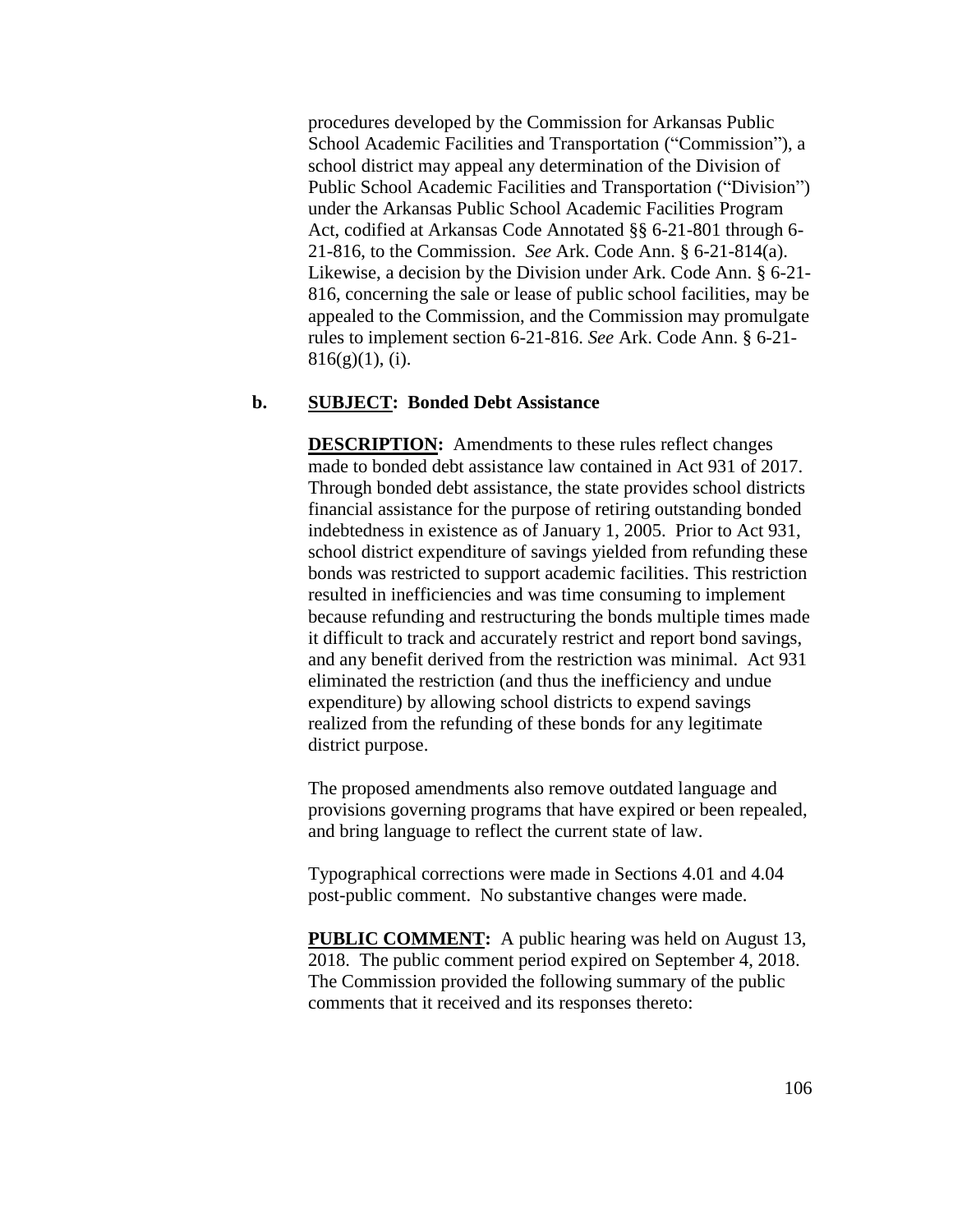### **Commenter Name: Lucas Harder, Arkansas School Boards Association (8/31/18)**

**Comment** (1): Section 4.01. The first transition from "this Rule" to "these Rules" has a dollar sign instead of a capital "r." **Response:** Comment considered. Non-substantive change made.

**Comment (2):** The first "by" in "then multiplied by" should be "be" instead.

**Response:** Comment considered. Non-substantive change made.

### **Commenter Name: Jennifer Wells, Arkansas Public School Resource Center (9/4/18)**

**Comment:** Section 4.01, Line 2. "\$ules" should be "rules." **Response:** Comment considered. Non-substantive change made.

The proposed effective date is pending legislative review and approval.

**FINANCIAL IMPACT:** There is no financial impact.

**LEGAL AUTHORIZATION:** Pursuant to Arkansas Code Annotated § 6-20-2512, the Commission for Arkansas Public School Academic Facilities and Transportation shall promulgate rules necessary to administer the Arkansas Public School Academic Facilities Funding Act ("Act"), codified at Ark. Code Ann. §§ 6-20-2501 through 6-20-2518, which shall promote the intent and purposes of the Act and assure the prudent and resourceful expenditure of state funds with regard to public school academic facilities throughout the state. Changes to the instant rules include revisions made in light of Act 931 of 2017, sponsored by Senator Jane English, which served to amend provisions of the Arkansas Code concerning bonded debt assistance and to improve efficiency in the provision of bonded debt assistance to public school districts.

## **c. SUBJECT: Right of Access to Unused or Underutilized School District Property**

**DESCRIPTION:** These new rules implement Act 542 of 2017, which provides that a "public charter school" (as defined in the Act) has a right of access to a "public school facility or other real property" owned by a (traditional) school district when that property is identified by either the school district or the Arkansas Division of Public School Academic Facilities and Transportation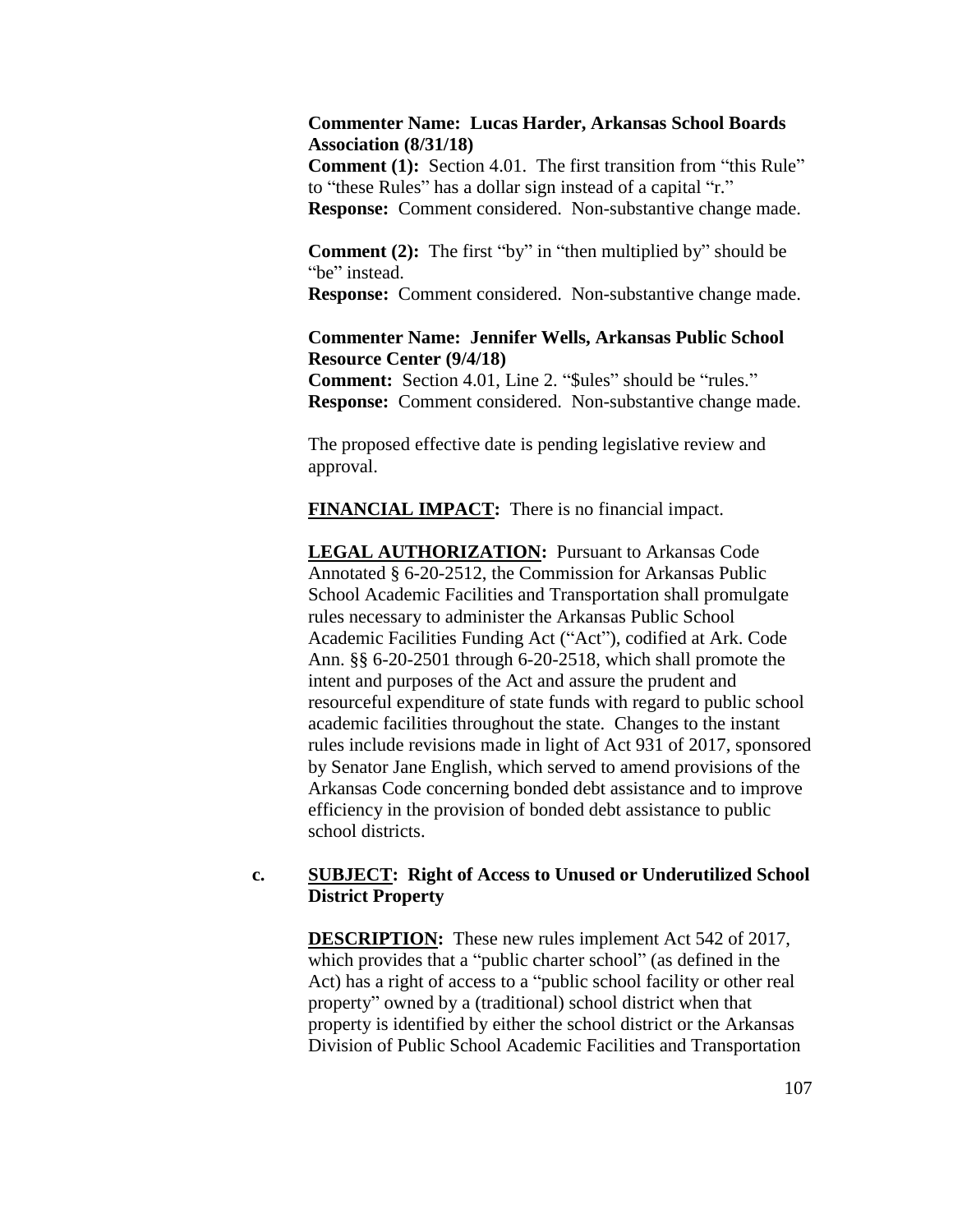as being "unused or underutilized." Act 542 also provides a school district with a right to appeal any Division "unused or underutilized" identification to the Commission. (The process for this appeal is set forth in the proposed CAPSAFT Rules Governing Appeals from Determinations of the Division, which are being promulgated simultaneously with the present rules).

If the charter school and school district cannot reach agreement on the terms of a sale or lease of property identified as unused or underutilized, the charter school may petition the Commission for an order directing the school district to lease the property to it for fair market value. These rules provide a petition procedure, as well as a standard lease form.

These rules also incorporate by reference provisions of Act 542 that regulate a school district's sale/lease/transfer of public school facilities, including waiting periods during which the school district may not sell/lease/transfer property (to an entity other than a public charter school), a process for the school district to petition to the Division to waive the waiting period, and the opportunity for either a school district or public charter school to appeal the Division's waiver decision to the Commission. (The process for this appeal to the Commission is set forth in the proposed CAPSAFT Rules Governing Appeals from Determinations of the Division, which are being simultaneously promulgated with the present rules).

#### **Changes Made Following First Public Comment Period**

As a result of public comments received, several changes were made to the proposed rules. Following is a summary:

 Definitions were added in Section 2.00: "academic," "administrative," "educational," "extracurricular," "regular basis," and "significant portion." The definition of "unused or underutilized public school facility" was revised.

 In Section 3.01, a "Note" was included to notify public charter schools that they may contact the Division if they consider a traditional public school facility to be unused or underutilized, and that the Division would then consider that assertion.

 Language in Section 3.03 was clarified to provide that a traditional public school district's filing of a notification of intent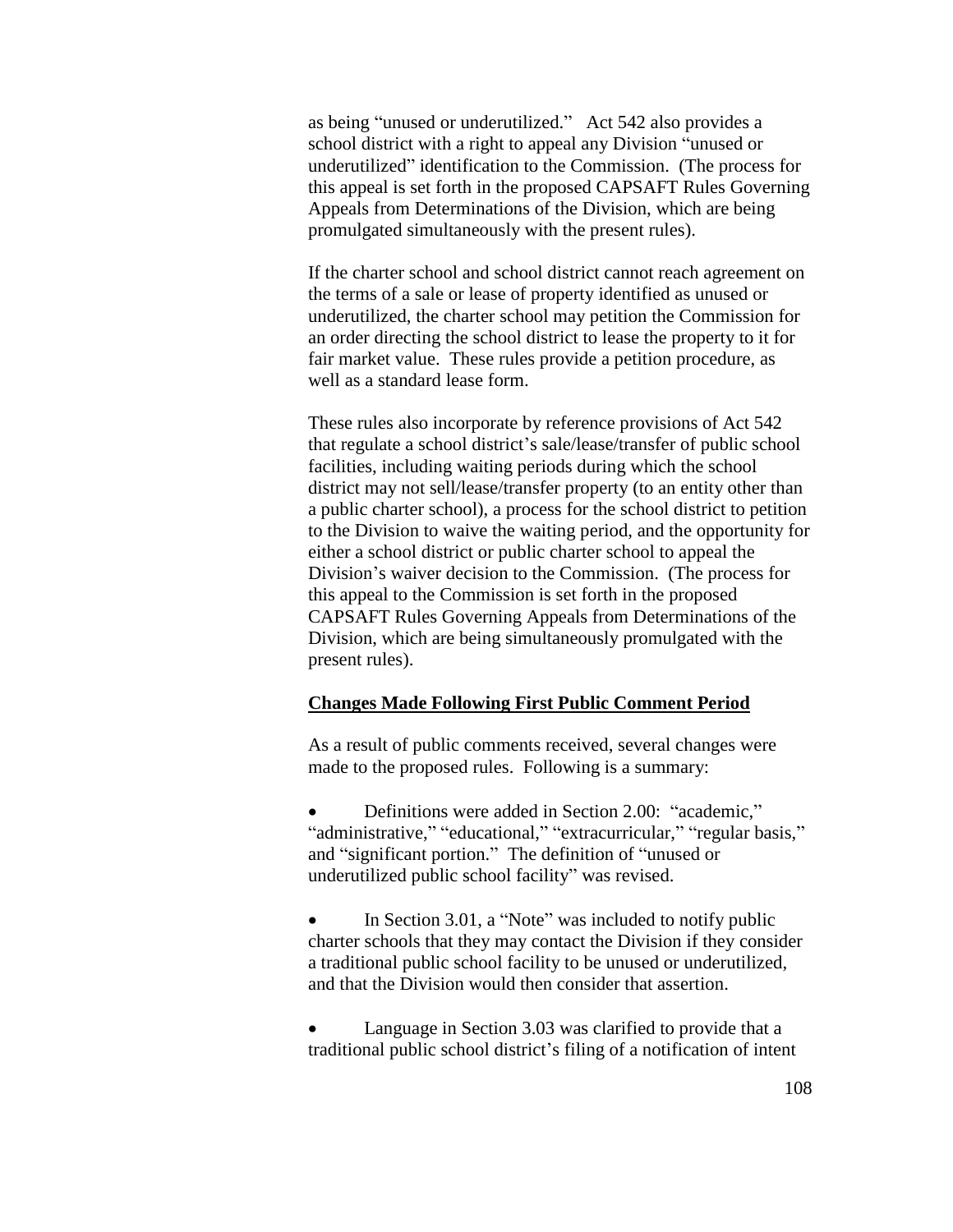to file an appeal (of the Division's determination that it has an unused or underutilized facility) tolls the 60 days period set forth in 4.03 of the rules the same as filing an appeal does.

 In Section 6.02, "Note" was added to caution traditional public school districts to be mindful of IRS restrictions and processes concerning the sale or lease of a facility financed with tax-exempt debt that still exists on the date of the sale or lease of property.

 Section 6.06 clarifies that the Lease Agreement attached to the rules as Appendix "A" is merely a guide and not mandatory.

Section 6.07 was added to clarify that for the duration of a traditional public school's lease of a facility to a public charter school, that facility is not considered a traditional public school facility for purposes of the Arkansas Public School Academic Facilities Program Act.

Section 7.00 was added to clarify that vacant public school facilities must be properly secured.

#### **Changes Made Following Second Public Comment Period**

As a result of public comments received, a few grammatical and typographical changes were made, as well as changes to enhance clarity (*see* 2.08, 2.12.2, 2.14, and 2.15.5). Section 2.12.1 also was revised to define "regular basis" (of use) as a facility used fewer than ten times per year (to reflect the regular school year when students are present) as opposed to twelve times per year.

#### **Changes Made Following Third Public Comment Period**

Section 3.02.4 was added to provide that Division may correct the March 1 list if the Division possessed information that a traditional public school facility was unused or underutilized prior to March 1 but did not include it on the list.

Corrected Section 2.12.1 to add the word "no" prior to "fewer than ten times per year."

**PUBLIC COMMENT:** A public hearing was held on January 4, 2018. The public comment period expired on January 15, 2018. Substantive changes were made, and a second public hearing was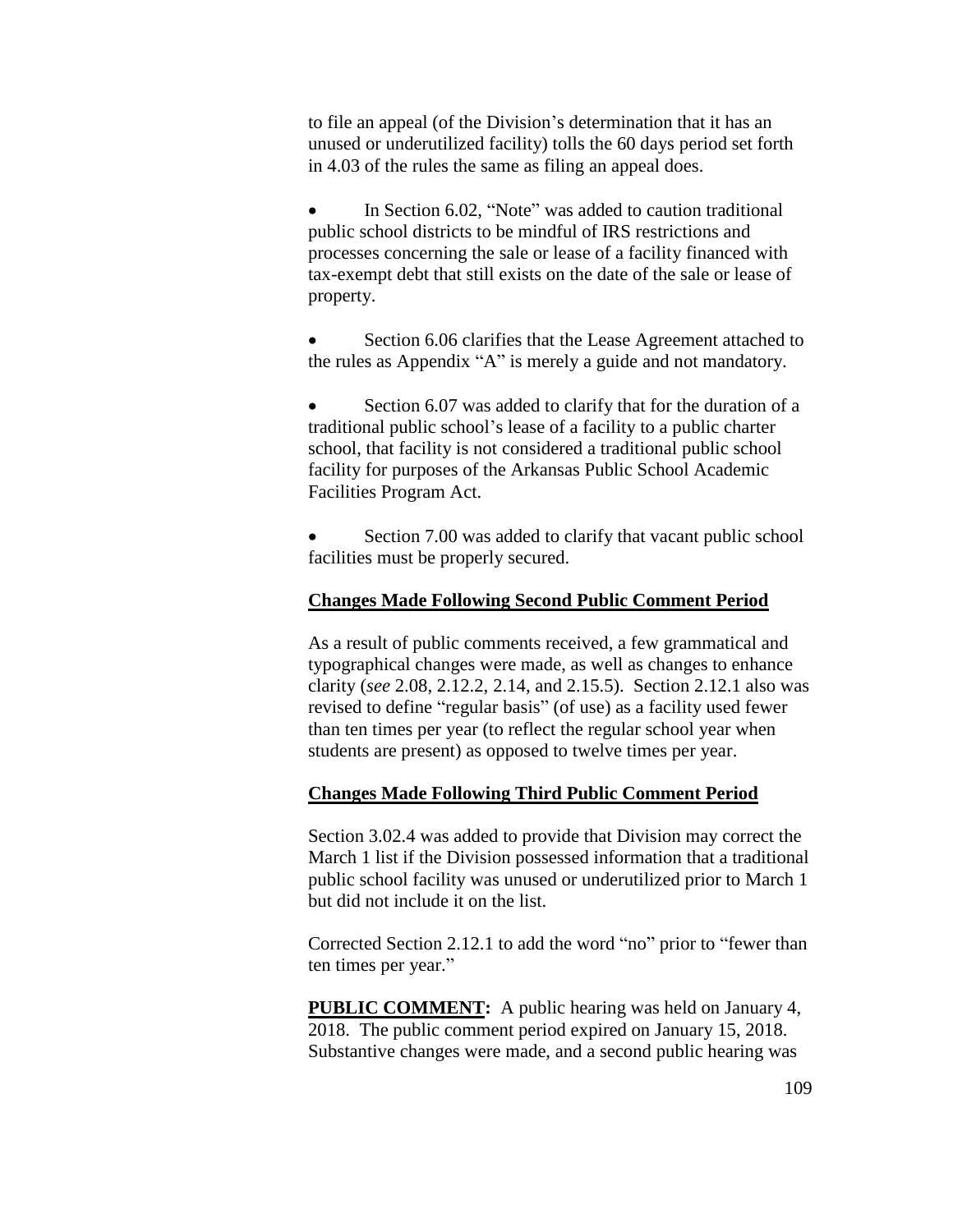held on April 19, 2018, with the second public comment period expiring on April 27, 2018. Additional revisions were made, and a third public hearing was held on August 13, 2018. The third public comment period expired on September 1, 2018. The Commission provided the following summary of the public comments that it received and its responses thereto:

#### **FIRST PUBLIC COMMENT PERIOD**

### **Commenter Name: David Tollett, Superintendent, Barton-Lexa School District (1/3/18)**

**Comment:** I would like to see these rules state that all public charter schools with underutilized facilities will be available to public schools for use, especially as charter schools expand, relocate, or disband in communities. These facilities should be treated the same way as public schools are treated under these rules. Also any furniture, buses, equipment, etc. being underutilized by public charter schools should be included especially if tax dollars (especially local) are used to buy them. Again the nearest public schools should have the first right of refusal for all of this. I would like to see this language incorporated into these rules for fairness reasons.

**Response:** Comment considered. A legislative change would be required. No changes made.

### **Commenter Name: Lucas Harder, Policy Services Director, Arkansas School Boards Association (1/3/18)**

**Comment (1):** Transportation is misspelled in the title. **Response:** Comment considered. Non-substantive change made.

**Comment (2):** In Section 2.09.4, the language appears incredibly broad to the extent that superintendents may not accurately be able to know when it would be triggered. In particular, "significant part" would appear to provide a fair amount of subjectivity to the Division and the Commission on when the building would be considered to be underutilized. It would provide a much more objective and put superintendents on better notice as to what the Division and Commission will be looking at if this could be better set forth in some kind of formula or examination rubric. A formula or rubric would also aid in the appeal process, as it would allow all sides to be more focused in their briefs.

Also, the language referring to a building being used irregularly or intermittently has the potential to bring in those buildings that a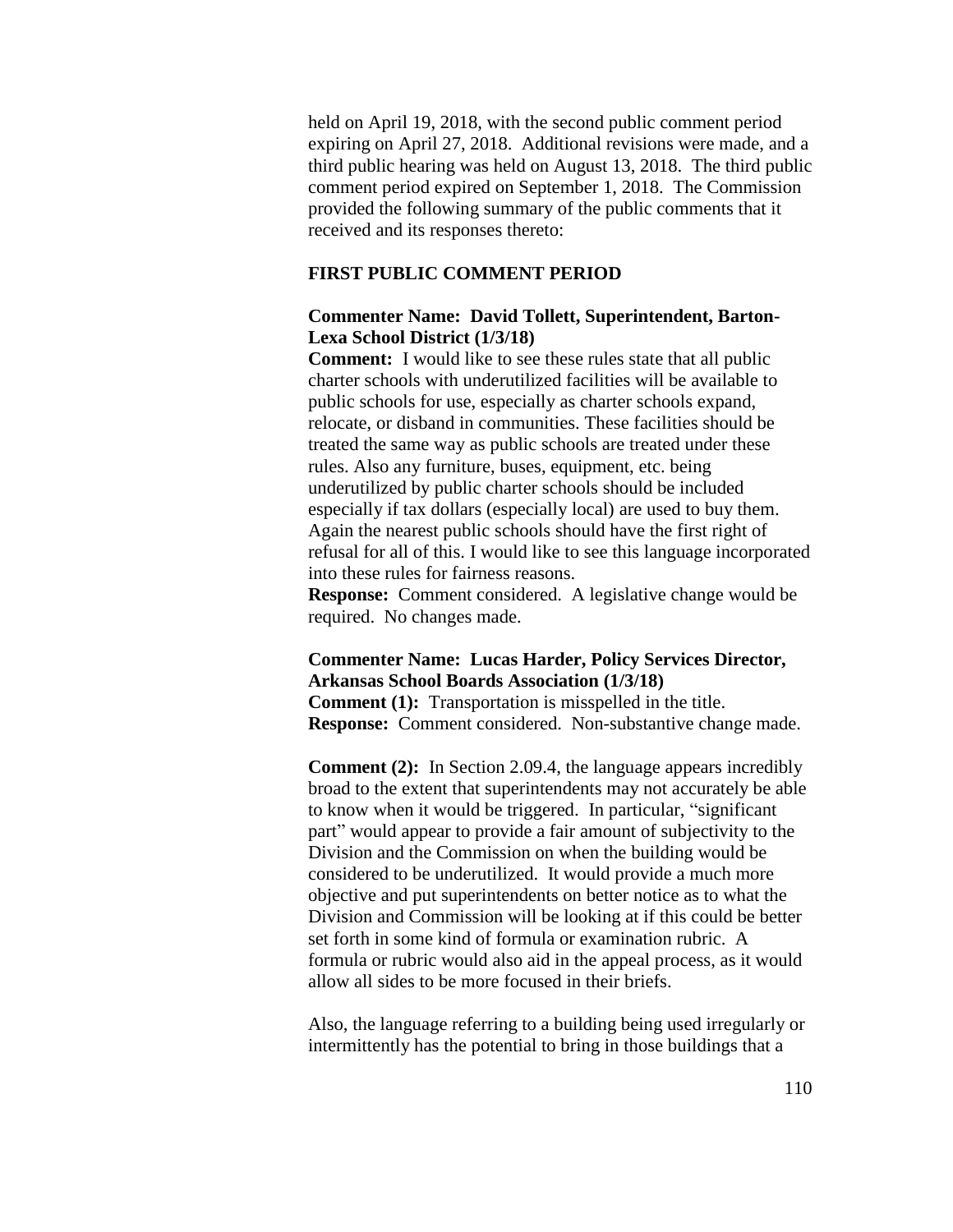district only has need to use intermittently, such as an auditorium, which may be used a couple of times per semester or even per year but is continuing to serve its purpose.

**Response:** Comment considered. "Significant portion" and "unused or underutilized public school facility" are further defined; threshold of use included in definition. Section containing terms "irregularly or intermittently" removed. Substantive changes made.

**Comment (3):** Section 2.09.5: Because this section covers all public school facilities, the section has the probability to pull in district buildings unnecessarily. If a district has a building that was specifically designed for storage rather than for academic or extracurricular purposes, then this language would require the district to either declare it to be unused or underutilized after the first year or appeal the placement of the building on the unused or underutilized list every year after the first year.

We would recommend combining an objective rubric, as suggested in comments to 2.09.4, with review of the CMMS submissions on the building and an in person review as necessary to make sure that the integrity of the building was being maintained and to prohibit the building from simply sitting empty with no plan for future use or replacement

**Response:** Comment considered. Section referring to one-year storage period removed. Substantive changes made.

**Comment (4):** "Underutilized" is misspelled in Section 3.00. **Response:** Comment considered. Non-substantive changes made.

**Comment (5):** In Section 3.02.1, Section 2.08 is referenced instead of Section 2.09. **Response:** Comment considered. Non-substantive changes made.

**Comment (6):** In Sections 5.01.1 and 5.02, "Arkansas Department of Education" should be moved in front of "Office of General Counsel" to match the revisions in the Rules Governing Appeals from Determinations of the Arkansas Division of Public School Academic Facilities and Transportation. **Response:** Comment considered. Non-substantive changes made.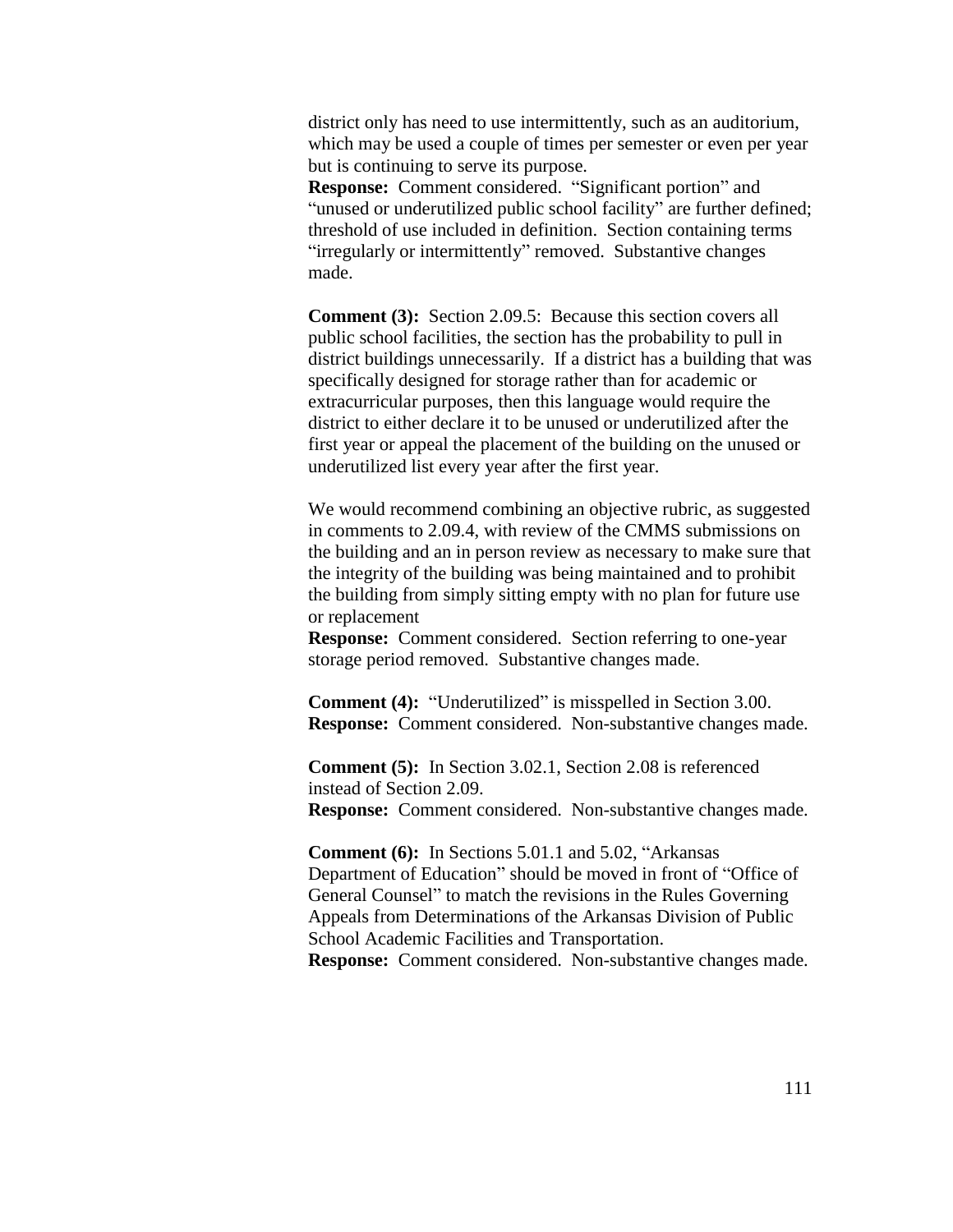### **Commenter Name: Mark Lowery, Arkansas Representative (1/4/18—Public Comment Hearing)**

**Comment (1):** Commenter was the lead House sponsor of the bill that ultimately became Act 542 of 2017, and spoke on behalf of himself and the Senate sponsor of the bill (Sen. Clark). This process has been in the works for four years. Previous law mandated that school districts give a right of first refusal to a charter school if one of the school district's buildings was available. Some school districts were "gaming" the process and not making buildings available for sale. Act 542 enables available public school buildings to continue to be used in a public education capacity by charter schools. Commenter concerned that although stakeholder input was sought prior to the drafting of the proposed rules, there was no attempt to contact the lead sponsors of the bill to ascertain legislative intent.

**Response:** Comment considered. Sponsors contacted by Division, meeting held with Representative Lowery. Substantive changes made.

**Comment (2):** Commenter concerned about the late submittal of the proposed rules, considering that the Act sets a February 1 deadline for districts to notify the ADE of which buildings they have that are unused or underutilized. This date is fast approaching and school districts do not have proper guidance. "Underutilized" and "unused" need better definitions than are currently contained in the proposed rules. It is a problem that there are not definitions in place for these rules, and commenter is concerned that districts might err in applying the current definitions. Additionally, terms "irregularly" and "intermittently" have been added in the rules, and they are not defined in Arkansas Code. This has compounded the problem. "Underutilized" needs to be defined to set forth a threshold of use. For example, if a district only is using 10% of a building, is that underutilized? There should be a 50% threshold for underutilization, and commenter notes that other stakeholders will propose the same. **Response:** Comment considered. *See* Division Response to Harder Comment (2) above. (In summary, terms defined, section containing "irregularly" and "intermittently" removed, a threshold of use added). Substantive changes made.

**Comment (3):** Commenter is concerned with securing school district properties. For example, the PCSSD did not properly secure the Oak Grove High School building. This resulted in dramatic vandalism and use of the building for cooking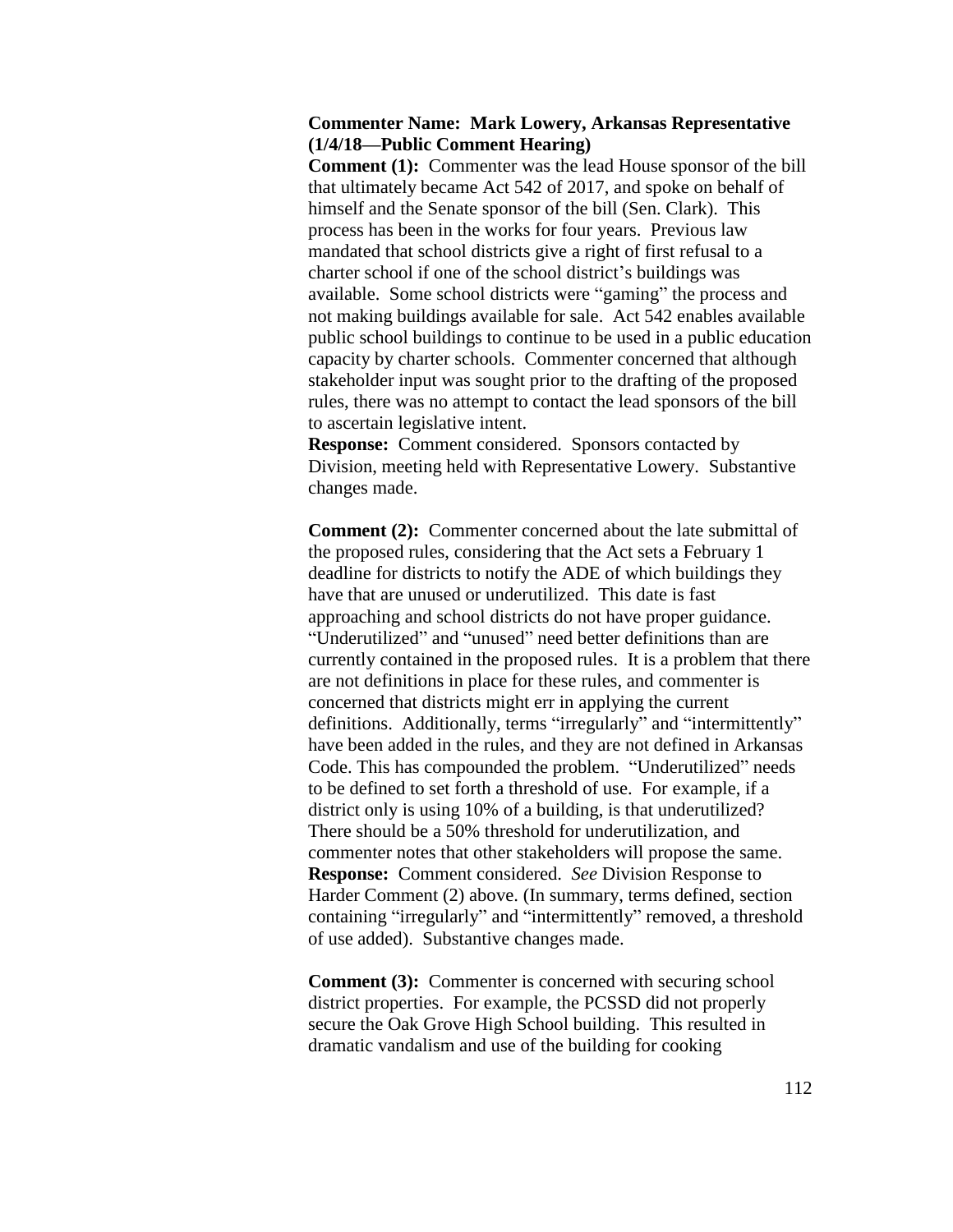methamphetamine and other drug use, and the building was dramatically stripped. The non-profit that purchased it had to "recover" the building at significant cost. Commenter discussed the "broken glass theory," which provides that when a facility undergoes disrepair, be it by vandalism or broken glass, the surrounding community suffers the ill effects. School districts must be held responsible for making sure that they maintain the fair market value of a building. **Response:** Comment considered. New Section (7.00) added to clarify vacant buildings must be secured to prevent unauthorized entry in a manner in accordance with state and local fire prevention codes and other laws. Substantive changes made.

**Comment (4):** The proposed rules specifically give a right of appeal to school districts if the Division identifies one of its buildings as unused or underutilized; the school district can appeal to the CAPSAFT. The proposed rules should contain a reciprocal right of appeal to charter schools or other interested entities to the CAPSAFT if they know a building is unused or dramatically underutilized and has not been identified by the Division as such. **Response:** Comment considered. Legislative change would be required, as statute contains no provision allowing for public charter school appeal to the Commission in this circumstance (although it does expressly provide for a school district appeal). A note was added in Section 3.00 to notify that a public charter school may contact the Division if it believes that a particular facility is unused/underutilized. Non-substantive changes made.

**Comment (5):** Commenter does not want to rush promulgation of the rules merely because the February 1 deadline is approaching. Rather, he wants to get them right. This doesn't undermine or negate Act 542, but commenter doesn't want to implement rules not properly thought out and for which there has not been input from all stakeholders, including legislators who voted on Act 542 and sponsored Act 542 (in order to ascertain legislative intent). Recognizes school districts still must comply with the February 1 deadline, but must do so without guidance of rules. **Response:** Comment considered. Sponsors have been contacted for input following public comment hearing. All General Assembly members may submit public comments through the Administrative Procedure Act process. Division will contact any school district that fails to identify what Division records show to be an unused or underutilized facility. No changes made.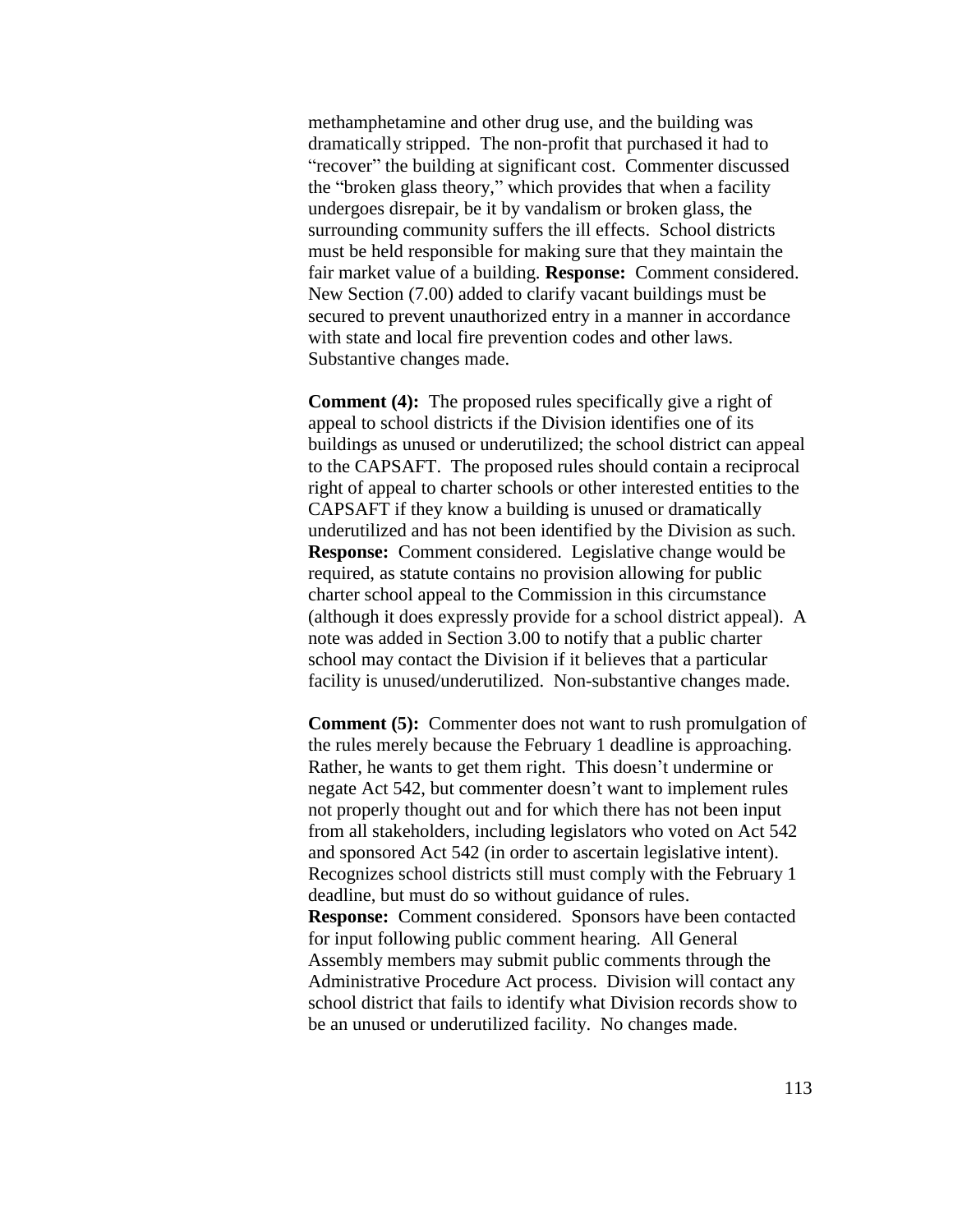## **Commenter Name: Scott Smith, Executive Director, Arkansas Public School Resource Center (1/4/18—Public Comment Hearing)**

**Comment (1):** Commenter echoes Rep. Lowery's comments about the need for clarification of definitions of "unused" and "underutilized," as well as for the need for additional definitions. Act 542 turns in large part on the definitions of these terms, and they have not been sufficiently defined in the proposed rules. **Response:** Comment considered. *See* response to Harder Comment (3) above. Also, many additional terms have been defined in response to various public comments. Substantive changes made.

**Comment** (2): Commenter has concerns about how time constraints contained in proposed rules will work practically (e.g., school district may use building for eleven months and two days, but then the building goes unused until the next school year). **Response:** Comment considered. Definition of "regular basis" added. Substantive changes made.

**Comment** (3): Commenter concerned with space considerations in the proposed rules (e.g., if school district has a large building and are using only a broom closet, are they using the building). Would like to see space considerations.

**Response:** Comment considered. *See* Responses above. Threshold set at 40%, and language added establishing that if space in another building is available to satisfy the purpose (if the facility is used at less than 40% threshold), the building will be considered underutilized. Substantive changes made.

**Comment** (4): Commenter has concerns about the standard lease agreement; considers it ultra vires as it goes beyond the scope and purpose of Act 542. Concerned that proposed lease agreement does not leave arrangements up to the parties themselves. **Response:** Comment considered. Act 542 mandates that these rules (governing what is codified as § 6-21-815) contain a "standard lease form." The rules thus contain as Appendix "A" a Standard Lease Form. Language added to clarify that the form is intended to assist the parties in negotiations but not bind them to specific terms. Non-substantive changes made.

**Comment** (5): Overall, feels there needs to be more detail in place to help everyone understand what their obligations are.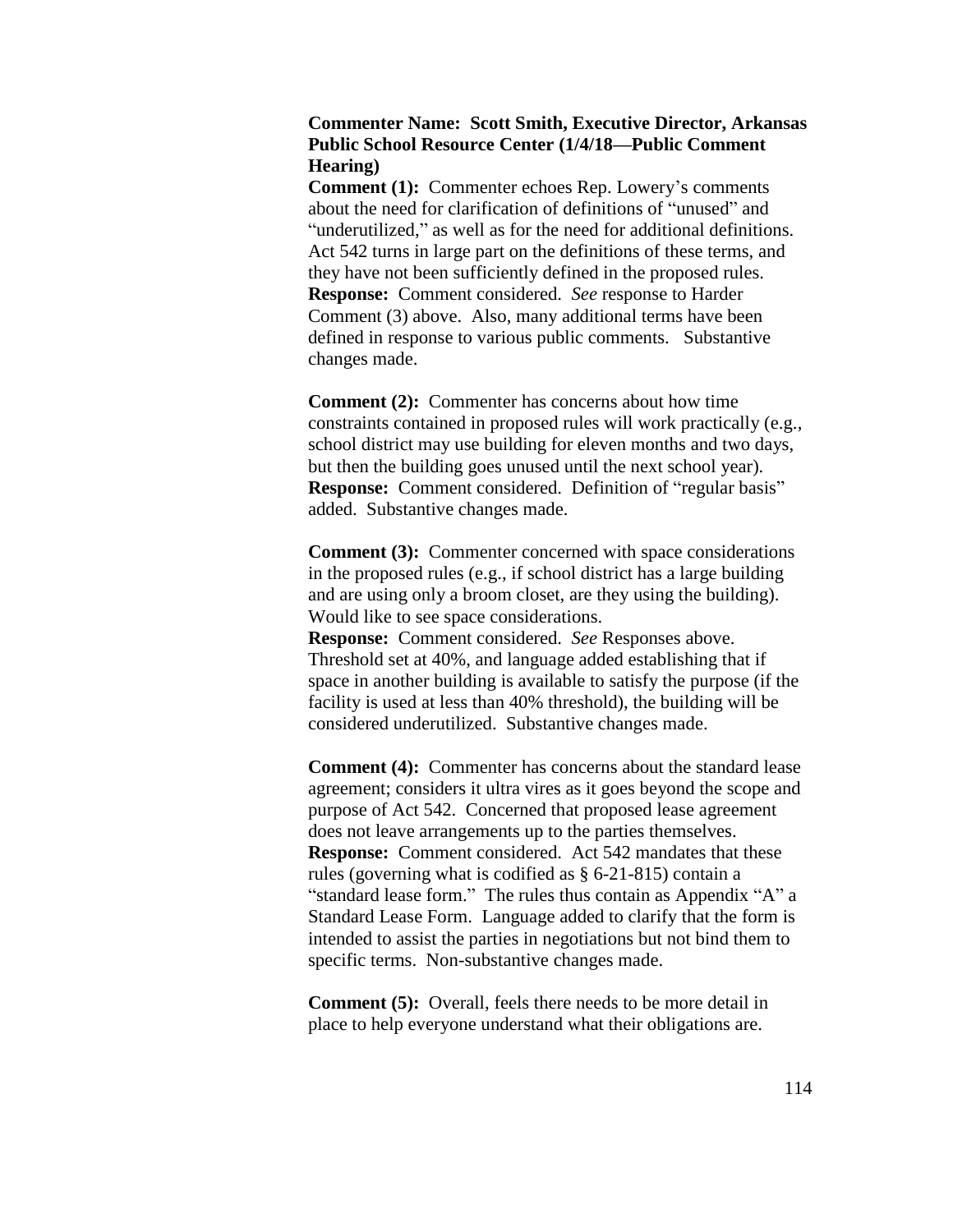**Response:** Comment considered. *See* responses to comments above. Substantive changes made.

### **Commenter Name: Scott Beardsley, Crews & Associates, First Security (1/4/18—Public Comment Hearing)**

**Comment:** Commenter has concerns about Section 6.03. Although he likes the section, he wants to ensure that if a school district has tax exempt debt, there will be no action taken that will adversely impact the tax exempt status of the debt. There are agreements with bond holders and the federal Internal Revenue Service regarding the debt, which apply until such time that the debt is extinguished. Noted that a lot of schools refinance their debt every five to seven years, extending the debt, and there is a pro-rata when the debt is extended (and it is very important that financial advisors for a school district do the calculation). Often, there is debt on a school building 30-35 years after a building is constructed. School districts need to ensure that fair market value is taken into consideration, regardless of who is purchasing the asset. This applies also when a school district borrows money for addition or repairs that are tax exempt. The research needs to be done and the debt needs to be properly extinguished before a sale or lease of the building.

**Response:** Comment considered. Regulatory note added to Section 6.00 to caution school districts in this regard. Nonsubstantive changes made.

## **Commenter Name: Bob Beach; Friday, Eldridge, and Clark (1/4/18—Public Comment Hearing)**

**Comment:** School district facilities were financed with tax exempt debt, and the federal Internal Revenue Code applies. The Code does not allow a change in the use of property most times. A public facility often may not be used by a private organization or even a  $501(c)(3)$  entity unless parties go through a certain procedure. The school district would have to comply with these IRS procedures to change the use of the building. Once it does that, even then, school districts are limited with what they can do with the proceeds they receive from a sale or lease of the facility. Districts need to be mindful of this when selling or leasing. They must be careful, or this can become an Internal Revenue Code issue.

**Response:** Comment considered. *See* Response to Beardsley above. Non-substantive changes made.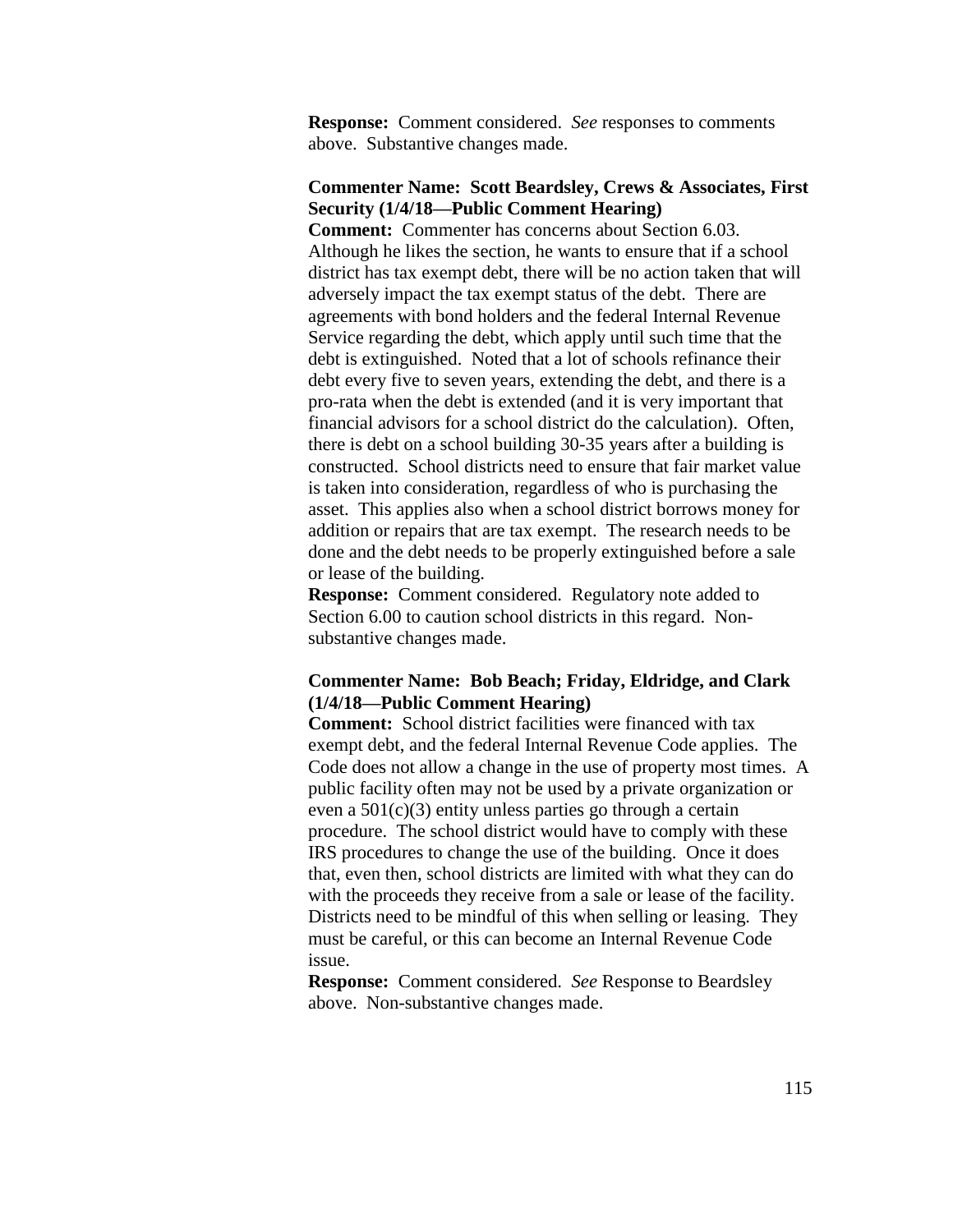#### **Commenter Name: Harvie Nichols (1/15/18)**

**Comment (1):** Section 2.09.4. The language in this section is vague since "irregularly or intermittently" are not defined. Having made that comment, I am not sure that a rule can define those terms in a manner that would cover all the potential situations that occur. Perhaps the responsibility for carving out those definitions will be left to the Commission as they hear appeals from districts or charter schools. Failure to fully define the terms in 2.09 leaves school districts in a quandary about how to report those buildings or real property.

**Response:** Comment considered. *See* Response to Harder Comment (2) above. Section containing "irregularly or intermittently" removed, and other terms defined. Substantive changes made.

**Comment (2):** Section 2.09.5. I have failed to find that this language exists in Act 542. As written it appears to negate a district having storage facilities that would be used for more than one year. Districts must have storage facilities that are used to store paper, cleaning supplies, food, rarely used instructional materials, bus parts, extra educational items like desks, chairs etc. I can't see where this part of the rule is required or supports good public policy. In the alternative I would argue that storage is an educational purpose since that is not clearly defined. **Response:** Comment considered. *See* Response to Harder Comment (3) above. The section containing the storage language has been removed. Substantive changes made.

**Comment (3):** Sections 5.05 & 5.06. The same argument is advanced here that was stated in the rule for appeals. Section 5.05 allows the Commission to take the matter under advisement and then in Section 5.06 it says that the Commission may render a written decision. My contention is that having taken it under advisement that the Commission must reconvene and take action (and hopefully discuss) before they can issue their written decision. There should not be communication between commissioners outside a legally called meeting so they couldn't arrive at a decision without meeting again.

**Response:** Comment considered. The CAPSAFT is undoubtedly a "governing body" under the Arkansas Freedom of Information Act and is subject to the open meeting provisions set forth in § 25- 19-106 of the Act. Thus, if the CAPSAFT takes a matter under advisement, it must reconvene in an open meeting to further discuss the matter or issue its opinion. No changes made.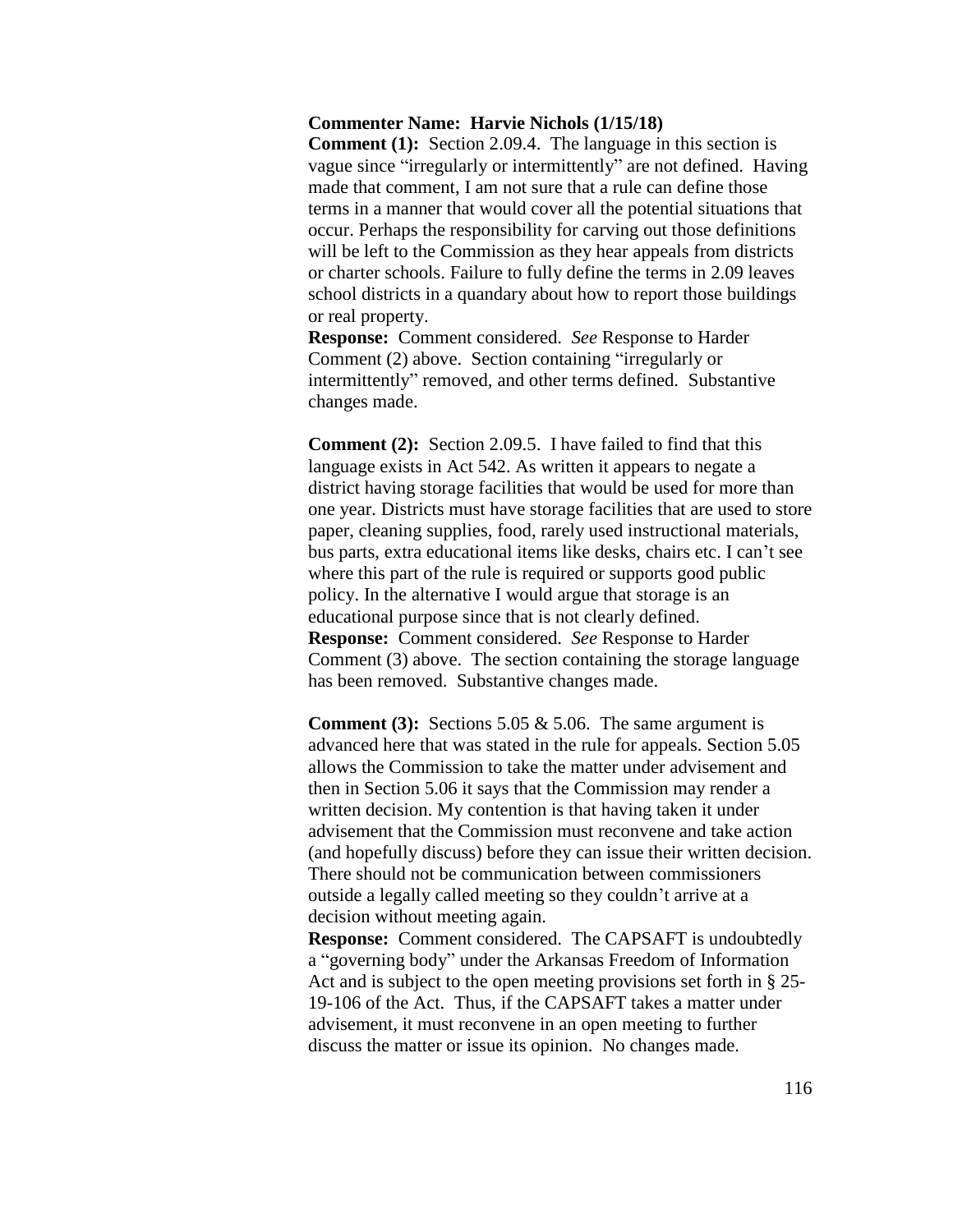**Comment (4):** Section 6.02. While this section is in the law and therefore needs to be included, I would concur with the testimony offered in the public hearing about bond sales and use of the facilities. I believe taxpayers committed to a bond issue and taxation for a specific purpose which did not include providing those facilities to other entitles.

**Response:** Comment considered. *See* Response to Scott Beardsley above. Non-substantive change made.

**Comment (5):** Section 6.04. How would a district seek recovery from a charter school or other entity that operates the charter school should they lose their charter or no longer exist? Again, the law is clear but there are concerns that exist. I believe that before a public charter school is allowed to incur debt using the leased facility as collateral, some surety through bond or otherwise be issued by the charter school and placed on file with a state agency. **Response:** Comment considered. Act 542 contains no provisions concerning recovery; general law would apply. The Act does not authorize a leased facility to be used as collateral, so again, applicable property/real estate law would apply. No changes made.

**Comment (6):** Section 7.01. Since there is not clarity in the law and as a result in the rules that can be developed I would suggest that the language here be changed to read "The Division may classify a school district that willfully fails to comply with the above provisions as being in academic distress under ACA 6-21- 811." Or in the alternative allow the district to offer an affirmative defense that there was no willful intent in any conduct that fails to comply with the rules.

**Response:** Comment considered. This language mirrors that in Act 542. Changing it to add a "willfully" component would require a legislative change. No changes made.

#### **Commenter Name: Mike Mertins, Arkansas Association of Educational Administrators (1/15/18)**

**Comment (1):** Section 2.09.4 provides that "[a] public school facility shall be considered underutilized if it in whole or significant part is being used only irregularly or intermittently by the school district for educational, academic, extracurricular, or administrative purposes, and the district reasonably could satisfy those needs by using other available school district spaces." Recommendation is that this section of the proposed rules is not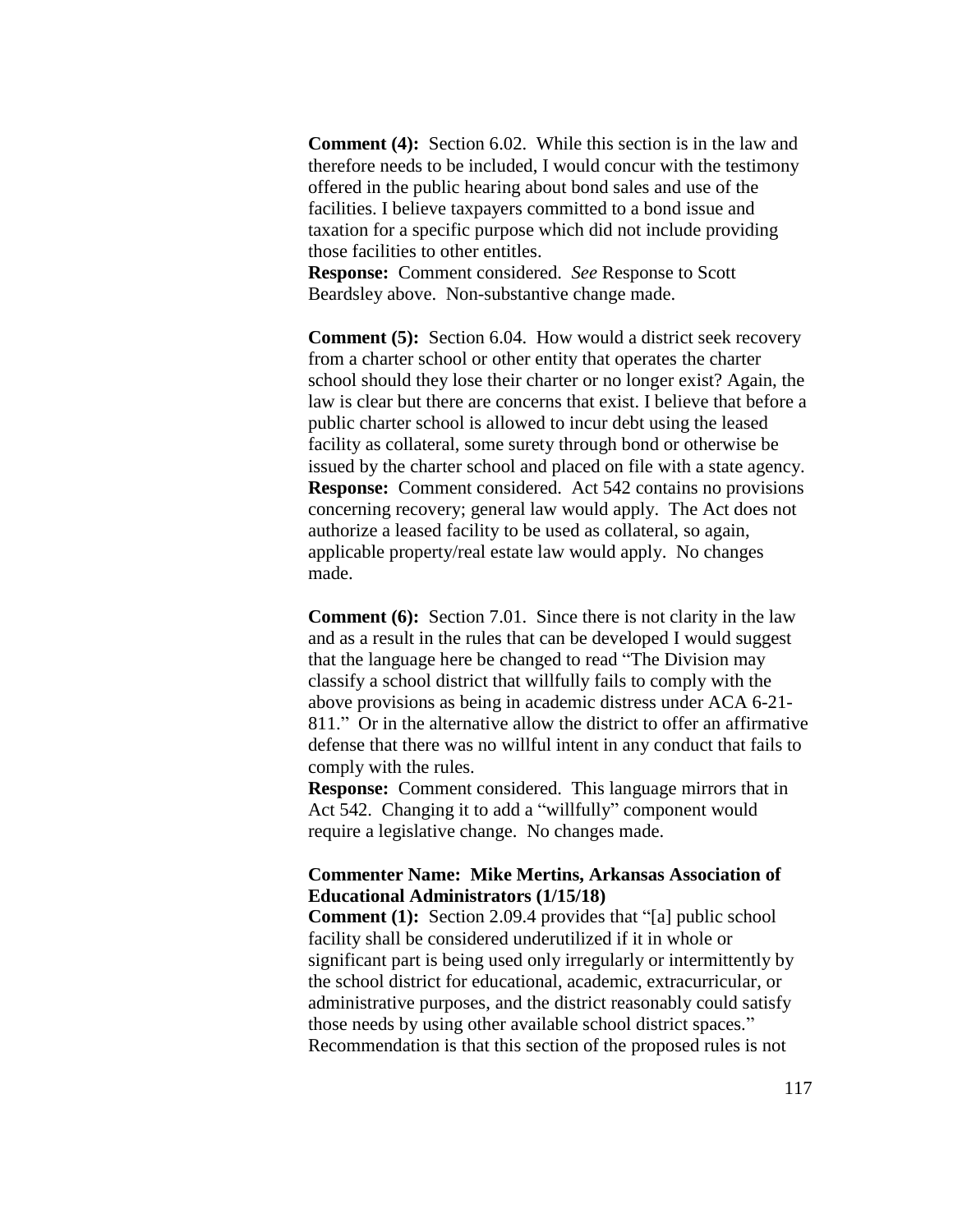necessary and should be removed.Rationale for this recommendation is:

1. Act 542 includes a meaning for "unused or underutilized public school facilities" and sections 2.09 through 2.09.3 of these proposed rules already address this meaning.

2. The use of terms such as "significant," "irregularly," "intermittently," and "reasonably" makes this section vague and confusing.

3. Furthermore, the concept proposed by some of using a percentage of utilization to determine "underutilized" public school facilities is not reasonable due to the fact that certain school facilities, such as athletic complexes, are seasonal in nature and not used on a regular basis. Other facilities, such as cafeterias, media centers, and CTE labs, may only be used periodically during the school day or week.

4. District administration and elected school boards are charged with making decisions regarding the best use of existing school facilities in meeting the needs of students. They have detailed knowledge of student needs, available resources, and existing facilities in their districts. This proposed section appears to limit this authority and is unclear on what entity will assume the oversight responsibilities of determining what other school district spaces could be used for educational, academic, extracurricular, and administrative purposes.

**Response:** Comments considered. *See* Responses above. (Prior) sections 2.09.4 and 2.09.5 removed, which contained the terms "significant," "irregularly," and "intermittently." Term "significant" in (previous) section 2.09.1 (now 2.15.1) mirrors language of Act 542. Definitions and provisions added to establish thresholds for amount of space used and duration of use, recognizing that certain facilities by their nature are ordinarily used intermittently (e.g., auditoriums, gymnasiums, and athletic facilities), and also recognizing that a facility will not be considered "underutilized" if a school district does not have other available spaces in which it can reasonably satisfy the educational, academic, extracurricular, or administrative purposes for which the space is being used. Substantive changes made.

**Comment (2):** Section 2.09.5 provides that "Administrative" activities do not include use of a public school facility or other real property as a whole or in significant portion for storage for a period of longer than one full school year. Recommendation is that this section of the proposed rules is confusing and needs to be completely removed. Storage, per say, is not addressed at all in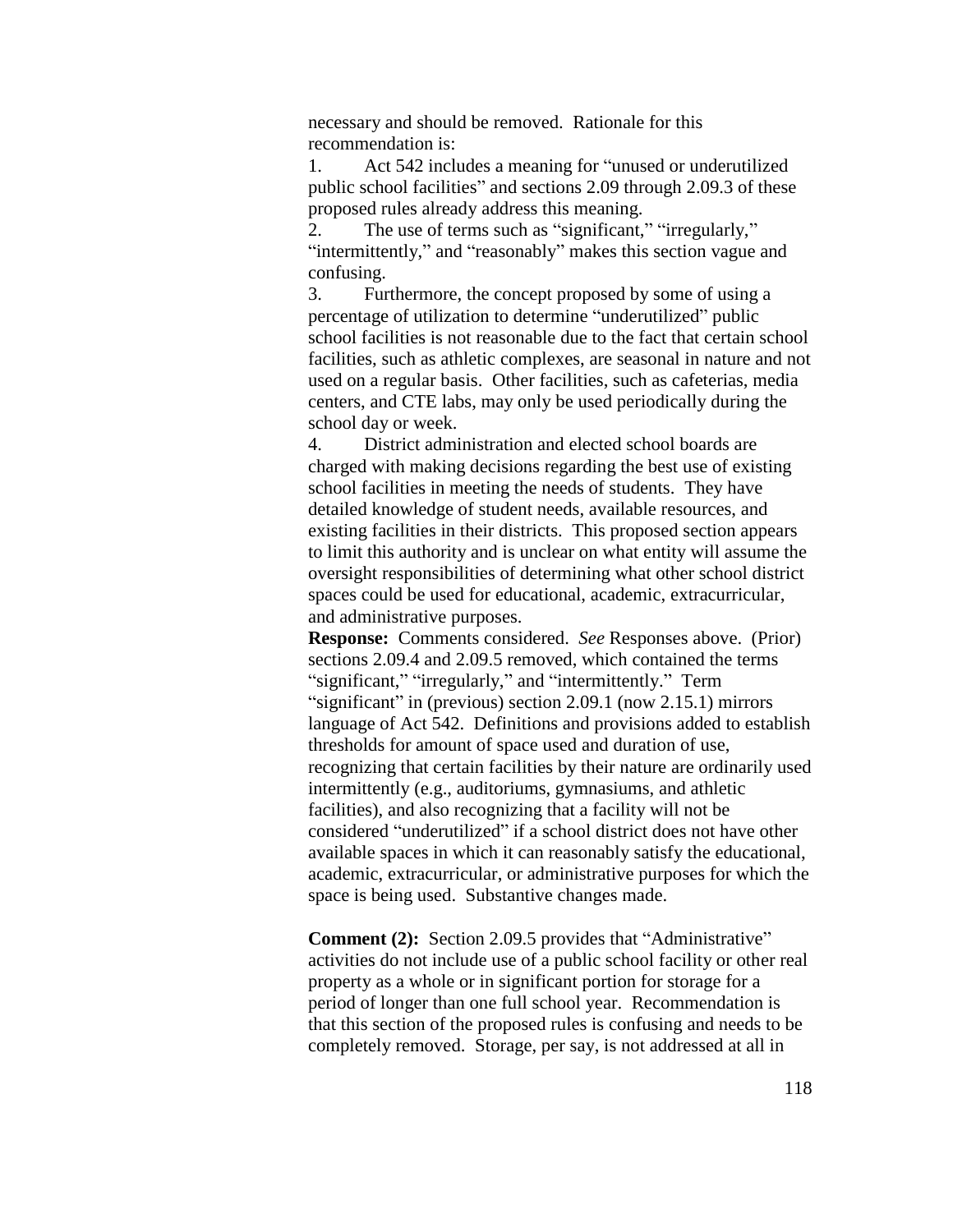Act 542. Rationale for this recommendation is that facilities used for storage are essential to school district operations. These facilities can be classified as either education, extracurricular, or administrative facilities based on use. A facility or significant portion could easily be used for storage for a period of longer than one full school year (i.e. storage facilities for surplus instructional materials and supplies, district warehouse for maintenance and custodial supplies/equipment, financial/student records storage, athletic equipment storage for seasonal sports, etc.). **Response:** Comment considered. The section addressing storage has been removed. Substantive change made.

**Comment (3):** Section 3.01 provides that "[b]y February 1 of each year, each school district shall submit to the Division a report that identifies…" Recommendation is that Section 3.01 should state, "By February 1 of each year, each school district and openenrollment charter school should submit to the Division a report that identifies…" (NOTE: This change would require other sections of the proposed rules to be amended to reflect this recommended change). The rationale for this recommendation is that open-enrollment charter schools may very well own unused or underutilized facilities that could better serve the needs of students in public school districts. With the renewed emphasis on career and technical programs, additional facilities could be used to house these programs.

**Response:** Comment considered. Legislative change would be necessary, as Act 542 contains no provision requiring reporting by open-enrollment charter schools. No changes made.

**Comment (4):** Section 3.02 reads that "[b]y March 1 of each year, the Division shall . . . 3.02.2 Publish a list on its website identifying all unused or underutilized public school facilities, and notify any affected school district in writing of the identification." Recommendation is that Section 3.02.2 should include the following statement at the end of the sentence: "prior to March 1." **Response:** Comment considered. Intent of this comment apparently is to ensure that a traditional public school will be on notice that one or more of its facilities will be included on the March 1 report. Language was added in 3.02.3 providing that prior notification will be made to the school districts by the Division. Non-substantive changes made.

**Comment (5):** Section 3.03.1 provides that "If a school district files an appeal, the Division will indicate on its website that the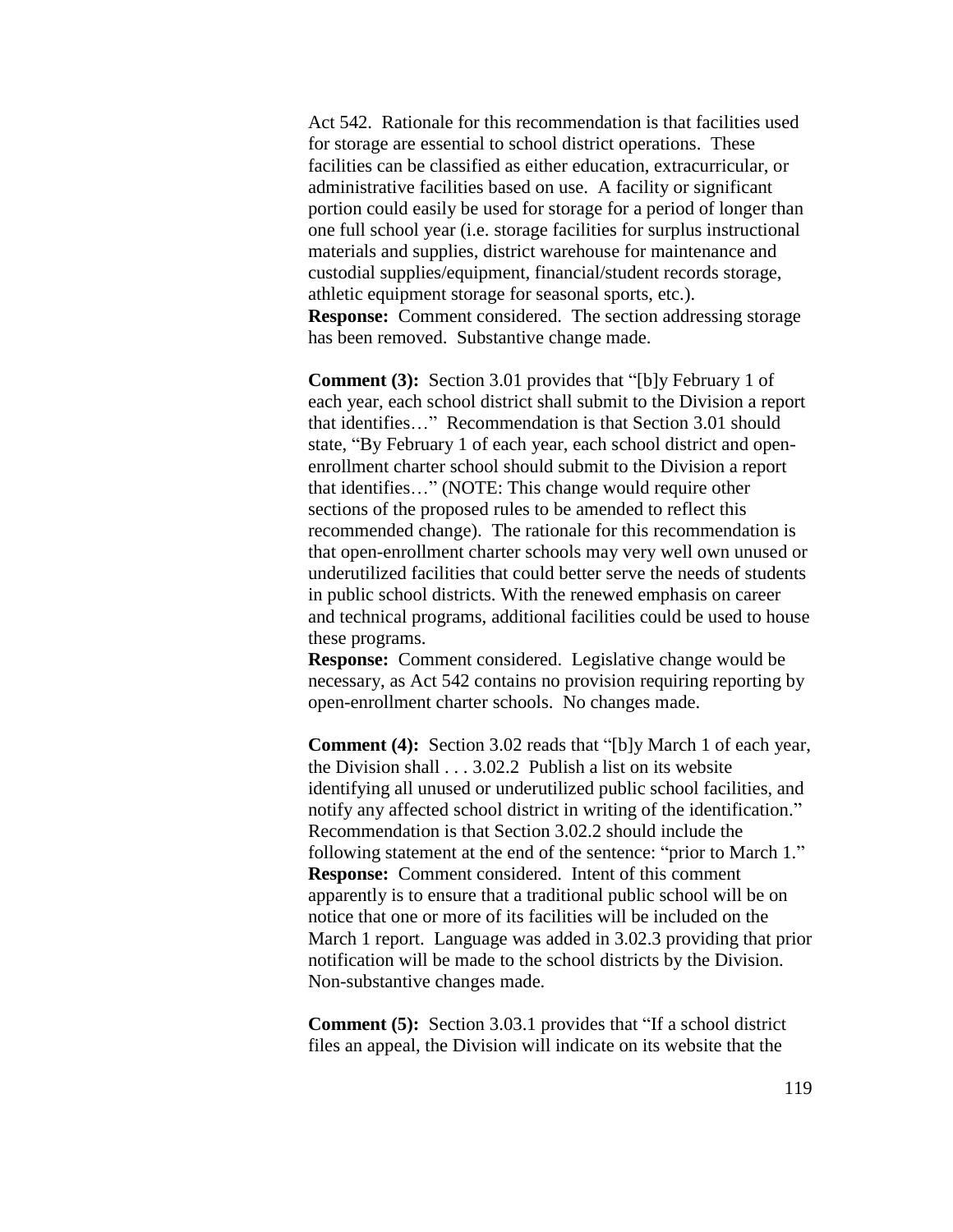appeal is pending." Recommendation is that Section 3.03.1 should be changed to say, "If a school district indicates intention to file an appeal, the Division will not identify the facilities as unused or underutilized on its website until the appeal process is completed."

The rationale for the two changes recommended in Comments 4 and 5 is that since Act 542 mentions the appeal process prior to the section dealing with the March 1 deadline, it is reasonable to assume that the intent of the law was for the appeal process to be completed before a facility is identified by the Division as being available. Also, since the law allows for a public charter school to give notice of its intent to purchase or lease the unused or underutilized facility once it is identified by the Division, the facility should not be identified as available until the district has the opportunity to appeal and the appeal has run its course. **Response:** Comment considered. Because Act 542 mandates that the Division post the list of unused or underutilized public school facilities annually by March 1 (clarified in rule to provide "on or before March 1"), a legislative change would be necessary in order for the Division *not* to post on or before that date. However, Act 542 clearly contemplates that districts may appeal the identification. For this reason, language was included in the proposed rules that an appeal tolls the sixty-day period in Section 4.03 until such time that an appeal is resolved, and also requires the Division to indicate on its website that an appeal is pending. As noted above, language was added to require the Division to notify a traditional public school *prior* to March 1 if it has a facility or facilities that will be listed on March 1. Language also added to allow a school district to submit a "notification of intent" to file an appeal (which notification will toll the 60-day period but will not modify the timing to file the actual appeal). Substantive changes made.

### **Commenter Name: Mark White, Arkansas Public School Resource Center (1/15/18)**

**Comment (1):** The proposed rules fail to include definitions for a number of key terms that, on their own, are ambiguous. The rules should be revised to add definitions for the terms "academic purpose," "administrative purpose," "educational purpose," "extracurricular purpose," and "irregularly or intermittently." **Response:** Comment considered. Definitions of "academic," "administrative," "educational," and "extracurricular" added. Section removed that included the language "irregularly or intermittently." Substantive changes made.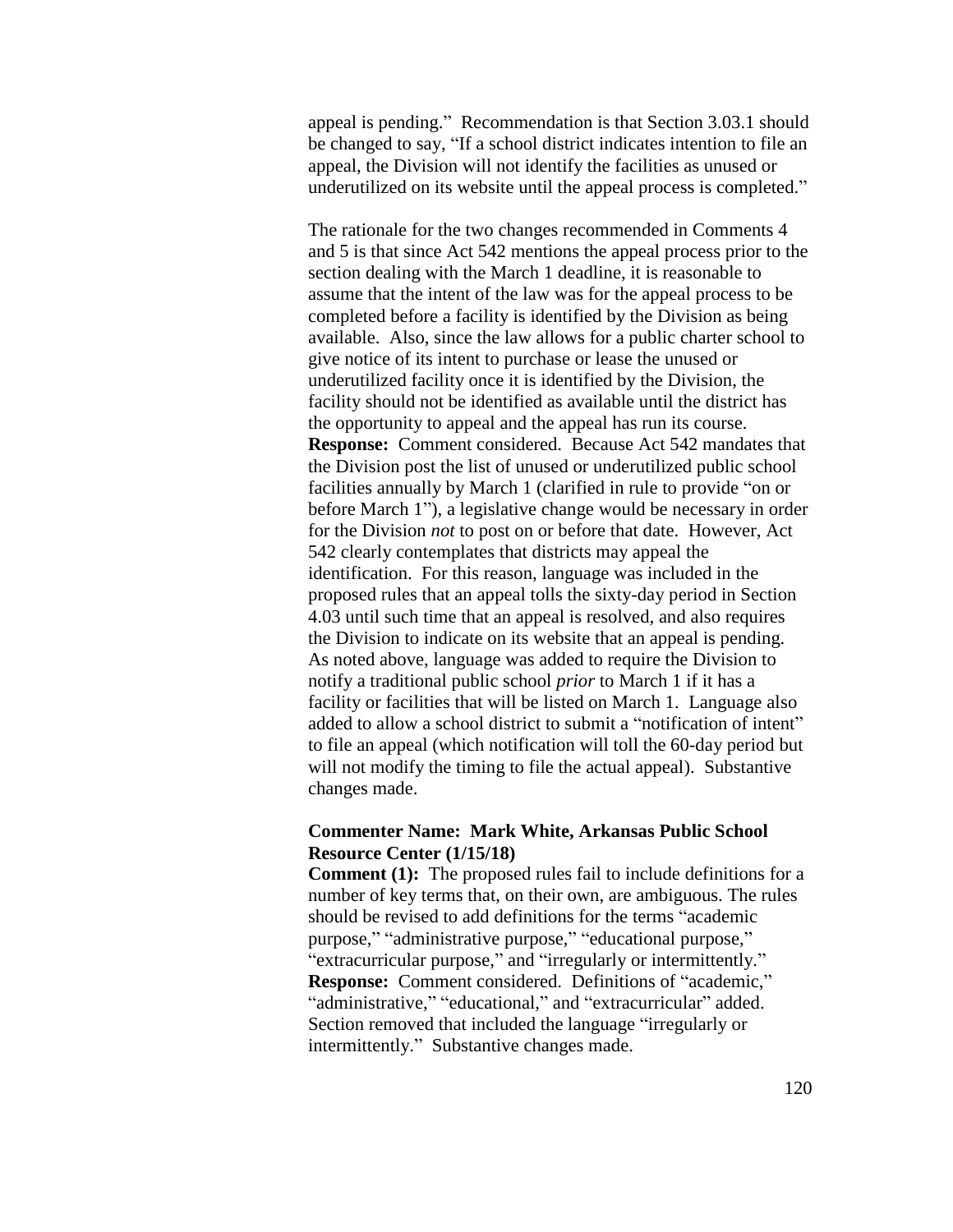**Comment (2):** Because the purpose of Act 542 of 2017 was to preserve and maximize the efficient use of public educational facilities for public educational purposes, the definition of "fair market value" in section 2.05 should be revised to recognize that the fair market value of a public school facility should be based on its value as a *public* facility intended to be used for *public* purposes, rather than by reference to the value of private facilities or private transactions.

**Response:** Comment considered. The language in Act 542 reads "fair market value." A legislative change would be needed to limit the meaning of this unambiguous term. No changes made.

**Comment (3):** The proposed rules should be revised to add a definition of "underutilized" that incorporates specific thresholds of use by time and space, for determining when a facility is deemed to be underutilized. For example, "underutilized" could be defined to include any facility that meets one or more of the following conditions:

a. Less than fifty percent (50%) of the gross square footage of the facility is used for the combined public educational, academic, extracurricular, and administrative purposes of the facility;

b. The facility is used for public educational, academic, extracurricular, or administrative purposes on fewer than ninety (90) days per school year;

c. For facilities that by their nature are ordinarily characterized by intermittent use, such as auditoriums, gymnasiums, and athletic facilities, the facility is used for public educational, academic, extracurricular, or administrative purposes fewer than twelve (12) times per school year;

d. The facility has been leased to a third party for less than fair market value for more than twelve (12) consecutive months, unless the leased facility is used exclusively for public educational, academic, extracurricular, or administrative purposes, including without limitation pre-kindergarten or adult education; or

e. The combined public educational, academic, extracurricular, and administrative uses of the facility are insufficient to preserve the integrity or purpose of the public school facility or other real property as a public education facility.

**Response:** Comments considered. *See* responses above. Also, (a) threshold set at 40%. Language in (b) and (c) included in proposed rule. Because Act 542 does not authorize the language in the first clause of (d), a legislative change would be necessary, and Act 542 already allows the uses in the second clause. Concerning language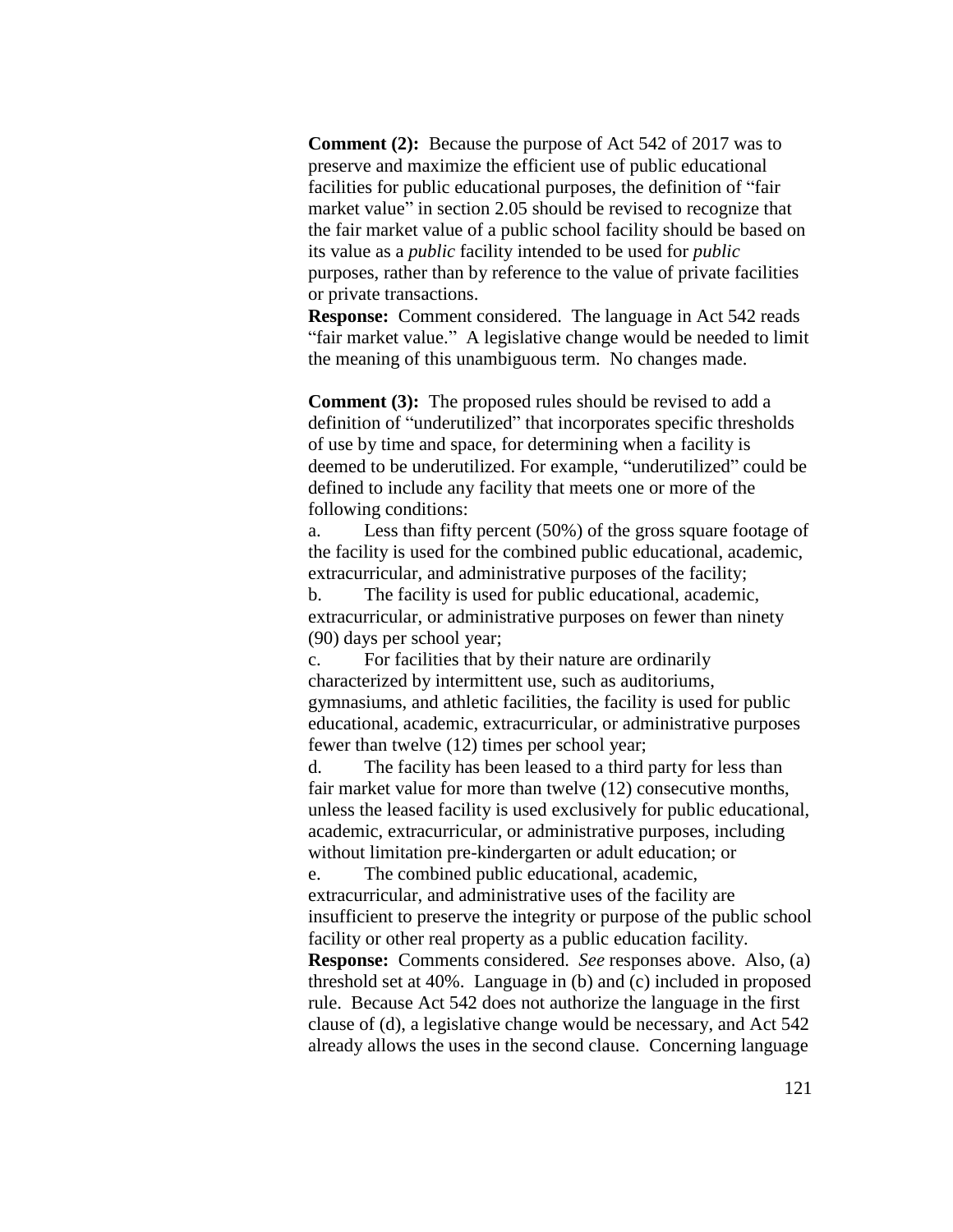proposed in (e), Act 542 reads that "nonuse or underutilization threatens the integrity or purpose of the public school facility or other real property as a public education facility," which language is mirrored in Section 2.15.2. Substantive changes made.

**Comment (4):** The definition of "unused or underutilized public school facility" in section 2.09 should be revised to: a. Clarify that although storage may be a permissible administrative purpose under section 2.09.5, it is not a permissible educational, academic, or extracurricular purpose; b. Clarify that using a public school facility in whole or in part for commercial purposes or for generating revenue for the district does not constitute an educational, academic, extracurricular, or administrative purpose; and c. Provide that a facility leased to a third party for less than fair market value is *per se* unused or underutilized unless the leased facility is used for a public educational, academic, extracurricular, or administrative purpose, including without limitation as a pre-kindergarten or adult education facility. **Response:** Comments considered. Concerning (a), *see* responses above; (previous) Section 2.09.5 removed. Act 542 does not support the proposition that storage is not a permissible academic, educational, academic, or extracurricular purpose. Concerning (b), language added to proposed rules. Regarding (c), *see* Responses to Comment (4)(d) above. Substantive changes made.

**Comment (5):** Section 3.02 of the proposed rules should be revised to provide a procedure for a public charter school or other interested entity to request that the Division classify a public school facility or other real property as unused or underutilized. **Response:** Comment considered. *See* responses above. If a public charter school believes that a public school facility is unused or underutilized, the public charter school may bring this to the Division's attention within sufficient time to enable the Division to investigate prior to the March 1 identification date. Act 542 contains no provision authorizing an appeal by a public charter school, however, in the event that the Division disagrees. Non-substantive changes made.

**Comment (6):** Every public school district has an implied obligation under existing law to secure, protect, and preserve the condition of its facilities. The proposed rules should make this obligation explicit, by requiring school districts to take reasonably necessary steps to secure, protect, and preserve the condition of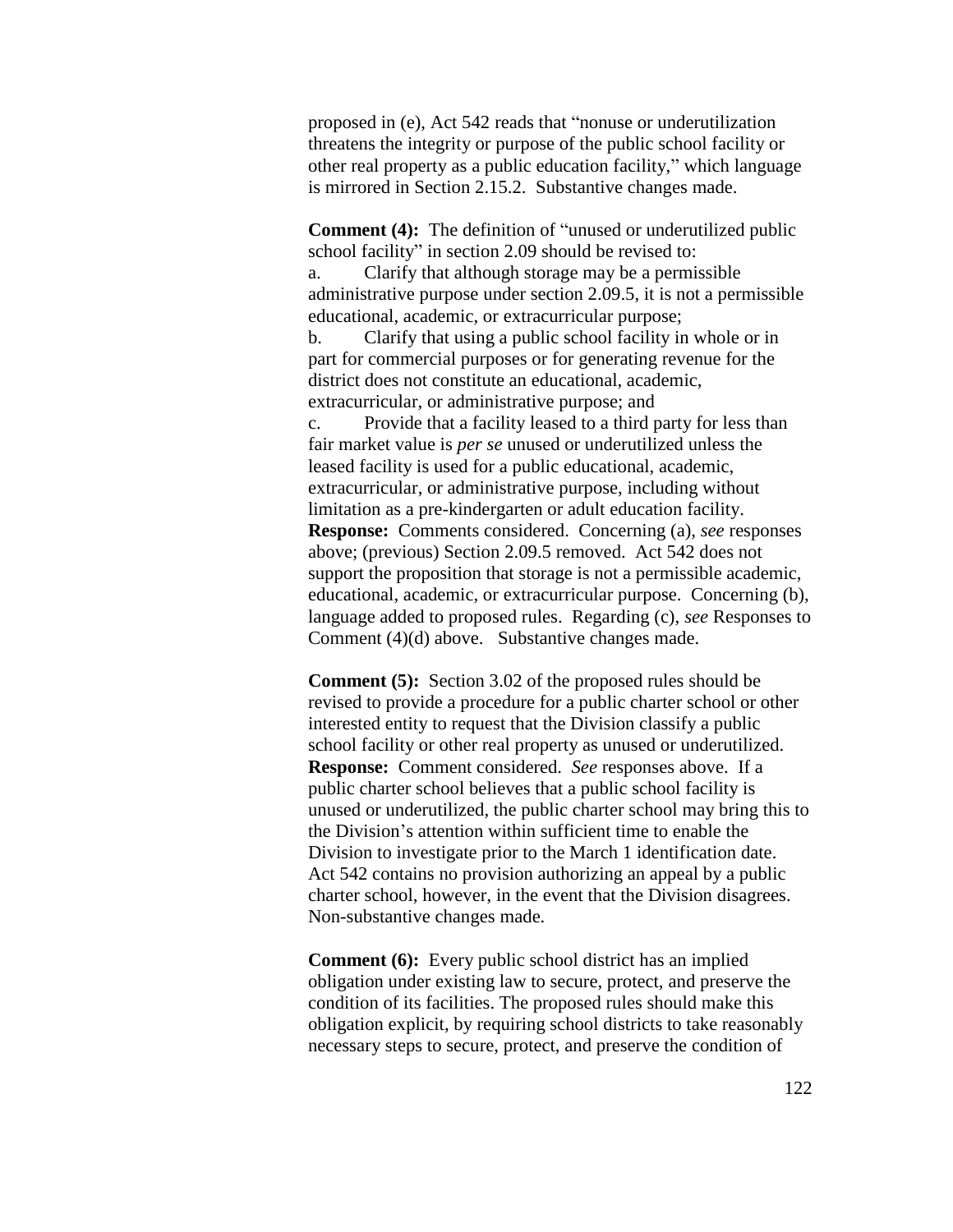any facility or other real property identified as unused or underutilized, and by prohibiting school districts from removing or disabling improvements, fixtures, or systems so as to render the facility unusable as a public education facility.

**Response:** Comment considered. New Section (7.00) added to clarify vacant buildings must be secured to prevent unauthorized entry in a manner in accordance with state and local fire prevention codes and other laws. Act 542 contains no language prohibiting a school district from reasonably removing its own property from an unused or underutilized building for reuse or sale, and does not contain language requiring that a district must preserve the condition of any facility. Substantive changes made.

**Comment (7):** The proposed rules should clarify that once a public school facility is sold or leased to a public charter school, the facility shall be, for the duration of the lease or ownership by the charter school:

a. Exempt from the provisions of the Arkansas Public School Academic Facilities Program Act, Ark. Code Ann. §§ 6-21-801 to 814, and the Commission's rules and regulations to the same extent that other public charter school facilities are exempt; and b. Excluded from gross square footage calculations for the school district's campus value, program of requirements, and suitability analysis under the Academic Facilities Partnership Program.

**Response:** Comment considered. Language added, but reference to sale excluded due to fact that once a building is sold, it no longer belongs to the school district. Non-substantive changes made.

**Comment (8):** The proposed standard lease agreement is in part *ultra vires* in that it goes far beyond the Commission's statutory authority in terms of the obligations and restrictions it purports to impose on public charter schools. Though it may be permissible for the standard lease agreement to include suggested language or topics to be addressed, these terms and conditions should be determined by negotiation between the school district and public charter school, except for those provisions explicitly required by statute. The proposed agreement should be substantially revised to remove all of the prescriptive or mandatory components that are not explicitly authorized by statute.

**Response:** Comment considered. Act 542 requires that the Division develop a Standard Lease Form. The form does not contain mandatory provisions, but rather is intended to guide or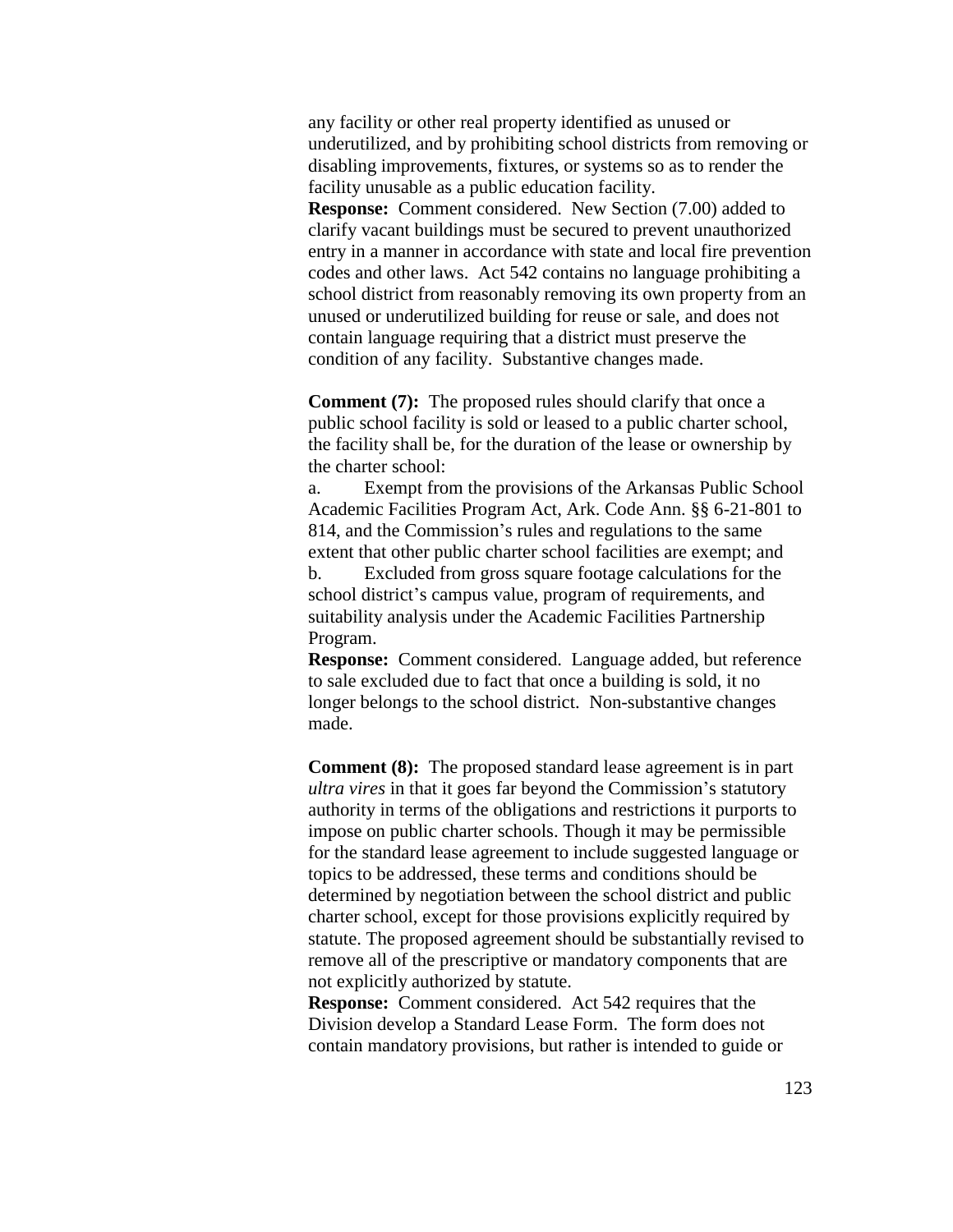assist in negotiations. Language has been included in the rules to make this clear. Non-substantive changes made.

**Comment (9):** In addition to the broad lack of statutory authority, the specific provisions of the proposed Standard Lease Agreement ("Agreement") are problematic in a number of specific ways:

a. The Agreement cannot and should not require that payment be made monthly. Paragraph 2 should be revised to empower the school district and charter school to negotiate a mutually-agreeable payment schedule.

b. The Agreement cannot and should not give the public school district unilateral authority to approve or deny the public charter school's ability to improve, renovate, alter, or add to the facility. All such restricting language in paragraphs 3, 4, and 16 should be deleted.

c. The Agreement cannot and should not impose arbitrary restrictions on the charter school's use of the facility, such as the prohibition of "loud" noise in paragraph 4; the prohibition on "sharing" the facility or allowing "roomers or boarders" in paragraph 9; and the prohibition on activities that "tend to annoy other tenants or Lessor" in paragraph 15.

d. The Agreement cannot and should not require the public charter school to purchase liability insurance, in derogation of the charter school's statutory immunity to tort claims, nor should the Agreement give the school district discretionary authority to dictate the types and amount of insurance to be purchased by the charter school. All such language in paragraph 6 should be deleted.

e. Similarly, the Agreement cannot and should not attempt to defeat the public charter school's statutory immunity by requiring the charter school to assume liability for injury to the district's employees or guests, as contained in paragraph 6.

f. Although it may be appropriate in paragraph 8 of the Agreement to require the charter school to assume the risk of partial or total destruction of or injury to the facility, any required lease payments should abate during any term of non-occupancy caused by such partial or total destruction or injury.

g. Paragraph 11 of the Agreement is unnecessary and potentially confusing given that school districts already possess tort immunity by statute. This paragraph should be deleted entirely. h. The Agreement should allow for the addition of other terms

or conditions negotiated and agreed to by the participating school district and public charter school, as well as the modification or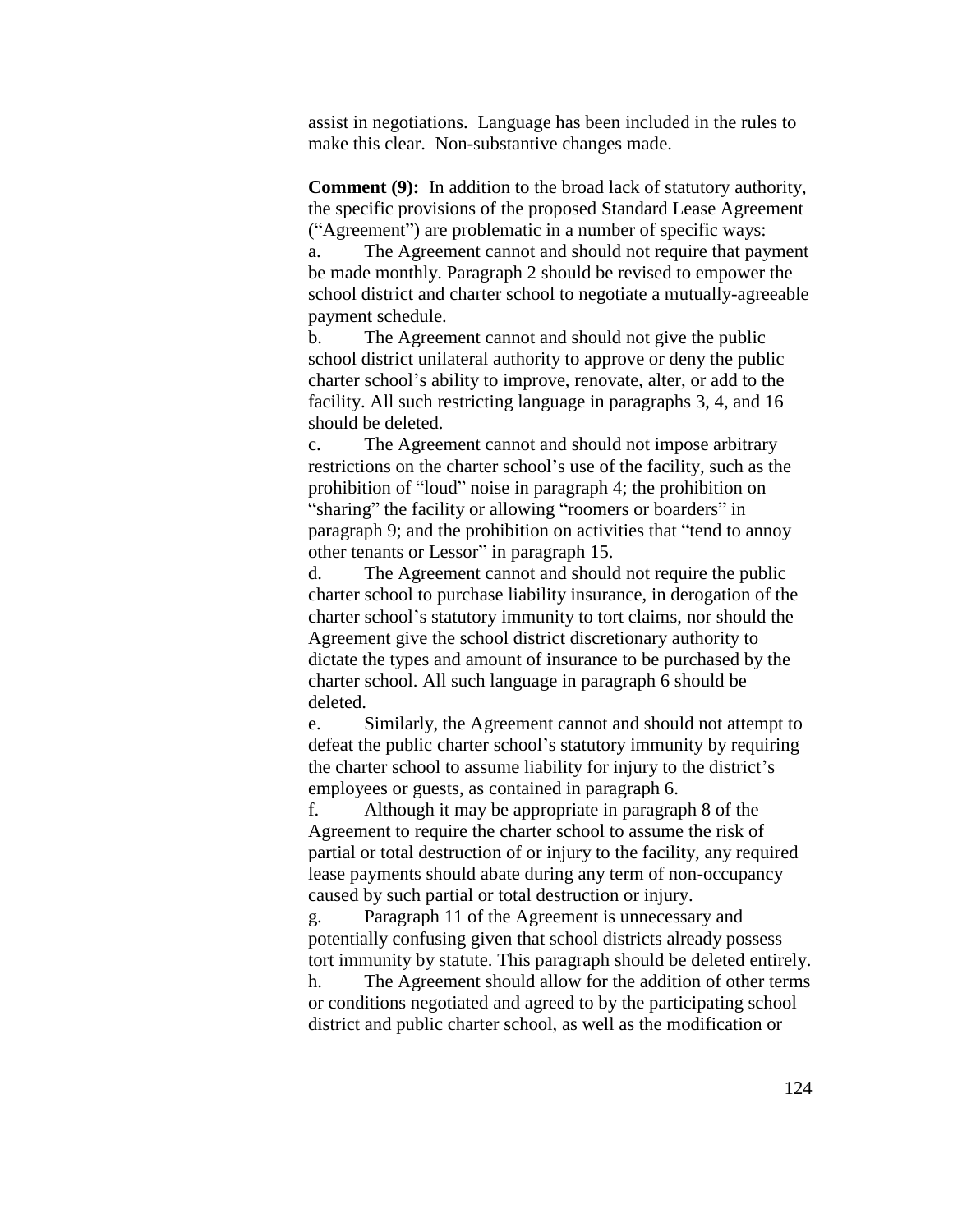deletion of any standard terms not otherwise explicitly required by statute.

**Response:** *See* response to Comment 8 above.

### **SECOND PUBLIC COMMENT PERIOD**

### **Commenter Name: Roy Hester, Director, Guy Fenter Educational Service Cooperative (4/2/18)**

**Comment (1):** How will they determine underutilized in "significant part"? How much is considered significant: one classroom in a building, 30% of the total square footage of a building. Will it be related to the POR (which doesn't tell the whole story)? Current working seems general and arbitrary for a rule that could lead to a loss of public property. I believe it needs to be more detailed/specific.

**Response:** "Significant portion" is defined in 2.14. No changes made.

**Comment (2):** What happens if the charter authorizer forces a school to lease or sell property to a charter, and years later, the public school experiences an increase in enrollment that requires more space? Can that be addressed?

**Response:** The charter authorizer has no authority under Act 542. If a public school facility is identified by the Division as unused or underutilized, a public charter school may give notice of its intent to purchase or lease it (at which point the traditional public school district may appeal to the *Commission*). Act 542 does not authorize the type of reversion to which you refer (due to increased enrollment); a legislative change would be required. No changes made.

**Comment (3):** Why do we (public schools) have to advertise excess property exclusively to open enrollment charter schools for two years before we can sell it to a third party, but we are not given the same two year consideration with excess charter property? Along those lines, why are we (public schools) not offered "right of first refusal" on excess charter property that is in our zone prior to the charter school selling to another charter school first? **Response:** A legislative change would be necessary to afford traditional public schools the same right to purchase or lease unused or underutilized public charter school property. Also, please note that Ark. Code Ann. § 6-22-816(d)(1) authorizes a traditional public school to petition the Division for a waiver of the two-year requirement. No changes made.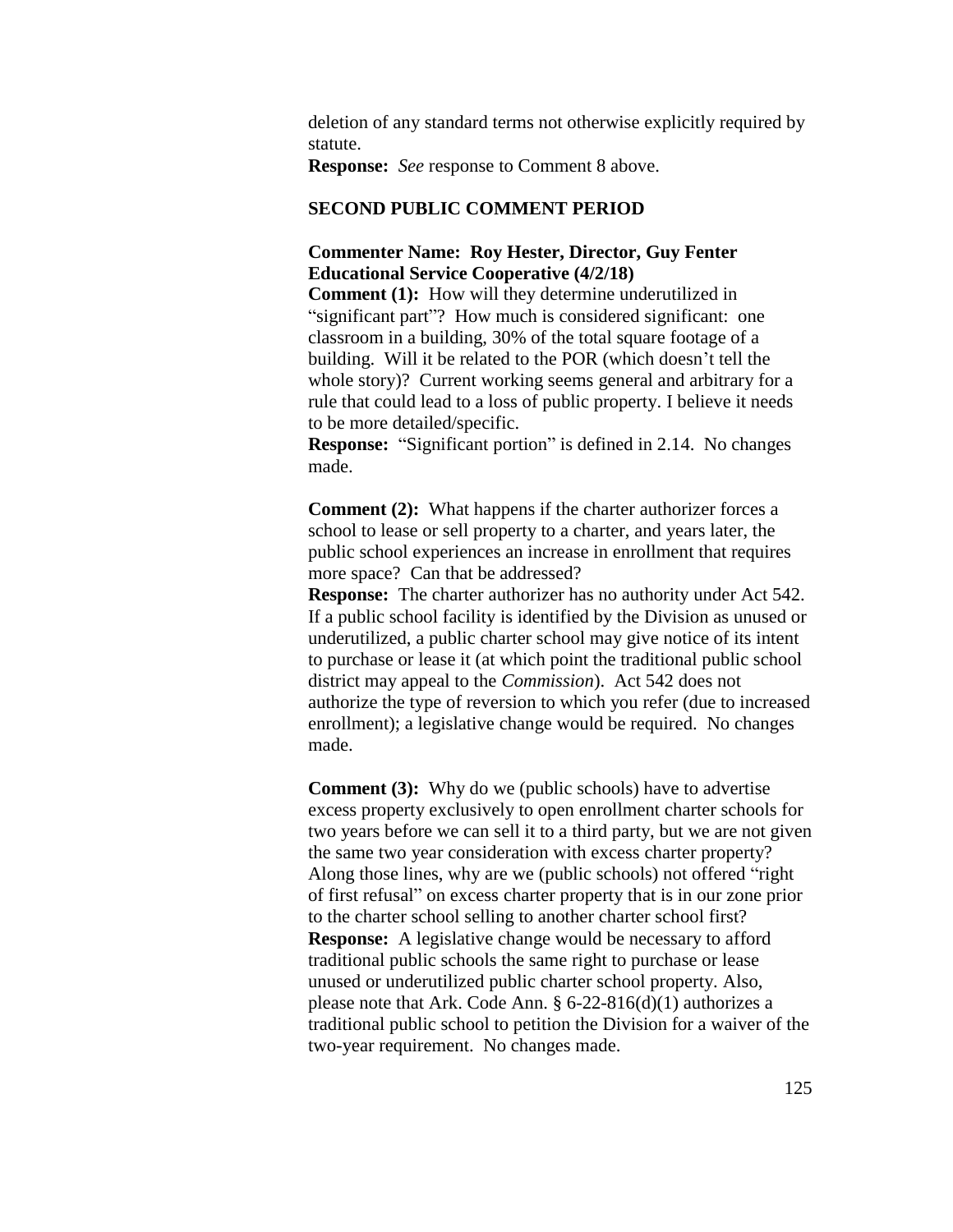**Comment (4):** Why doesn't the charter school have to submit the same facilities report and all excess charter school property be placed on a list for public schools to purchase or lease (if this is somewhere in the law or rules, I didn't notice it)? **Response:** Such a provision is not contained in the law, and thus a legislative change would be required.

#### **Commenter Name: Lucas Harder, Arkansas School Boards Association (4/3/18)**

**Comment (1):** Section 1.01. "Arkansas Code Ann." should be "Ark. Code Ann." to match the other Commission rules. **Response:** Comment considered. Non-substantive change made.

**Comment (2):** Section 2.07. Activity is included twice. **Response:** Comment considered. Non-substantive change made.

**Comment (3):** Section 2.08. "Arkansas Athletic Association" should be "Arkansas Activities Association." **Response:** Comment considered. Non-substantive change made.

**Comment (4):** Section 2.09. I would recommend changing the definition to read something more along these lines to assist in legibility: "Fair market value" means the price a property would change hands between a buyer and seller if: 2.09.1 Neither party is under any compulsion either to buy or to sell; and 2.09.2 Both parties have reasonable knowledge of relevant facts concerning the state of the property in question.

**Response:** Comment considered. Proposed language limits scope of term "relevant facts." No changes made.

**Comment (5):** Section 2.12.1. I would recommend changing this from twelve (12) times during the school year to be less than ten (10) times during the school year. If the district only has use for the building once a month when students are present and generally doesn't use it during the summer months when school is not in session, then it is possible that the building may only be used from August through May for a total of ten (10) times instead of twelve. **Response:** Comment considered. Non-substantive change made.

**Comment (5):** The Act prohibits the school district from entering into a covenant that prohibits that property from being sold/leased for a charter school; however, the Act is silent on how any reversionary interest is to be handled in the event the school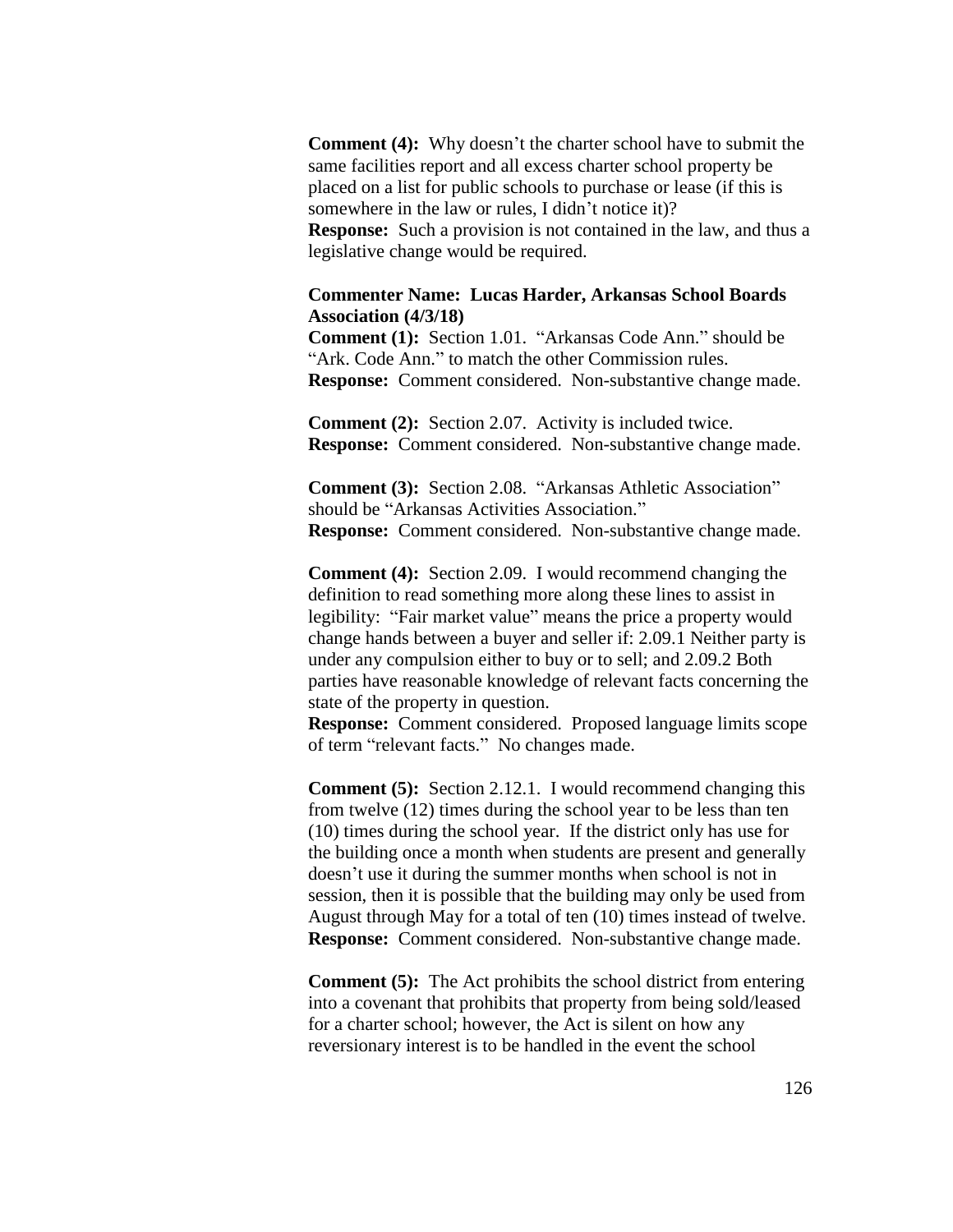district received the title to the property in fee simple determinable or subject to a condition subsequent that was worded in such a way that any reversionary interest in the deed is triggered. **Response:** Comment considered. Commenter is correct that Act did not provide guidance in this regard. Both parties to any transaction should consult with local counsel on a case-by-case basis.

#### **Commenter Name: Harvie Nichols (4/27/18)**

**Comment (1):** Section 2.08. I believe the correct term is Arkansas Activities Association. To my knowledge there is no Arkansas Athletic Association that sponsors student activities. **Response:** Comment considered. Non-substantive change made.

**Comment (2):** Section 2.12. I must admit that the language here confused me. We are defining regular basis as used fewer than 12 or 90 times a year? Would that not mean that if used more than that many times annually the facility would not be used on a regular basis? Perhaps I am misreading the definition but the plain language seems to be contradictory with the normal expectation of what "regular basis" would be.

**Response:** Comment considered. Non-substantive change made.

**Comment (3):** Section 2.14. Does the definition take into account the overall needs of a district? While the attempt to define "significant portion" at 40% is well intended, it concerns me that the definition could create problems for some districts. For example, a district has two elementary schools. One is being used 100% for required purposes. However, the second elementary school is at 35% capacity because the district can't place all the students in the one elementary school, or as is often the case, the second elementary school is the result of a consolidation and those students are being educated at a remote location that is necessary because of negative impact of transportation time to the campus. This appears to be covered in Section 2.15.4.

**Response:** Comment considered. Commenter is correct that Section 2.15.4 addresses the situations set forth in Comment 3. No changes made.

### **Commenter Name: Mike Mertens, Arkansas Association of Educational Administrators (4/27/18)**

**Comment (1):** Proposed change in Section 2.12.2: Add the word "no" right before the word "fewer" in this section. Rationale: Since this statement is part of the meaning for "regular basis," it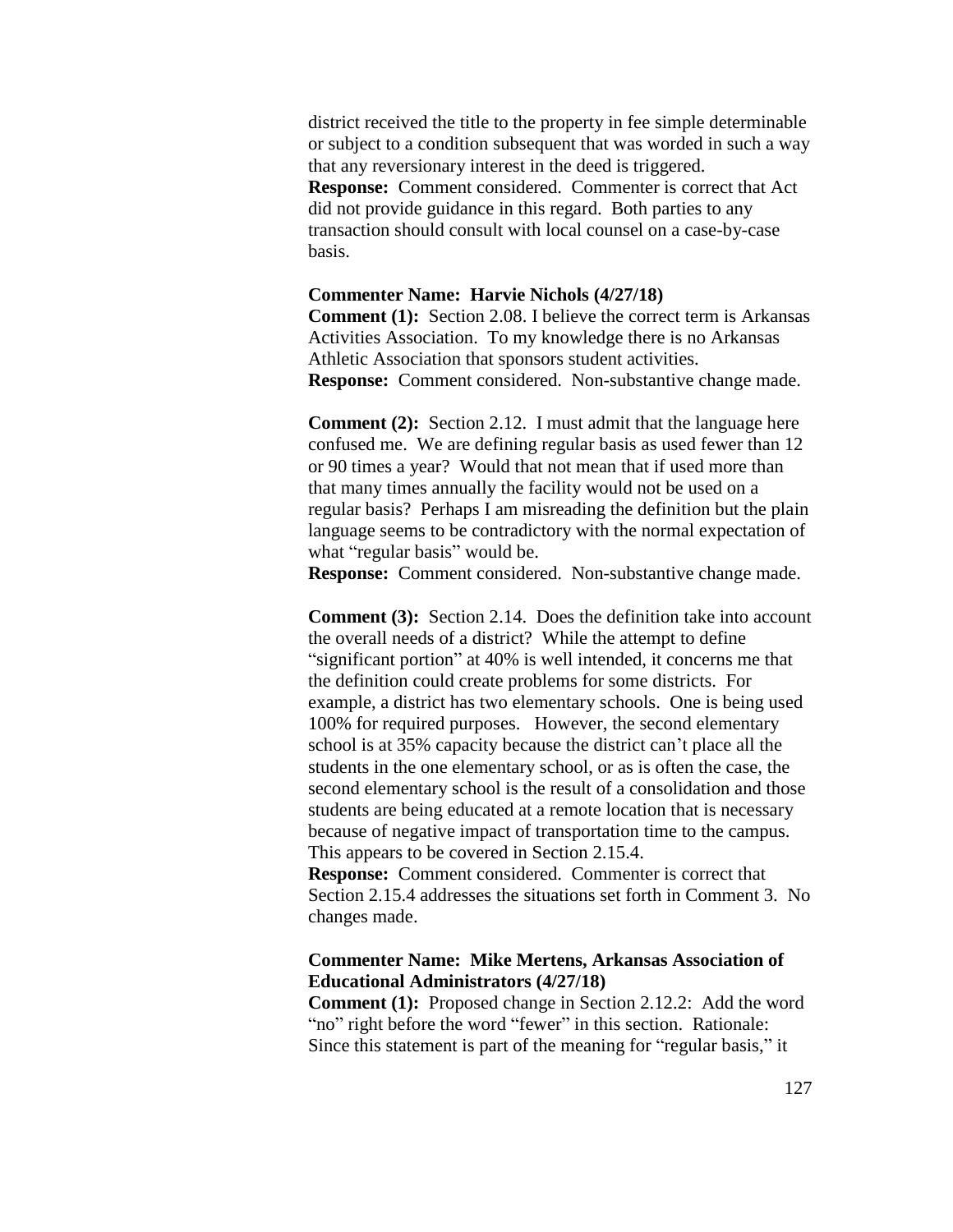appears that this change would make more sense than the existing word.

**Response:** Comment considered. Non-substantive change made.

**Comment (2):** Proposed change in Section 2.15.5: Add the "solely" right after the word "facility" in this section. Rationale: School districts may rent facilities such as auditoriums and gymnasiums. They also charge admission for athletic and other events. This generates revenue for districts. Districts should be allowed to do this periodically as deemed appropriate or necessary without affecting the status of the facility under these rules. **Response:** Comment considered. Non-substantive change made.

**Commenters Names: Tripp Walter, Arkansas Public School Resource Center; Gary Newton, Arkansas Learns (4/27/18) Comment (1):** The rules should be revised to add a definition for the term "irregularly or intermittently."

**Response:** Terms "irregularly" and "intermittently" are not contained in Act 542. Initial draft of rules used these terms, which were removed as a result of public comment. They were replaced in Section 2.12 by definition of "regular basis," which term is then used in Section 2.14 as part of the definition of "significant portion." No changes made.

**Comment (2):** Because the purpose of Act 542 of 2017 was to preserve and maximize the efficient use of public educational facilities for public educational purposes, the definition of "fair market value" in section 2.09 should be revised to recognize that the fair market value of a public school facility should be based on its value as a *public* facility intended to be used for *public*  purposes, rather than by reference to the value of private facilities or private transactions.

**Response:** Comment considered. This same comment was made by Mark White of the Arkansas Public School Resource Center on 1/15/18 (*see* above, Division response to Comment (2)). No changes made.

**Comment (3):** The language in Section 2.14 should be revised to change the words "less than forty percent (40%) to "more than forty percent."

**Response:** *See* Response to Rebecca Miller-Rice Comment [that follows]. Language has been changed to read "at least forty percent (40%)." Non-substantive change made.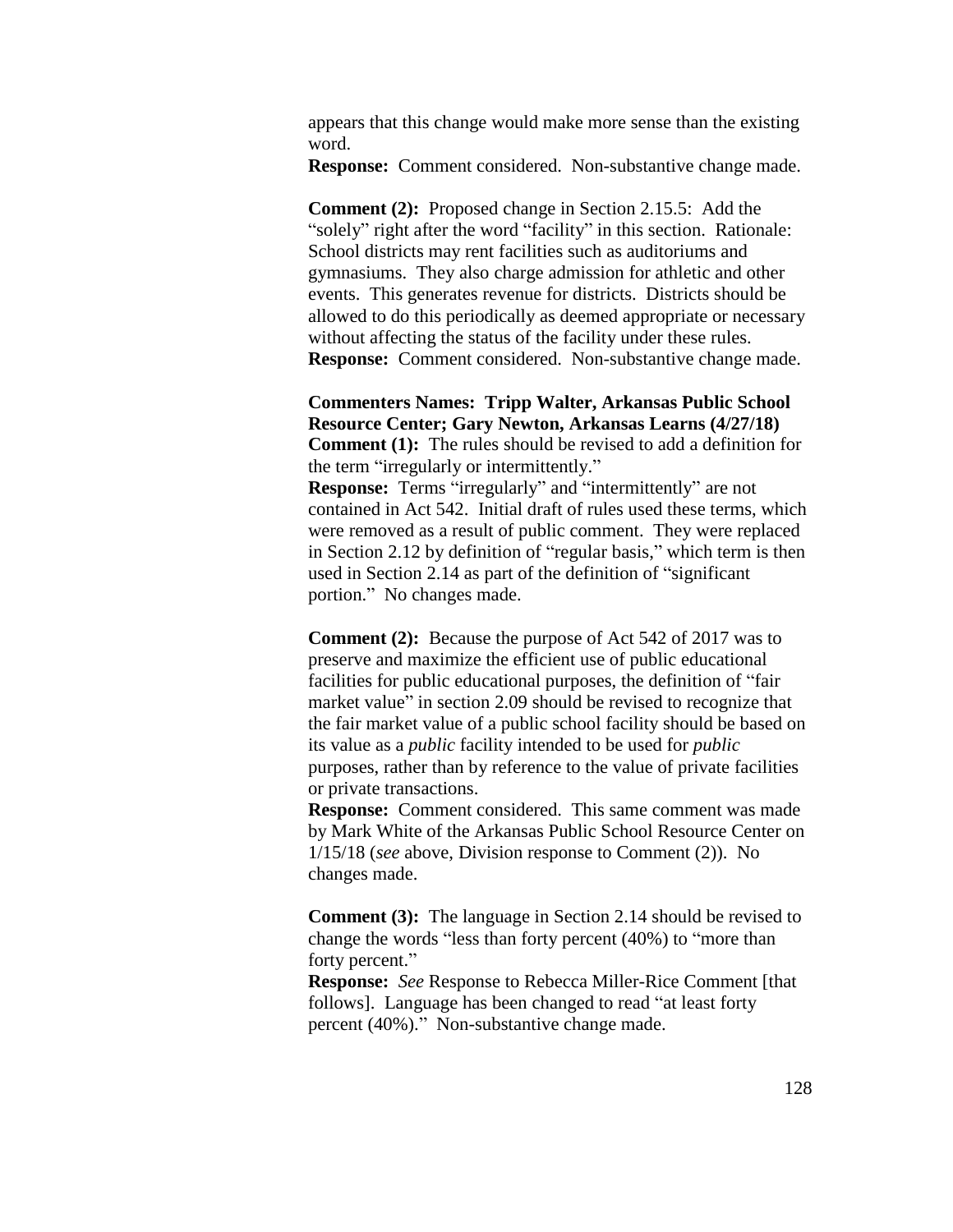**Comment (4):** The proposed rules should be revised to add a definition of "underutilized" that incorporates specific thresholds of use by time and space, for determining when a facility is deemed to be underutilized. For example, "underutilized" could be defined to include any facility that meets one or more of the following conditions:

a. The facility has been leased to a third party for less than fair market value for more than twelve (12) consecutive months, unless the leased facility is used exclusively for public educational, academic, extracurricular, or administrative purposes, including without limitation pre-kindergarten or adult education; or

b. The combined public educational, academic, extracurricular, and administrative uses of the facility are insufficient to preserve the integrity or purpose of the public school facility or other real property as a public education facility. **Response:** Comments considered. These same comments were made by Mark White of Arkansas Public School Resource Center on 1/15/18 (*see* above, Division responses to Comment 3, items (d) and (e)). No changes made.

**Comment (5):** The definition of "unused or underutilized public school facility" in section 2.15 should be revised to: a. Indicate that storage is not a permissible educational, academic, or extracurricular purpose; and b. Provide that a facility leased to a third party for less than

fair market value is *per se* unused or underutilized unless the leased facility is used for a public educational, academic, extracurricular, or administrative purpose, including without limitation as a pre-kindergarten or adult education facility. **Response:** Comments considered. Regarding (a), a substantially similar comment was made by Mark White of the Arkansas Public School Resource Center on 1/15/18 (*see* above, Division Response to Comment  $4(a)$ ). Regarding (b), the same comment was made by Mr. White on 1/15/18 (*see* above, Division Response to Comment 4(c)).

**Comment (6):** The language in Section 7.01 should be strengthened in accord with the following language: Every public school district has an implied obligation under existing law to secure, protect, and preserve the condition of its facilities. The proposed rules should make this obligation explicit, by requiring school districts to take reasonably necessary steps to secure, protect, and preserve the condition of any facility or other real property identified as unused or underutilized, and by prohibiting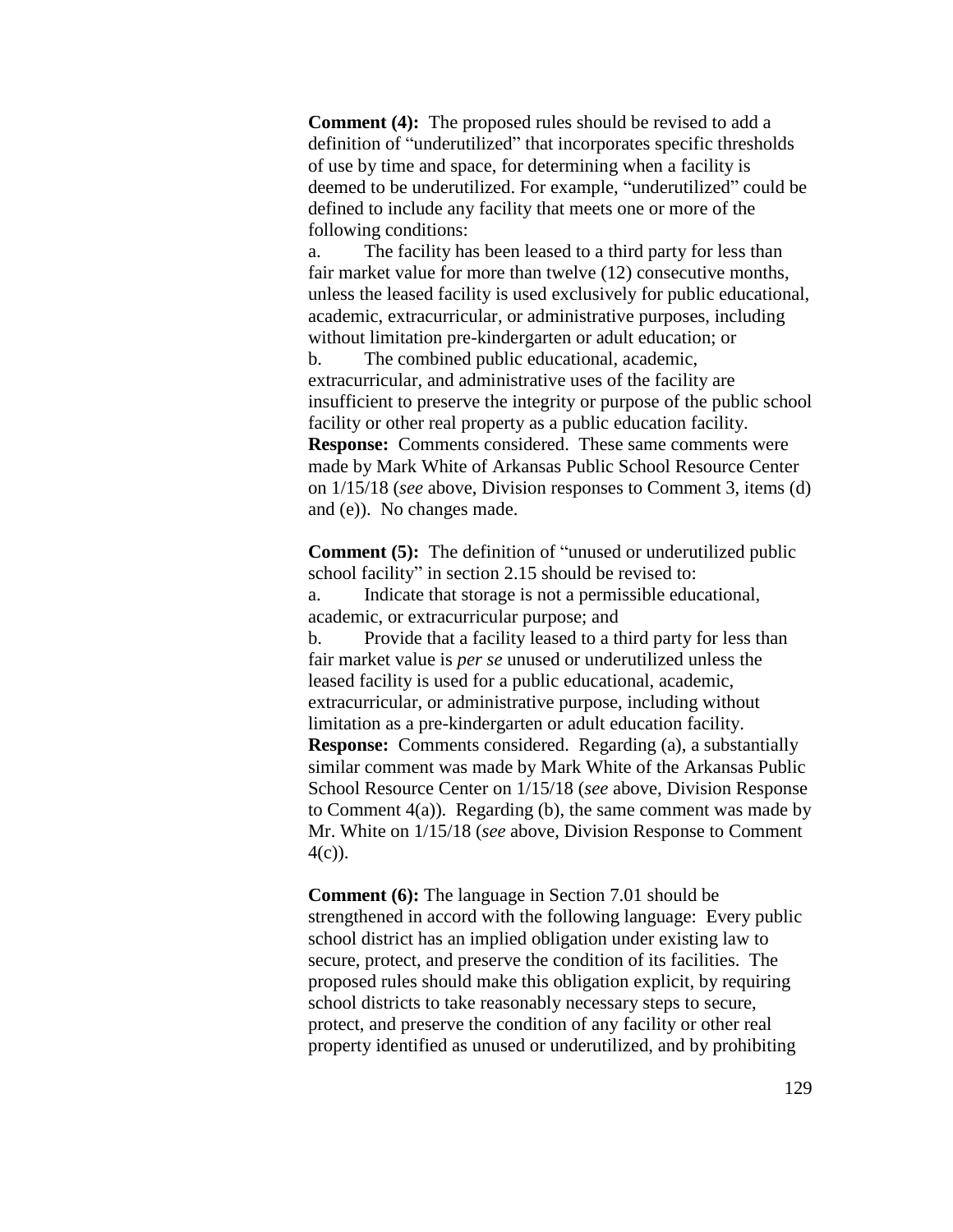school districts from removing or disabling improvements, fixtures, or systems so as to render the facility unusable as a public education facility.

**Response:** Comment considered. A substantially similar comment was made by Mark White of the Arkansas Public School Resource Center on 1/15/18 (*see* above, Division Response to Comment 6).

#### **THIRD PUBLIC COMMENT PERIOD**

#### **Commenter: Tripp Walter, Arkansas Public School Resource Center (8/22/18)**

**Comment (1):** Remove the "Note" following Subsection 3.01.3. **Response:** Comment considered. This was one of the changes proposed to the Commission by the APSRC during the Commission's July 31, 2018 meeting in which these rules were before the Commission for final approval. After much discussion, the Commission voted that one of APSRC's suggestions should be incorporated into the rules, which was added as Section 3.02.4. No changes made.

**Comment (2):** Add a new Section 3.02 to read as follows: "A public charter school may notify the Division at any time of a public school facility that is unused or underutilized." **Response:** Comment considered. This was one of the changes proposed to the Commission by the APSRC during the Commission's July 31, 2018 meeting in which these rules were before the Commission for final approval. After much discussion, the Commission voted that one of APSRC's suggestions should be incorporated into the rules, which was added as Section 3.02.4. No changes made.

**Comment (3):** Add new Subsection 3.02.1 to read as follows: "A public school facility reported to the Division under Section 3.02 shall be reviewed and placed on the list within thirty (30) calendar days of the Division's receipt of the information, if the property meets the requirements of Section 2.15." **Response:** Comment considered. This was one of the changes proposed to the Commission by the APSRC during the Commission's July 31, 2018 meeting in which these rules were before the Commission for final approval. After much discussion, the Commission voted that one of APSRC's suggestions should be incorporated into the rules, which was added as Section 3.02.4. No changes made.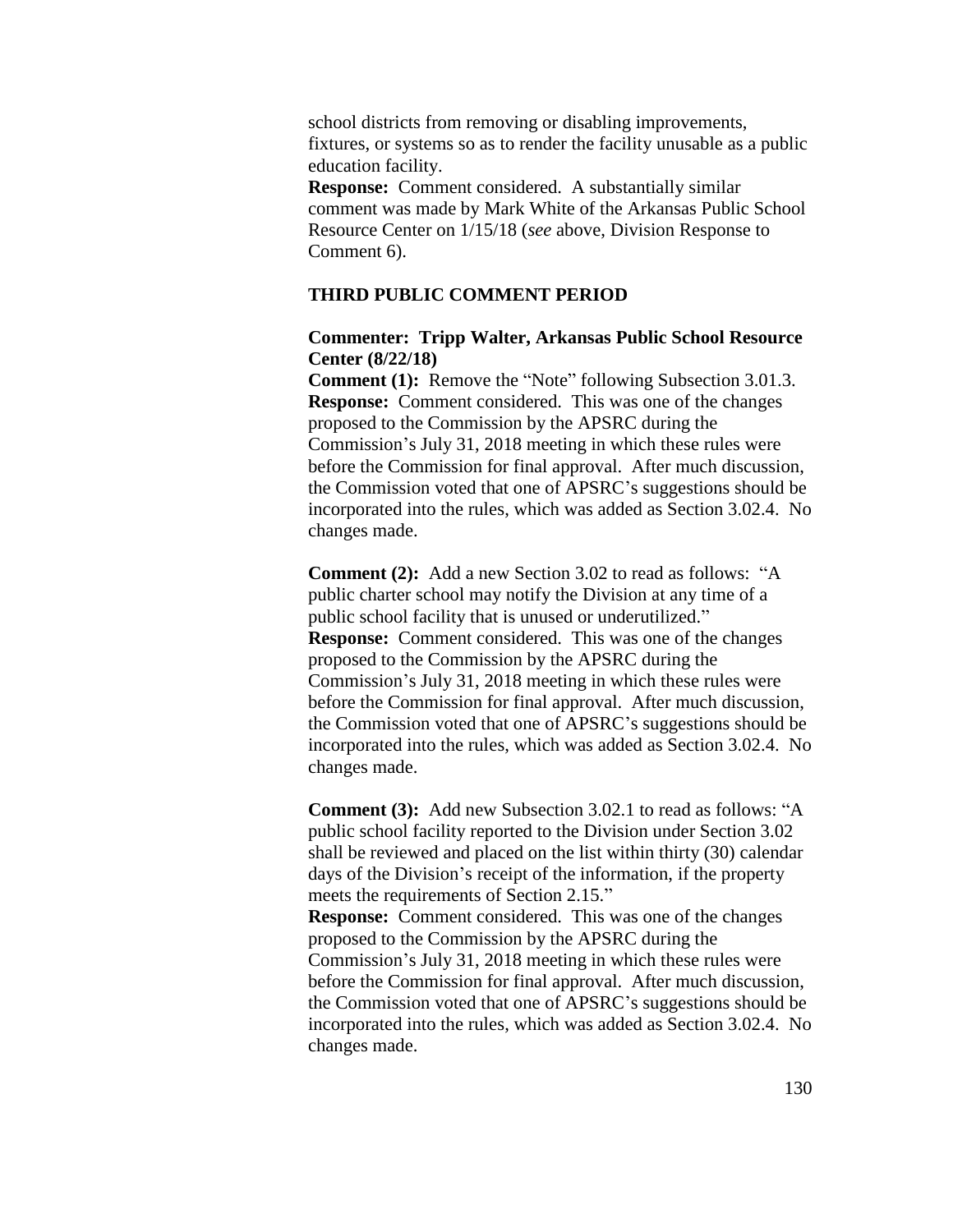**Comment (4):** Amend proposed Subsection 3.02.4 to read as follows: "If the Division was in possession of information prior to March 1 that showed a public school facility to be unused or underutilized, but failed to place the facility on the list, it shall place the facility on the list within ten (10) calendar days after the information is discovered."

**Response:** Comment considered. Proposed language is closely analogous to that currently contained in Section 3.02.3. Verb tense changed; "calendar" days changed to "working" days; current language clarifies that the ten days begins to run once the Division learns of the error.

**Comment (5):** Add new Subsection 3.02.3 to read as follows: "If a school district fails to provide information to the Division concerning an existing unused or underutilized public school facility by February 1, and the Division fails to place the facility on the list on or before March 1, the Division shall place the facility on the list within ten (10) calendar days after discovering or being notified of the existence of the facility."

**Response:** Comment considered. This was one of the changes proposed to the Commission by the APSRC during the Commission's July 31, 2018 meeting in which these rules were before the Commission for final approval. After much discussion, the Commission voted that one of APSRC's suggestions should be incorporated into the rules, which was added as Section 3.02.4. No changes made.

Rebecca Miller-Rice, an attorney with the Bureau of Legislative Research, asked the following questions during the first public comment period:

Section 2.03 – Is this to be the same as the definition for "Authorizer" as in Ark. Code Ann. § 6-23-103? I'm not seeing the term "charter school authorizer" in that statute. **RESPONSE:** Comment considered. Section 2.03 (now Section 2.05) has been changed to clarify that "charter school authorizer" has the same meaning as "authorizer" in Ark. Code Ann. § 6-23-103. The term "authorizer" also was changed in Section 6.05.2 to "charter school authorizer" for consistency. Non-substantive changes made.

Section 3.03 – Should the Commission's name include "Commission for *Arkansas Public School* Academic Facilities and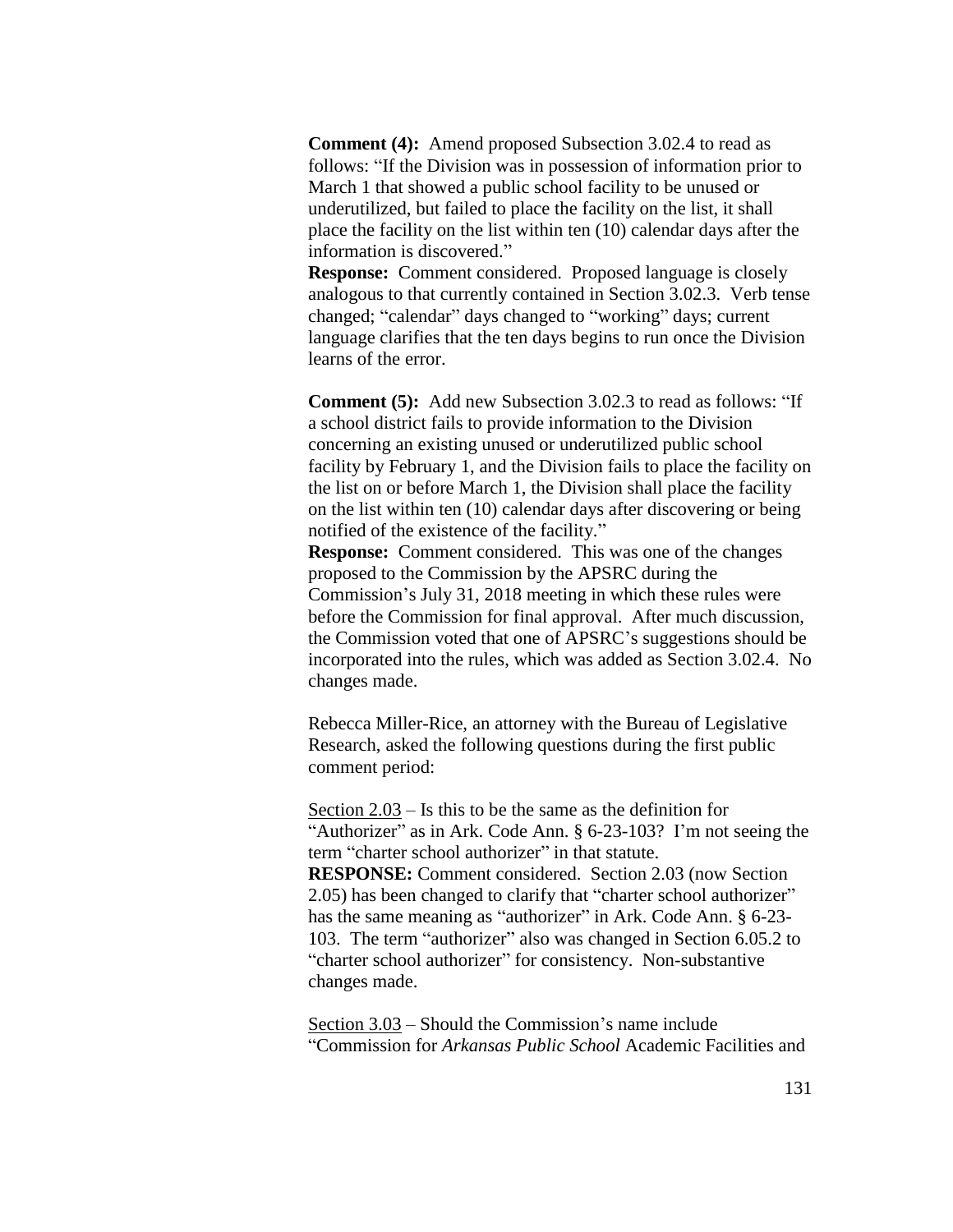Transportation"? **RESPONSE:** Comment considered. Yes it should. Non-substantive changes made.

Following revisions that were made to the proposed rules after the first public comment period, Ms. Miller-Rice posed the following question:

Section 2.14 – I'm a bit confused by the definition of "significant portion" in terms of "less than" a percentage of use. When I substitute the definition for the term as used in Section 2.15, it seems to repeat certain language, i.e., [A public school that] As a whole or less than forty percent (40%) of the gross square footage of a public school facility is used by the school district for public educational, academic, extracurricular, or administrative purposes on a regular basis is not being used for a public educational, academic, extracurricular, or administrative purpose[.] I see the difficulty presented in defining the term, but I was curious as to whether there was a particular reason the Commission chose to define it in those terms, rather than just a straight percentage such as less than 100%, but at least 60%, or at least 60%? **RESPONSE:** Language in 2.14 has been changed for enhanced clarity. Non-substantive change made.

The proposed effective date is pending legislative review and approval.

**FINANCIAL IMPACT:** There is no financial impact.

**LEGAL AUTHORIZATION:** The instant proposed changes include revisions made in light of Act 542 of 2017, sponsored by Senator Alan Clark, which granted public charter schools a right of access to unused or underutilized public school facilities and clarified rights of first refusal to purchase or lease unused or underutilized public school facilities. The Commission for Arkansas Public School Academic Facilities and Transportation ("Commission") shall promulgate rules necessary to administer the Arkansas Public School Academic Facilities Program, all its component and related programs, and the provisions of the Arkansas Public School Academic Facilities Program Act ("Act"), codified at Arkansas Code Annotated §§ 6-21-801 through 6-21- 816, which shall promote the intent and purposes of the Act and assure the prudent and resourceful expenditure of state funds with regard to public school academic facilities throughout the state. *See* Ark. Code Ann. § 6-21-804(b). Further authority for the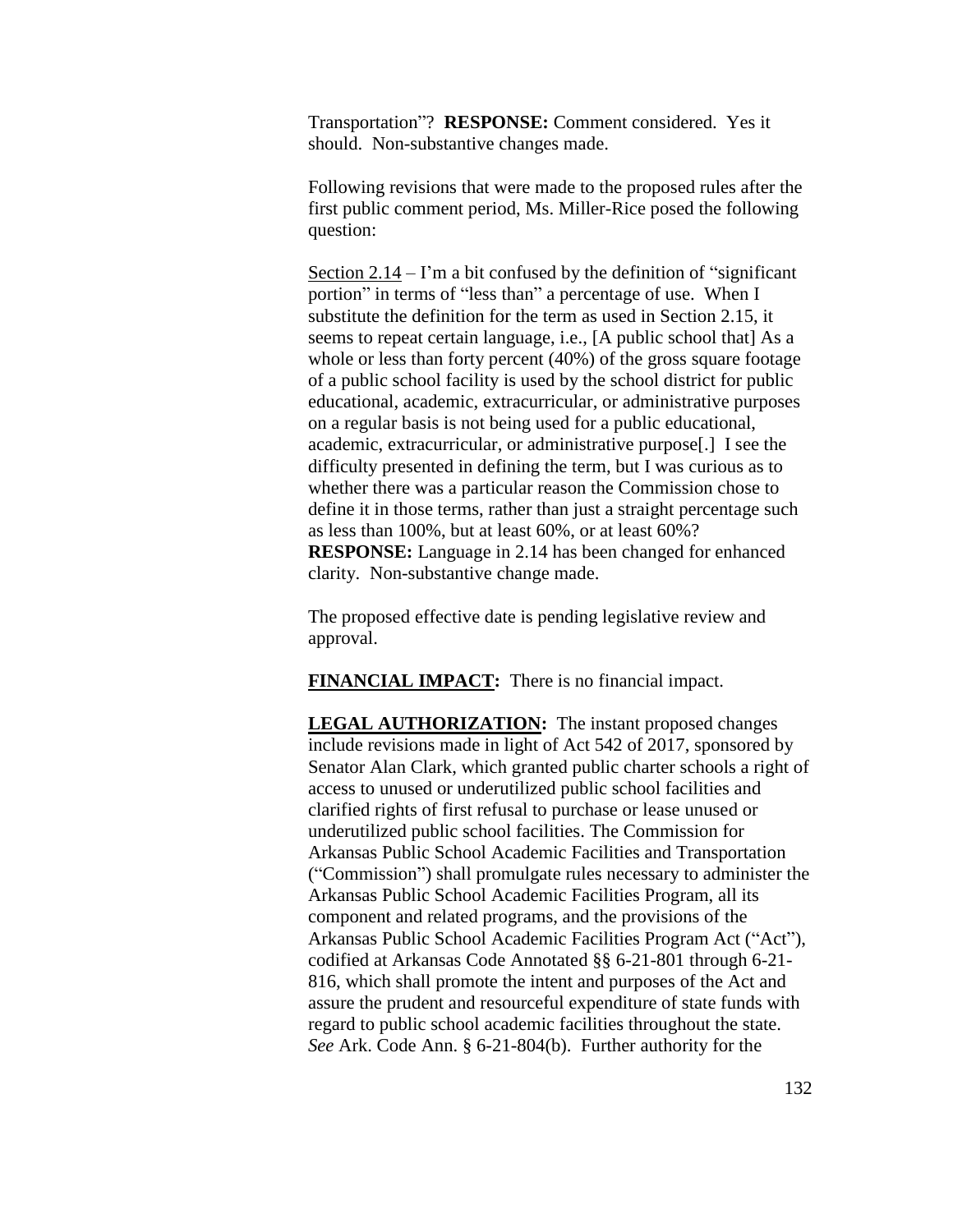rulemaking can be found in Ark. Code Ann. § 6-21-815(g), which provides that the Commission shall promulgate rules to implement the statute, concerning the right of access to unused or underutilized public school facilities, including without limitation a standard lease form, and Ark. Code Ann. § 6-21-816(i), which provides that the Commission may promulgate rules to implement the statute, concerning the sale or lease of public school facilities.

### **d. SUBJECT: The Facilities Master Plan**

**DESCRIPTION:** Amendments to these rules are necessary as a result of Acts 935 and 542 of 2017. They also contain clarifications and non-substantive edits.

These proposed amendments incorporate the definition of "building" contained in Act 935 of 2017. Consistent with Act 542, the proposed amendments provide a definition of "unused or underutilized" property, require that a school district's master plan identify any such properties, and require school districts to identify these properties by February 1 of each year. They also clarify that master plans must be kept updated (consistent with Ark. Code Ann. § 6-21-805), and that school districts must use the statewide Computer Maintenance Management System (a/k/a "School Dude"), which is provided by the Division at no cost to the school districts, consistent with Ark. Code Ann.  $\S 6-21-808(c)(2)(B)(ii)$ .

No substantive changes were made post-public comment.

 Language was added in 3.05.1 to clarify that a "shed" or other structure not capable of supporting human occupancy is not included in the definition of "building."

 Removed language in Section 4.01.4 that indicated purpose of Master Plan is to collect and disseminate information regarding unused or underutilized property, which language is redundant to Sections 4.04.3 and 5.04, and according to a commenter created confusion.

• Revised Section 4.03.3 to clarify that the Computerized Maintenance and Management System *must* be used by school districts, but bringing the degree of mandated use more in line with existing law. Also, a provision was added that strongly recommends that at least one person in each school district receive facility director certification through the Arkansas School Plant Management Association or a similar certification program.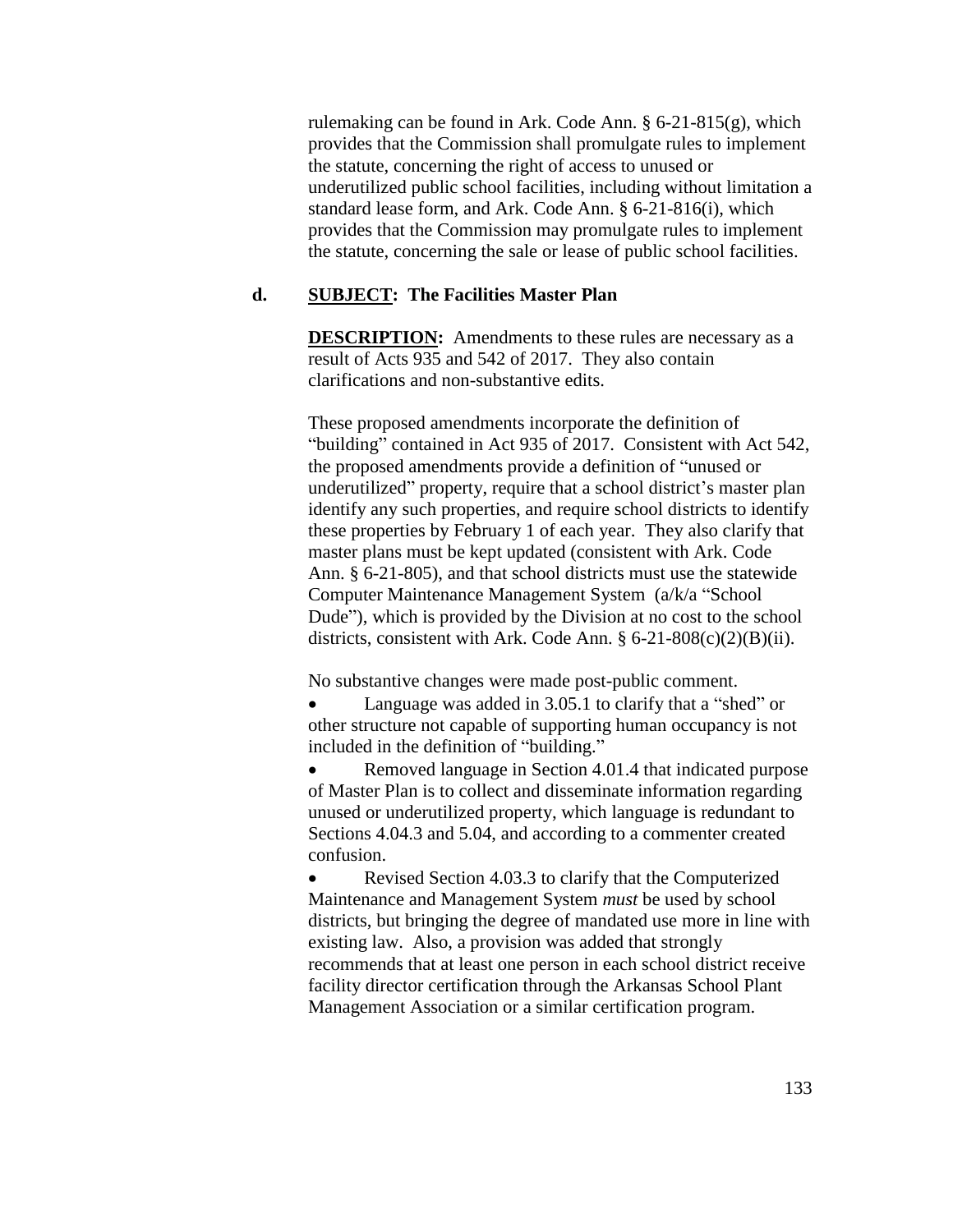**PUBLIC COMMENT:** A public hearing was held on January 4, 2018. The public comment period expired on January 15, 2018. The Commission provided the following summary of the public comments that it received and its responses thereto:

### **Commenter Name: Lucas Harder, Policy Services Director, Arkansas School Boards Association (1/3/18)**

**Comment** (1): 3.4314.3. The "14" here is both struck through and underlined when it should just be underlined as it is new language.

**Response:** Comment considered. Non-substantive change made.

**Comment (2):** 4.03.2.1. Because the CMMS is abbreviated in the definitions section, I would simply strike the unabbreviated language and the parenthesis here. **Response:** Comment considered. Non-substantive change made.

#### **Commenter Name: Harvie Nichols (1/15/18)**

**Comment (1):** Section 3.05. I have not researched the actual language in the law but if possible some changes need to be made to the term building. As defined it includes "any structure used or intended for supporting or sheltering any use or occupancy." My experience is that many districts have small plastic or perhaps metal storage sheds that may measure 6 feet by 6 feet in which they store playground equipment or tools for working on playgrounds or athletic fields. Typically those types of structures do not have a concrete floor and are not permanent in nature and have no utilities. It would be helpful if there was some reasonable size established or a requirement that it be constructed so that utilities are installed in the building.

**Response:** Comment considered. Definition of "building" mirrors Ark. Code Ann. § 6-20-2502(4); language added at 3.05.1 to clarify that structures such as sheds are not included. Nonsubstantive changes made.

**Comment (2):** Section 4.03.3.1. While the impact of this rule change is significant, I will not comment other than to question the term "fully utilize" and the term "all reactive" work orders. In terms of the first term, more information should be provided as to what it means. There are a number of options available to Schooldude users under preventative maintenance work. For example, you are able to enter what tools will be needed to perform the work. Would this rule require that districts utilize every aspect of the program or utilize it for all buildings?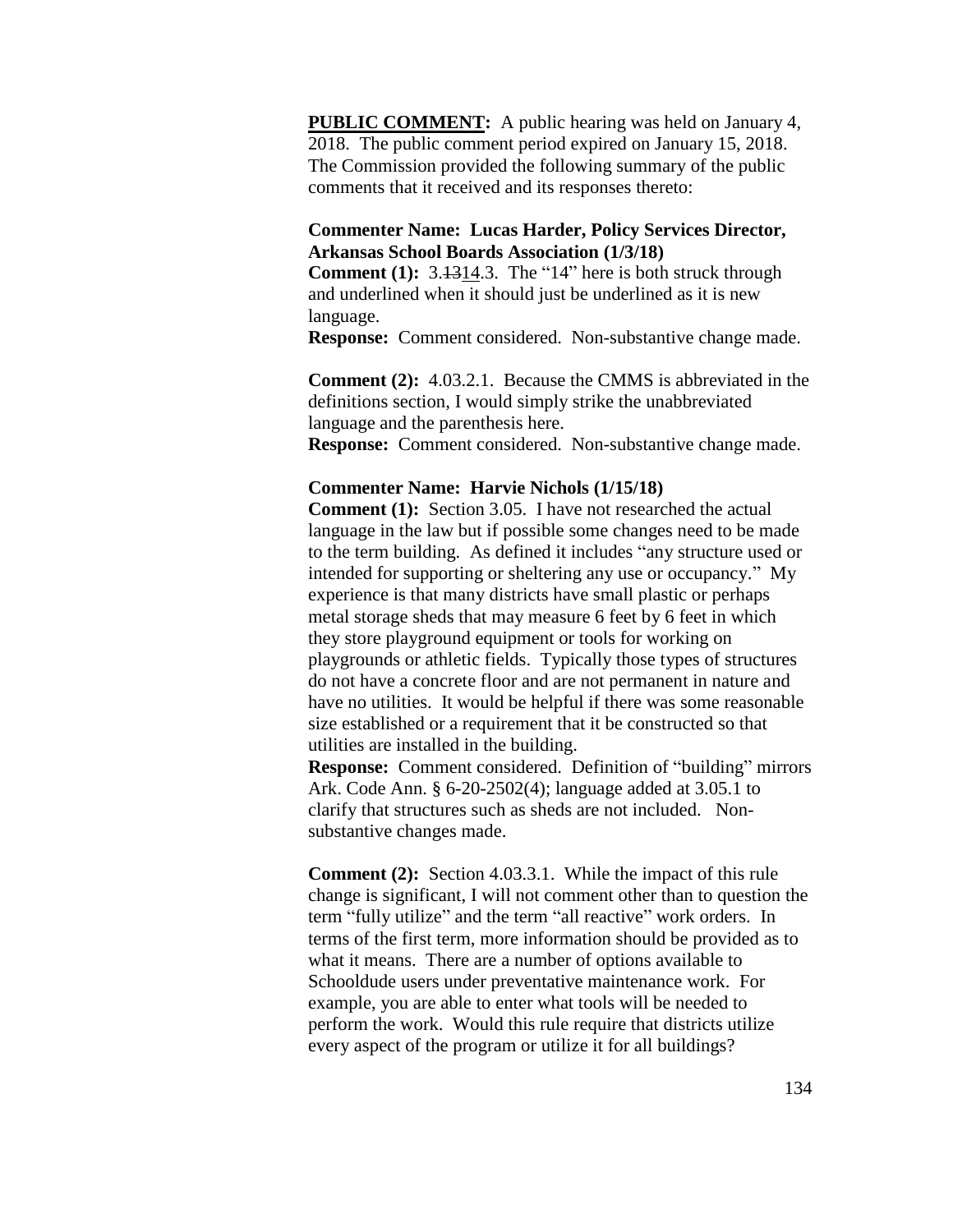Clarification is needed to define fully utilize. Also, does fully utilize mean meeting some agency determination about how often preventative maintenance is performed? If so, then that is an unfunded mandate on schools in my opinion. **Response:** Comments considered. Non-substantive changes made.

## **Commenter Name: Mike Mertens, Arkansas Association of Educational Administrators (1/15/18)**

**Comment:** Recommendation: Add a new section, 4.03.3.5, reading "It is strongly recommended that school districts ensure that at least one (1) district employee has completed, or completes within three (3) years, the Certified Facility Director certification program offered by the Arkansas School Plant Management Association. Membership in ASPMA is not required to attend this training." Rationale: AAEA believes that the change in existing rules from "should" to "shall" in several incidences of using the management systems makes it essential for a district to have someone trained and very familiar with the CMMS software. Arkansas School Plant Management Association (ASPMA) has worked for several years with the Division to ensure quality training in this area. The new language would encourage that all districts have at least one person with the appropriate training. **Response:** Comment considered. A note has been added containing this recommendation, but not limiting it to one organization. Non-substantive change made.

#### **Commenter Name: Chad Davidson (1/15/18)**

**Comment (1):** 3.05 "Building" means any structure used or intended for supporting or sheltering any use or occupancy. Building definition is vague. Any structure for use or occupancy could potentially include a tool storage shed. However, these are minimally insured, if at all, and certainly not structures intended for student occupancy, but they might be district owned, and therefore used for supporting use. If these are to be tracked, then the utilization rule should also be modified to allow for structures such as this, IF they truly are intended to be identified with the definition of "building."

**Response:** Comment considered. Definition of "building" mirrors Ark. Code Ann. § 6-20-2502(4); language added at 3.05.1 to clarify that structures such as sheds are not included. Nonsubstantive changes made.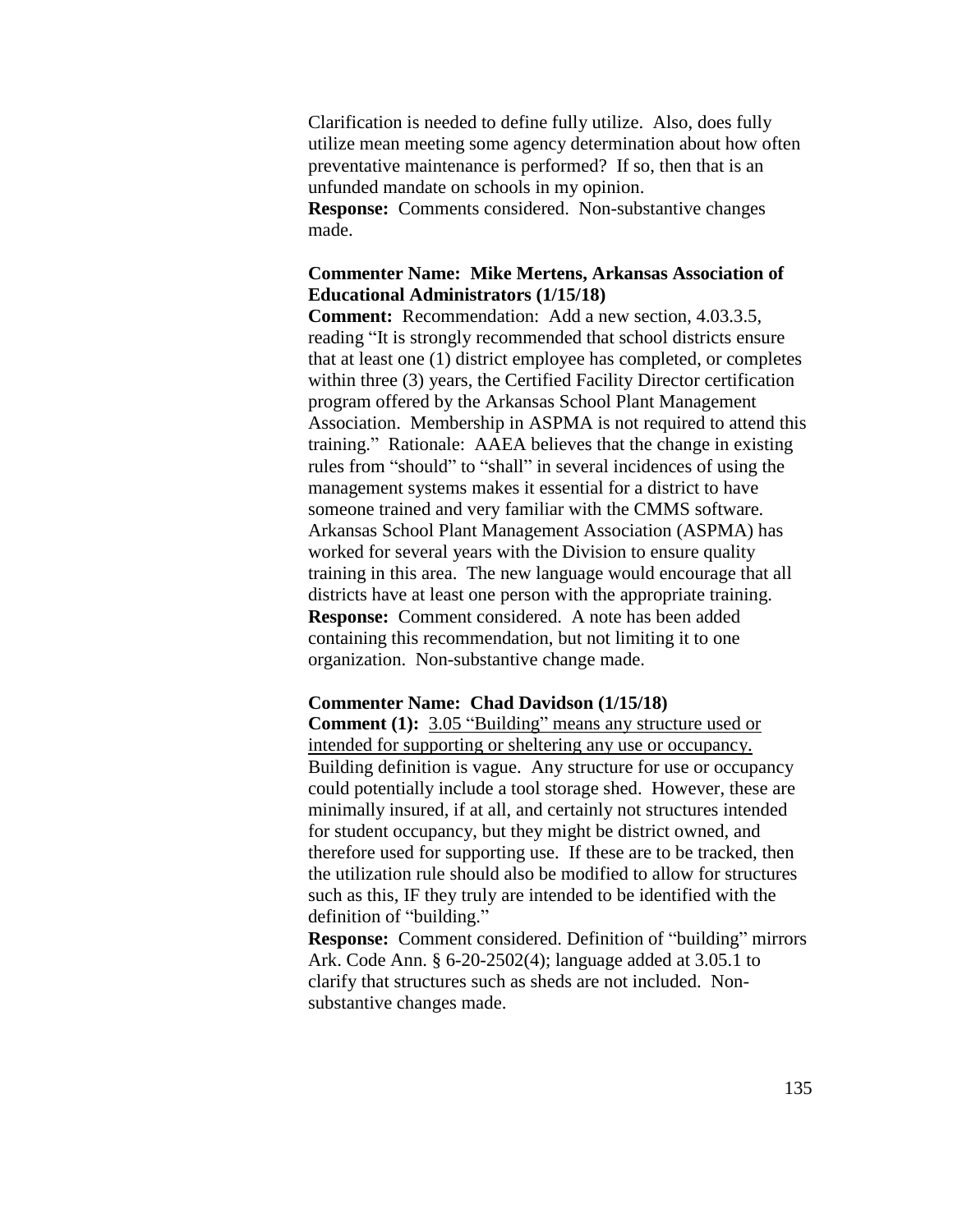**Comment (2):** 3.27 "Unused or underutilized public school facility" has the same definition as in the [CAPSAFT] Rules Governing Unused or Underutilized Public School Facilities and the Sale or Lease of Public School Facilities. Once again, see explanation or questioning above of Section 3.05, for vague definition.

**Response:** Comment considered. The Division proposed several changes to the definition of "unused or underutilized public school facility" in the CAPSAFT Rules Governing Unused or Underutilized Facilities and the Sale or Lease of Public School Facilities in response to public comments and requests for clarification. No changes made (in the present proposed rules).

**Comment (3):** 4.01.4 Collect and disseminate information concerning unused or underutilized public school facilities or other real property as required by law. This section needs to be better defined, for the purpose of dissemination of unused/underutilized information. To whom will this information be disseminated? In what format will this information be disseminated? There should be a subsection defining this disseminating of this information, as other sections  $(4.03.10.1 \& 4.03.11)$  clearly define how the information is collected.

**Response:** Comment considered. Because this section is redundant (sections 4.04.3 and 5.04 already set forth school district reporting requirements) and could lead to confusion, it has been removed. Non-substantive change made.

**Comment (4):** 4.03.3.1 School districts shall participate in the fully utilize CMMS to track all reactive and preventative maintenance work. This section requires districts to "fully utilize" CMMS, track "all reactive" maintenance work, "shall" enter preventative maintenance schedules, "shall" document completed work orders, and "shall" schedule state-mandated inspections. With this change of language to "shall," what distinguishes the change from shall participate in, to fully utilize? What will be different from how districts have reported in the past? Who determines full utilization versus only participating in? What level of participation is sufficient to count as fully utilizing? Is there a percentage governing this? How will this be enforced? What are the ramifications of not fully following this? **Response:** Comments considered. Non-substantive changes made.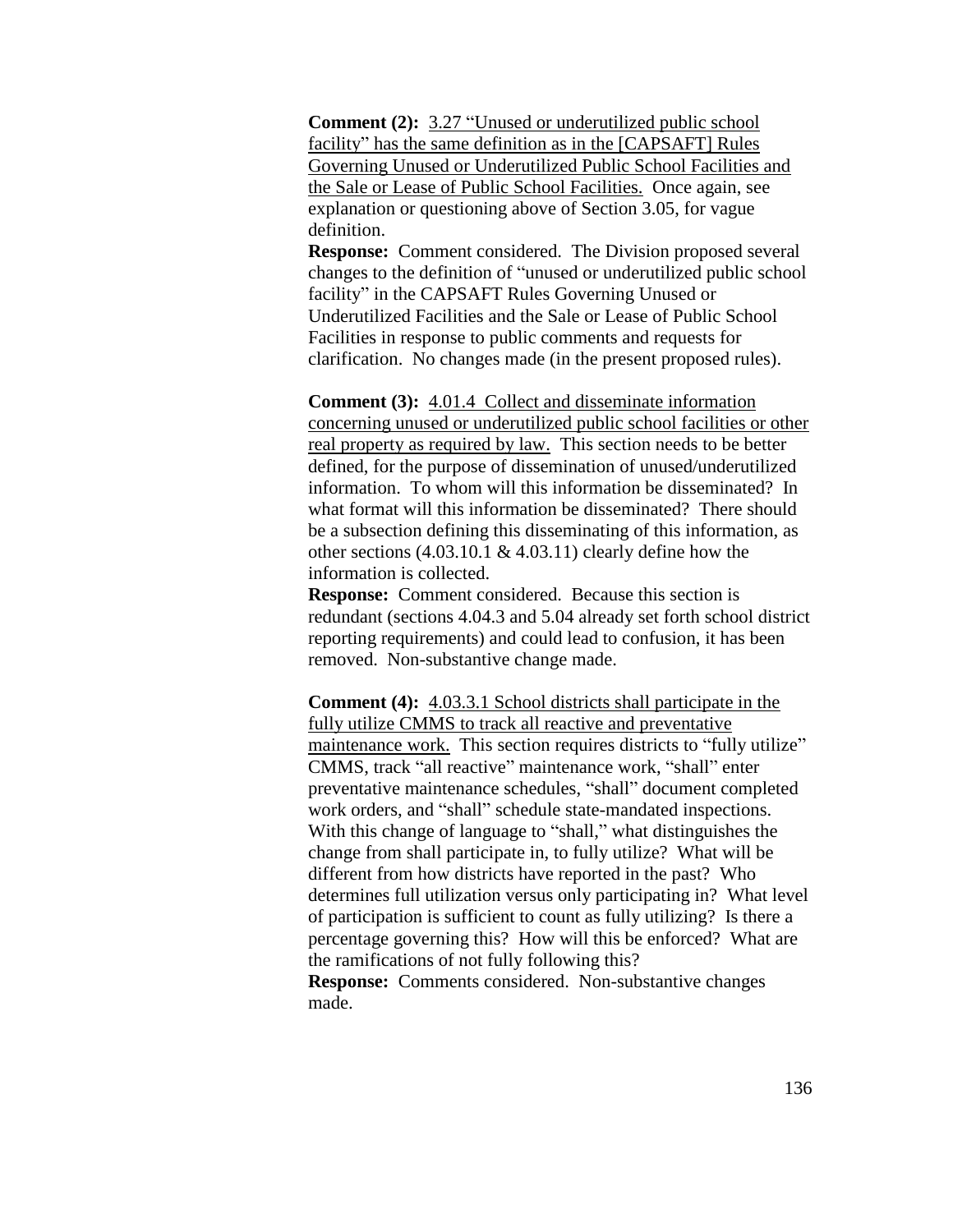**Comment (5):** 4.03.10.1. The narrative analysis shall include an accounting of any changes to building or campus use, size, utilization, status, or condition. This section states that the narrative analysis of facility needs and response plans "shall include an accounting of any changes to building or campus use, size, utilization, status, or condition." Will a table suffice? To what level of narrative description is sufficient? **Response:** Comment considered. The narrative analysis must contain enough information for the reviewer to form a comprehensive understanding of changes to building or campus use, size, utilization, status, or condition to aid in the review of the school district's master plan. A table would suffice if it meets this purpose. No changes made.

Rebecca Miller-Rice, an attorney with the Bureau of Legislative Research, asked the following questions:

Section  $3.27 - I'm$  just curious as to why the definition refers to the definition in another set of rules rather than setting forth the statutory language or referencing the statute? **RESPONSE:** This is one of the efficiency and clarity measures we're trying to start building into our rules when appropriate. In short, if the definition of unused/underutilized changes in either law or rules, we will only have to revise one set of rules (unused/underutilized) and not two. Sort of like avoiding unnecessary words when they are not needed for clarity.

Section 3.27 – Should the reference be to the Rules Governing *Right of Access to* Unused or Underutilized Public School Facilities and the Sale or Lease of Public School Facilities? **RESPONSE:** You are correct. I'll make that change

Section 4.03.10.1 and Section 4.03.11 – What prompted the Commission's addition of these provisions? **RESPONSE:** Act 935 of 2017 amended § 6-21-806(b) by adding a subdivision that reads as follows:

(11) An update in a format prescribed by the division of any new public school facilities, as defined in § 6-21-803, constructed since the last master plan submission, including individual room types and sizes.

The other rule changes were also recommended by the division. It was necessary to ensure greater accuracy in district data that is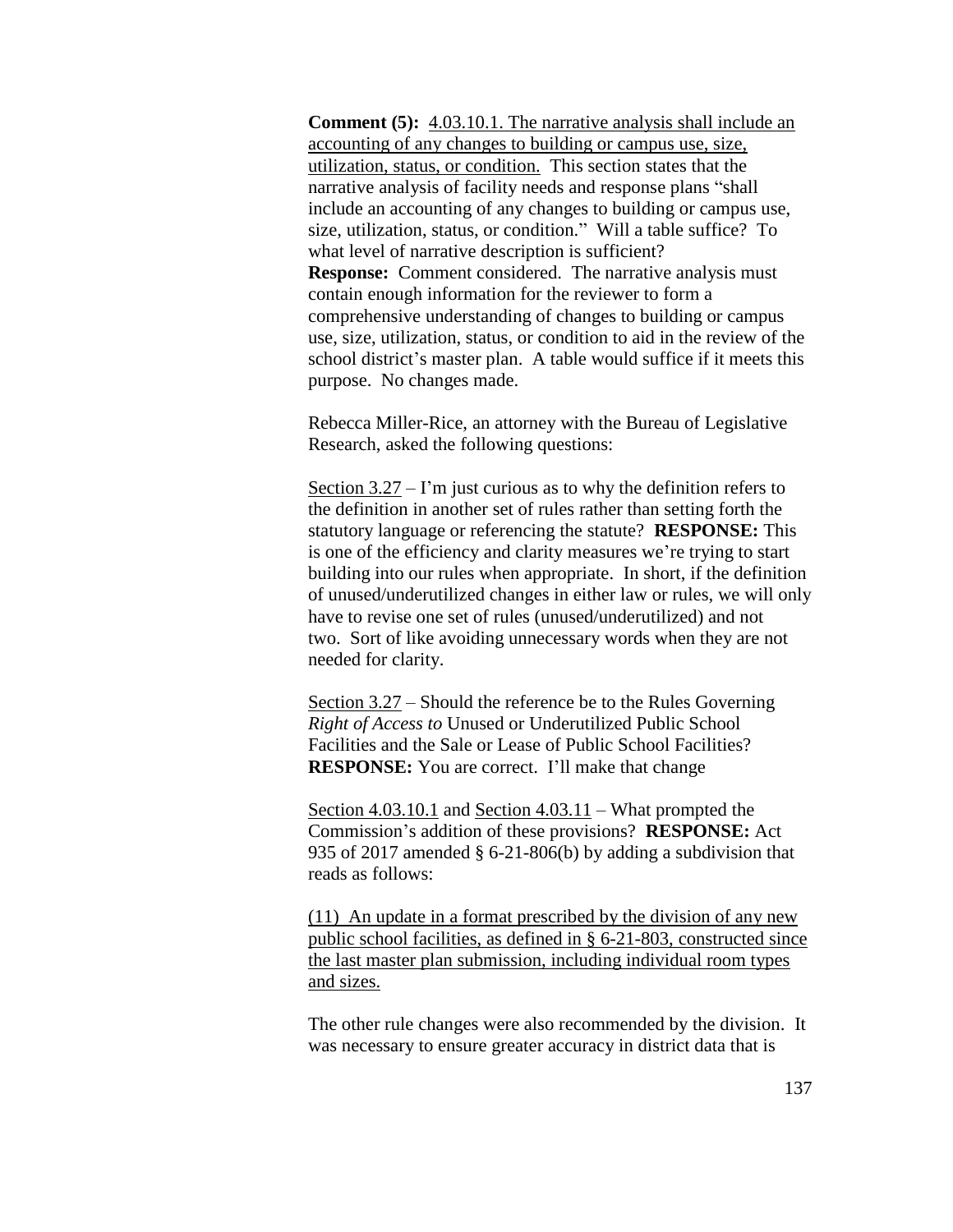critical to the division ascertaining a comprehensive picture of existing district facilities in order to inform the division's master plan approval, partnership program application decisions, and subsequent funding recommendations presented to the commission. The more accurate data the districts provide the better the division is able to assist the districts in qualifying their projects with the correct square footage and program elements per the requirements in rule.

The proposed effective date is pending legislative review and approval.

**FINANCIAL IMPACT:** There is no financial impact.

**LEGAL AUTHORIZATION:** The instant proposed changes include revisions made in light of Act 542 of 2017, sponsored by Senator Alan Clark, which granted public charter schools a right of access to unused or underutilized public school facilities and clarified rights of first refusal to purchase or lease unused or underutilized public school facilities; and Act 935 of 2017, sponsored by Senator Jane English, which amended provisions of the Arkansas Code concerning public school academic facilities. With respect to rulemaking, the Commission for Arkansas Public School Academic Facilities and Transportation ("Commission") may adopt, amend, and rescind rules as necessary or desirable for the administration of the Arkansas Public School Academic Facilities Program and any other related program. *See* Ark. Code Ann. § 6-21-114(e)(2)(A). Pursuant to Arkansas Code Annotated § 6-21-804(a)(1), the Division of Public School Academic Facilities and Transportation ("Division") shall develop a comprehensive Arkansas Public School Academic Facilities Program that includes an Academic Facilities Master Plan Program, which establishes a process by which each school district develops and submits a facilities master plan for review and approval by the Division and the Division develops a comprehensive state master plan for managing state financial participation in local academic facilities projects across the state. Further authority for the rulemaking can be found in Ark. Code Ann. § 6-21-804(b), providing that the Commission shall promulgate rules necessary to administer the Arkansas Public School Academic Facilities Program, all its component and related programs, and the provisions of the Arkansas Public School Academic Facilities Program Act ("Act"), codified at Ark. Code Ann. §§ 6-21-801 through 6-21-816, which shall promote the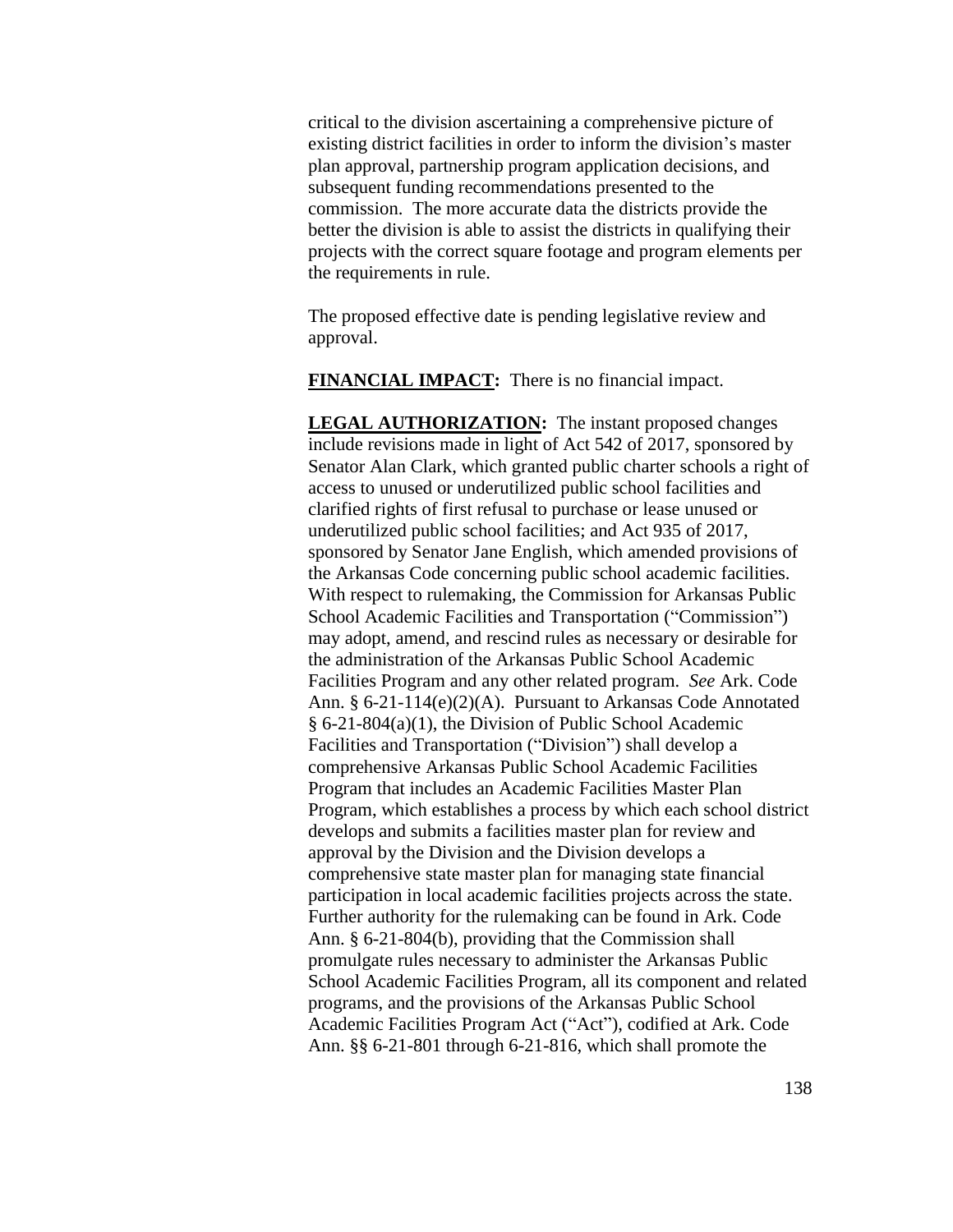intent and purposes of the Act and assure the prudent and resourceful expenditure of state funds with regard to public school academic facilities throughout the state.

### **18. ARKANSAS TOBACCO SETTLEMENT COMMISSION (Dr. John Henderson and Matt Gilmore)**

#### **a. SUBJECT: Amendment to Bylaws**

**DESCRIPTION:** The proposed rule changes amend the Commission's bylaws to provide a more concise and up-to-date version that will fulfill the needs of the Commission. This amendment will allow the Commission to meet its directives as dictated through statute. The general content will not change as gathered from § 19-12-117, which formed the Commission from Initiated Act 1 of 2000.

This amended version is organized by commission membership, voting procedures, commission officers, committees, and meetings, etc. This amendment describes who is appointed as a commissioner and which agency directors serve as commissioners based on their position as an agency director. The duties of the elected officers of the Commission are listed, as well as the basic operations of the Commission.

The previously filed version from 2003 included the entire process for rulemaking. This has been condensed but includes the Commission's authority to promulgate rules per § 19-12-117(e). A requirement that dictates the Commission must vote to approve expenses annually has also been added.

**PUBLIC COMMENT:** A public hearing was held on November 13, 2018. The public comment period expired that same day. The Commission received no public comments.

The proposed effective date is February 1, 2019.

**FINANCIAL IMPACT:** There is no financial impact.

**LEGAL AUTHORIZATION:** Arkansas Code Annotated § 19- 12-117(a) created and recognized the Arkansas Tobacco Settlement Commission ("Commission"). Pursuant to Ark. Code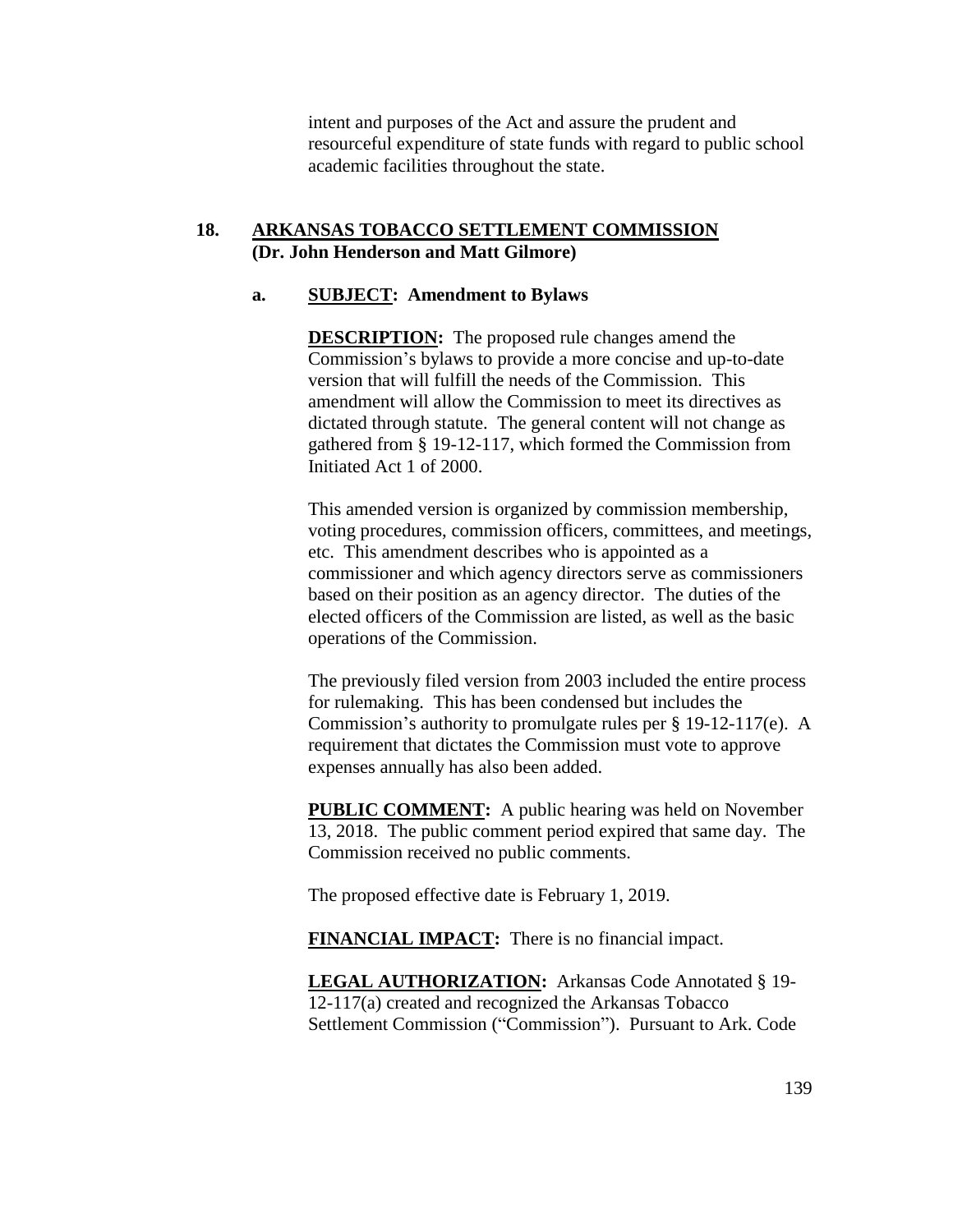Ann. § 19-12-117(e), the Commission is specifically authorized to adopt bylaws.

# **19. VETERINARY MEDICAL EXAMINING BOARD (Cara Tharp and Dr. Conley Byrd)**

## **a. SUBJECT: Prescribing Controlled Substances**

**DESCRIPTION:** Pursuant to Act 820 of 2017, the rules of the Arkansas Veterinary Medical Examining Board are being updated to include limits on the amounts of opioids that may be prescribed and dispensed by licensees of the board. In addition, licensees will consider nonpharmacologic treatment or drugs that are not classified as a controlled substance prior to treatment with any Schedule II-V drug.

**PUBLIC COMMENT:** No public hearing was held. The public comment period expired on November 2, 2019. Public comments were as follows:

# **COMMENTS:**

Names of Commenters: Steven A. Ward, DVM Russ Smith, DVM Robert Bronner, DVM Meghan Sommers, DVM

The Arkansas Veterinary Medical Examining Board received two public comments. The first comment was from a veterinarian who felt that it was not in the best interest of his patients for the board to limit his prescribing of opioids. The second comment came from a group of veterinarians in a practice who felt that the proposed rule should be limited to Schedule II and III drugs only, and that including Schedule IV and V drugs does nothing to aid in the control of opioids.

# **RESPONSE:**

The board appreciates the comments that were received and has taken them into consideration.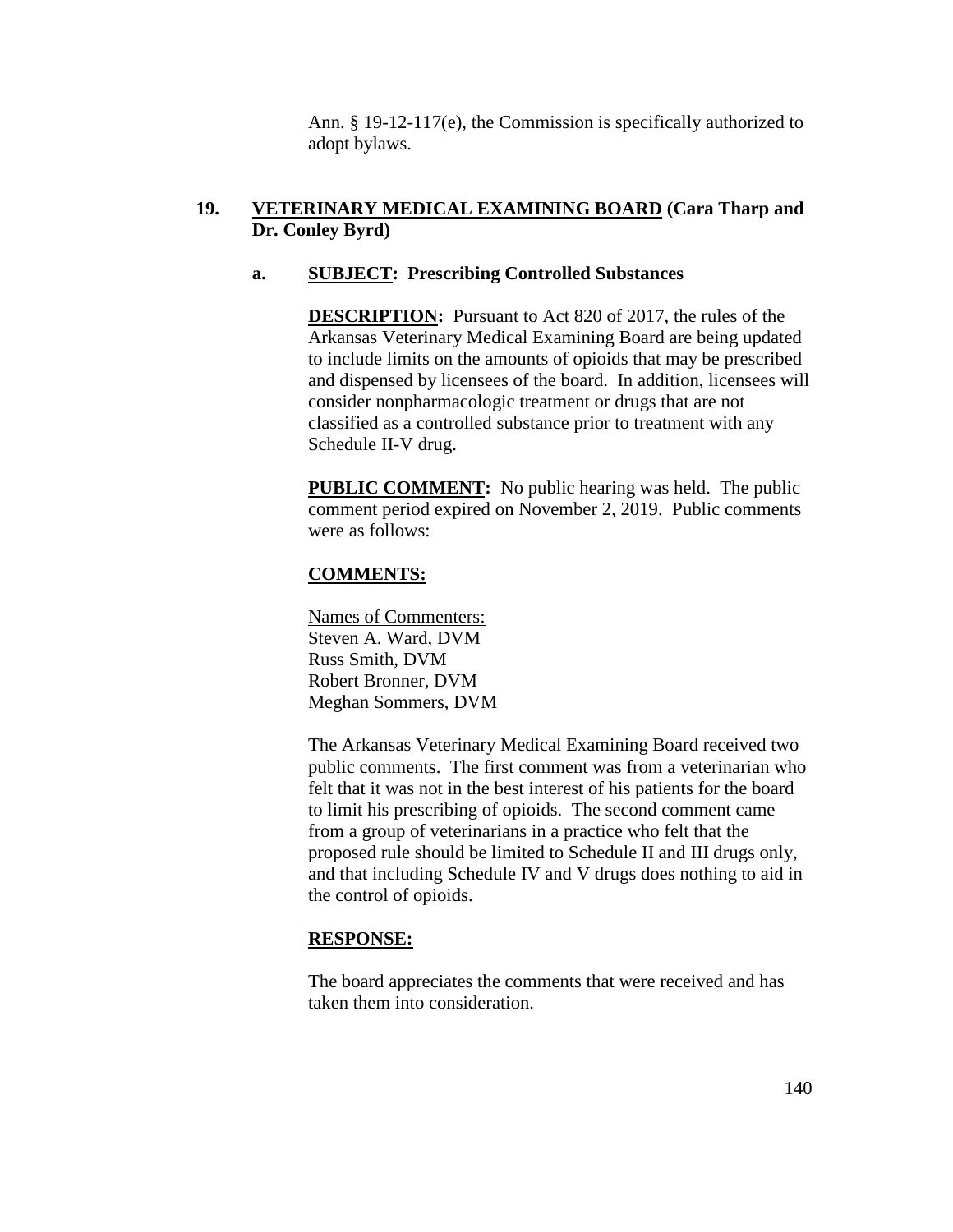In response to the first comment, Act 820 of 2017 mandates that the board promulgate rules to put limits on the prescribing of opioids by its licensees; therefore, the board will continue to move forward with promulgating the proposed rule.

The board's intent of the proposed rule is to place prescribing limits on opioids, while also asking licensees to consider nonpharmacologic treatment or drugs that are not controlled substances prior to prescribing a controlled substance. In reviewing the second comment, the board was made aware that parts of the proposed rule should be moved around to better clarify the intent. By doing so, Subsection B of the proposed rule is now specific to the prescribing limits being placed on opioids. The original draft could have been interpreted to mean that the prescribing limit was being placed on all controlled substances, which was not the board's intent.

The proposed effective date is January 1, 2019.

**FINANCIAL IMPACT:** There is no financial impact.

**LEGAL AUTHORIZATION:** The Veterinary Medical Examining Board is authorized to promulgate and enforce regulations necessary to establish recognized standards for the practice of veterinary medicine and to carry out the provisions of the Arkansas Veterinary Medical Practice Act, Ark. Code Ann. § 17-101-101 et seq. *See* Ark. Code Ann. § 17-101-203(7). Additionally, the board is authorized to promulgate rules limiting the amount of Schedule II narcotics that may be prescribed and dispensed by licensees of the board. Ark. Code Ann. § 17-101- 203(12).

- **F. Rules Filed Pursuant to Ark. Code Ann. § 10-3-309 to be Considered Pending Suspension of the Rules:**
	- **1. STATE BOARD OF NURSING (Sue Tedford and Fred Knight)**
		- **a. SUBJECT: Chapter One: General Provisions; Chapter Two: Licensure; RN, LPN and LPTN; Chapter Three: Registered Nurse Practitioner; Chapter Four: Advanced Practice Registered Nurse; Chapter Six: Standards for Nursing Education Programs; Chapter Seven: Rules of Procedure**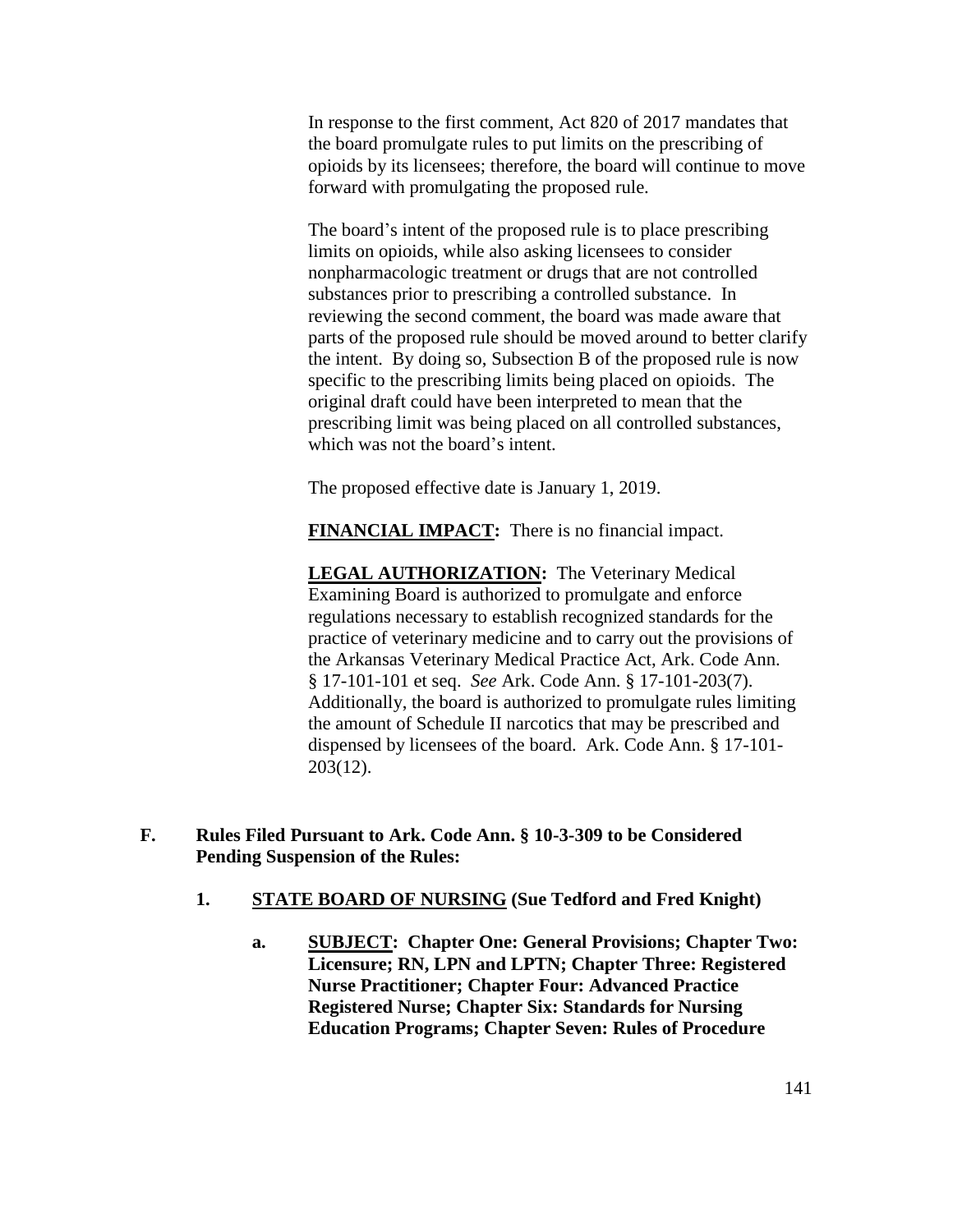**DESCRIPTION:** The proposed changes follow:

#### Chapter 1

The definition of "failed drug screen" was added for clarification purposes.

#### Chapter 2

The term "good moral character" was removed to reduce and/or eliminate unnecessary regulatory barriers. The Rules for the original compact are repealed and the Rules for the Enhanced Compact are included pursuant to Act 454 of 2017. Section addressing considerations for military members and their spouses were moved to Section XII to achieve a central location. In order to facilitate inactivation of licensure for participants to enter into the alternative to discipline program, the term "inactive status" was redefined. The fees for retired status of nursing licensure is being removed because we have changed our business process and will no longer accept fees and renew retired licenses in our new data base. A section was added to address considerations for military members and their spouses pursuant to Acts 248 and 204 of 2017.

#### Chapter 3

For clarification purposes, we added the statement that renewal notices are sent to the last known address of record for the licensee. In order to facilitate inactivation of licensure for participants to enter into the alternative to discipline program, the term "inactive status" was redefined.

#### Chapter 4

We have waived the license renewal fee for active duty military pursuant to Act 204 of 2017. For clarification purposes, we added the statement that renewal notices are sent to the last known address of record for the licensee. In order to facilitate inactivation of licensure for participants to enter into the alternative to discipline program, the term "inactive status" was redefined. The fees for retired status of nursing licensure is being removed because we can no longer accept fees and renew retired licenses in our new data base. In compliance with Act 820 of 2017, we clarified prescribing for chronic nonmalignant pain. A section was added to address considerations for military members and their spouses pursuant to Acts 248 and 204 of 2017.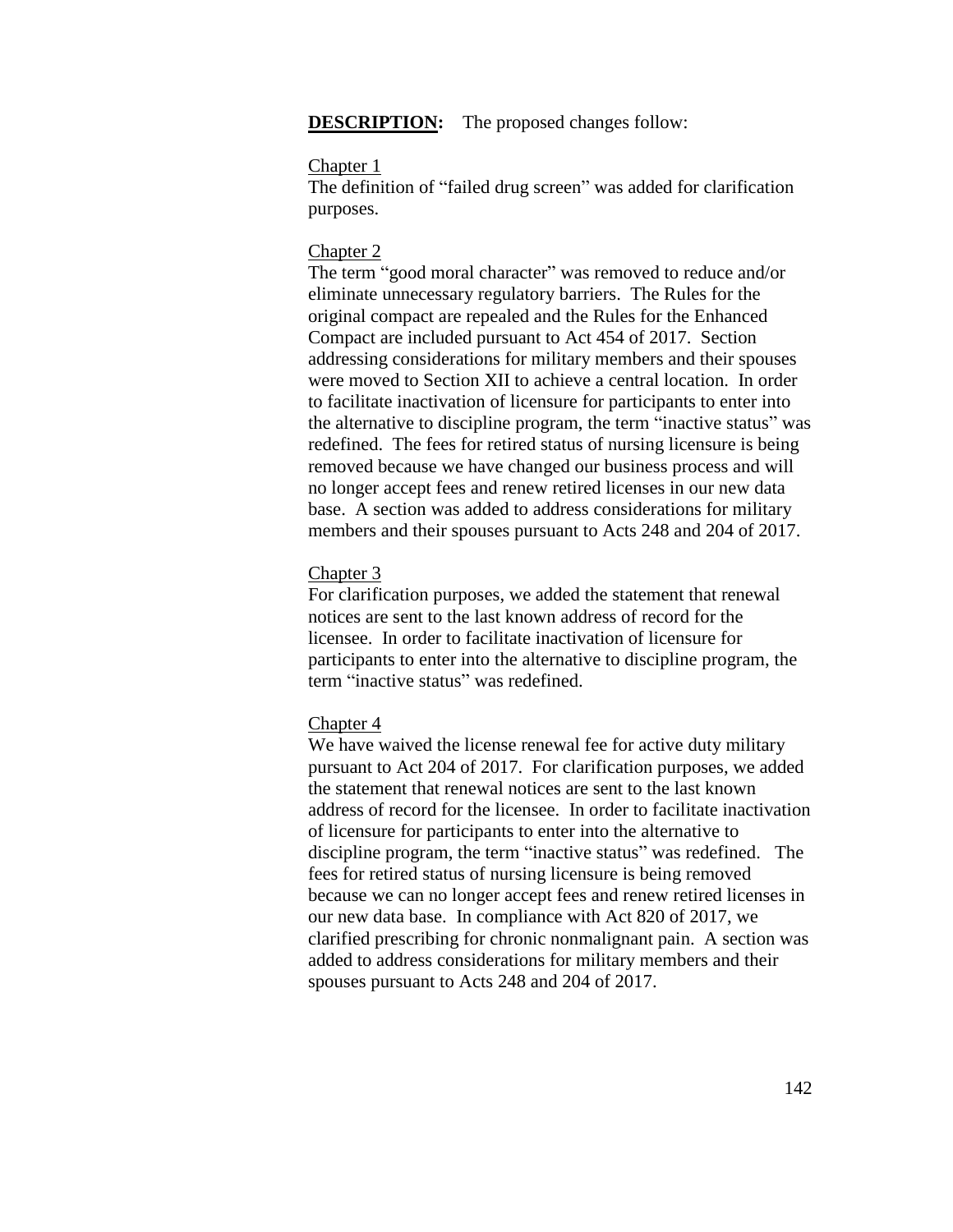#### Chapter 6

Specifications were added regarding the use of simulation as a substitute for traditional clinical experience which will allow nursing students to receive training on simulated patients because clinical spots are not always available.

### Chapter 7

For clarification purposes, supplemental definitions of unprofessional conduct to include refusing a drug screen, complying with Board actions, and establishing and maintaining a professional boundary were added.

**PUBLIC COMMENT:** A public hearing was held on November 13, 2018. The public comment period expired on November 16, 2018. No public comments were submitted to the board.

Jessica Sutton, an attorney with the Bureau of Legislative Research, asked the following question: I have a question concerning the board's deletion of "good moral character" from the Nursing Board rules. Arkansas Code Annotated § 17-87-301 requires "good moral character" as a qualification. Why is that term being deleted from the rules? **RESPONSE:** The ASBN is proposing to remove "good moral character" as a qualification for licensure. The reason for the removal of this qualification is this term is not well defined in statute and has not been adequately defined by a court of law. Therefore it is difficult to utilize in the review of applicant qualifications. The Board relies on other aspects such as completion of a nursing program, criminal records checks and passage of the licensure examination to determine if an individual is qualified to be issued a nursing license.

The proposed effective date is January 1, 2019.

**FINANCIAL IMPACT:** There is no financial impact.

**LEGAL AUTHORIZATION:** The Arkansas State Board of Nursing is authorized to promulgate whatever regulations it deems necessary for the implementation of Ark. Code Ann. § 17-87-101 *et seq*. (chapter concerning nurses). *See* Ark. Code Ann. § 17-87-  $203(1)(A)$ . Portions of these rules implement various 2017 acts, specifically Act 204 of 2017, sponsored by Senator Missy Irvin, which waives the renewal fee of a nurse who holds a license to practice nursing in the State of Arkansas and is an active duty member of the military; Act 248 of 2017, sponsored by